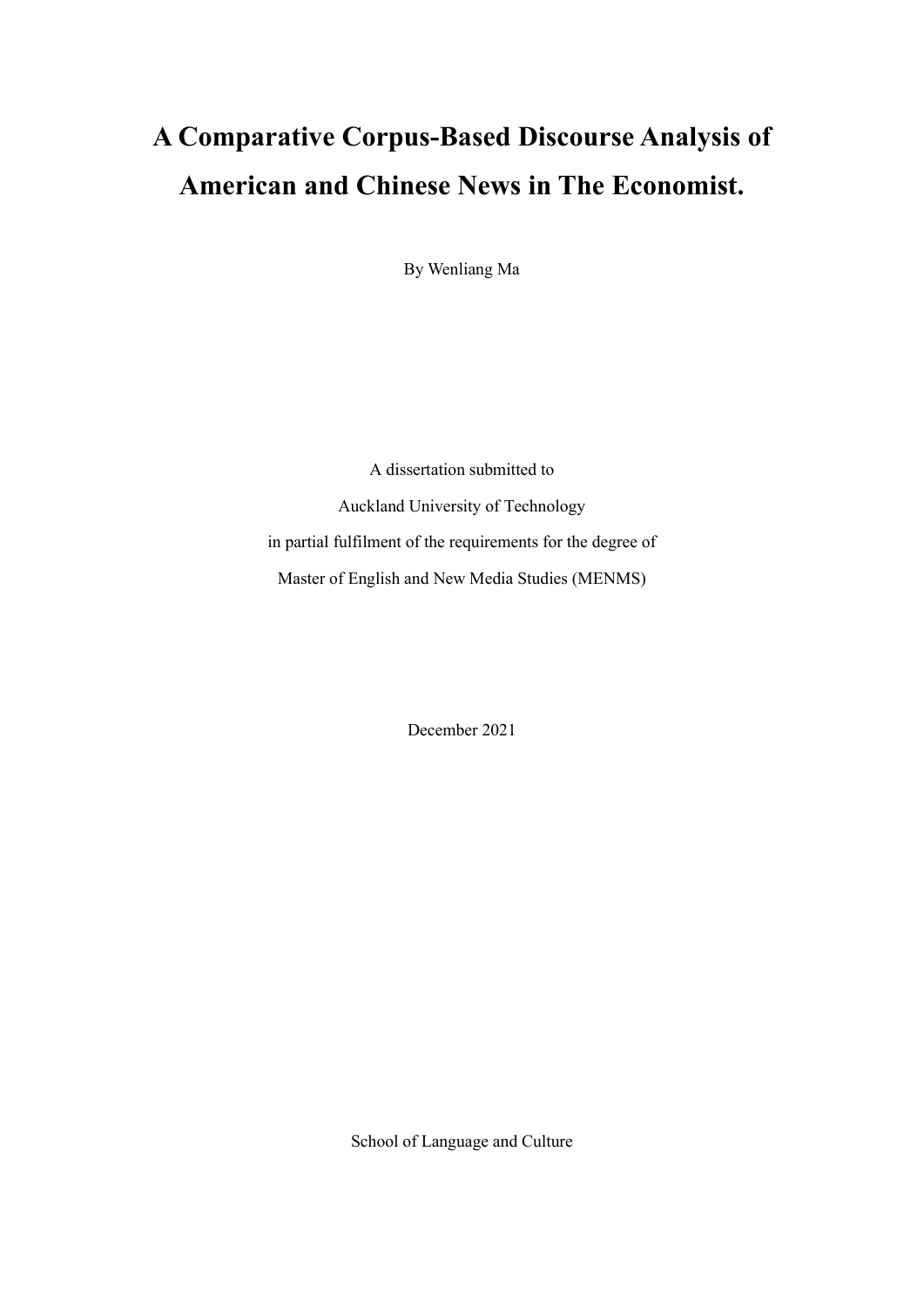### **Abstract**

The political and economic developments in China and the United States are closely followed and reported on by news magazines and newspapers around the world, including The Economist, a reputable weekly newspaper with wide circulation globally. However, while The Economist now has editorial offices in Europe, Asia and the Middle East, is regarded as having little reporting bias, and exercises rigorous fact-checking, it is evident that the way The Economist reports on China often differs to the way it reports on the United States. In order to examine these differences in more detail and examine whether they are informed by certain underlying ideological beliefs, this study developed and analysed two corpora based on The Economist's news reports in 2019; one containing The Economist's reports on China and another containing The Economist reports on the United States. It involved a corpusbased critical discourse analysis carried out using the online corpus analytical tool Sketch Engine. The results show that The Economist's attitudes towards China still, in part, reproduce the Western oppositional thinking about, and rejection of communist governments that emerged during the Cold War.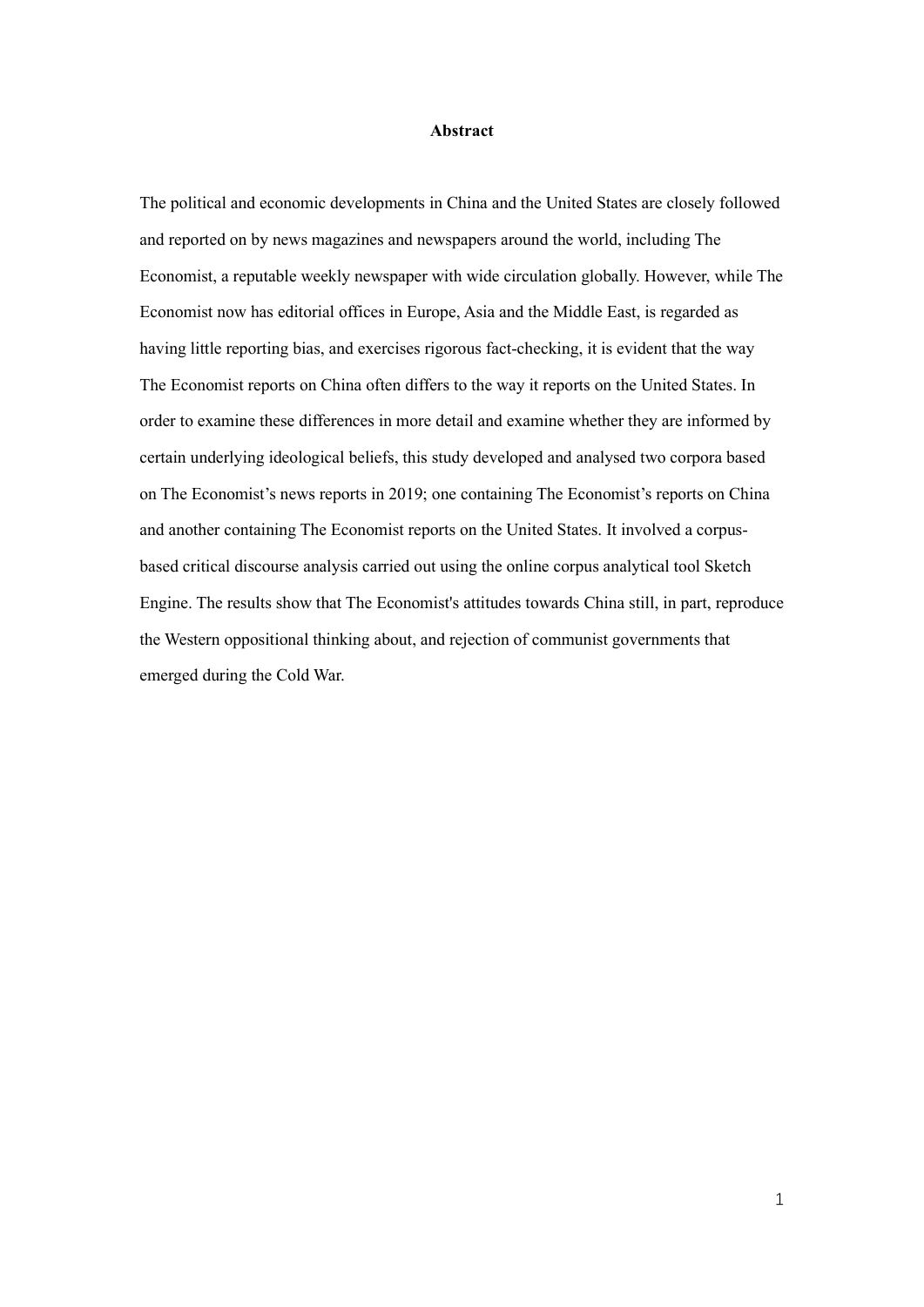# **Table of contents**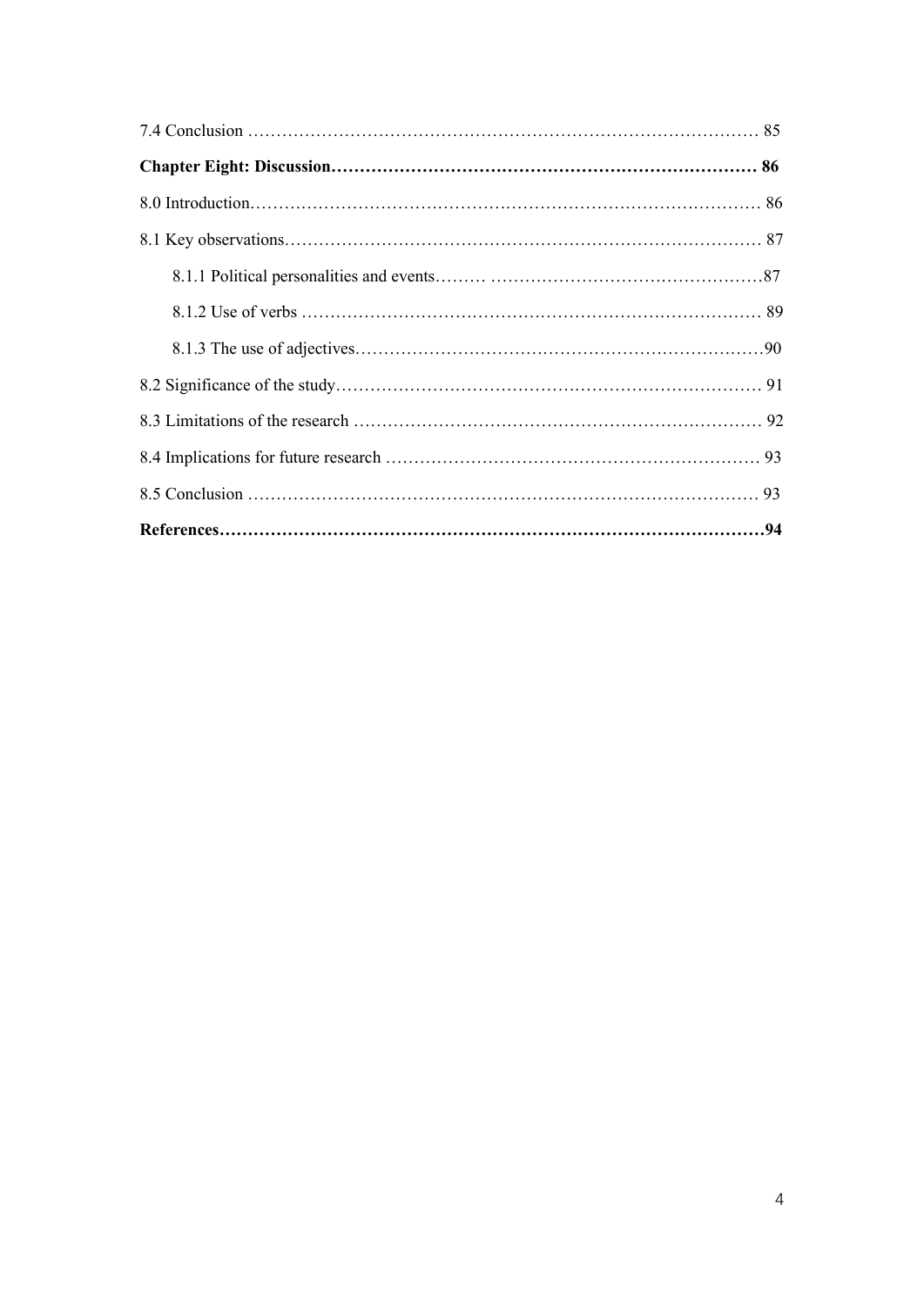# **List of tables**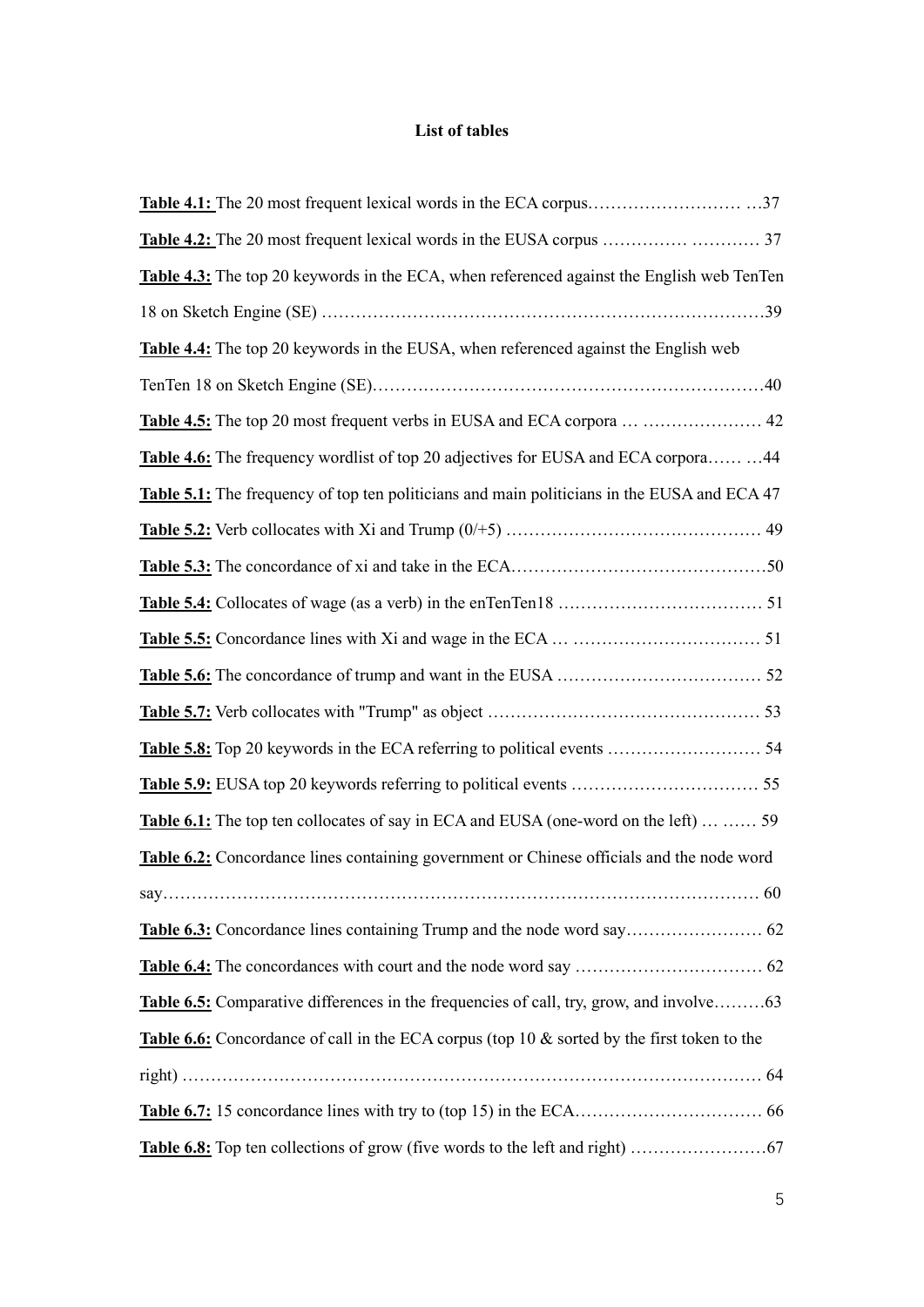| Table 6.10: Comparative differences in the frequencies of go, come, seem and pay  68         |
|----------------------------------------------------------------------------------------------|
| Table 6.11: Ten concordance lines in the EUSA, where the verb seem is followed by likely     |
|                                                                                              |
|                                                                                              |
|                                                                                              |
| Table 7.1: The top ten collocates of Chinese in the ECA (one word to the right)   74         |
|                                                                                              |
| Table 7.3: The top ten collocates of American in the EUSA (one word to the right)  77        |
| Table 7.4: The top ten collocates with foreign in the ECA compared to the same collocates in |
|                                                                                              |
| Table 7.5: The top ten collocates with western in the ECA compared to the same collocates in |
|                                                                                              |
|                                                                                              |
| Table 7.7: The frequency list of main country adjectives in the ECA and the EUSA  80         |
| Table 7.8: The top ten words that match democratic and republican in EUSA (one-word range    |
|                                                                                              |
| Table 7.9: A random list of 10 concordance lines containing the word democratic83            |
| Table 7.10: A random list of 10 concordance lines containing the word republican   84        |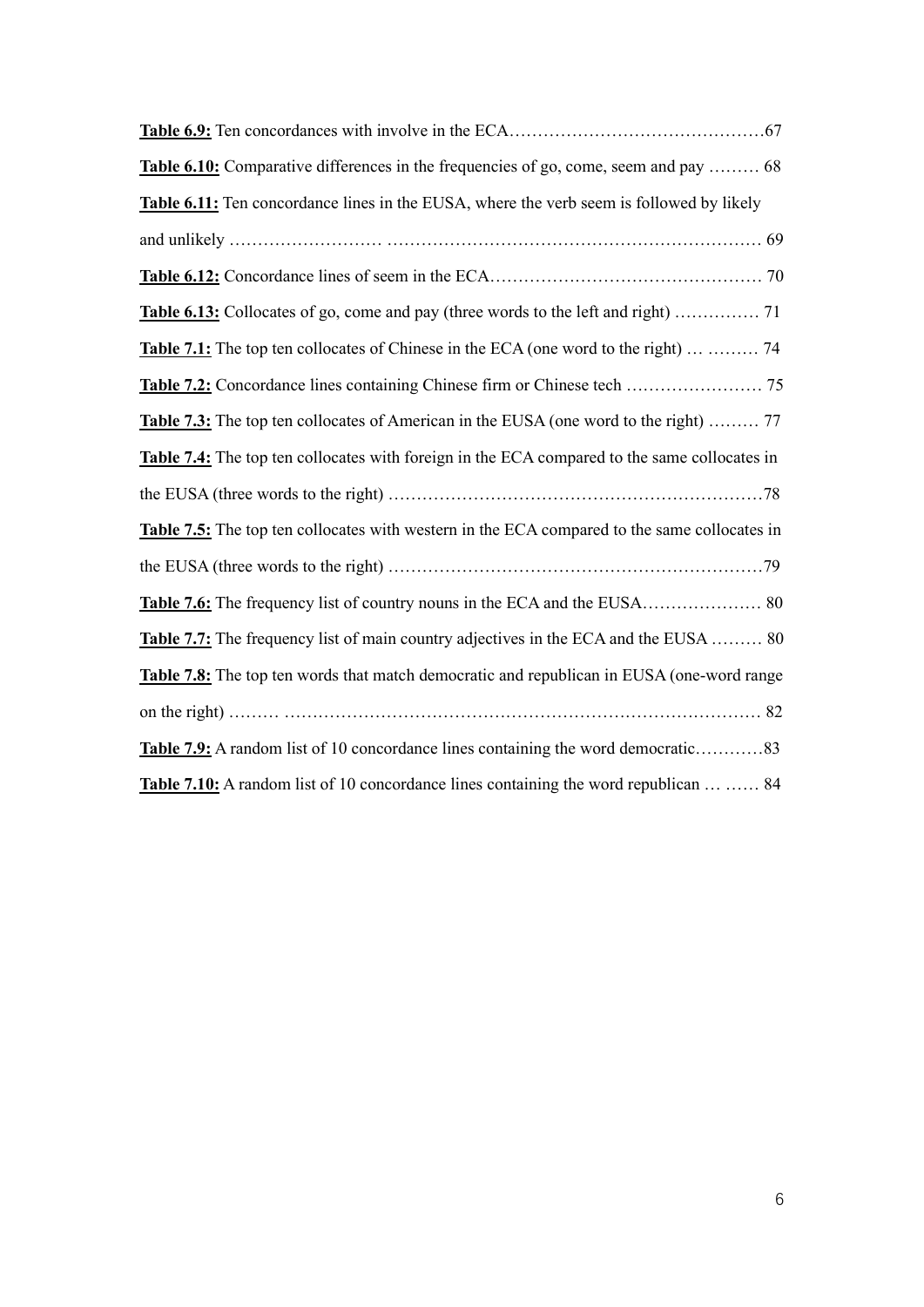# **Attestation of Authorship**

I hereby declare that this submission is my own work and that, to the best of my knowledge and belief, it contains no material previously published or written by another person (except where explicitly defined in the acknowledgements), nor material which to a substantial extent has been submitted for the award of any other degree or diploma of a university or other institution of higher learning.

Signed: Date: 16/12/2021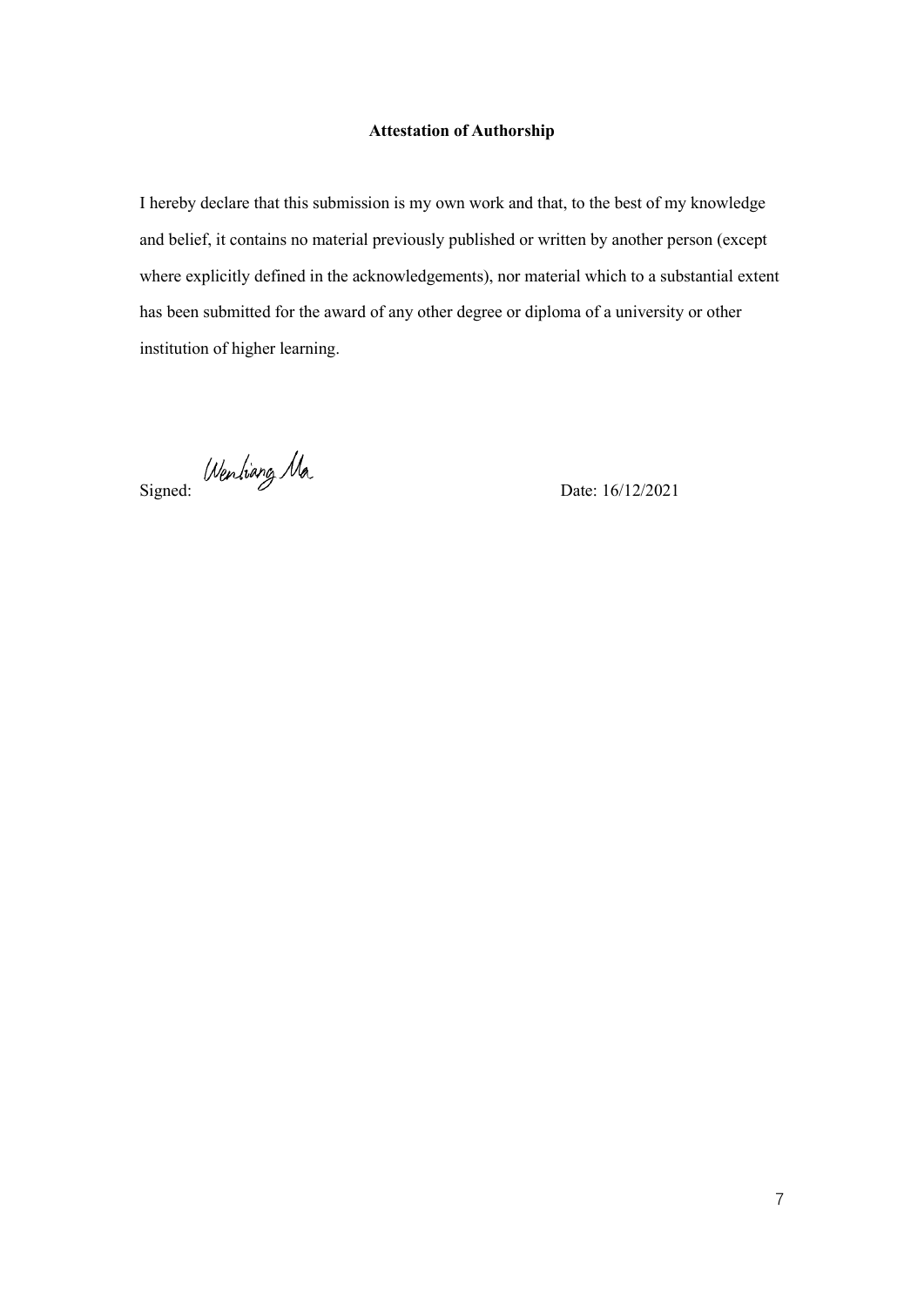# **Acknowledgements**

I want to express my heartfelt thanks to those who have helped me in the process of writing this dissertation and in my life. First and foremost, I would like to thank my supervisor, Dr. Darryl Hocking, who guided and encouraged me throughout the research process. And when I was unable to return to New Zealand to continue my studies as a result of New Zealand's COVID-19 border closure, his nomination successfully enabled me to return to Auckland to continue my studies. Thank you very much, Darryl. Secondly, I would like to thank Dr. Tof Eklund and Dr. Philippa Smith. They taught me a lot about research and methods during my master's studies. Finally, I would like to thank my parents for their support during my master's studies.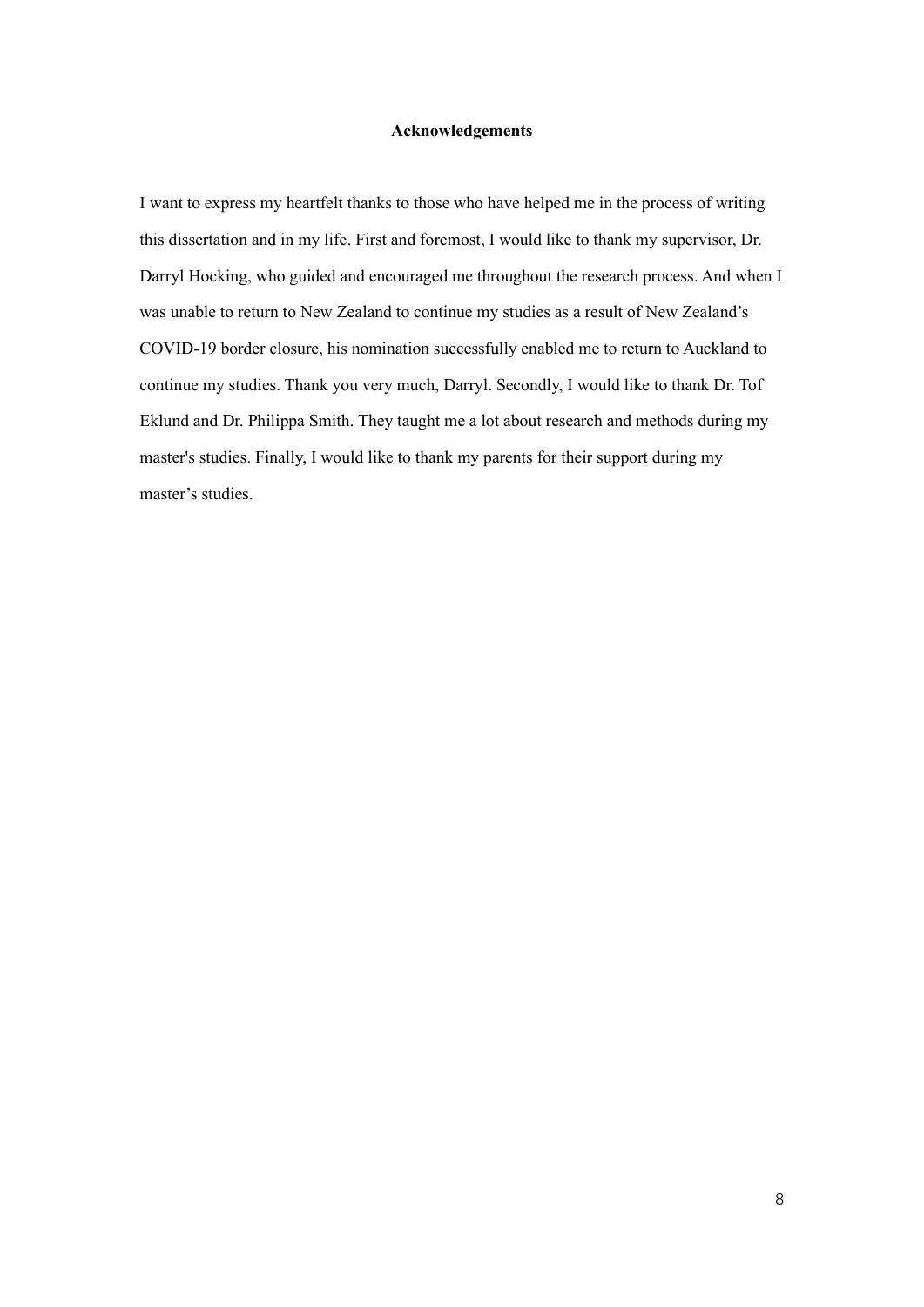# **Chapter 1: Introduction**

#### **1.0 Overview**

This dissertation uses corpus-assisted critical discourse analysis to examine how The Economist, an international news magazine, employs language in different ways to report on China and the United States. The aim is to examine how The Economist's language choices when reporting on these two countries are often shaped by certain underlying ideological beliefs. The focus, in particular, draws attention to the way that often negative beliefs about China impact on The Economist's reports about the country, although, and in comparison, attention will also be given to the types of beliefs that impact on The Economist reports on the United States.

In order to provide a background and motivation for the analysis, the first part of this introductory chapter will discuss the Western media, in particular those news organisations that publish in English, and the way they report on China. Following that, the motivation for the study will be discussed, after which a description of the organisation of this dissertation will be provided.

# **1.1 English-language media and the reproduction of ideology**

Since the rise of colonialism, the global influence of English has continuously expanded. In contemporary world relations, English is not only a national language, but also a medium of world communication (Pennycook, 1994). This increasingly pivotal role of English has also heightened the global influence of a number of English language news media, including the Times, the New York Times, and The Economist. While these English-language news media make claims to fair and balanced reporting about world events, research has shown that their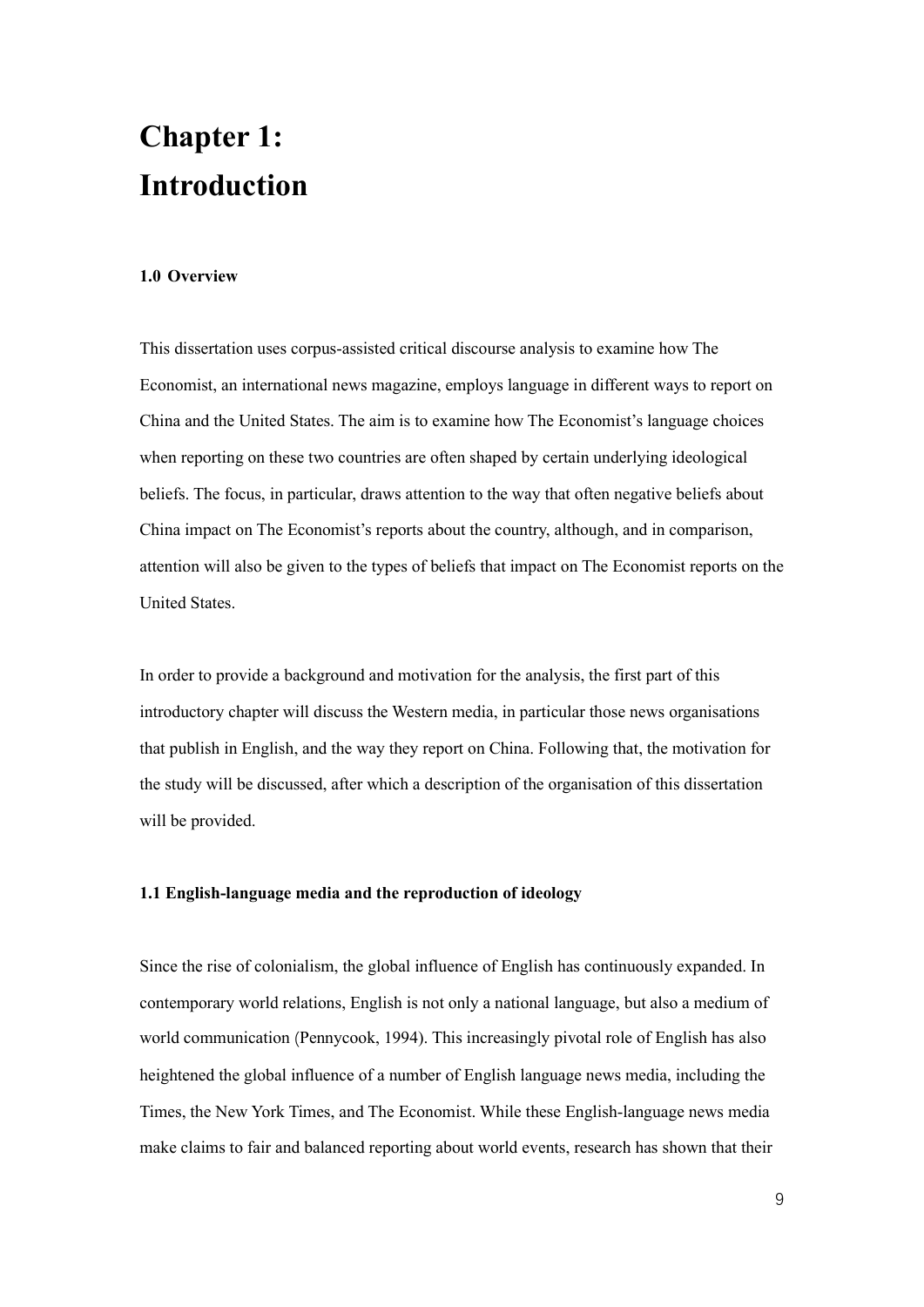reports, albeit often unconsciously, tend to reproduce the social and political biases of the English-speaking countries in which they are published (Weaver & Wilhoit, 1984; Fairclough, 2001; De Beer, 2008; Lazaridou & Krestel, 2016; Lazaridou et al., 2017; Islentyeva, 2021). Although their international readers will not necessarily be swayed by the beliefs and values reproduced in one or two news reports, the influence of news is accumulating. If the news media maintain the reproduction of a particular political orientation or ideology for a sustained period, this can inevitably affect their readers' views (Fairclough, 2001).

## **1.2 The image of China in western media discourse**

Western media are often accused of not being able to objectively report foreign news, especially the news of third world countries (De Beer, 2008). They also often hold western stereotypes about developing countries and communist countries (Weaver & Wilhoit, 1984). The image of China in the western media, especially in English media discourse, is particularly problematic. This is because compared to the western countries, China has a particularly unique history and uniquely different cultural traditions, which is difficult for those outside of China to fully comprehend. Similarly, in terms of politics, China has a distinctly different political system.

As a result, China and the Chinese government tend to be widely criticised in western media discourse. Hewitt (2011), for example, found that in interviews and investigations with western journalists that there is indeed a phenomenon of reporting bias against China. When questioned on the reasons for this bias, some interviewees said that they were affected by editors' stereotypes about China, some said it was due to a reporting overemphasis on certain topics, such as human rights issues, while others said it was due to ignorance of the country's real news. A number of Chinese scholars have also examined the image of China in western media. Guo (2012), for example, found that negative reporting was often the result of global concerns, pointing out that in 2008, the tense relationship between China and the western media was due to the Tibet issue. In another example, Tian and Chao (2012) analysed The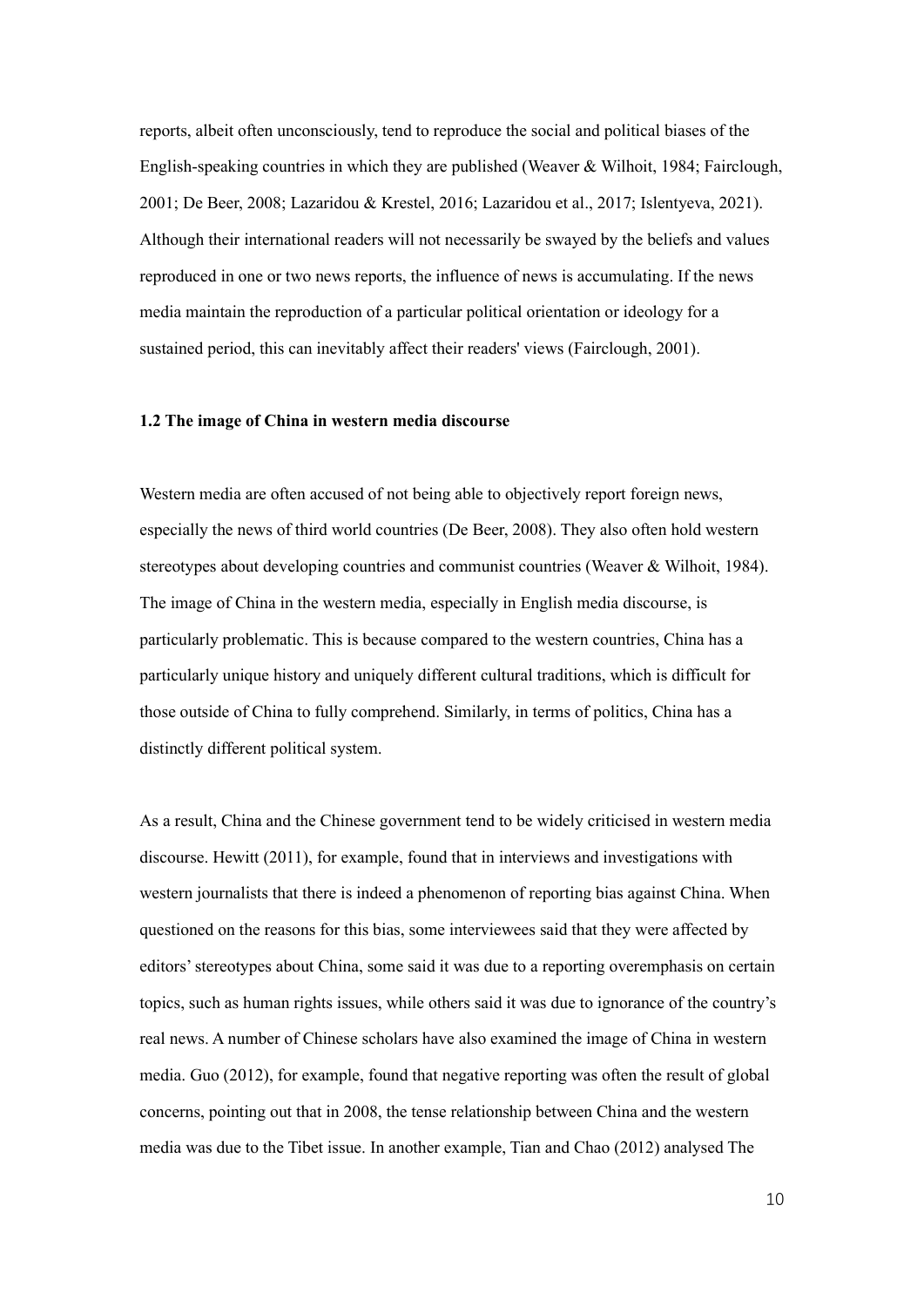Economist's report on the Xinjiang incident and found that although the news was timely and comprehensive, the report also contained misleading pictures and a degree of bias. In another example Zhou (2021), analysed the New York Times, the Times, the BBC and six other western news media reports on China's response to the novel coronavirus epidemic issues. She found that in their news discourse, the western media typically reported China as covering up or losing control of the pandemic, and strategically used rhetoric to establish a negative Chinese narrative.

## **1.3 The Motivation for the research**

From a Chinese perspective, western news media are often regarded as a homogenous group. In this view, they are not news companies in a competitive relationship, but news collectives united by ideology to carry out a biased narrative about China. As a Chinese student studying in an English-speaking country, I am no stranger to English and English media, and often find that some English-language reports exhibit an unwarranted prejudice against China. In some cases, I suspect the bias might be borne out of size limitations, and the lack of cultural or historical background information, which is often able to locate the focus of an article in its wider context. That is, if we do not have the same historical or cultural background knowledge, it can often be difficult for us to understand each other. In other cases, I would suggest that some of the biased reporting results from an unfamiliarity with the nuances of Chinese politics. People who grew up in a western context, for example, tend to have difficulty understanding the meaning of the party and the state to China and Chinese people.

In light of these concerns, I have become interested in the language used to report on China, how it might differ from language used to report on other countries, and whether there is really a latent ideology in these reports. My particular interest lies in the language choices which typically go unnoticed by readers, for example verb choice, collocation, repetition of certain words. These types of linguistic features can be revealed through the resources of Corpus Analysis (McEnery et al. 2006; Baker, 2006; Gee & Handford, 2012; Baker, 2012;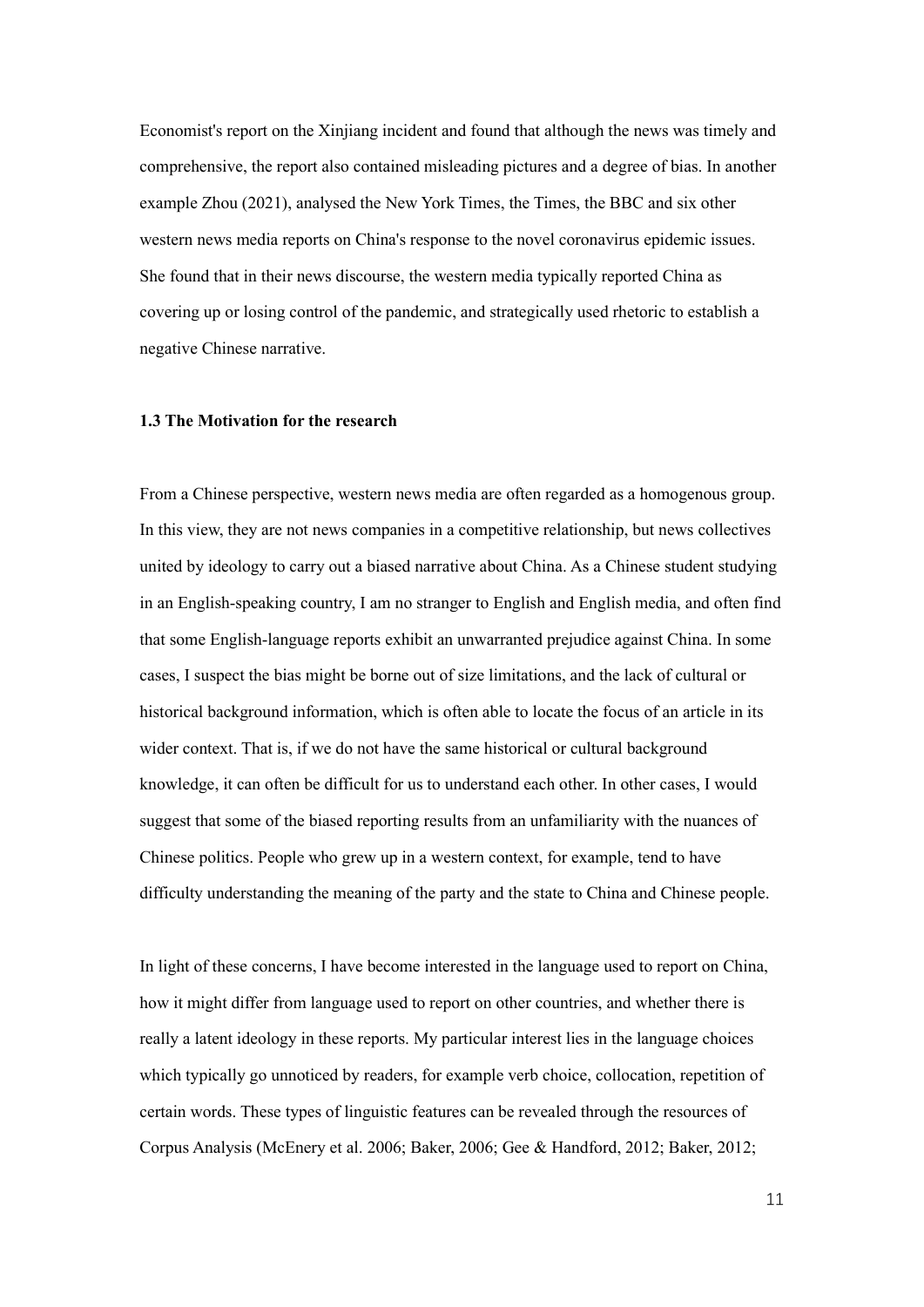McEnery & Hardie, 2012) and are the focus of the critical discourse work of Fairclough (1989, 1992a, 1995, 2013) that examines the relationship between language choice and ideology. Further details of the corpus-assisted critical discourse analytical methodology used in this study will be provided in Chapter 3.

The Economist was chosen as the focus for the study. The Economist is an English-language news media with a long history and strong influence. It has editorial offices in most parts of the world, which ensures that its news reports are timely and accurate. It is also regarded as lacking prejudice and being loyal to facts. The Economist has established two independent reporting columns for China and the United States. In terms of circulation, the Audit Bureau of Circulations (UK) states that he Economist issued an average of 1,583,955 copies per issue in the second half of 2020, and an average of 1,643,771 copies per issue in the second half of 2021. Among them, North America accounts for the largest distribution share, with 53% and 55% respectively, followed by the United Kingdom with 17% and 16%, and continental Europe third with 16% (Audit Bureau of Circulations UK, 2021, 2022). This indicates that the main readership of The Economist is North American and European readers. The Economist is also different from many other daily news newspapers, in that it provides an analysis of the news and openly presents journalistic opinion in news reports (The Economist, 2022). It is also worth noting that The Economist still reports news anonymously, which suggests that the views of The Economist's articles can be regarded as its unanimous views as a news collective (Arrese, 2022). Taking these details into account, it is possible that the Economist's analysis of news might be influenced by ideology and include analytical bias, a reason why The Economist provides an interesting object of analysis.

In order to respond to my research motives, I decided to compare The Economist's news reports on the US news and Chinese news, using a corpus-assited methodology. To date there has also been no research that critically examines the different language choices found in The Economist online news reports of China and the United States using a corpus-analysis.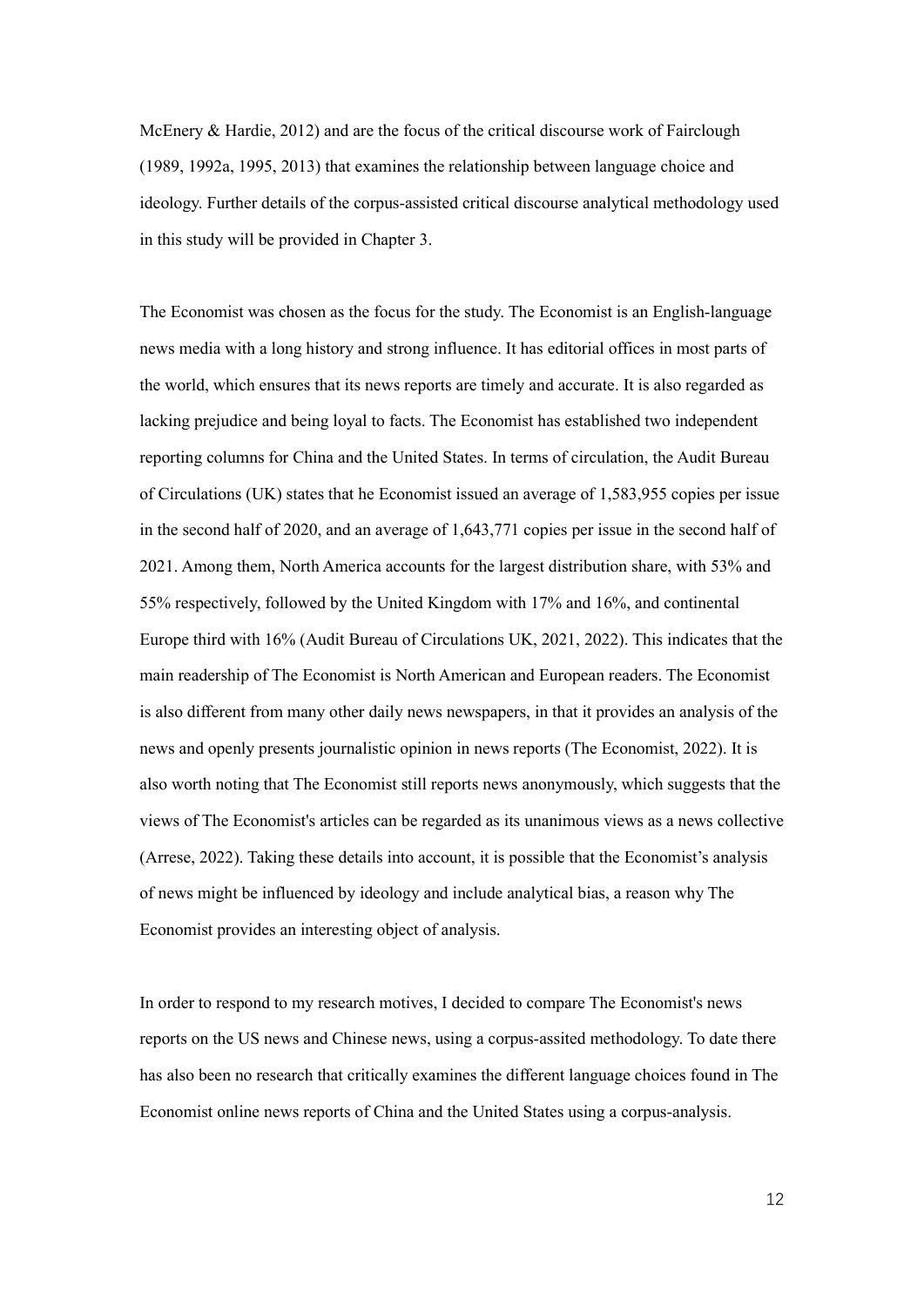Finally, as an avid reader of The Economist, I am also familiar with the type of data collected for the analysis.

The study seeks to answer two questions:

How does The Economist use language to differently report on China and the United States?

What does this different language use reveal about the underlying ideologies and attitudes of The Economist towards these two nations?

# **1.4 Organization of the chapters**

The remaining chapters of this research are divided into eight parts. The second chapter reviews a number of relevant scholarly texts related to this research. The literature review will begin with a focus on the power and influence of English and English news media. This will be followed by a focus on critical discourse studies and the analysis of news media. After that this chapter will discuss studies which examine the image of China in western news media, followed by a brief discussion of the importance of The Economist.

As indicated, Chapter 3 introduces the research methods employed for this this study, corpusassisted discourse analysis, and critical discourse studies. It also details the two corpora established for analysis, the process of data collection and the resources used for the analysis. Finally, shortcomings of the methodology used for this dissertation are raised.

Chapter 4 is the first part of the analysis, and also its foundation. In this chapter, the frequency list and keyword list of the two corpora are introduced. The findings of this chapter will play a decisive role in the analysis carried out in chapters 5 to 7.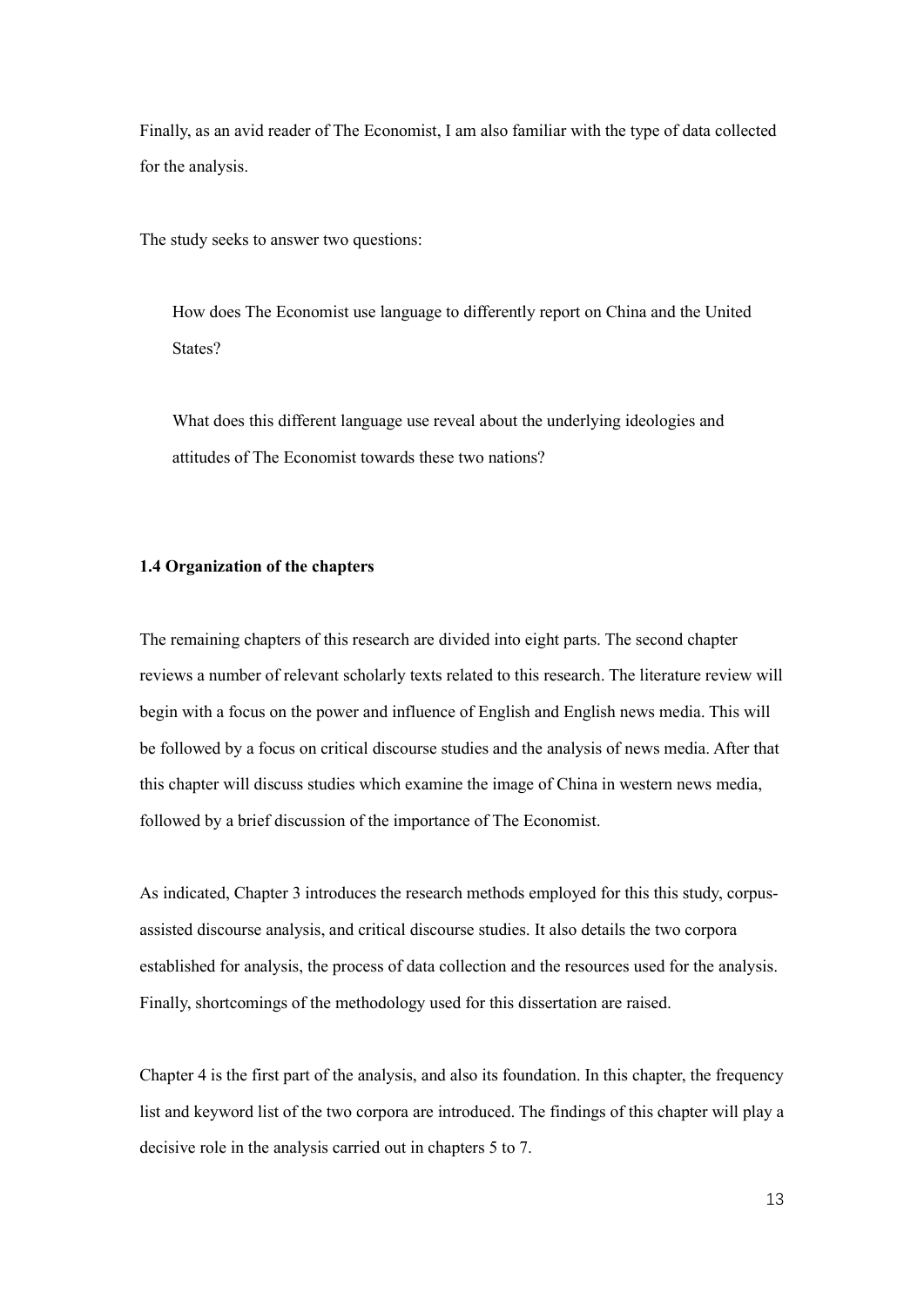Chapter 5 focuses on the language used by The Economist in reporting on Chinese and American political figures and political events. Chapter 6 focuses on the verbs used by The Economist when reporting on news about China and the United States. Chapter 7 analyses the use of adjectives in The Economist's reports about the two countries.

The final discussion chapter, Chapter 8 draws conclusions on the main observations in Chapters 4 to 7, and concludes by discussing the limitations of this study, but also its potential impact on future research.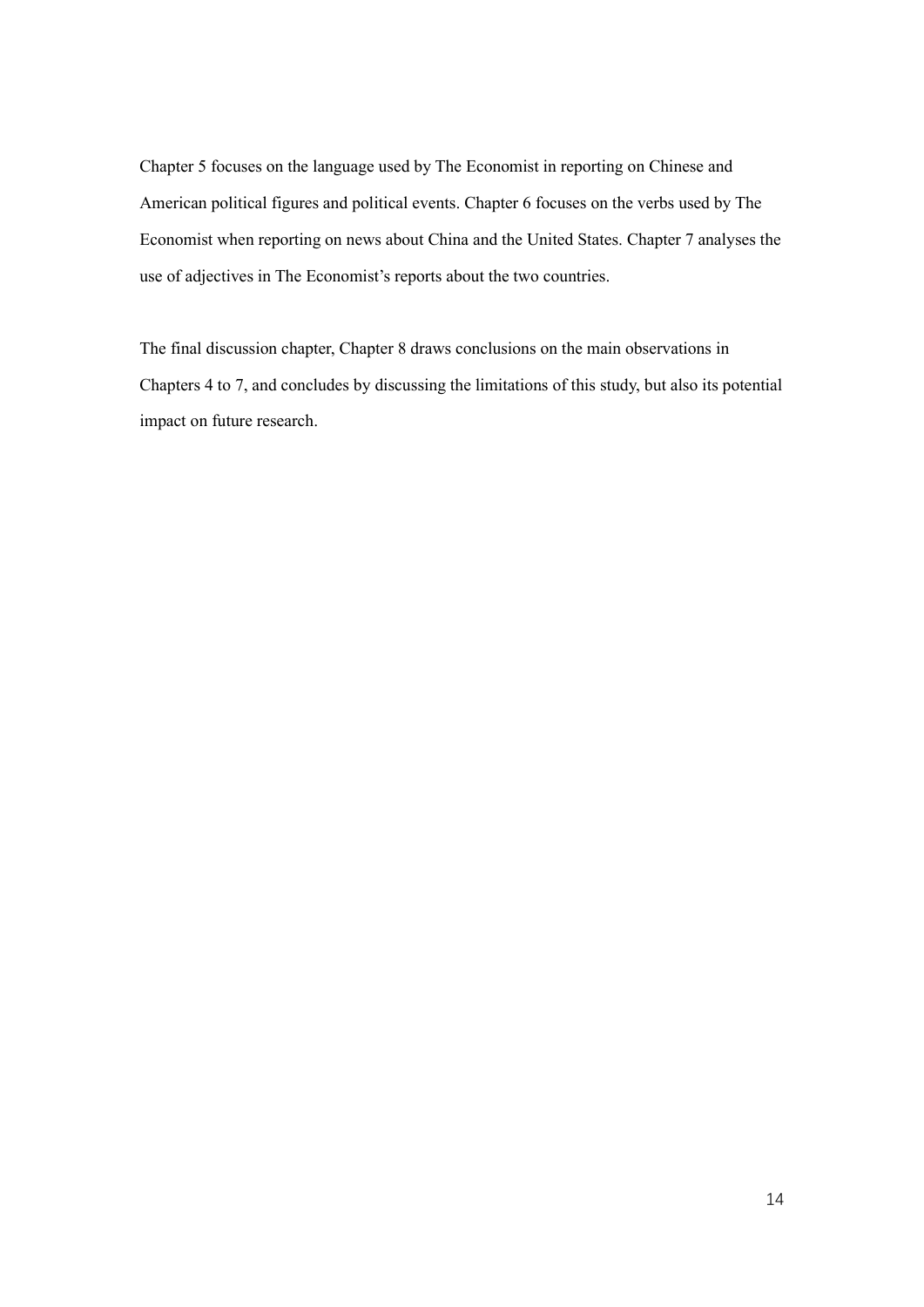# **Chapter2: Literature review**

## **2.0 Introduction**

This chapter will provide an overview of scholarly literature that analyses the discourse of the news media, The Economist, and the use of critical discourse analysis and corpus analysis to investigate news media discourse. The chapter begins by reviewing studies that discuss the importance, impact and power of the English language and its media. Following that it will examine research that uses critical discourse analysis, as well as a combination of discourse analysis and corpus analysis to investigate the news media. It will then look at critical discourse studies of the media which examine portrayals of China in the news media, and conclude with a review of discourse analytical studies of The Economist.

# **2.1 Power and the discourse of the news media**

According to Fairclough (2001), in contemporary society, the mass media, including newspapers, television, radio and film, are able to exercise a type of hidden power over their consumers. He states that this is because the producers of these media have sole producing rights and can therefore determine what is included and excluded, how events are represented, and even the subject positions of their audiences (Fairclough, 2001). He goes further, however, and points out that for the newspaper in particular, it is perhaps not the individual journalist or editor who is actually exercising power in the article, but the news media itself, the institution. The consequence is that the news institution plays a crucial role as the bridge between the news and audiences. It is worth noting that during this transmission, news organizations can selectively report the facts they want to present to the audience. Given that the media is typically owned by the government, wealthy individuals, or wealthy families, it operates as a means for the expression and reproduction of the power of the dominant class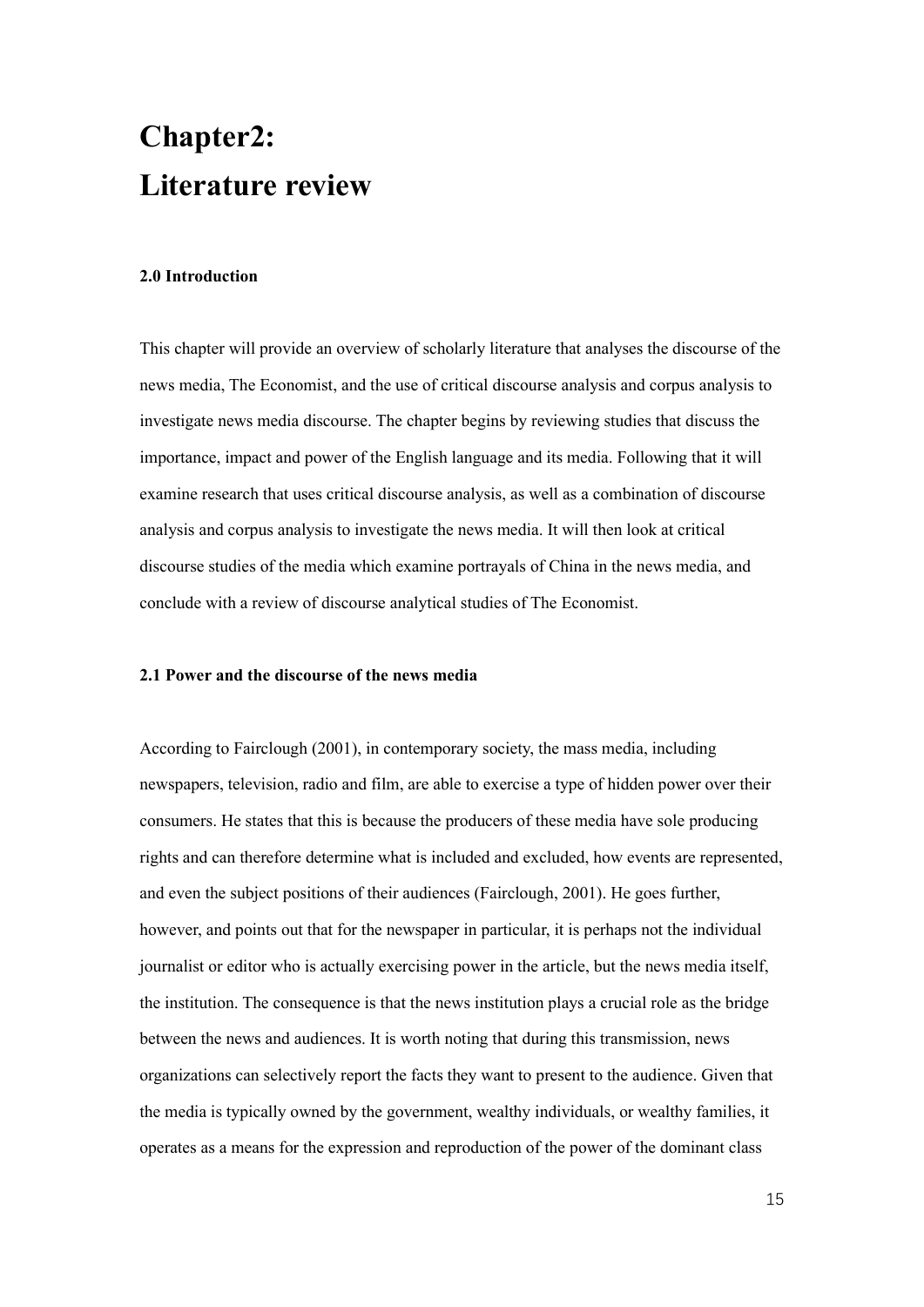and clique. In the British news media, for example, the balance of sources and perspectives and ideology is overwhelmingly in favour of existing power-holders (Fairclough, 2001). While, the news media may have a certain ideological or political orientation, a single text does not significantly affect the audiences. Instead, the effects of media power are cumulative. In other words, if the news reports news events with an ideological or political orientation over a long period of time, readers' views on the relevant events may be influenced.

The primary way in which the news media is viewed as influencing audiences is through discourse. Gunther Kress (1994), for example, showed how the news media explains events in order to "make sense of the world for their audiences" (p. 24). Kress states that this sense making primarily involves providing explanations for the events; explanations that reproduce a news organisation's particular view of the events. According to Kress:

These are the events to attend to; and, by implication 'don't bother yourself with the rest'. The selected events have to be 'mediated', and this involves a second, different kind of explanation. It consists of saying: 'That's what this event is like, and that's how it is best understood' (Kress, 1994, p. 24).

Fairclough (2001) has also pointed out the 'top-down' nature or 'one-sidedness' of mass media discourse where, through the lack of interaction between 'interpreters' of text and its 'producers', the former simply evolve into text 'consumers' (p. 41). Fairclough theorises that as a result, the language of the news can be manipulated by those in power to serve their interests, and that this impacts widely upon society and its values (Fairclough, 2001, p. 74).

## **2.2 Power and the English language**

English, as a global language, has powerful cultural, political and ideological force. The Cambridge Encyclopaedia of Language, published in 1987, describes English in this way: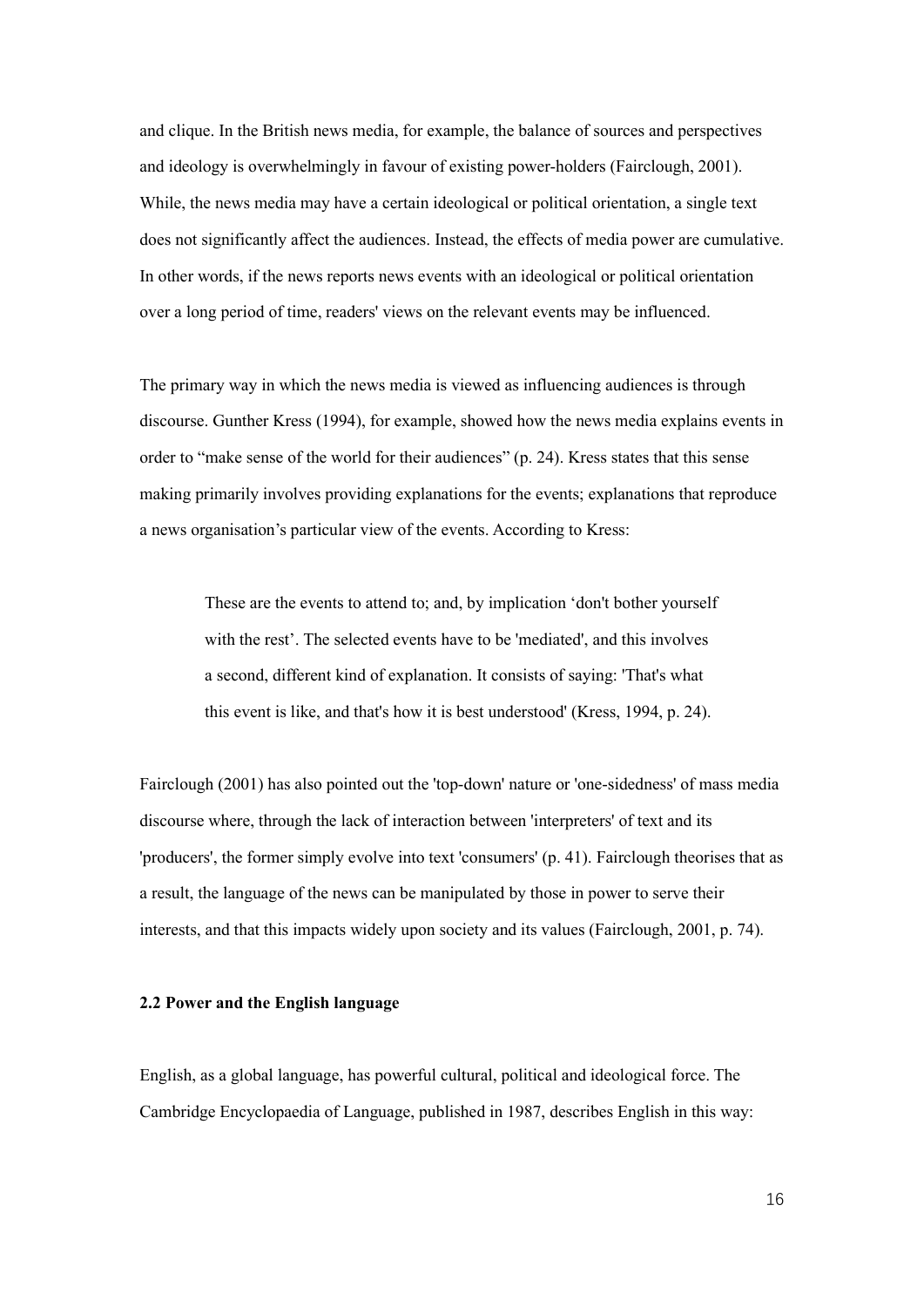English is used as an official or semi-official language in over 60 countries, and has a prominent place in a further 20. It is either dominant or wellestablished in all six continents. It is the main language of books, newspapers, airports and air-traffic control, international business and academic conferences, science, technology, medicine, diplomacy, sports, international competitions, pop music, and advertising. Over two-thirds of the world's scientists write in English. Three quarters of the world's mail is written in English. Of all the information in the world's electronic retrieval systems, 80% is stored in English. English radio programmes are received by over 150 million in 120 countries. Over 50 million children study English as an additional language at primary level; over 80 million study it at secondary level (these figures exclude China). In any one year, the British Council helps a quarter of a million foreign students to learn English, in various parts of the world. In the USA alone, 337,000 foreign students were registered in 1983. (Crystal, 1987, p. 358)

Pennycook (1994) reviews the evolution of English from a national language to a global medium of communication. He identifies English as having a sense of 'worldliness'. This refers to the worldly character of English due to its widespread global expansion, and as a result, its ability not just to reflect, but to constitute the affairs of the world. As a result, the use of English involves engaging in a type of social action which produces and reproduces certain types of social and cultural relations. This is because there is a strong relationship between 'English' and global discourses of capitalism, democracy, education, and development. English, therefore, is not only a communicable language, but also a habit of thinking.

# **2.3 Power and the English language news media**

According to Pennycook (1994), the combination of English and the news media, i.e., the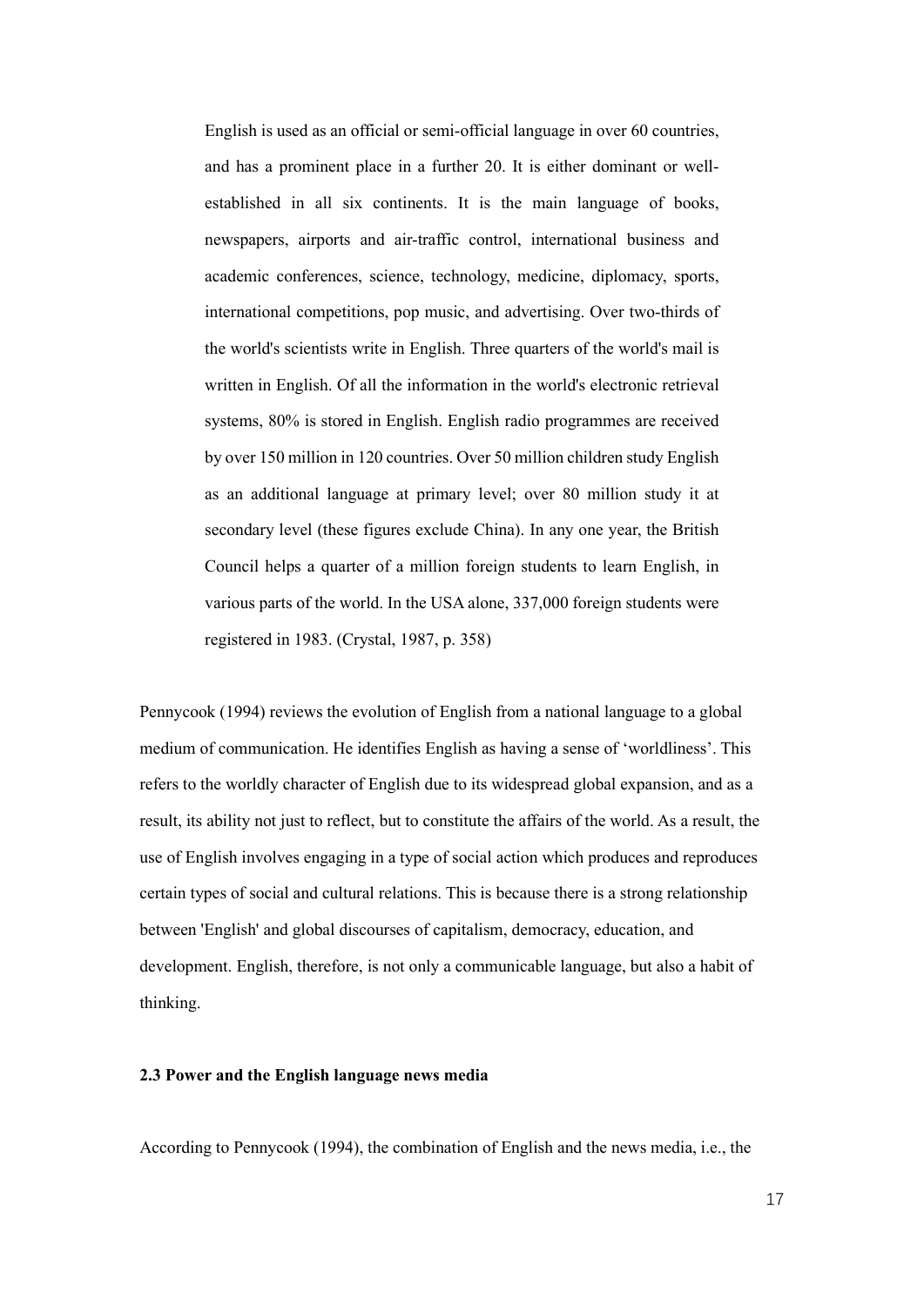English news media, is extremely powerful. He states that discourses of colonialism, as well as those of contemporary world relations have both facilitated and been facilitated by the production and distribution of English. This worldliness of English enables the media to proliferate around the world, and hence the influence of English media is felt globally rather than necessarily being restricted to a country where English is the mother language. The widespread influence of English, particularly in China, is one of the primary reasons why I was interested in analysing the English news media coverage.

## **2.4 News values and journalistic practice**

The values of a news organisation have been discussed as combining a reflection of organisational, sociological and cultural standards with economic factors (Harcup & O'Neill, 2017). In 2007, Schultz, for example, considered six news values, timeliness, relevance, identification, conflict, sensation and exclusivity, to be the most important. Schultz' describes timeliness as new information, while relevance is seen as the direct relationship the audience has with the news. Niblock and David (2007), however, pointed out that business pressures also influence the choice of news stories, and as such viewed the objectivity of news as difficult to achieve. While expounding the news, reporters and editors are also often constrained by many factors, including political values, which can introduce bias into news reports (Boudana, 2011). Whether influenced by factors such as economics or politics, news media inevitably struggle to be objective when selecting and elaborating on news events. Ultimately, the construction of news stories is ideologically influenced.

### **2.5 The critical analysis of news media discourse**

Following the work of Fairclough (2001) and Kress (1994), there has been a burgeoning use of the resources of critical discourse analysis to analyse the English language news media. Power et al. (2019), for example, analysed *Forbes, Fortune and Bloomberg Business Week*'s coverage of women between 2015 and 2017. They randomly selected 21 issues from each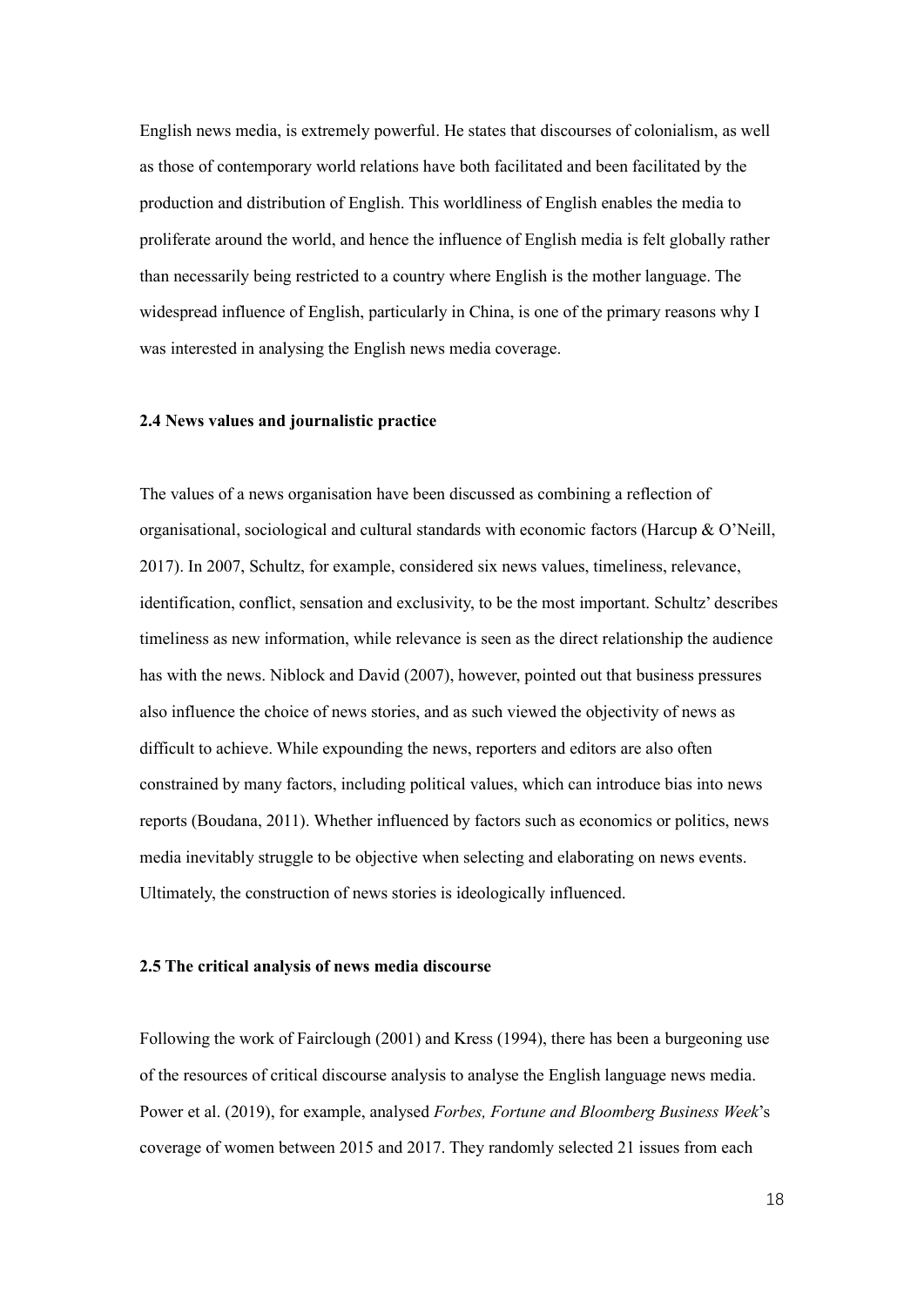magazine to form a corpus of 2,317 articles and analysed this corpus using critical discourse analysis. Their study found that women were mentioned significantly less than men in those journals. However, in more than half of the mentions, women were in charge of the action, the subject of the verb. These magazines also focus more on what women do than what women might say. In the end, they found that although women were underrepresented in these journals, they were not misrepresented.

In another example Zhou and Qin (2020) collected twenty New York Times reports on the Trade war between China and the United States as language samples, constructed a corpus, and used UAM Corpus Tool to tag the data. They found that the New York Times described China as a centralized state in its news discourse. In addition, the New York Times emphasizes its position by identifying and obscuring sources of information, using semispecific and unidentified sources to construct a negative image of China.

Some researchers have focused on the use of CDA to analyse the ideological beliefs and values behind news media reports in non-western countries, or western news media reports in eastern countries. Fauzan (2014), for example, used critical discourse analysis to examine the news reports of Indonesian Metroty and found that ideologically their strategy is to amplify the shortcomings of news events and downplay the advantages. According to Shojaei et al. (2013), western newspapers, especially British and American newspapers, such as the Daily Mirror and the New York Times, exhibit a pronounced degree of ideology when reporting on the conflict of ideas between Iran and western countries. A number of studies have focused on the British and American media reports on vulnerable groups, such as refugees. Boeva (2016) for instance, found that in the United Kingdom and the United States, conservative news reports on refugees are excessively negative. In addition, Ozdora-Aksak et al. (2021) also pointed out that when reporting on refugees, the British news media regularly hints at the connection between the arrival of a large number of refugees and the potential destruction of the country.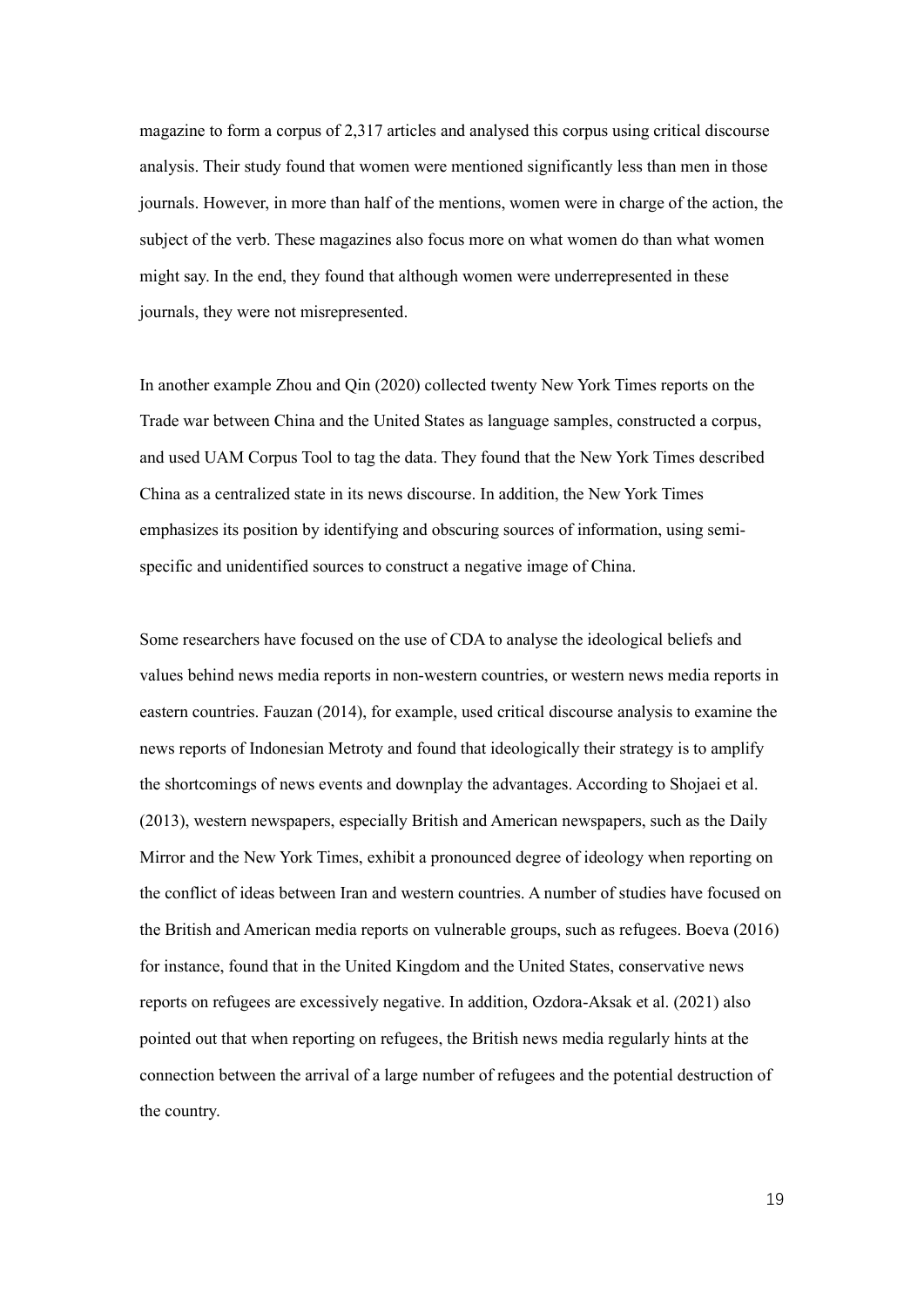More recently the use of critical discourse analysis has been combined with corpus analysis to critically analyse the English language news media. Wang (2018) used corpus-based critical discourse analysis to compare China's air pollution reports published by China Daily before and after October 22, 2011, when Pan Shiyi, CEO of Sohu China, posted a message on Weibo criticizing air pollution in China. He used the corpus tool AntConc to process the two corpora he collected and analysed them by keyword function, word frequency and word collocation. He found that after October 22, the word *fog* was replaced by *haze* in the China Daily which also admitted that haze was the harmful result of human action and not a simple weather phenomenon. However, despite no significant improvement in China's air pollution, China Daily succeeded in projecting a responsible Chinese government to the public and demonstrated the Chinese government's determination to tackle air pollution. His research found that the Chinese government effectively uses the official English-language media, the China Daily, to frame China's air pollution in the public discourse and tilt the coverage toward the government.

Also focusing on the issue of air pollution in China, Liu and Li (2017) compared reports in China Daily with three major newspapers in the United States and Britain, the New York Times, the Times, and the Guardian. They collected all the reports on air pollution in China from the four newspapers from 2011 to 2014 and built two corpora: one representing China Daily and the other representing the three other newspapers. Using the corpus software Wordsmith 5.0 and the Britain National Corpus as a reference corpus, they found that the English language media in China takes opposite positions on environmental reports compared to the UK and US. The China Daily tends to project a positive image of the Chinese government's climate action, for example, praising China as having taken relevant actions compared with the past. However, the British and American media focus on Chinese government's lack of action and shortcomings on environmental pollution.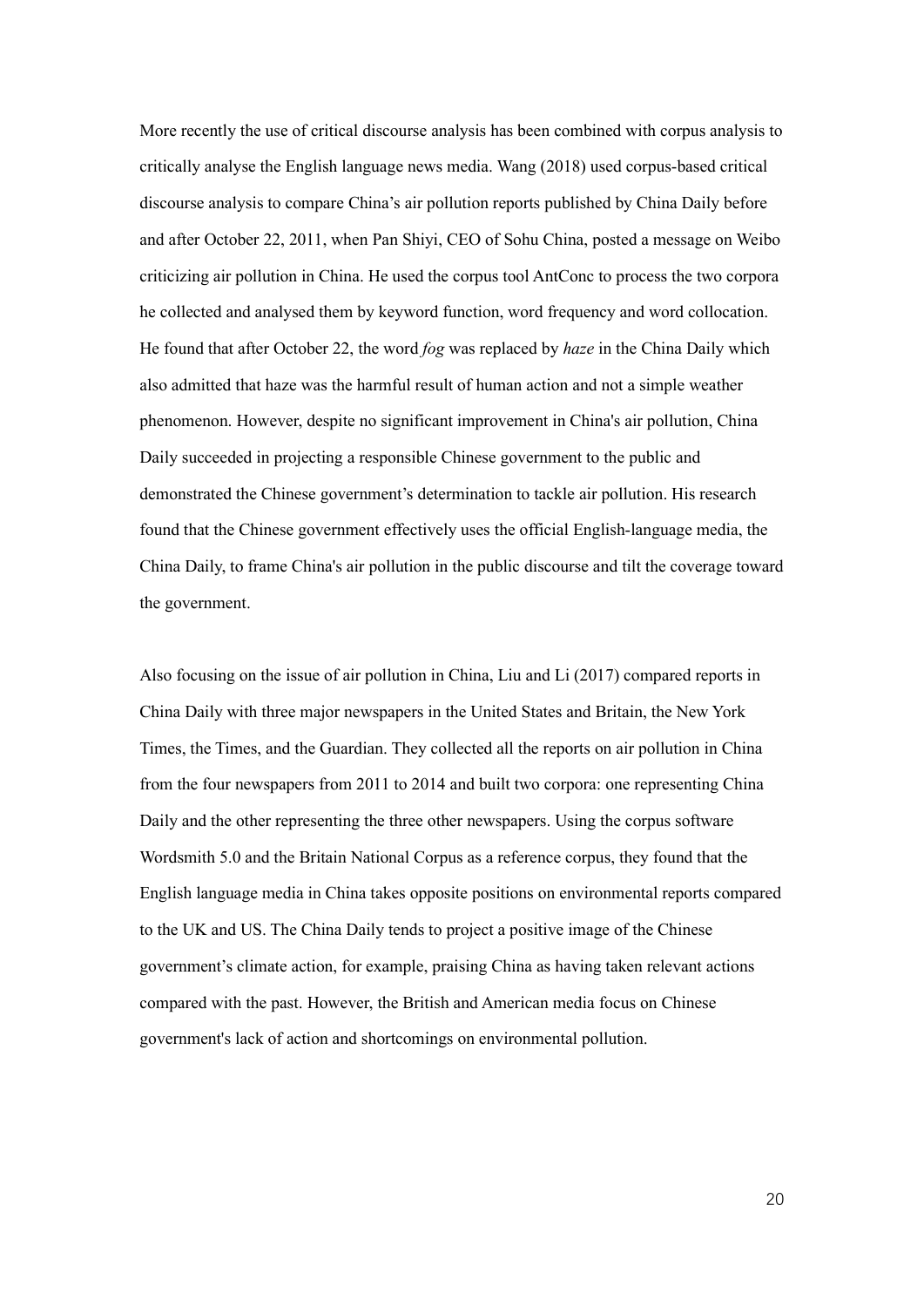### **2.6 Portrayals of China in the western news media**

One particular area of interest in critical discourse studies analysing the news are those that focus on the way that countries, in particular China, are represented by the English news media. Xu (2018), for example, carried out a semiotic analysis of images of China published on the covers of Time, The Economist, Der Spiegel, and China Today in order to establish differences in how these magazines portray China. He found that five oppositional themes of China could be identified by comparing the signs on these magazine covers. They are a threatening China versus a friendly China, a collectivistic China versus an individualistic China, a paradoxical China versus a progressive China, a capitalist China versus a communist China, and a dark China versus a promising China. The study also found that Time and other western magazines construct a threatening, dark and contradictory China through political cultural symbols, such as the Chinese national flag and its colours, the national emblem, the image of the Western dragon, Mao Zedong and so on. However, in China Today, more ordinary photos are used, such as college graduates, a young girl flying a kite and other covers showing ordinary life in China, which construct an image of a friendly and progressive China. He also found that these western magazines often employ contradictory images of China.

Huang and Wang (2014) carried out a critical discourse analysis of news reports concerning the Sino-Japanese dispute over the Diaoyu Islands by China Daily and The Washington Post. The purpose of this study was to reveal the underlying relationship between the language used by these newspapers and ideology. Using Fairclough's three-dimensional model and Halliday's Systemic Functional Grammar, including a focus on lexical classification and modality, they found that reports were never neutral or value-free and that both newspapers were biased in their coverage of the other.

Similarly, Tian and Chao (2012) explored the news trustworthiness and credibility of news about the Chinese Xinjiang riots, reported in The Economist's on 9 July 2009, as well as the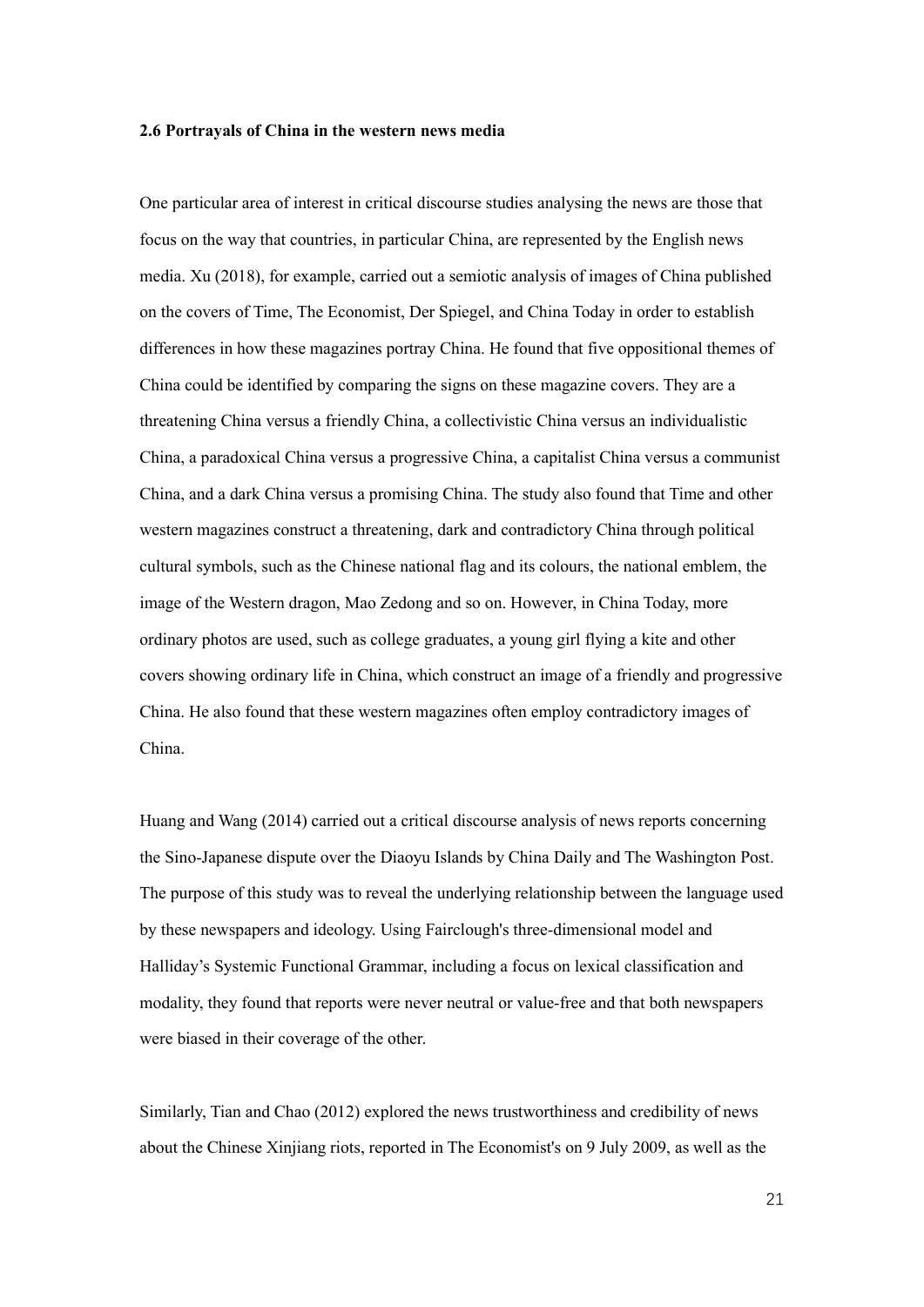communicative roles of 846 readers' responses. Using a discourse analytical examination of the themes presented in the articles and responses, they found that although The Economist's coverage of the riots was comprehensive and timely, it violated the core journalism value of media credibility and journalistic objectivity by providing misleading pictures and significant unreliable and biased coverage. They also found that the major communicative roles of the online readers' responses generally match Dahlberg's six conditions of an ideal online public sphere, one of which requires those posting in the online discussion forums not to be affiliated with any political party or interest group. Most discussion forum participants discussed Xinjiang issues in the form of rational dialogue, showing a certain amount of critical selfreflection and empathy and being able to engage in meaningful communication from the other side's perspective. However, there is still inequality and exclusion in the discourse of online forums, particularly in the way that many online discussion forums (as in this case, The Economist), selectively delete comments.

Jin (2019) examined a corpus of reports in the New York Times about the relationship between China, the United States and North Korea, in particular, reports on the relationship between China and North Korea during the visit to China by North Korean leader Kim Jongun. Using Critical Discourse Analysis (CDA) and appraisal theory, he found that the New York Times presents China as acting in its own interest, regardless of the overall situation, on the North Korean peninsula issue. It also found that the news constructed Americans as unhappy to see the North Korean leader Kim Jong-un frequently visit China. Jin concludes that New York Times is largely hostile to China.

The next section focuses in particular on The Economist, one of the most important English media publications globally, and the way that it reports on news related to non-western nations.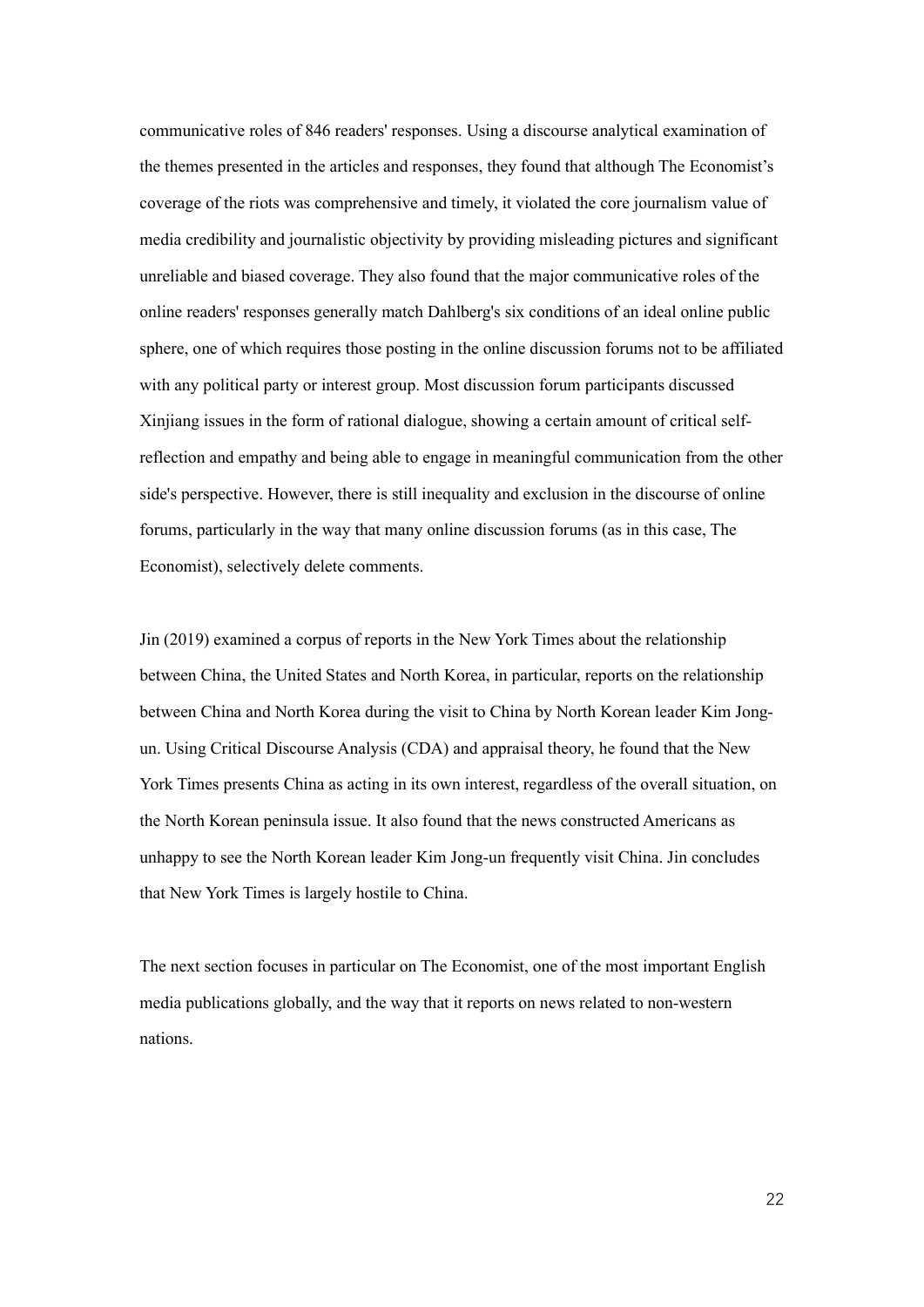## **2.7 The Economist**

The Economist is an influential and long-established publication read by an elite audience worldwide of politically and economically powerful people and their supporters (Moore, 2002). While The Economist now has editorial offices worldwide, is regarded as having very little reporting bias and exercises rigorous fact-checking, it was initially established to campaign for free trade, laissez-faire economics, and individual responsibility through the medium of rational analysis applied to facts (Edwards, 1993, p. xi). According to De Goede, The Economist is a more 'conservative' competitor to Newsweek on social and economic issues (1996), and for some Asian researchers, The Economist magazine has a North-Atlantic perspective or worldview and is a strong advocate of globalization (Moore, 2008).

Given that The Economist has a powerful impact on its audience, there is a lack of discourse analytical research which analyses how this impact is manifested through the language used by The Economist writers. One exception is Deligiaouri (2019) who examined articles about the Greek crisis in The Economist in 2019. He pointed that The Economist repeatedly used lexis such as 'contagion', 'corruption' and lack of 'credibility' to attribute extremely negative characteristics to the Greek crisis. In another example, Moore (2002) explored the underlying beliefs and values of The Economist by analysing its obituaries. In this study, he established a corpus of 100 obituaries and investigated two of these in particular. He concluded that the choice of obituary subject was clearly not random, and largely focused on white, Englishspeaking males from Western industrial countries. Moore stated that although The Economist's international readership has continued to expand in recent years, the patterns of subject selection emerging over the first 100 obituaries have continued with very little variation. Importantly The Economist's obituaries do not only simply describe the facts about the life of the subject, but they also provide evaluations. Moore found that The Economist tends to favour native Speakers of English, and suggests that it would worth considering whether this focus on non-white or Non-native English speaking countries' social figures is biased.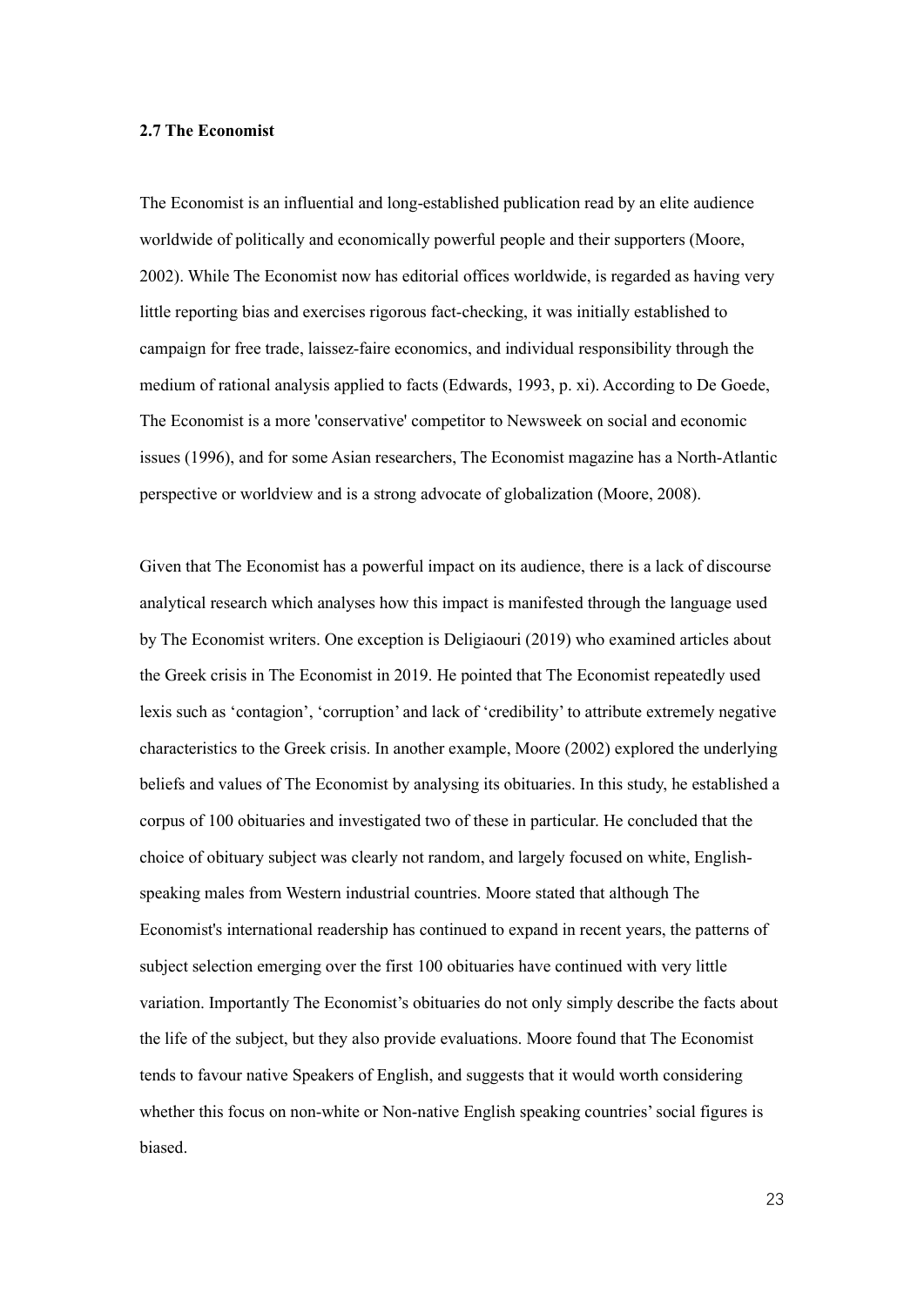In a later study, Moore (2008) collected and examined articles about Cambodia from The Economist that were published in 2008. According to Moore, when covering Cambodia, The Economist is more likely to talk about concerns of democracy and peace. These reports, however, tend to ignore the local history, tradition and culture. He also discovered that the prime minister of Cambodia was negatively portrayed in reports, and his views were rarely reported. When he was allowed to 'speak' his voice was highly controlled by the language of The Economist. Moore concluded that, although The Economist does good work reporting on the issues of democracy, the rule of law, and free markets in Cambodia, there is nevertheless a danger in relying too heavily on The Economist as a principal source of information about countries such as Cambodia.

Given that The Economist has a powerful impact on its audience, there is a lack of discourse analytical research which analyses how this impact is manifested though the language used by The Economist writers. In particular, there is no research that uses the analytical resources of corpus analysis and critical discourse analysis, examines differences in The Economist reports on China and reports on the United States, and what this might suggest about the underlying ideologies and attitudes of The Economist towards these two nations. This dissertation attempts to fill this gap in the research.

The next section reintroduces the research questions that are the focus of this study, and provides details of the corpus-based and critical discourse analytical methods employed to answer these questions.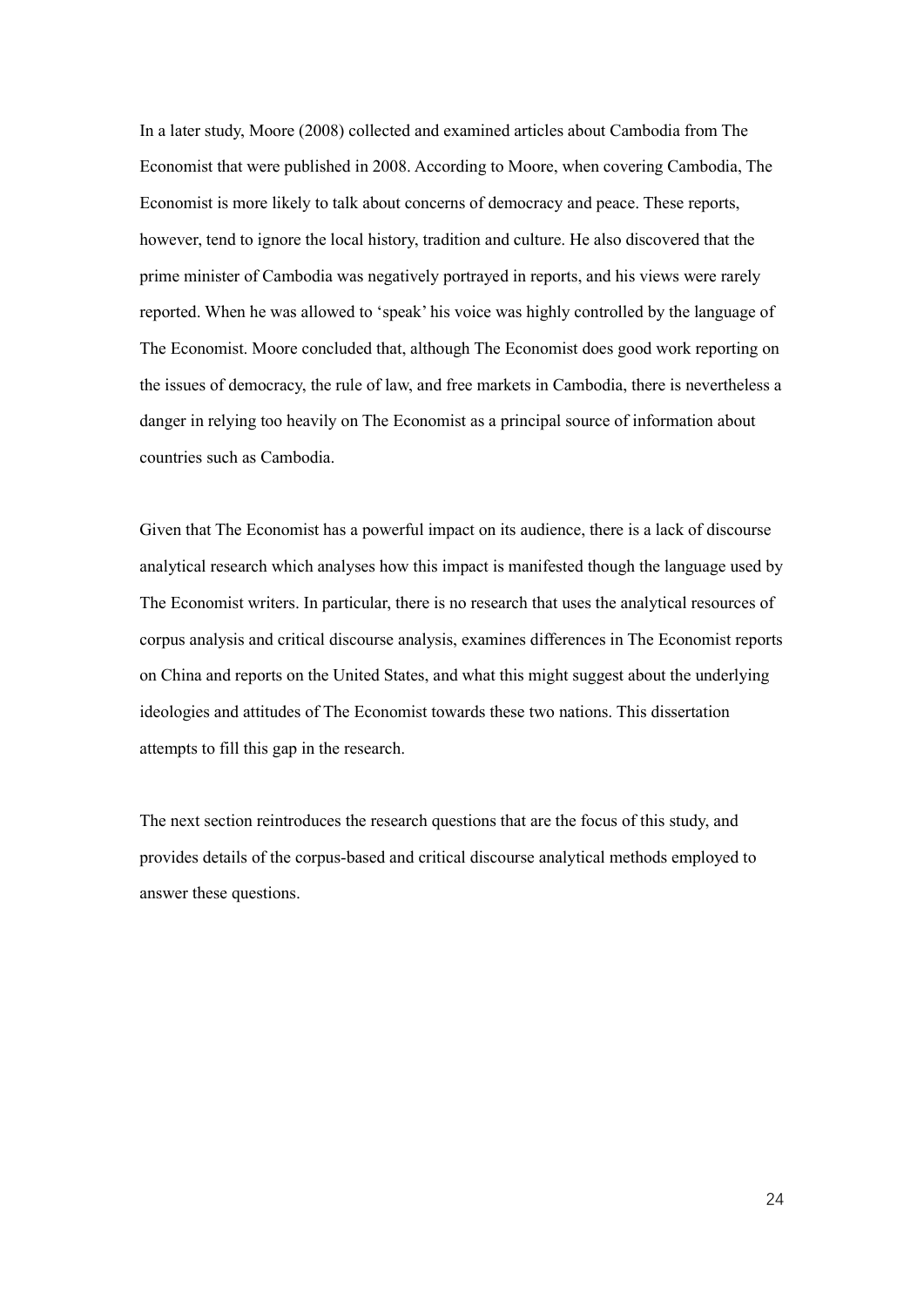# **Chapter 3: Methods**

# **3.0 Introduction**

The purpose of this study is to explore how The Economist, a widely influential British news magazine, employs language in different ways to report on China and the United States. In doing so, the study is also interested in examining what these different language choices reveal about the attitudes and ideological beliefs of The Economist on Sino-US issues, and how they might potentially influence the reader of the news magazine. Therefore, and as indicated in Chapter 1, the study seeks to answer the following research questions:

- 1. How does The Economist use language differently to report on China and the United States?
- 2. What does this different language use reveal about the underlying ideologies and attitudes of The Economist towards these two nations?

In order to answer these questions, this study will combine corpus-based discourse analysis (Baker, 2006; Baker & McEnery, 2005) and critical discourse analysis (Fairclough, 1989, 1992a, 1995, 2013) of two purposely constructed corpora; one consisting of The Economist reports on China, and the other consisting of The Economist reports on the United States. This chapter will begin by discussing the research paradigm that underpins this study. After that, it will provide details of the collection and compilation of the two corpora analysed in this study. Next, it will discuss each of the methods used to carry out the analysis, including a definition of the concept 'discourse'. Finally, it will offer a brief reflection on the problems and deficiencies of the methods used.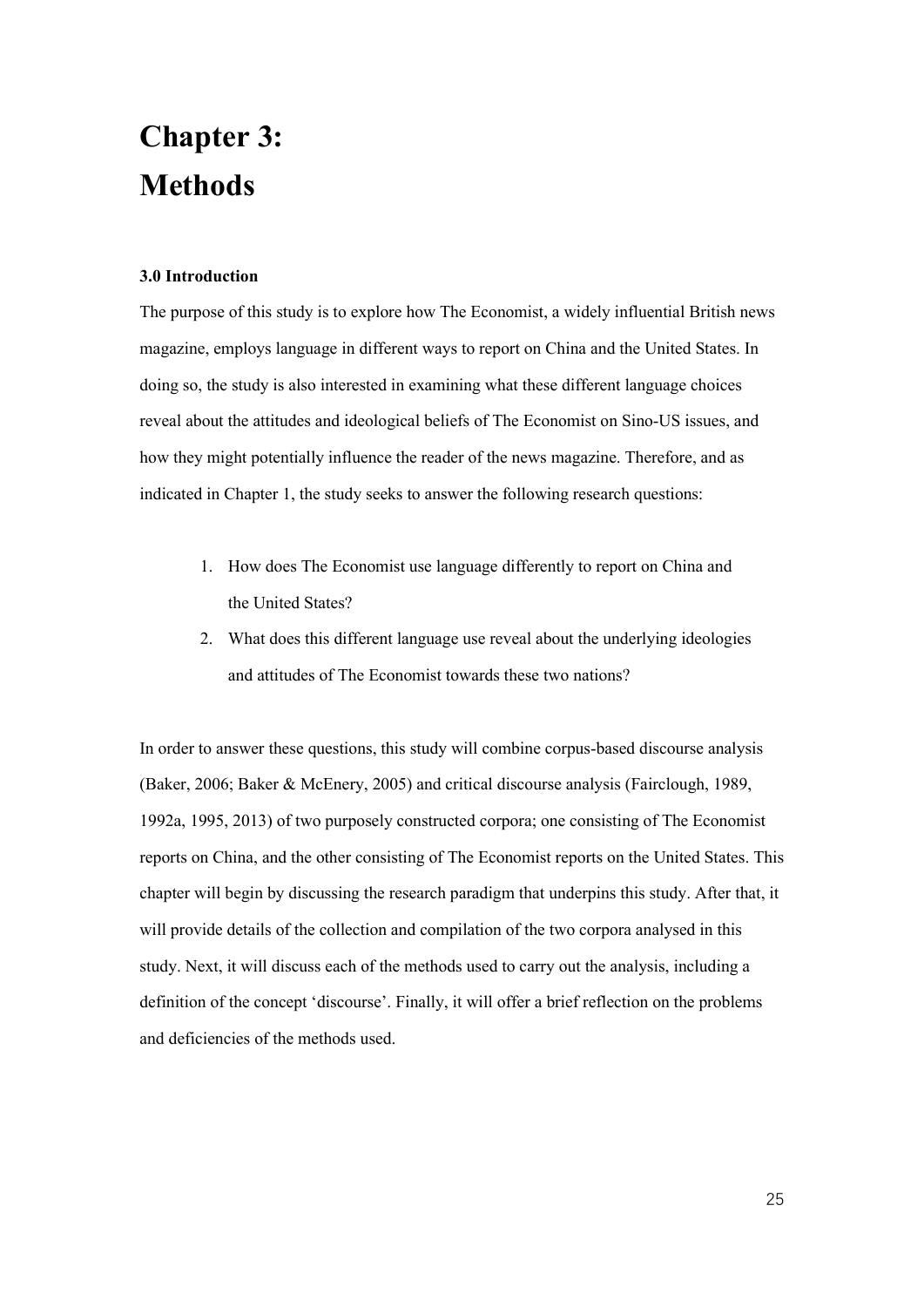## **3.1 Research paradigm**

The methodology for this study involves a corpus-based critical discourse analysis, which, as indicated, involves a combination of corpus linguistics and critical discourse analysis (also now referred to as critical discourse studies). According to Baker (2006), corpus-based research is a mixed research method. This is because initial insights into the data are typically generated quantitatively using statistics about the frequency and keyness of words that occur in the corpora, and then further expanded qualitatively using interpretative methods that considers specific language usage within its wider context. As Burr (1995) states:

Our ways of understanding the world come not from objective reality but from other people, both past and present. We are born into a world where the conceptual frameworks and categories used by the people in our culture already exist. These concepts and categories are acquired by all people as they develop the use of language and are thus reproduced every day by everyone who shares a culture and a language. This means that the way people think, the very categories and concepts that provide a framework of meaning for them, are provided by the language they use. (pp. 6-7)

Mixed method research is increasingly popular with researchers. This is firstly because the complexity of the problems faced by researchers continue to expand, and simple quantitative or qualitative research is often not viewed as capable of solving these multifaceted problems. According to Creswell (2009), "there is more insight to be gained from the combination of both qualitative and quantitative research than either form by itself. Their combined use provides an expanded understanding of research problems" (p. 188). Secondly, mixed method research is associated with triangulation. The use of triangulation can strengthen the reliability and internal validity of the research (Creswell, 2009).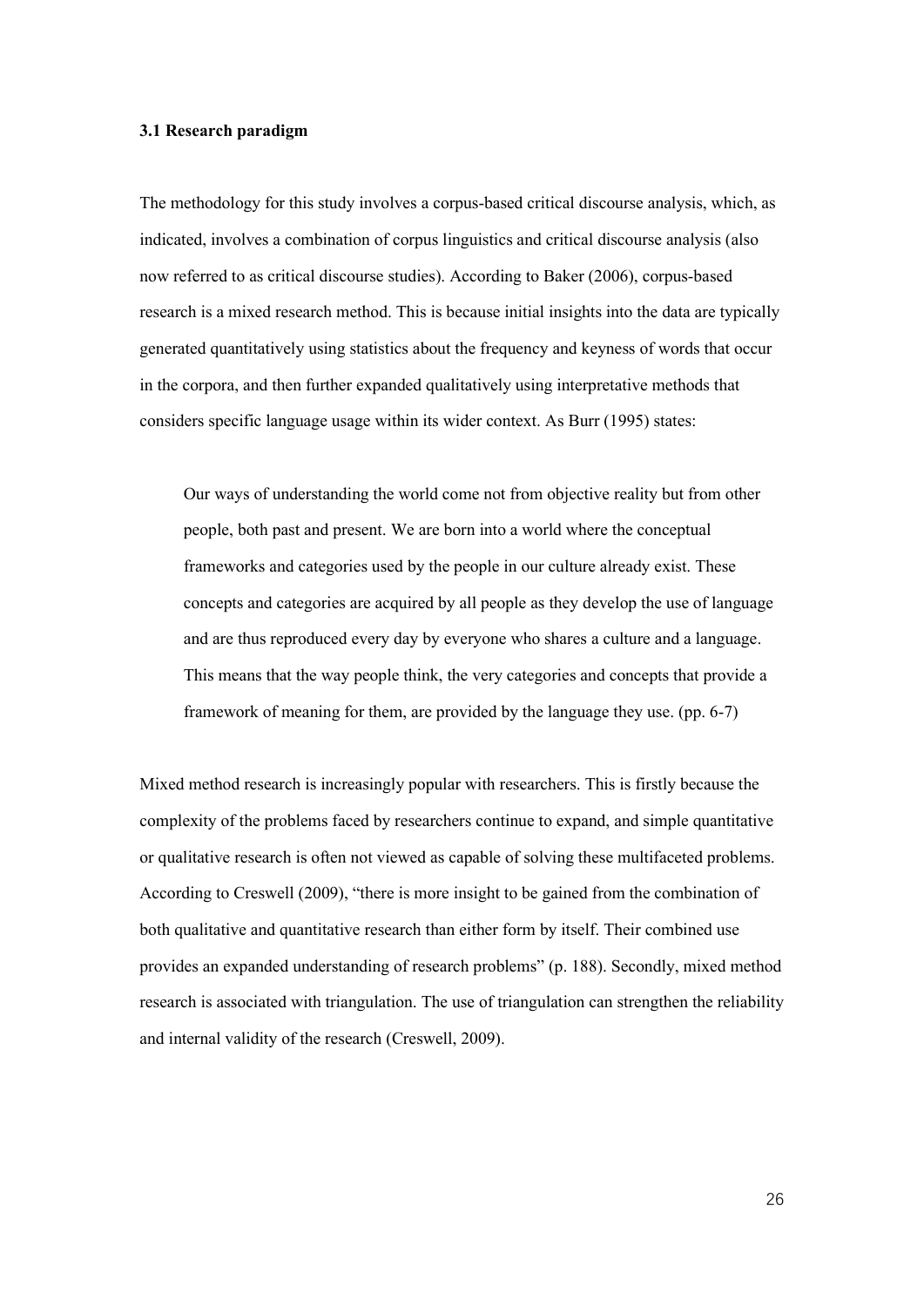### **3.2 Data**

In order to analyse and study the discursive differences in way that The Economist reports on China and the United States, as the attitude and underlying beliefs of The Economist that shape these reports, this study compiled two specialist corpora. The texts contained in these two corpora are from all 51 issues of The Economist published in 2019. One corpus contains all articles focusing on the topic 'China' from The Economist (hereinafter referred to as ECA), and the other corpus contains all articles focusing on the topic 'The United States" (hereinafter referred to as EUSA). The corpora were compiled from 2019 Economist articles because 2019 is an important year for China and the United States. In this year, serious protest marches took place in Hong Kong, and some of the measures taken by the Chinese central government and local governments in Hong Kong in responding to protests were criticized by western news media. The US Congress is also investigating Trump's impeachment. At the same time, the Sino-US trade war has strained the relationship between China and the United States.

The ECA Corpus contains 161 articles on China issues published by The Economist in 2019, with a total of 101,490 English words. The EUSA Corpus contains 296 reports about the United States published in the same year, with a total of 180,905 English words. The compilation of these two corpora follows the guidelines of Baker (2006). This included the process of tidying up the data, including the deletion of any images and website addresses, and then saving them in plain text format before uploading them to the corpus programme. This is because most corpus programmes usually work best when dealing with plain text formats (Baker, 2006).

# **3.3 Corpus-based discourse analysis**

Although corpus linguistics is not directly related to the study of any particular aspect of language, corpus-based methods are used in a range of linguistic areas, such as grammatical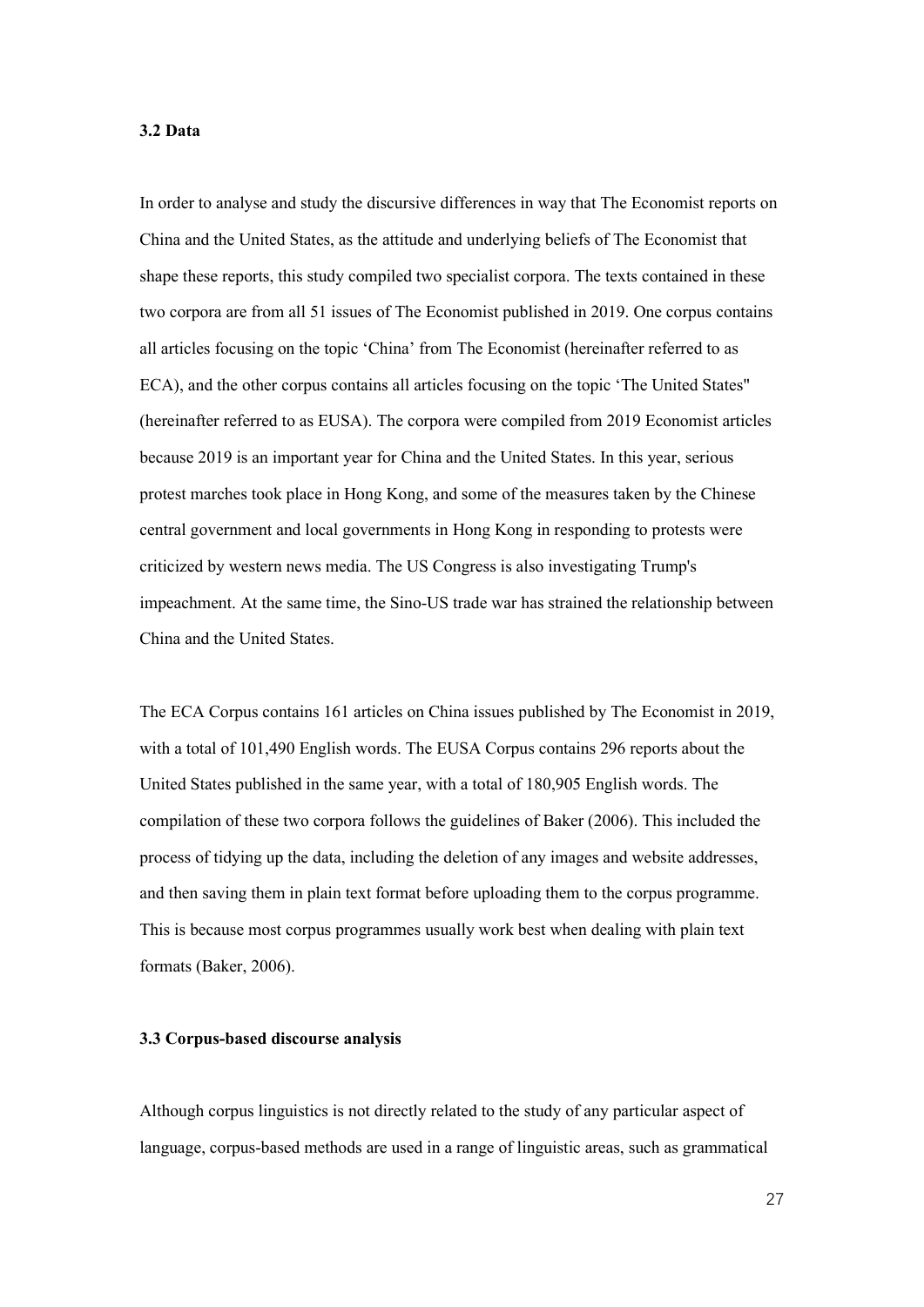analysis, syntactical analysis, or semantic analysis. Corpus analysis can also be used to examine texts from a range of topic areas, including political texts, academic texts or news texts (McEnery & Hardie, 2012). More recently, researchers have used corpora for discourse analysis (Baker, 2006). Baker and McEnery (2005), for instance, used a corpus-based discourse analysis to analyse the descriptions of refugees on the United Nations website and the British news media in 2003; Sylvia and Ramesh (2012) used this method to analyse the way feminism was portrayed by the British and German news media from 1990 to 2009, and Islentyeva (2021) analysed how the British media discursively constructed immigration.

There are certain advantages to corpus-based discourse research. Firstly, the quantitative dimension of corpus analysis can help reduce the personal biases of researchers in the research process (Cheng, 2013). Secondly, the difficulty a researcher faces identifying the existence of discourses in a large collection of texts can be reduced through the tools of corpus analysis. Compared to a traditional reading, corpus analytical tools can quickly identify collocations and repetitions, and in doing so provide the researcher with evidence of potential discourses (Baker, 2006). Thirdly, discourses are not stagnant and constantly change their status. By using diachronic corpus analysis to examine changes in language use over time researchers can identify discursive shifts in a collection of texts, for example, the shifting meanings of a particular metaphor (Baker, 2006). Finally, and as mentioned above, corpusbased discourse analysis is a research method that blends and correlates quantitative and qualitative forms. However, mixing these two methods does not mean simply collecting and analysing both quantitative and qualitative data, but strategically connecting these two methods in series (Baker, 2006). As a result, corpus-based discourse analysis can produce more powerful results than any single quantitative or qualitative study.

# *3.3.1 The Sketch Engine*

The corpus tool used for this study is the online platform Sketch Engine. Sketch Engine is a leading corpus tool with a history of nearly 20 years. It is also extremely accessible for researchers. According to Kilgarriff et al. (2014), Sketch Engine "offers many ready-to-use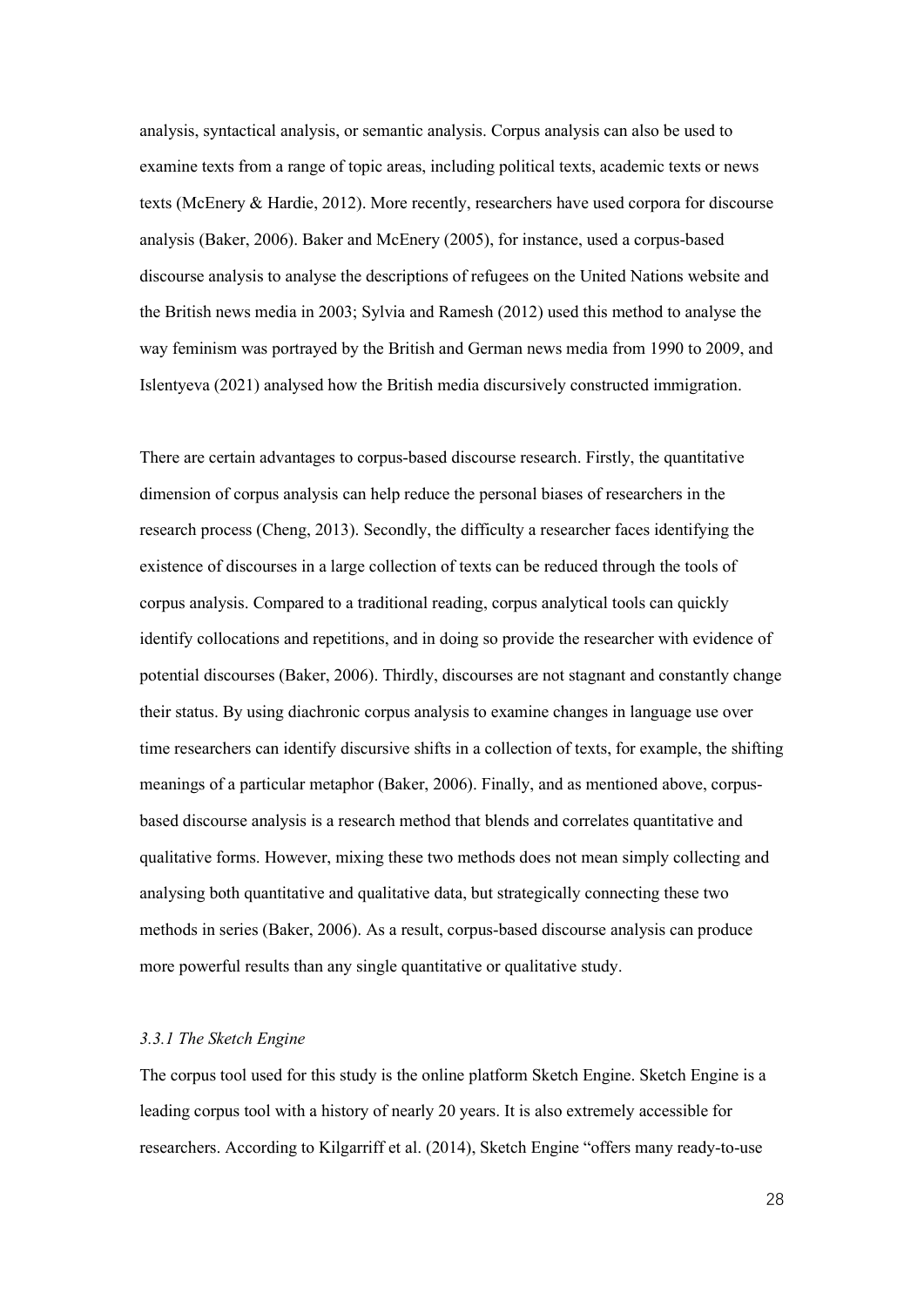corpora, and tools for users to build, upload and install their own corpora" (p. 7). They also state that it is particularly useful for discourse analysis. To carry out this study, the ECA corpus and EUSA corpus were uploaded to Sketch Engine. The main corpus analytical tools offered by Sketch Engine, and used in the examination of The Economist texts, were frequency analysis, concordance analysis and collocation analysis. These are described in the sections below.

# *3.3.2 Frequency Analysis*

According to Baker (2006), one of the important analytical tools of corpora analysis involves the calculating of a language item's frequency in a collection of texts. As a result, frequency is a useful starting point for any corpus-based discourse analysis. According to Baker (2006), "frequency data can help to give the user a sociological profile of a given word or phrase" (p. 47). This can help researchers better understand the meaning of these words and phrases in a specific text. It can also to establish a more accurate understanding of the uses of word and phrase in their wider contexts (Baker, 2006). The development of a frequency list, that ranks words according to their frequency in the corpus, can also play a helpful role in determining the particular focus of the text.

# *3.3.3 Concordance Analysis*

A concordance, also known as key-word-in-context (KWIC), is a specific search term (i.e., a word or phrase) presented in a list of lines showing the textual context in which the search term appears in all the texts of a corpus (Baker, 2006). The textual context is generally a few words to the left and right of the search term. A concordance can help the researcher discover evidence of certain patterns in the corpus which may lead to the observation of the particular beliefs and values of the writers of the texts (Baker, 2006). Researchers can also sort the concordances in various ways, and different perspectives will reveal new information. Concordance analysis involves a more qualitative analytical approach compared to frequency analysis, which is largely quantitative. Throughout this dissertation, unless stated otherwise, concordance lines are randomly selected using a tool on Sketch Engine.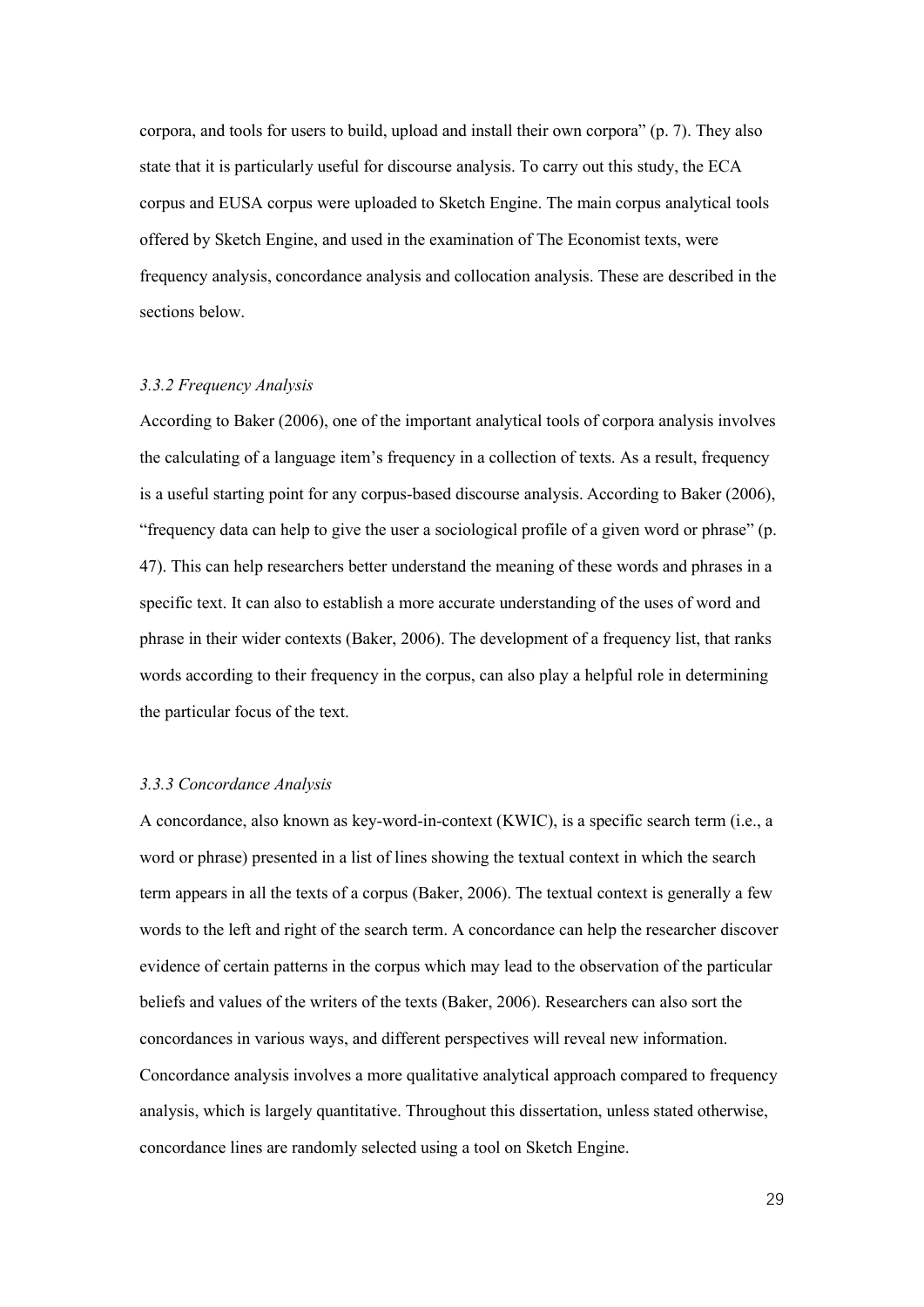# *3.3.4 Collocation Analysis*

Collocation refers to a phenomenon in which one word frequently appears near another word, statistically more than it tends to occur elsewhere in the text or corpus. A collocation analysis can help the researcher identify the most important combination of words in a corpus, and the examination of the way a word frequently collocates with other words can provide insights into the particular meaning and use of that word (Baker, 2006). Furthermore, when two words are frequently combined, it can suggest that this collocation typically occurs in a writer or reader's mind; that is, when one word is mentioned, it is associated with the other. The typical collocational choice of a writer or speaker may also provide insights into their particular beliefs or values (Baker, 2006)

The statistical measure used for measuring collocation thoughout this study is logDice (Gablasova et al., 2017). LogDice is the default collocation statistic on Sketch Engine and is now the preferred statistical measure for measuring collocation in large corpora. It measures the typicality with which two items are likely to co-occur, but does not tend to emphasise low frequency collocations, as do other commonly used collocational measures, such as Mutual Information (MI).

# *3.3.5 Keyword analysis*

A keyword analysis statistically compares the frequencies of words in a target corpus (e.g., The Economist) to the frequency of words in a larger reference corpus (e.g., a corpus of general English). A reference corpus is usually a balanced corpus; that is, it contains a variety of different spoken and written genres, and is designed to represent the language use of a wider speech community (e.g., English speakers). By comparing the specialist corpus to a larger, more evenly balanced corpus, we can identify the 'salience' or 'aboutness' of the specialist corpus, which may lead the researcher to the presence of certain discourses.

Keyness is evaluated in Sketch Engine using a 'simple maths' formula (Kilgarriff, 2009). This formula includes a variable which enables a focus on higher or lower frequency words. For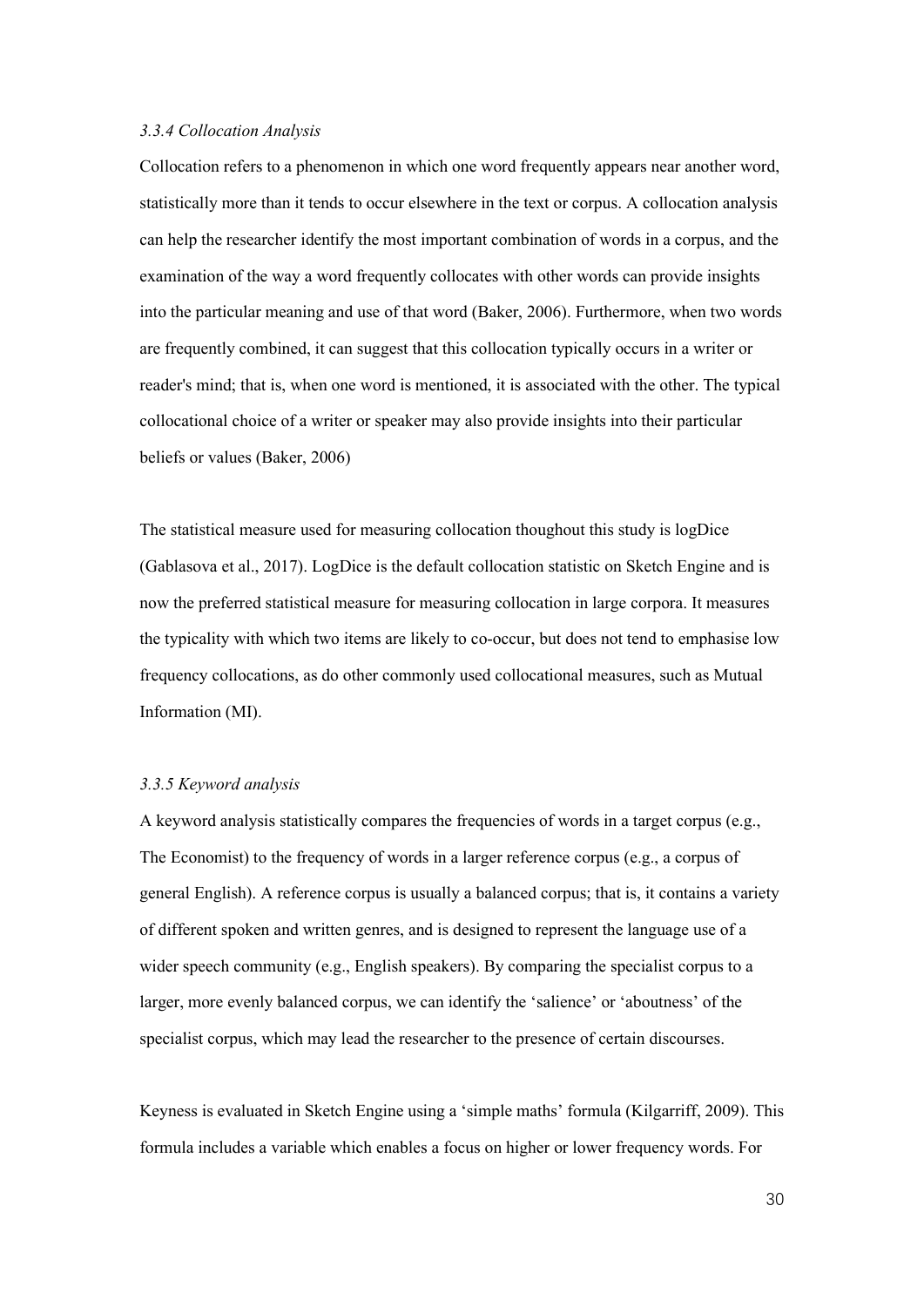this study the variable is set to 100, the default used by Sketch Engine. The reference corpus used for this study is the enTenTen18 corpus. The enTenTen18 corpus is an extremely large English reference corpus, and it contains 21.9 billion words.

# **3.4 Critical Discourse analysis**

## *3.4.1 Introduction*

Critical discourse analysis (CDA), increasingly referred to as critical discourse studies (CDS) is, as the name implies, a focus on an examination of discourse for the purpose of carrying out a critical analysis of its usage. As Blommaert (2005) states, CDA "should be an analysis of power effects, of the outcome of power, of what power does to people, groups, and societies, and of how this impact comes about" (pp. 1-2). Furthermore, according to Fairclough (1995, p. 132), CDA should aim "to systematically explore often opaque relationships of causality and determination between (a) discursive practices, events and texts, and (b) wider social and cultural structures, relations and processes; to investigate how such practices, events and texts arise out of and are ideologically shaped by relations of power and struggles over power". For Wodak (2001) "CDA aims at investigating critically social inequality as it is expressed, constituted, legitimized, and so on, by language use (or in discourse)" (p. 11).

# *3.4.2 Definitions of discourse*

Discourse is typically defined in two related ways. In the first meaning discourse refers to "a set of meanings, metaphors, representations, images, stories, statements and so on that in some way together produce a particular version of events" (Baker, 2006. p. 4). In the second meaning, a discourse is often defined as a collection of statements that provide a language for talking about a topic and a way of producing a particular kind of knowledge about a topic (Du Gay, 1996). As such, a discourse can be said to be representative of the beliefs and values of a particular individual or group. Furthermore, for Fairclough (1992a) discourse is viewed as a kind of social practice. What this means is that the social background, that is, culture and the associated power structures of society, may affect, and be affected by, language.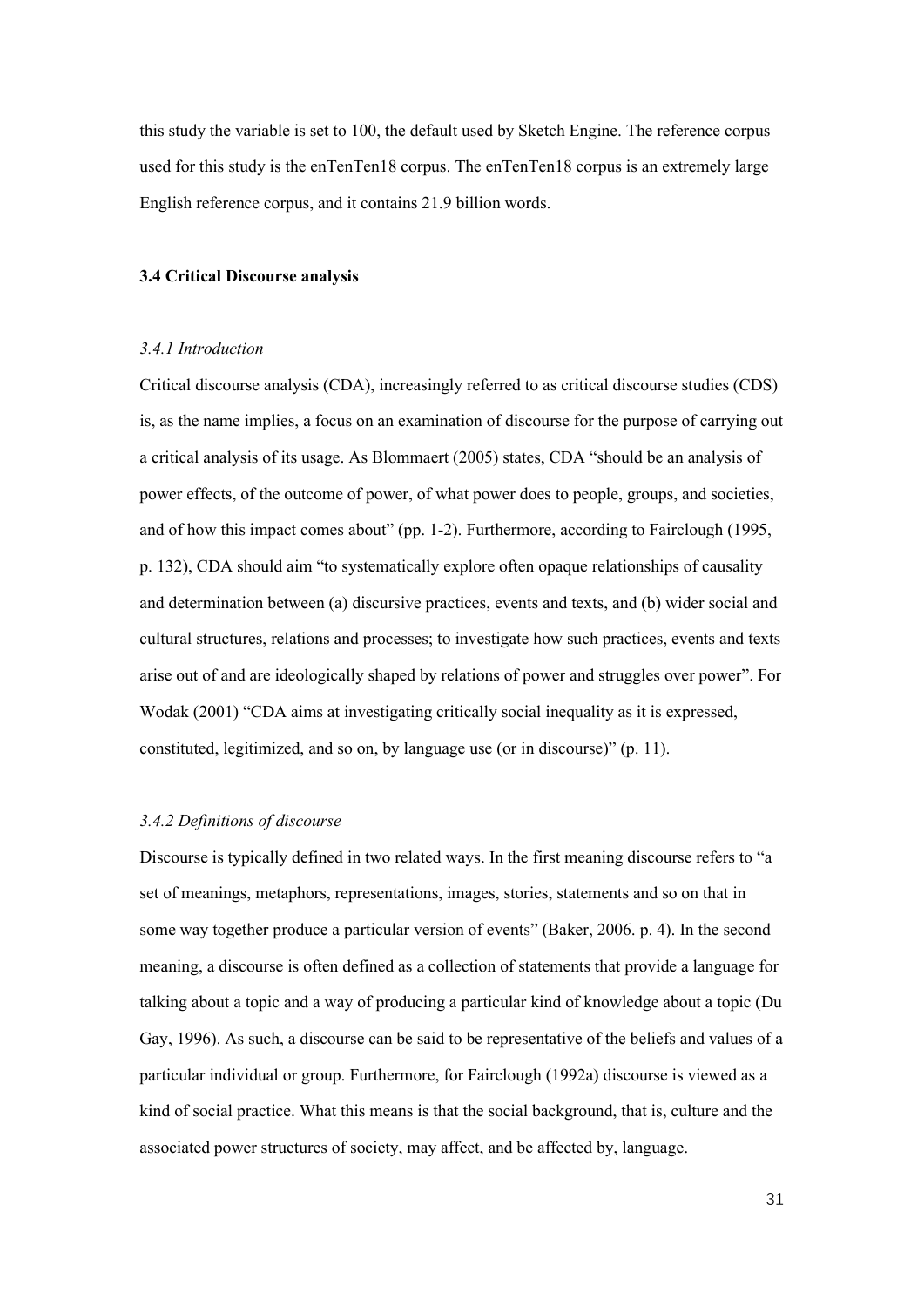## *3.4.3 Theoretical Underpinnings of CDA*

CDA attempts to combine linguistic analysis with relevant historical context to discover the underlying ideology of language (Li, 2016). Language is understood as having social meaning, and language choice is inevitabley connected to the social, political and economical. Discourse, therefore, is viewed not only a reaction to social practice, but also a part of social practice. At the same time, language and thought are closely related. Ideology could be learned through language, reiterated through language use, and is ultimately embodied in language. Importantly, practitioners of CDA also view discourse as the main instrument of power, where power refers to social rights; that is, the power to influence the actions and thoughts of others (Wodak, 2001; Fairclough, 1989).

# *3.4.4 Methods of critical discourse analysis*

CDA analyses the details of texts to reveal what kinds of discourses are being presented to the public (Machin & Mayr, 2012). The purpose of CDA is often to investigate social inequality including its expression, constitution, and so on by language use or in discourse (Wodak & Meyer, 2001). A three-dimensional model of critical discourse analysis has been established by Fairclough (1989). This model contains three interrelated analysis processes. They are the actual texts, the processes by which humans produce and receive texts, and the social and historical conditions that govern these processes. According to Fairclough (1992b), each dimension requires different types of analysis, text analysis (description), processing analysis (interpretation) and social analysis (explanation). More often than not, CDA, including the work of Fairclough himself, tends to involve a description and analysis of the language choices made in the text or texts produced for a certain context (e.g., lexical choice, collocational tendencies, repetition of certain words), followed by a discussion of the social and historical conditions, including issues of power and ideology, that might explain these language choices.

This research uses CDA to guide the examination of The Economist's reports on China and the United States. As indicated in Chapter 2, critical discourse analysis has been regularly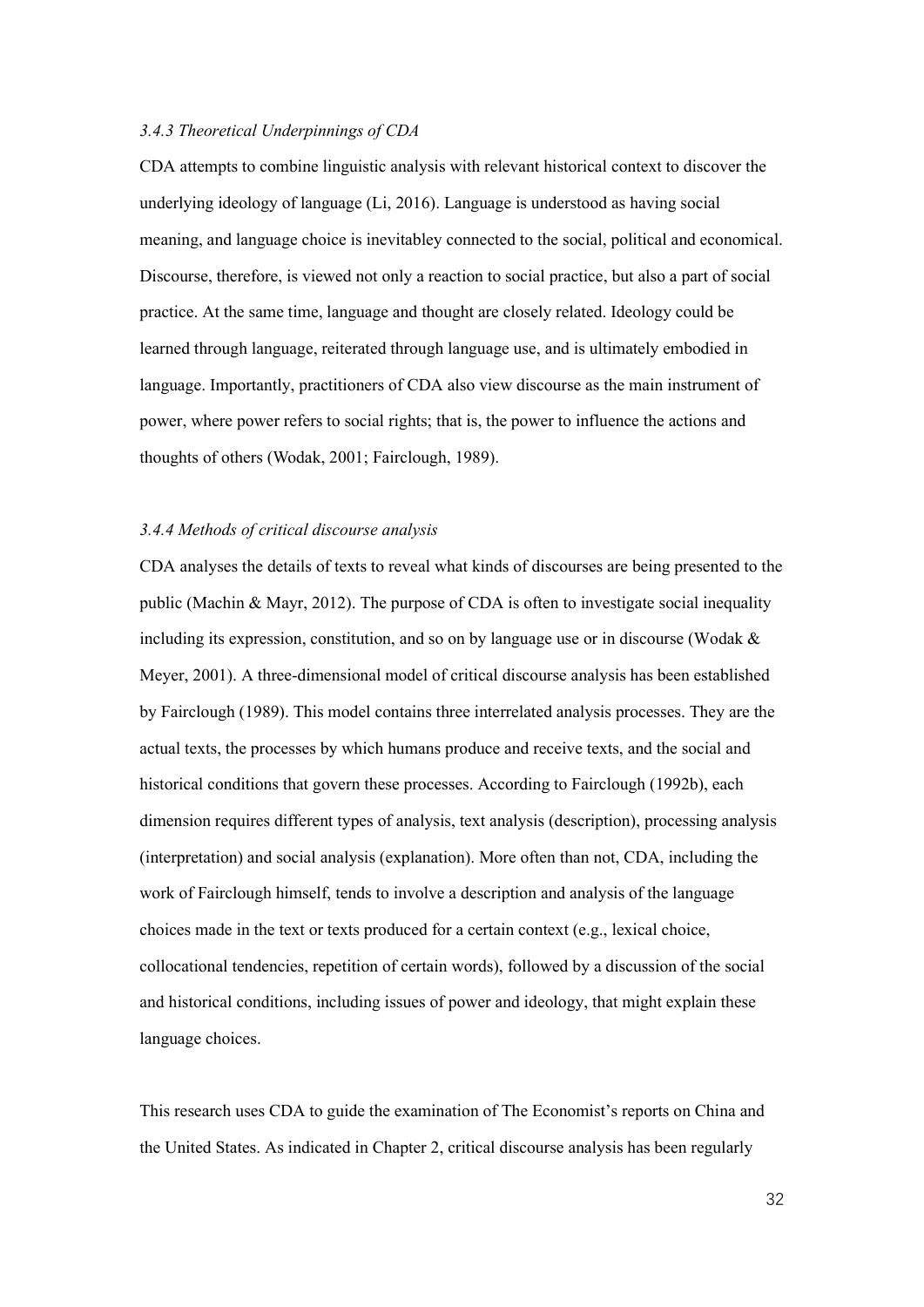used to analyse news discourse. Power et al. (2019), for example, used CDA to critically analyse Forbes, Fortune and Bloomberg Business Week's coverage of women between 2015 and 2017, Zhou and Qin (2020) critically analysed the New York Times reports on the trade war between China and the United States, and Tian and Chao (2012) critically explored news about the Chinese Xinjiang riots, reported in The Economist on 9 July 2009.

## **3.5 Methodological issues**

As a method of discourse analysis, corpus linguistics still has some shortcomings. Firstly, the reasons for the production of the text, such as the author's personal motivations, could be seen as an important factor for discourse research. Corpus-based discourse analytical methods cannot provide an understanding of the original author's motivations for the writing a text (Baker, 2006). Secondly, the corpus itself does not interpret the text or propose new ideas, so there are certain requirements for the researcher's interpretative capability as well as the researcher's ability to interpret the texts as neutrally as possible (Baker, 2006). However as indicated in section 3.6 below which addresses the issue of interpretative bias, it is often argued that the subjective interpretations of the researcher in critical discourse analyses are at times difficult to avoid.

Critical Discourse Analysis is also often viewed as too selective, partial and qualitative. For example, a common procedure for CDA is that the analyst looks through the text first, then makes a decision as to its critical interpretation, and then subsequently uses CDA tools to demonstrate this interpretation (Fairclough, 2013). For some, this means that critical discourse analysis lacks academic rigor, as it is easy for analysts to use their own preconceived notions and presuppositions to influence the results of the analysis. Rogers (2011) is also critical of the fact that that CDA researchers often draw conclusions by only analysing a small number of texts, which makes the research lack of objectivity. However, and as seen in this study, using a large corpus or corpus linguistics may be able to solve this problem (Baker, 2006).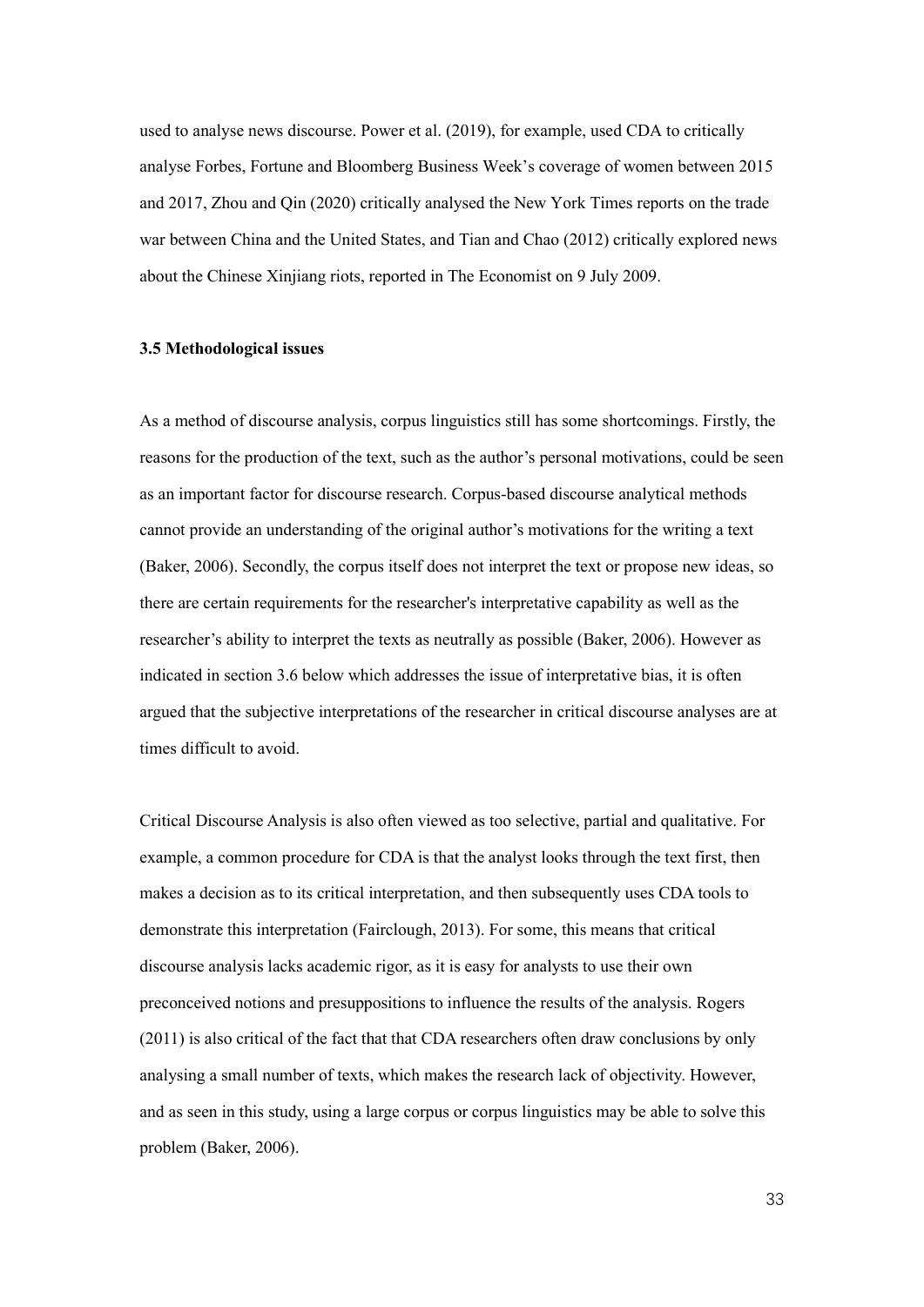#### **3.6 Critical Analysis and Interpretative Bias and critical analysis**

While the quantitative nature of corpus linguistics may help to reduce the potential for researcher bias in the qualitative methods of CDA (Fairclough, 2013; Baker 2006), the subjective interpretations of the researcher in critical discourse analyses are at times difficult to avoid (Simpson, 1993; Schegloff, 1997), and should ultimately be acknowledged. According to Simpson:

The purpose of much critical linguistic analysis is to lay bare the ideological structure of discourse and to expose the (invariably right-wing) political bias that is encoded therein. Such 'diagnostic' readings employ linguistic analysis to explain what is missing from texts, thus highlighting what is being concealed or kept from non-academic or 'lay readers'. *What is needed is explicit recognition that these diagnostic readings may themselves be ideologically motivated and that the analyst has a political stance which informs their particular interpretation.* In other words, writing about ideology does not automatically mean release from ideology. (Simpson, 1993, p. 107, italics added).

This study, therefore, needs to be considered with in the context of my own background. As a Chinese student, I was living and studying in China before starting my Master's studies in New Zealand. Hence, I am cordial and affectionate towards China. These factors may have unconsciously impacted on the results in the following study. It should also be pointed out that while most critical discourse analysis is conducted by researchers from a Western background, this study involved a Chinese researcher examining a Western news magazine, with a predominant Western readership (see section 1.4) that frequently reports on China. As such, the findings might not always necessary align with those often found in other similar CDA studies.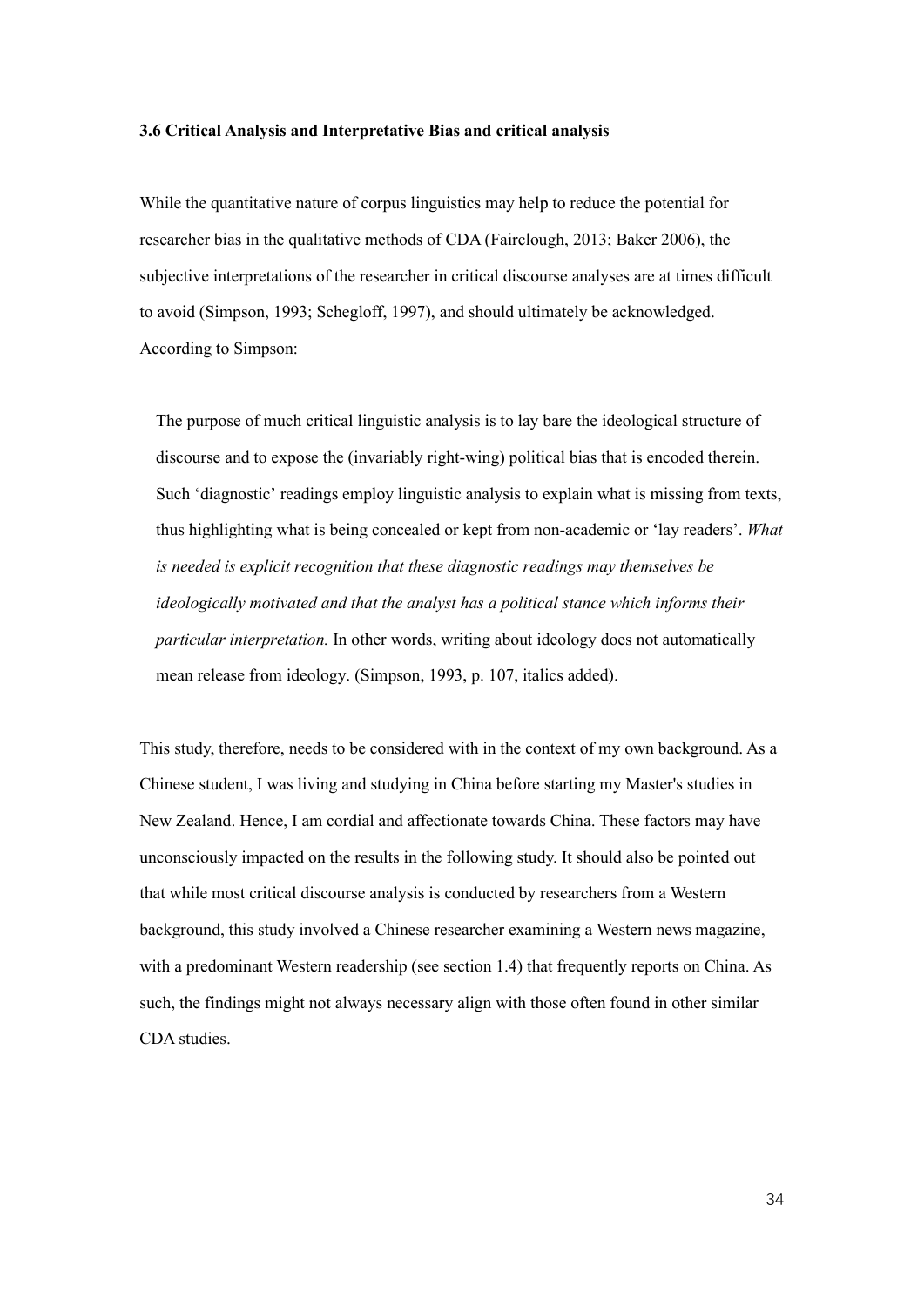# **3.7 Conclusion**

This chapter provided details about the research method, corpus-based critical discourse analysis, used in this study to respond to the research questions. This study uses this combined method as it is increasingly, and successfully, being used to study news discourse. Furthermore, because of its advanced functionality the corpus analysis tool, Sketch Engine, is employed to assist with the analysis. The next chapter will conduct a preliminary frequency and keyword analysis on the two corpora, ECA and EUSA.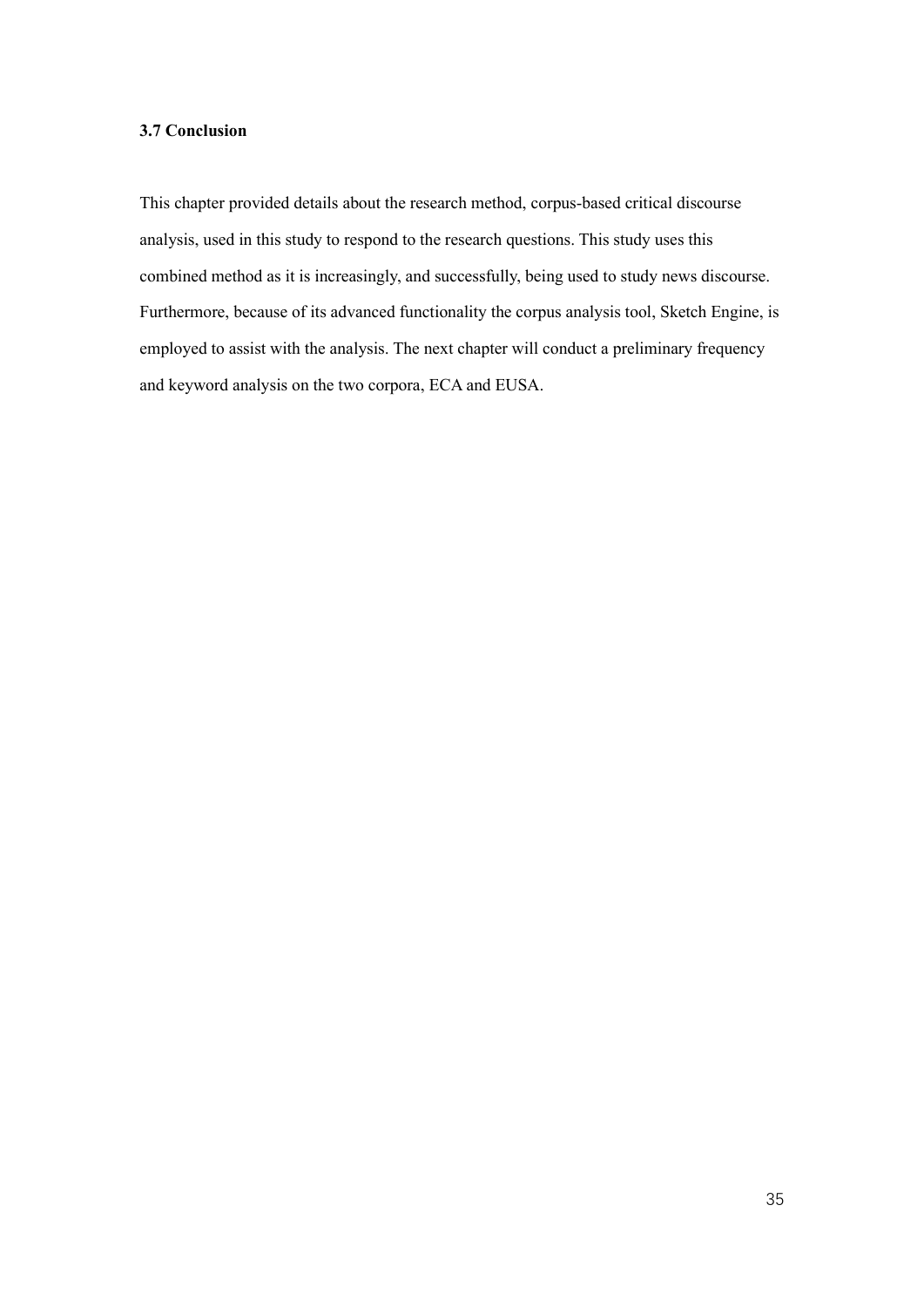# **Chapter 4: Frequency and Keyword Analysis**

#### **4.0 Introduction**

Obtaining frequency and keyword lists from corpora is often seen as a useful first step in a corpus analysis (Baker, 2006). It is often crucial for identifying the most common themes and topics communicated in the corpus and can provide a direction for further analysis (Aluthman, 2018). This is because high frequency lexical words can indicate the most common themes represented in a corpus (Scott, 1999), while keywords can help to reveal the presence of salient discourses in a corpus (Baker, 2006). As a result, in the first part of this chapter, the frequency lists of the ECA and the EUSA corpora will be presented and analyzed. Following this, the two corpora's keyword lists will be studied. These frequency and keyword analyses will provide the basis for a more in-depth analysis of primary areas of interest using the resources of corpus analysis such as concordance and collocation analysis.

#### **4.1 Frequency analysis**

As Baker (2006) points out, the development of a frequency list is a good starting point for a corpus-based discourse analysis. However, the most frequent words in a corpus are typically grammatical words, that is, functional words such as pronouns, prepositions, conjunctions, and qualifiers, which rarely convey specific information about the nature of a corpus (Baker, 2006). Therefore, following Baker's recommendation, the frequency word lists of the ECA and the EUSA corpora only contain lexical words. Table 4.1 shows the 20 most frequent lexical words in the ECA, and Table 4.2 provides a list of the 20 most frequent lexical words in the EUSA. For comparison, both tables also include the relative frequency of each word. The relative frequency indicates the frequency per million words.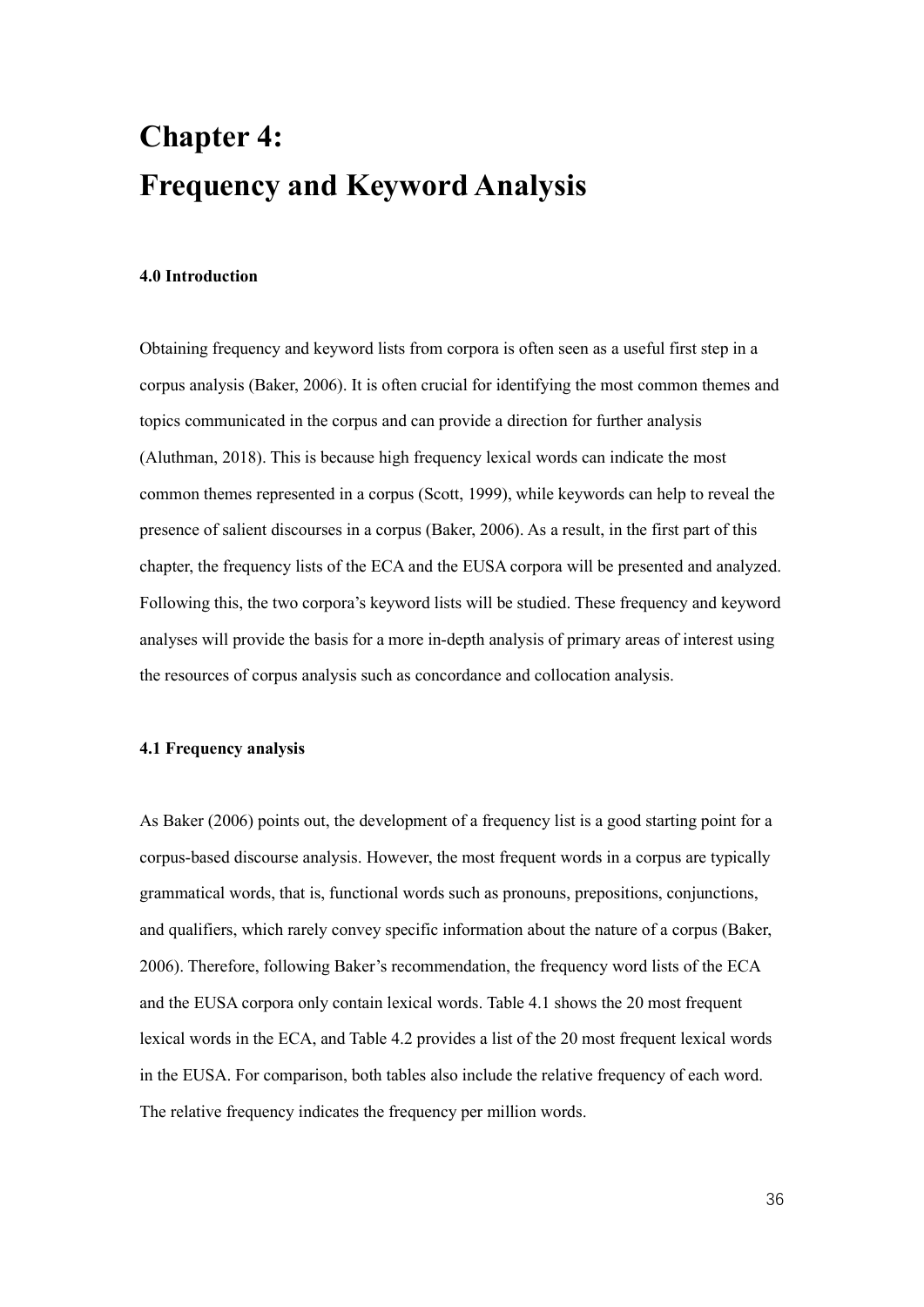# **Table 4.1**:

| Rank                    | Item       | Frequency | Relative  |  |
|-------------------------|------------|-----------|-----------|--|
|                         |            |           | frequency |  |
| $\mathbf{1}$            | china      | 1550      | 10532.04  |  |
| $\overline{2}$          | chinese    | 835       | 5673.711  |  |
| $\overline{\mathbf{3}}$ | say        | 683       | 4640.891  |  |
| $\overline{4}$          | year       | 470       | 3193.586  |  |
| 5                       | mr         | 451       | 3064.483  |  |
| 6                       | hong       | 432       | 2935.381  |  |
| $\overline{7}$          | government | 424       | 2881.022  |  |
| 8                       | kong       | 380       | 2582.048  |  |
| 9                       | people     | 345       | 2344.228  |  |
| 10                      | country    | 328       | 2228.715  |  |
| 11                      | official   | 324       | 2201.536  |  |
| 12                      | party      | 317       | 2153.972  |  |
| 13                      | make       | 250       | 1698.716  |  |
| 14                      | america    | 247       | 1678.331  |  |
| 15                      | city       | 223       | 1515.254  |  |
| 16                      | beijing    | 216       | 1467.69   |  |
| 17                      | хi         | 213       | 1447.306  |  |
| 18                      | use        | 207       | 1406.537  |  |
| 19                      | take       | 203       | 1379.357  |  |
| 20                      | new        | 202       | 1372.562  |  |

*The 20 most frequent lexical words in the ECA corpus.*

# **Table 4.2:**

*The 20 most frequent lexical words in the EUSA corpus.*

|                | Item      | Frequency | Relative  |
|----------------|-----------|-----------|-----------|
|                |           |           | frequency |
| 1              | have      | 3382      | 11635.55  |
| $\overline{2}$ | mr        | 2266      | 7796.024  |
| 3              | trump     | 1191      | 4097.557  |
| $\overline{4}$ | say       | 1041      | 3581.492  |
| 5              | do        | 967       | 3326.9    |
| 6              | state     | 784       | 2697.3    |
| 7              | year      | 745       | 2563.123  |
| 8              | america   | 733       | 2521.838  |
| 9              | new       | 632       | 2174.354  |
| 10             | president | 554       | 1906      |
| 11             | make      | 502       | 1727.098  |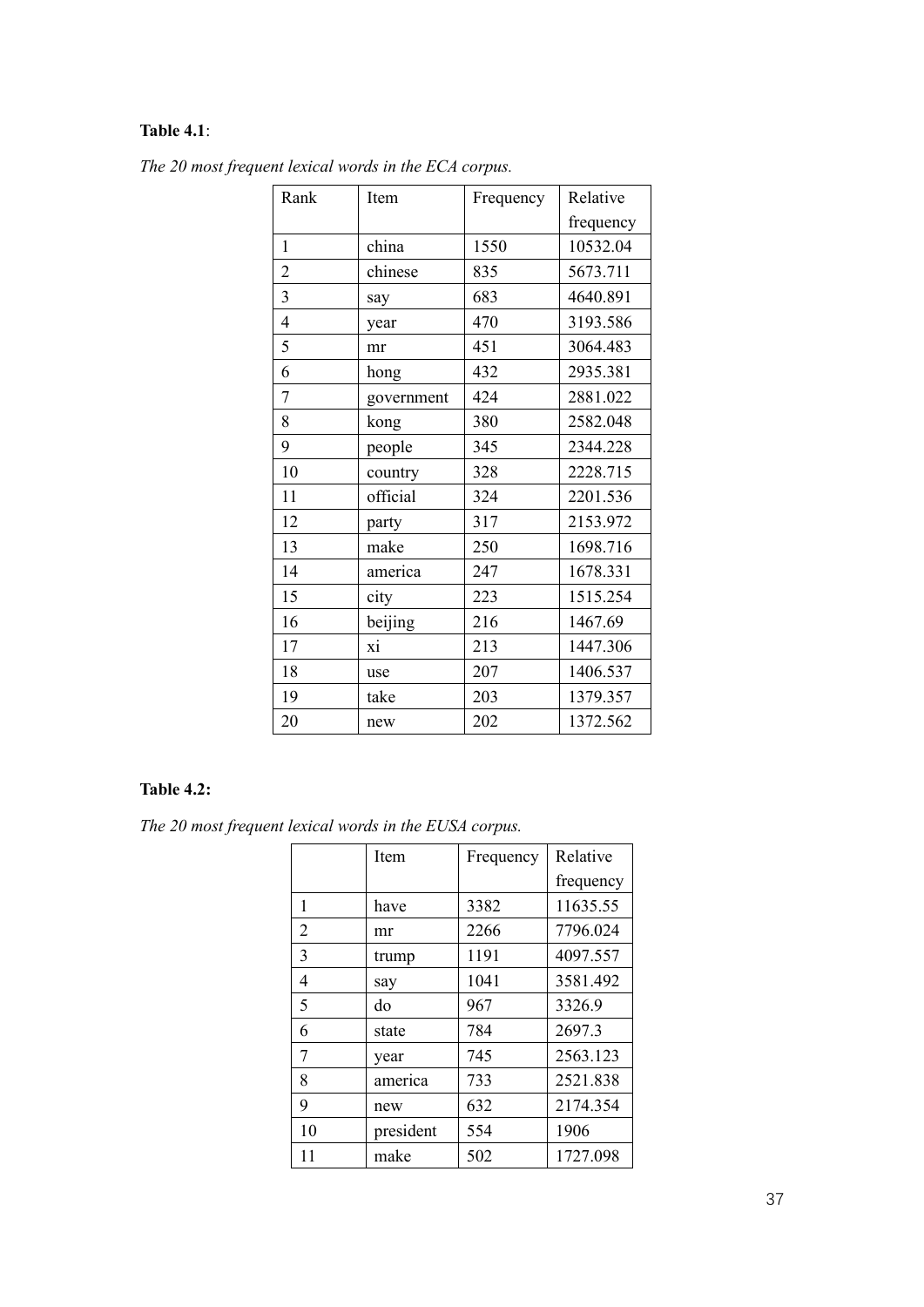| 12 | people     | 465 | 1599.802 |
|----|------------|-----|----------|
| 13 | city       | 419 | 1441.542 |
| 14 | american   | 369 | 1269.52  |
| 15 | republican | 365 | 1255.758 |
| 16 | only       | 352 | 1211.033 |
| 17 | time       | 351 | 1207.592 |
| 18 | take       | 344 | 1183.509 |
| 19 | first      | 343 | 1180.069 |
| 20 | democratic | 340 | 1169.748 |

From these two lists, it could be seen that most of the high-frequency words are related to politics, such as *government* and *official* mentioned in the ECA corpus, and *republican* and *democratic*, the two main American political divisions, mentioned in the EUSA corpus. This shows that The Economist may be concerned about the particular relationship or problems between the Democratic Party and the Republican Party in the United States, while for China it pays more attention to the Chinese government itself. In the ECA corpus, *China* and *Chinese* are the two most frequently occurring items, while in contrast *America* and *American* are only the 8<sup>th</sup> and 14<sup>th</sup> most frequently occurring words respectively. Furthermore, both *China* and *Chinese* occur just over four times more frequently in the ECA corpus than *America* and *American* do in the EUSA corpus. This suggests that The Economist may employ the items *China* and *Chinese* metonymically or metaphorically to refer stereotypically to the Chinese people (Wang, 2020), more often than occurs when the magazine refers to the United States. Furthermore, both frequency lists mention the leaders of China and the United States at the time, *Trump* and *Xi*. It is of interest that the frequency of *Trump* in the EUSA corpus is particularly high. *Trump* is the third most frequent lexical word in the corpus, however in comparison, *Xi* is mentioned relatively less frequently in the ECA. The Economist may talk more about the political events surrounding Trump, while for China, they will focus on the country rather than the Chinese president himself. *Beijing*, as the capital of China, is another of the high-frequency words in the ECA corpus. As Yu and Wang (2017) point out, in the discourse of foreign (non-Chinese) media Beijing is often seen as a metonym for China. Taking their study in to account this may again suggest that The Economist frequently uses the metonym *Beijing* to refer to the Chinese government, while the metonymical use of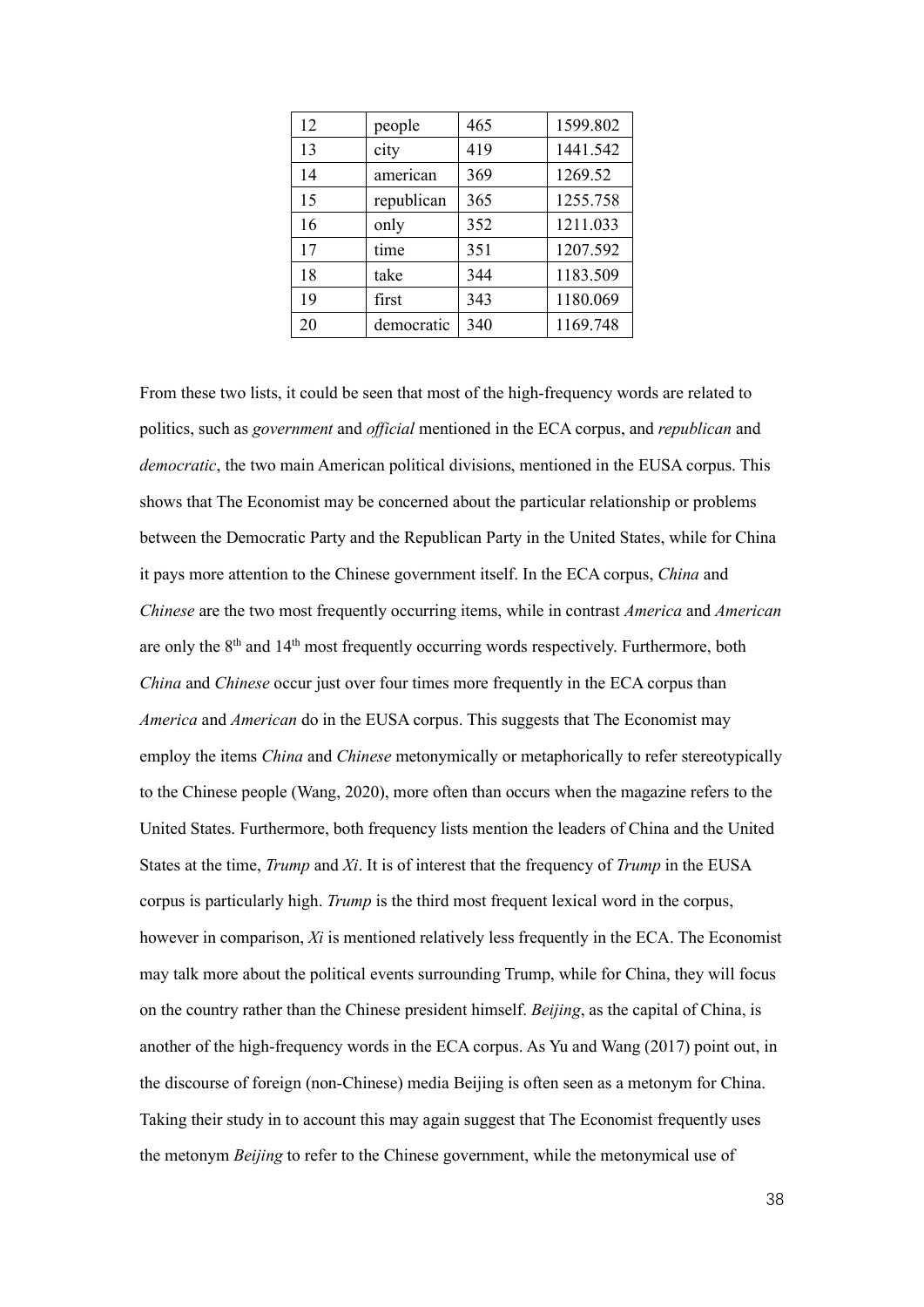*Washington* to represent the US government occurs less frequently in the news magazine.

It is also worth noting that Hong Kong is mentioned with a higher frequency in the ECA corpus. This study predicts that, as expected, a large number of the articles in the ECA corpus may be related to Hong Kong, given the specific political events that took place there in 2019. Furthermore, in the ECA corpus, a word that frequently occurs is *America*. The Economist's focus on China may be more biased towards reports and discussions on China-US issues. Nevertheless, in the EUSA corpus, *China* is not mentioned as frequently. The EUSA also contains a greater number of high-frequency words about domestic politics in the United States, such as *Trump, President*, *Democratic* and *Republican*.

#### **4.2 Keyword analysis**

Although a frequency analysis can help reveal the existence of certain utterances in a corpus, comparing the corpus with a larger reference corpus is a more useful way to determine the salient discourses or 'aboutness' of the corpus (Baker, 2006). Similarly, as Baker points out (2006. p. 139), a keyword analysis can also foreground words of interest that may otherwise be "under-represented in the data'. As a result, the next stage of this research will involve listing the keywords of ECA and EUSA corpus. Table 4.3 and Table 4.4 provide the top 20 keywords from The Economist Chinese Articles corpus (ECA corpus) and The Economist US Articles corpus (EUSA corpus), both referenced against the English web TenTen 18 on Sketch Engine. These words illustrate the particular priorities of The Economist when it reports on China and the United States of America.

#### **Table 4.3:**

*The top 20 keywords in the ECA, when referenced against the English web TenTen 18 on Sketch Engine (SE).*

| Item |         | Frequency   Frequency   Relative |                     | Relative | Keyness |
|------|---------|----------------------------------|---------------------|----------|---------|
|      | (focus) | (reference)                      | frequency frequency |          | Score   |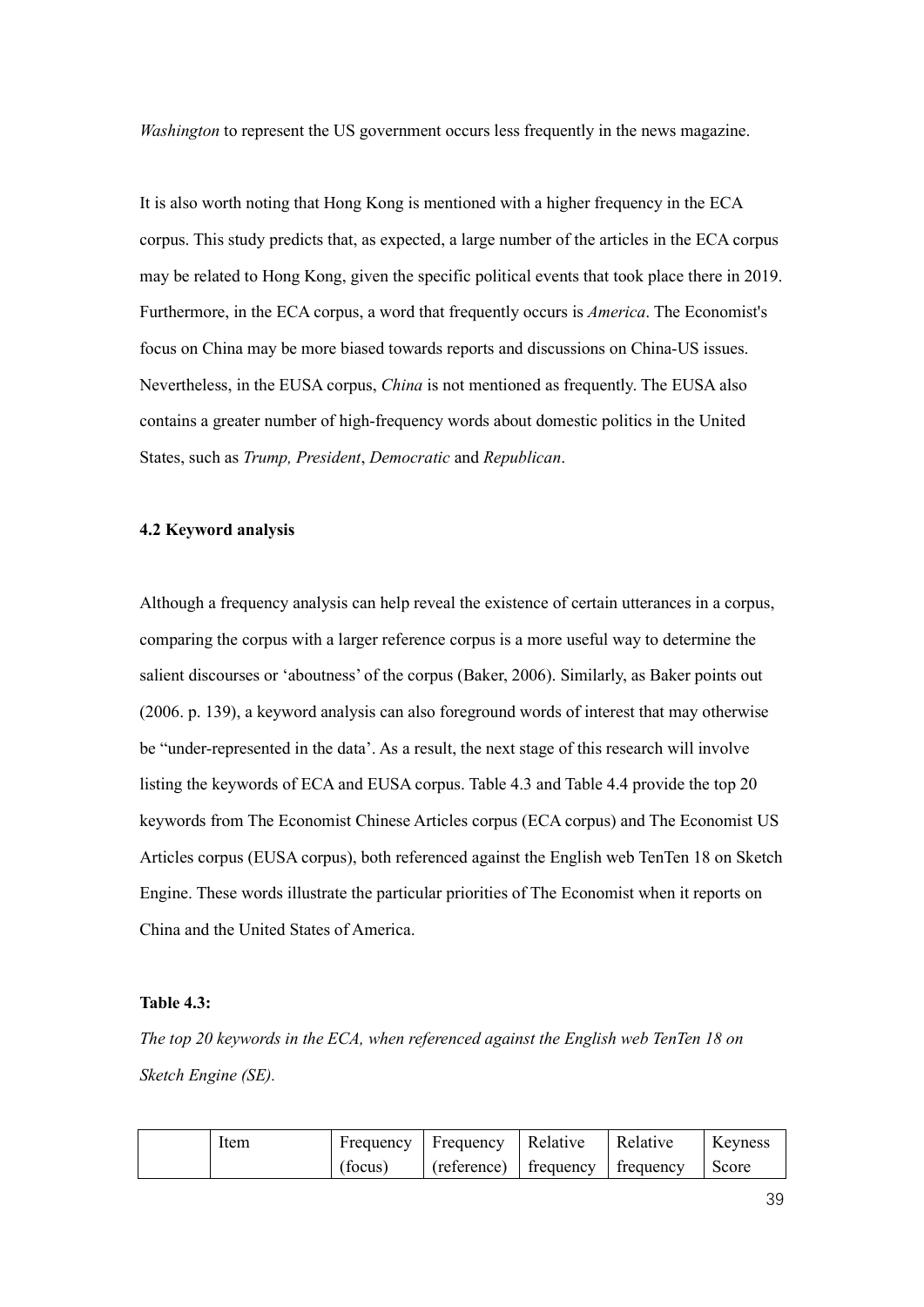|                |               |     |        | (focus)  | (reference) |         |
|----------------|---------------|-----|--------|----------|-------------|---------|
| $\mathbf{1}$   | kongers       | 42  | 702    | 285.3843 | 0.02718     | 278.806 |
| $\overline{2}$ | xinjiang      | 79  | 28868  | 536.7942 | 1.11781     | 253.939 |
| 3              | jinping       | 77  | 28004  | 523.2045 | 1.08435     | 251.495 |
| $\overline{4}$ | lam           | 86  | 47145  | 584.3582 | 1.82552     | 207.168 |
| 5              | pro-democracy | 35  | 10431  | 237.8202 | 0.4039      | 170.112 |
| 6              | uighur        | 33  | 9015   | 224.2305 | 0.34907     | 166.952 |
| 7              | bri           | 39  | 15783  | 264.9997 | 0.61114     | 165.1   |
| 8              | tiananmen     | 37  | 14624  | 251.4099 | 0.56626     | 161.154 |
| 9              | X1            | 213 | 218797 | 1447.306 | 8.47213     | 152.902 |
| 10             | think-tank    | 36  | 16271  | 244.6151 | 0.63004     | 150.681 |
| 11             | hong          | 432 | 493063 | 2935.381 | 19.09209    | 146.146 |
| 12             | zhongguancun  | 21  | 909    | 142.6921 | 0.0352      | 138.806 |
| 13             | baijiu        | 21  | 1065   | 142.6921 | 0.04124     | 138.001 |
| 14             | quanjian      | 20  | 413    | 135.8973 | 0.01599     | 134.742 |
| 15             | kong          | 380 | 491901 | 2582.048 | 19.04709    | 128.849 |
| 16             | guangdong     | 40  | 29194  | 271.7945 | 1.13043     | 128.047 |
| 17             | hotpot        | 18  | 3140   | 122.3075 | 0.12159     | 109.94  |
| 18             | linxia        | 16  | 348    | 108.7178 | 0.01348     | 108.259 |
| 19             | mainlander    | 16  | 2193   | 108.7178 | 0.08492     | 101.13  |
| 20             | taiwanese     | 41  | 47500  | 278.5894 | 1.83927     | 98.472  |

# **Table 4.4:**

*The top 20 keywords in the EUSA, when referenced against the English web TenTen 18 on Sketch Engine (SE).*

|                | Item             | Frequenc    | Frequency   | Relative  | Relative    | Score   |
|----------------|------------------|-------------|-------------|-----------|-------------|---------|
|                |                  | $y$ (focus) | (reference) | frequenc  | frequency   |         |
|                |                  |             |             | y (focus) | (reference) |         |
|                | buttigieg        | 43          | 979         | 147.9387  | 0.03791     | 143.499 |
| $\overline{2}$ | biden            | 113         | 48684       | 388.769   | 1.88511     | 135.097 |
| 3              | mr               | 2266        | 1487279     | 7796.023  | 57.58952    | 133.079 |
| $\overline{4}$ | ocasio-cortez    | 37          | 5808        | 127.2961  | 0.22489     | 104.741 |
| 5              | impeachment      | 91          | 54222       | 313.0795  | 2.09955     | 101.331 |
| 6              | think-tank       | 45          | 16271       | 154.8195  | 0.63004     | 95.593  |
| 7              | klobuchar        | 29          | 3380        | 99.77259  | 0.13088     | 89.11   |
| 8              | attorney-general | 47          | 23998       | 161.7004  | 0.92924     | 84.334  |
| 9              | mueller          | 104         | 94555       | 357.8052  | 3.6613      | 76.975  |
| 10             | pelosi           | 55          | 40893       | 189.2239  | 1.58343     | 73.632  |
| 11             | zelensky         | 21          | 131         | 72.24911  | 0.00507     | 72.879  |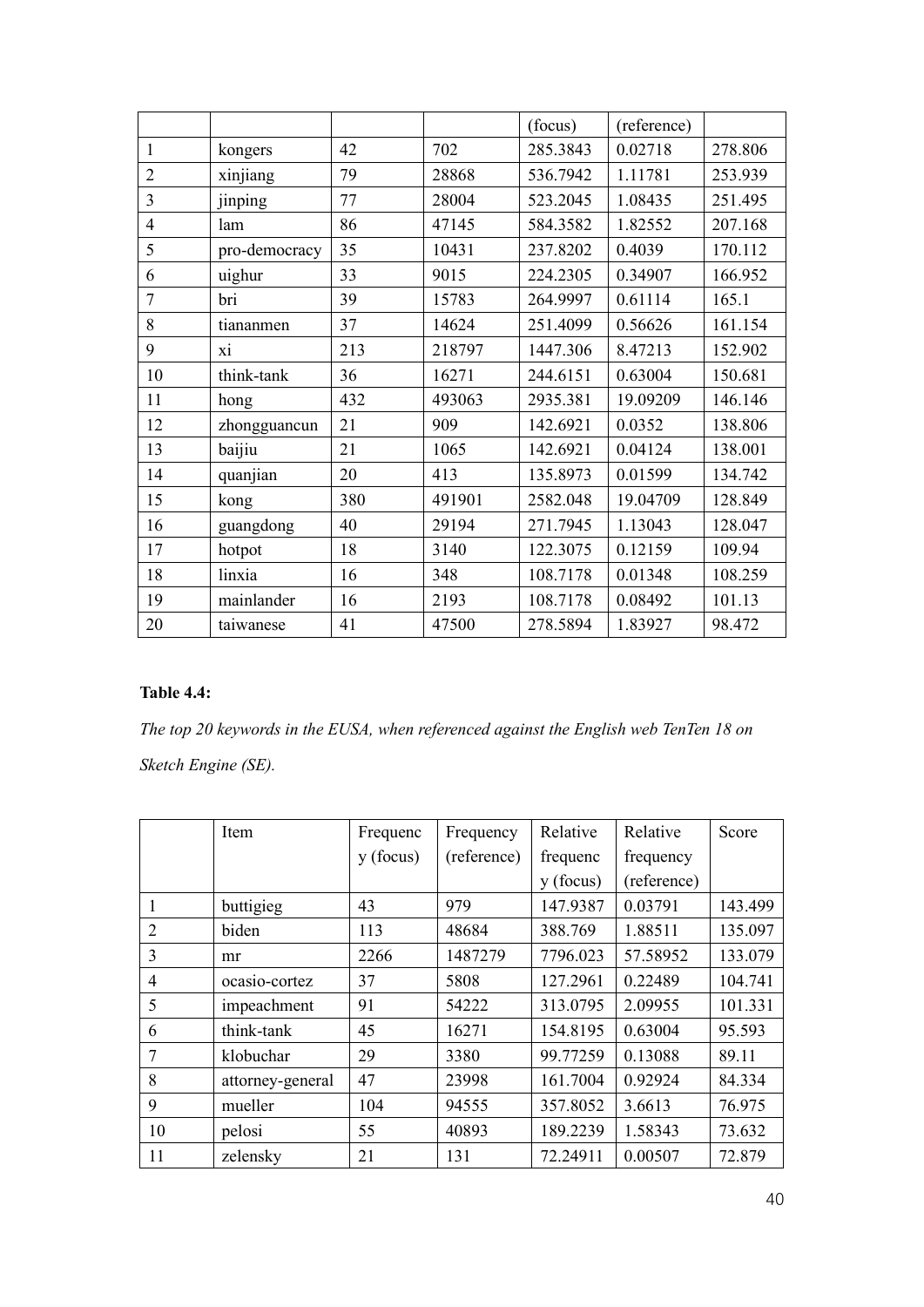| 12 | barr            | 59  | 47355  | 202.9856 | 1.83365  | 71.987 |
|----|-----------------|-----|--------|----------|----------|--------|
| 13 | giuliani        | 39  | 26375  | 134.1769 | 1.02128  | 66.877 |
| 14 | foreign-policy  | 22  | 4744   | 75.68955 | 0.18369  | 64.788 |
| 15 | democrats       | 263 | 341005 | 904.8342 | 13.20419 | 63.772 |
| 16 | mulvaney        | 25  | 10021  | 86.01085 | 0.38803  | 62.687 |
| 17 | impeach         | 40  | 33899  | 137.6174 | 1.31262  | 59.94  |
| 18 | indian-american | 19  | 3242   | 65.36825 | 0.12553  | 58.966 |
| 19 | civil-right     | 20  | 5502   | 68.80868 | 0.21305  | 57.548 |
| 20 | social-media    | 20  | 7733   | 68.80868 | 0.29943  | 53.722 |

#### **4.3 Politicians and Political Events**

According to these two keywords list, the politicians of each country could be seen as a key concern of the articles. This is particularly evident in the EUSA corpus, where the top 20 keywords contain nine American politicians, such as Biden, who was once the then president, Donald Trump's, opponent and is now the current President of the United States. Interestingly, however, the name of Trump, who served as President of the United States in 2019, does not appear in the top 20 keywords. Instead, *trump* is ranked at number 23 on the keyword list, which is most likely because he is also regularly referenced in the English web TenTen 18 reference corpus. In contrast to the relatively high number of politicians occurring in the EUSA keyword list, there are only two politicians, the President of China, Xi Jinping, and Carrie Lam, the chief executive of Hong Kong in the top twenty keywords of the ECA corpus.

If we compare the ECA keyword list in Table 4.3 with the ECA frequency list in Table 4.1, there are some identical results, such as *Hong Kong* and *Xi*. Overall, however, there are more political event words in the ECA keyword list, such as the province *Xinjiang,* and the acronym *bri*, both of which are related to China's Belt and Road Initiative, as well as *Quanjian*, a Chinese company that has come under scrutiny for its fraudulent marketing practices. Similarly, we find that the items *impeachment* and *impeach* occur in the EUSA keyword list in Table 4.4, but do not occur in the EUSA frequency list in Table 4.2. These words are specifically related to the impeachment of the US president Donald Trump during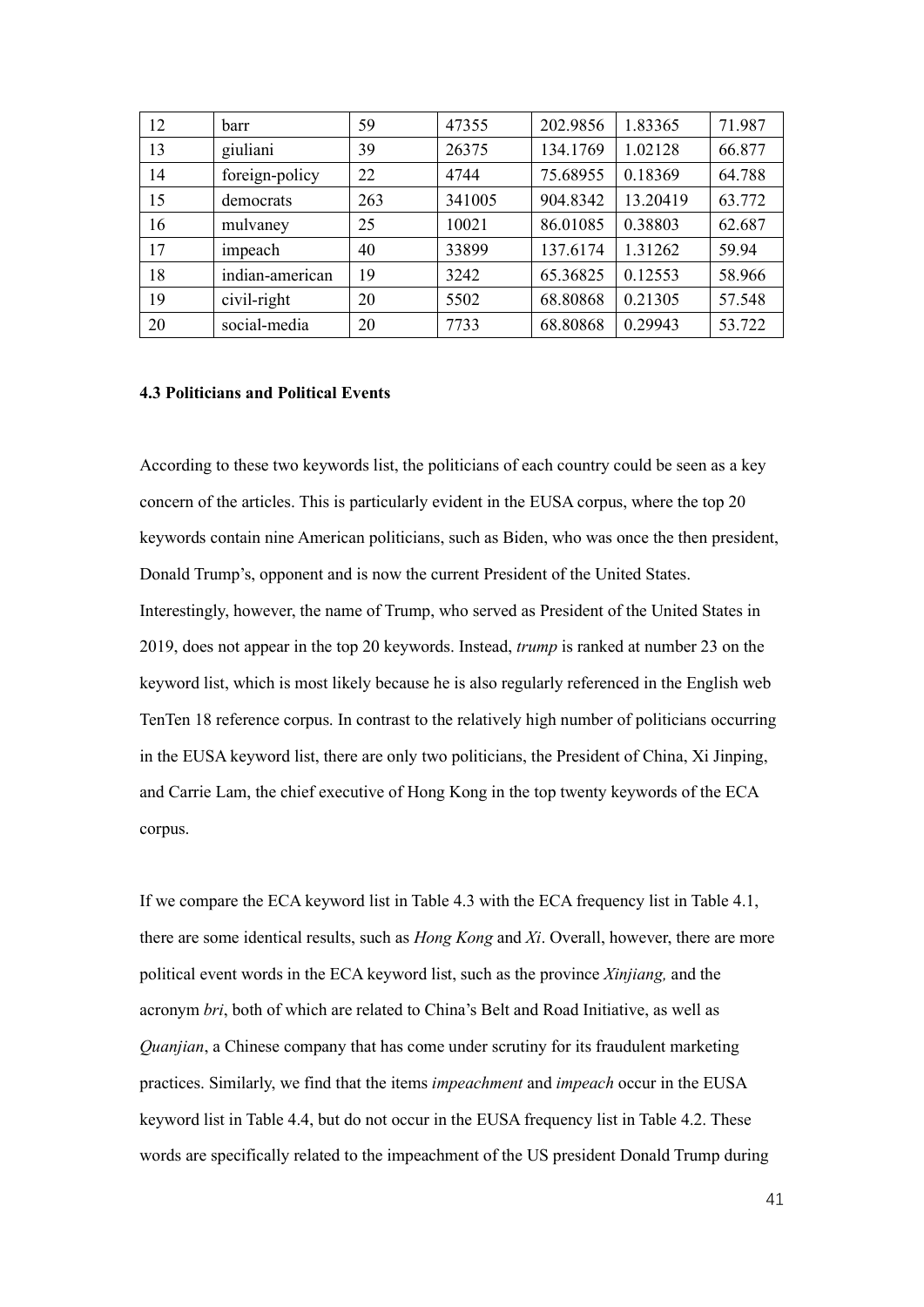his 2019 term. These political figures and political events will be further examined in detail in the next chapter. It will be of interest to analyse the way that The Economist reports on these figures and events, to see if they are discursively represented in a way which can tell us something about the underlying ideological views of The Economist towards these two countries.

## **4.4 Verb analysis**

Most of the items in these two corpora's keyword lists are nouns, and only a few verbs appear in their frequency lists. However, as Priyadarshana and Ranathunga (2017) have suggested, verbs can provide insights into the emotional content of a corpus. They are also seen as central in the construction of experiential processes; that is, the use of language to construct our experiences of the world (Eggins, 2004). Therefore, it is of interest to examine the 20 most frequent verbs in EUSA and ECA corpora (Table 4.5).

## **Table 4.5:**

|                | <b>ECA</b> |           |          | <b>EUSA</b> |           |          |
|----------------|------------|-----------|----------|-------------|-----------|----------|
|                | Verb       | Frequency | Relative | Verb        | Frequency | Relative |
|                |            |           | Freq.    |             |           | Freq.    |
| $\mathbf{1}$   | be         | 4545      | 30882.65 | be          | 8644      | 29739.11 |
| $\overline{2}$ | have       | 1748      | 11877.42 | have        | 3382      | 11635.55 |
| 3              | say        | 682       | 4634.097 | say         | 1038      | 3571.171 |
| $\overline{4}$ | do         | 333       | 2262.689 | do          | 967       | 3326.9   |
| 5              | make       | 249       | 1691.921 | make        | 498       | 1713.336 |
| 6              | take       | 202       | 1372.562 | take        | 344       | 1183.509 |
| $\tau$         | use        | 170       | 1155.127 | get         | 320       | 1100.939 |
| 8              | see        | 170       | 1155.127 | go          | 314       | 1080.296 |
| 9              | call       | 160       | 1087.178 | come        | 270       | 928.9172 |
| 10             | become     | 135       | 917.3065 | include     | 260       | 894.5129 |
| 11             | include    | 129       | 876.5373 | see         | 255       | 877.3107 |
| 12             | try        | 116       | 788.2041 | seem        | 250       | 860.1085 |
| 13             | help       | 111       | 754.2298 | find        | 247       | 849.7872 |

*The top 20 most frequent verbs in EUSA and ECA corpora*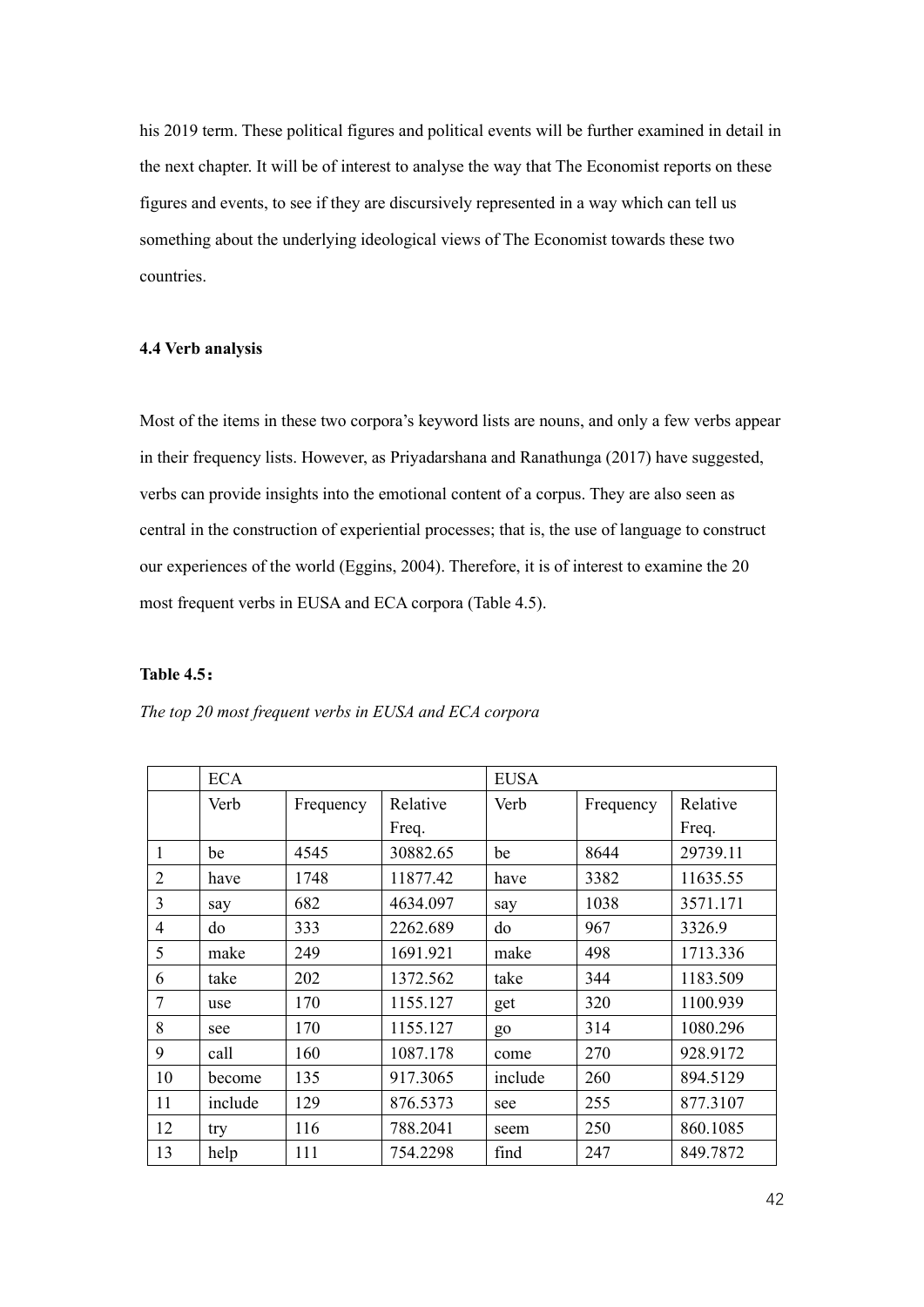| 14 | want              | 108 | 733.8452 | want   | 242 | 832.585  |
|----|-------------------|-----|----------|--------|-----|----------|
| 15 | grow              | 106 | 720.2555 | use    | 217 | 746.5742 |
| 16 | involve           | 105 | 713.4606 | give   | 214 | 736.2529 |
| 17 | work              | 105 | 713.4606 | become | 209 | 719.0507 |
| 18 | get               | 101 | 686.2812 | pay    | 208 | 715.6103 |
| 19 | g <sub>1</sub> ve | 101 | 686.2812 | help   | 206 | 708.7294 |
| 20 | find              | 97  | 659.1017 | work   | 189 | 650.242  |

The table shows that the six most frequent verbs in the two corpora, *be*, *have, say, do, make*  and *take,* are identical. However, while the frequencies per million of *be, have* and *make* are relatively similar, it is of interest that the frequency per million of *say* is considerable higher in the ECA, while the frequency per million of *do* is considerably higher in the EUSA corpus. As indicated above, relative frequency (frequency per million words) can enable comparisons of the frequency of the same items in differently sized corpora.

There are also some other notable differences of interest in between most frequent verbs in EUSA and ECA corpora (Table 4.5). The verbs *call*, *try*, *grow* and *involve* occur in the ECA list, but not in the EUSA list, while the verbs, *go*, *come*, *seem* and *pay* occur in the EUSA list and not in the ECA list. A discussion on the verbs identified as of interest in this section will be carried out in Chapter 6.

#### **4.5 Adjective analysis**

From the perspective of Critical Discourse Analysis, the use of adjectives in a text are viewed as subjectivity markers which can be explained as reflecting their users' world views and bias (Ajmi, 2014). As a result, it is also of interest to focus more specifically on the most frequent adjectives in the two corpora. Table 4.6 shows the 20 most frequent adjectives in the two corpora.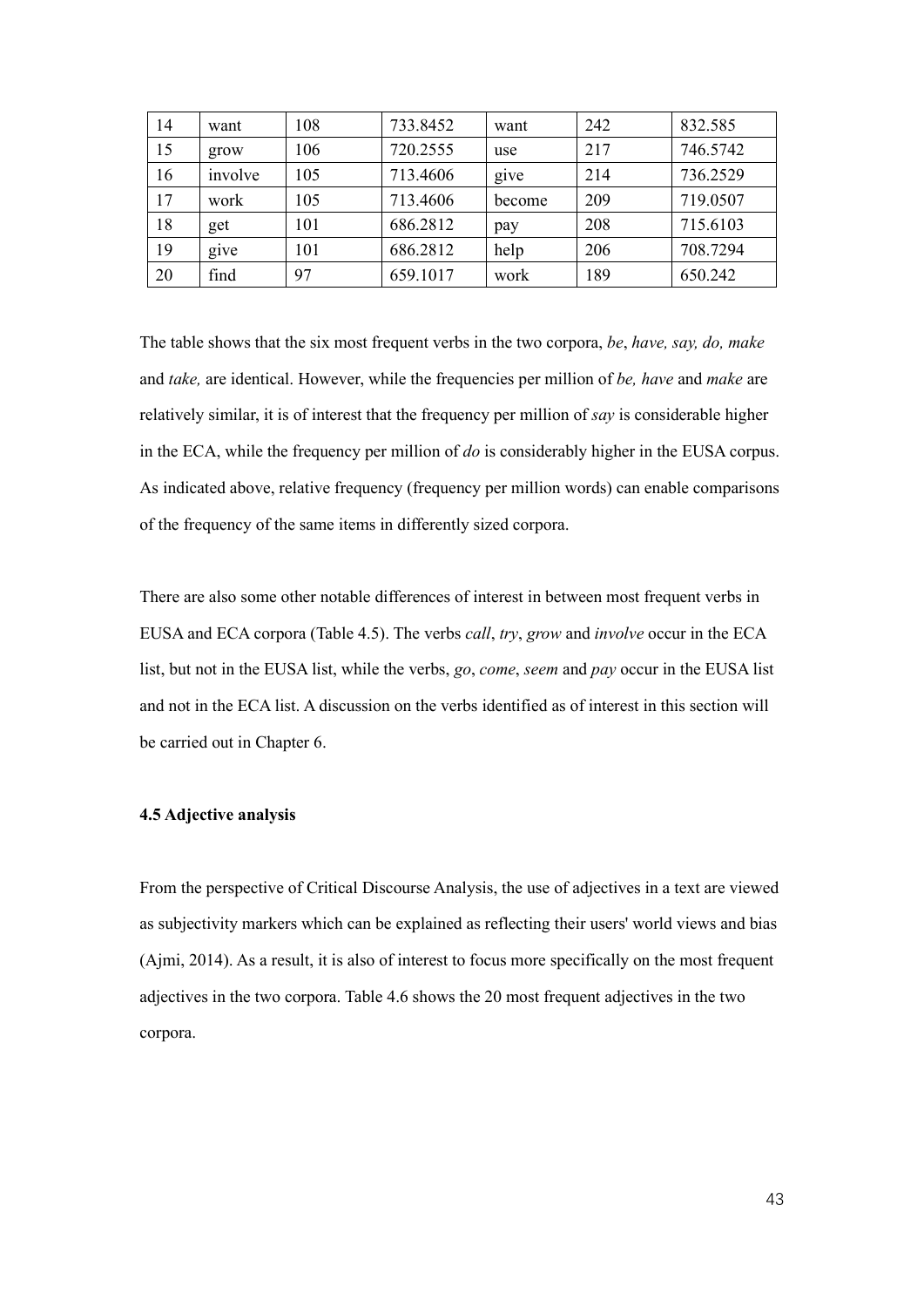## **Table 4.6:**

|                | <b>ECA</b> |           | <b>EUSA</b> |            |           |             |
|----------------|------------|-----------|-------------|------------|-----------|-------------|
|                | Verb       | Frequency | Frequency   | Verb       | Frequency | Frequency   |
|                |            |           | Per Million |            |           | Per Million |
| $\mathbf{1}$   | chinese    | 754       | 5123.327    | more       | 455       | 1565.397    |
| $\overline{2}$ | such       | 304       | 2065.638    | other      | 426       | 1465.625    |
| $\overline{3}$ | many       | 269       | 1827.818    | many       | 381       | 1310.805    |
| $\overline{4}$ | more       | 248       | 1685.126    | new        | 339       | 1166.307    |
| 5              | other      | 231       | 1569.613    | democratic | 321       | 1104.379    |
| 6              | new        | 167       | 1134.742    | such       | 320       | 1100.939    |
| $\overline{7}$ | foreign    | 154       | 1046.409    | american   | 318       | 1094.058    |
| 8              | big        | 140       | 951.2808    | political  | 282       | 970.2024    |
| 9              | american   | 138       | 937.6911    | first      | 272       | 935.7981    |
| 10             | last       | 134       | 910.5117    | last       | 254       | 873.8703    |
| 11             | local      | 131       | 890.1271    | good       | 251       | 863.549     |
| 12             | few        | 128       | 869.7425    | few        | 228       | 784.419     |
| 13             | political  | 123       | 835.7682    | big        | 223       | 767.2168    |
| 14             | first      | 115       | 781.4093    | high       | 219       | 753.4551    |
| 15             | good       | 113       | 767.8195    | most       | 219       | 753.4551    |
| 16             | western    | 112       | 761.0247    | federal    | 215       | 739.6933    |
| 17             | own        | 102       | 693.076     | republican | 196       | 674.3251    |
| 18             | recent     | 98        | 665.8966    | former     | 189       | 650.242     |
| 19             | central    | 88        | 597.948     | public     | 186       | 639.9207    |
| 20             | national   | 79        | 536.7942    | likely     | 148       | 509.1842    |

*The frequency wordlist of top 20 adjectives for EUSA and ECA corpora*

In this table, 8 of the 20 most frequent adjectives in the ECA and EUSA corpus, *such*, *many*, *more*, *big*, *American*, *last*, *few* and *first*, are the same. Of these items, the difference in the frequency per million of *such* is particularly large and warrants further investigation. It is also of interest that the adjectives *foreign* and *western* exhibit a high level of frequency in the ECA corpus, but do not appear with such high frequency in EUSA corpus. Furthermore, *democratic*, *federal* and *republican* appear as the 5th, 16th and 17th most frequent adjectives in the EUSA corpus. These might be considered political adjectives of a particularly American nature, with 'Democratic' and 'Republican' representing the only two major political parties in America. The analysis of these words of interest will be carried out in Chapter 7.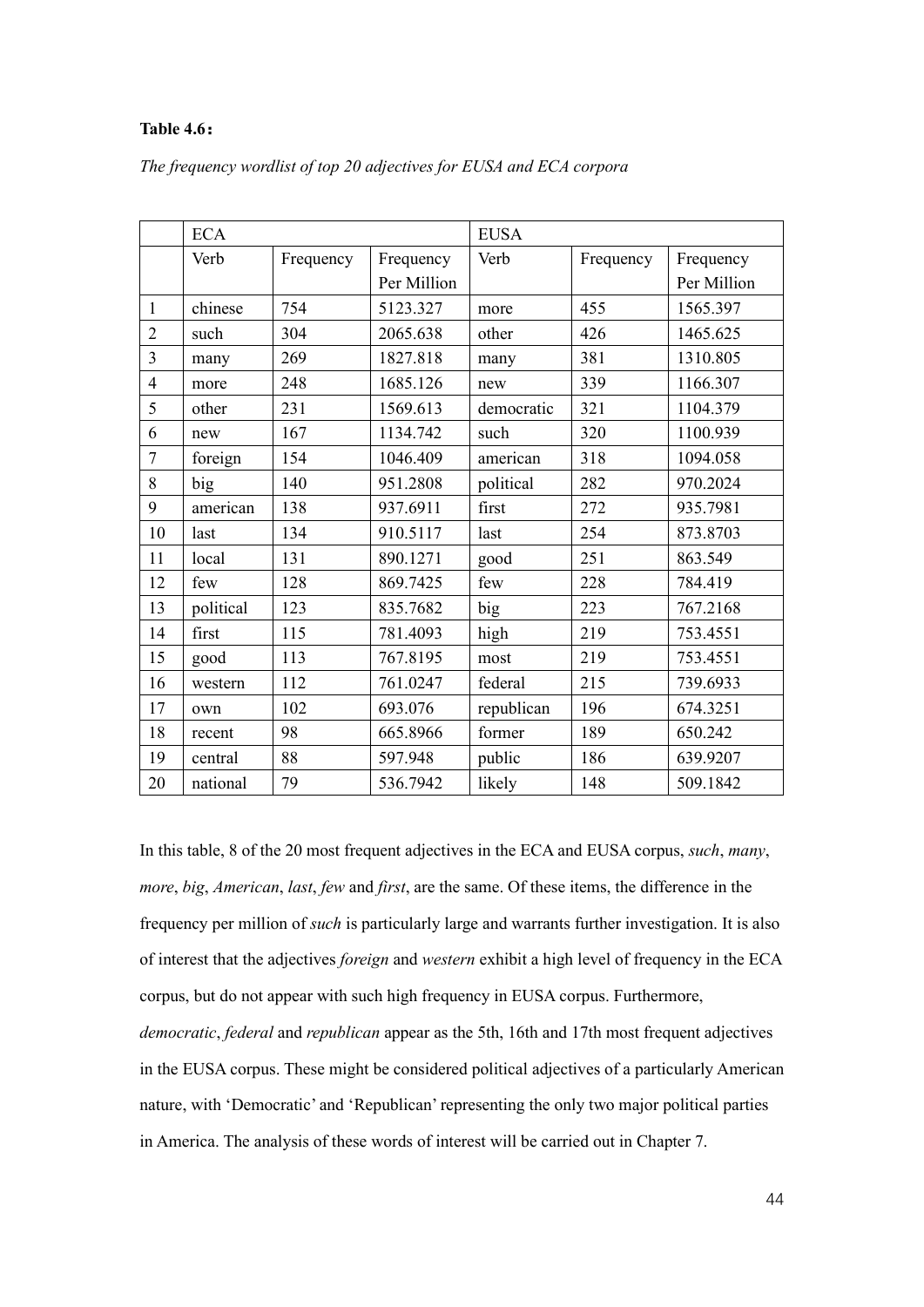#### **4.6 Conclusion**

Frequency and keyword lists can help researchers to identify salient discourses in a particular corpus, as well as specific differences between corpora (Baker, 2006). However, robust conclusions about the role of certain items of interest cannot be drawn from frequency and keyword lists alone, and such items must be analysed in their wider textual contexts, using collocation or concordance analysis (Baker, 2006) In the next three chapters, this study will use Sketch Engine to further develop the analysis of certain items of interest that have emerged from the preliminary frequency and keywords analysis in this chapter in order to come to some conclusions about the ways that The Economist differently constructs the Chinese and American news.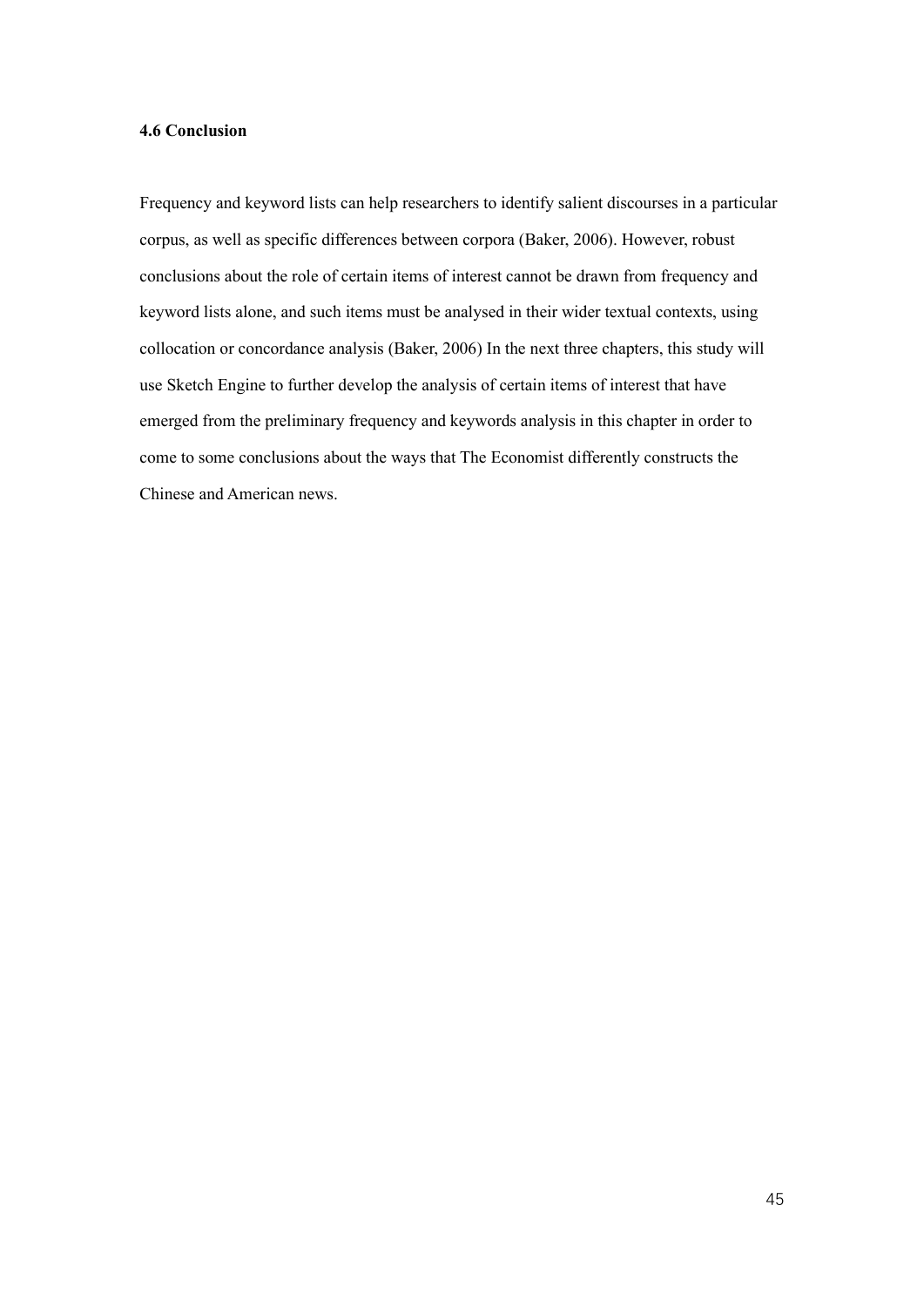# **Chapter 5: Politicians and Political Events**

#### **5.0 Introduction**

In Chapter 4, a number of items related to politicians and political events appeared in the frequency and keyword analyses of both the ECA and EUSA. As a result, this chapter will firstly examine how politicians are described in the two Economist corpora. It will then examine the way that the ECA and EUSA report on political events identified in the keyword tables, such as the Hong Kong protest and the US impeachment of Trump. To assist in the analysis of these events, the chapter will examine the association between keywords and certain political events.

As Richardson (2007) states, like the general public, the focus of news writers, journalists, or news publishing organizations is not to provide objective reports of news events. Instead, their purpose is to persuade people to agree with their opinions (Richardson, 2007). Hence, as far as language is concerned, ideology has a universal role in the reporting of the news (Fairclough, 2001). This chapter will show in particular, with reference to The Economist's reports on China and the United States, how such underlying ideologies may be revealed in the way that politicians and political events are referred to in the news.

#### **5.1 Politicians**

As indicated in the previous chapter (Chapter 4, Section 4.2), the highest 20 keywords of both the ECA and EUSA corpora contained a number of political figures. This was particularly evident for the EUSA, where 10 politicians appeared amongst the top 20 keywords (nine American politicians and one Ukrainian politician). Given that this study collected corpus data from the 2019 Economist, the appearance of these particular political figures in the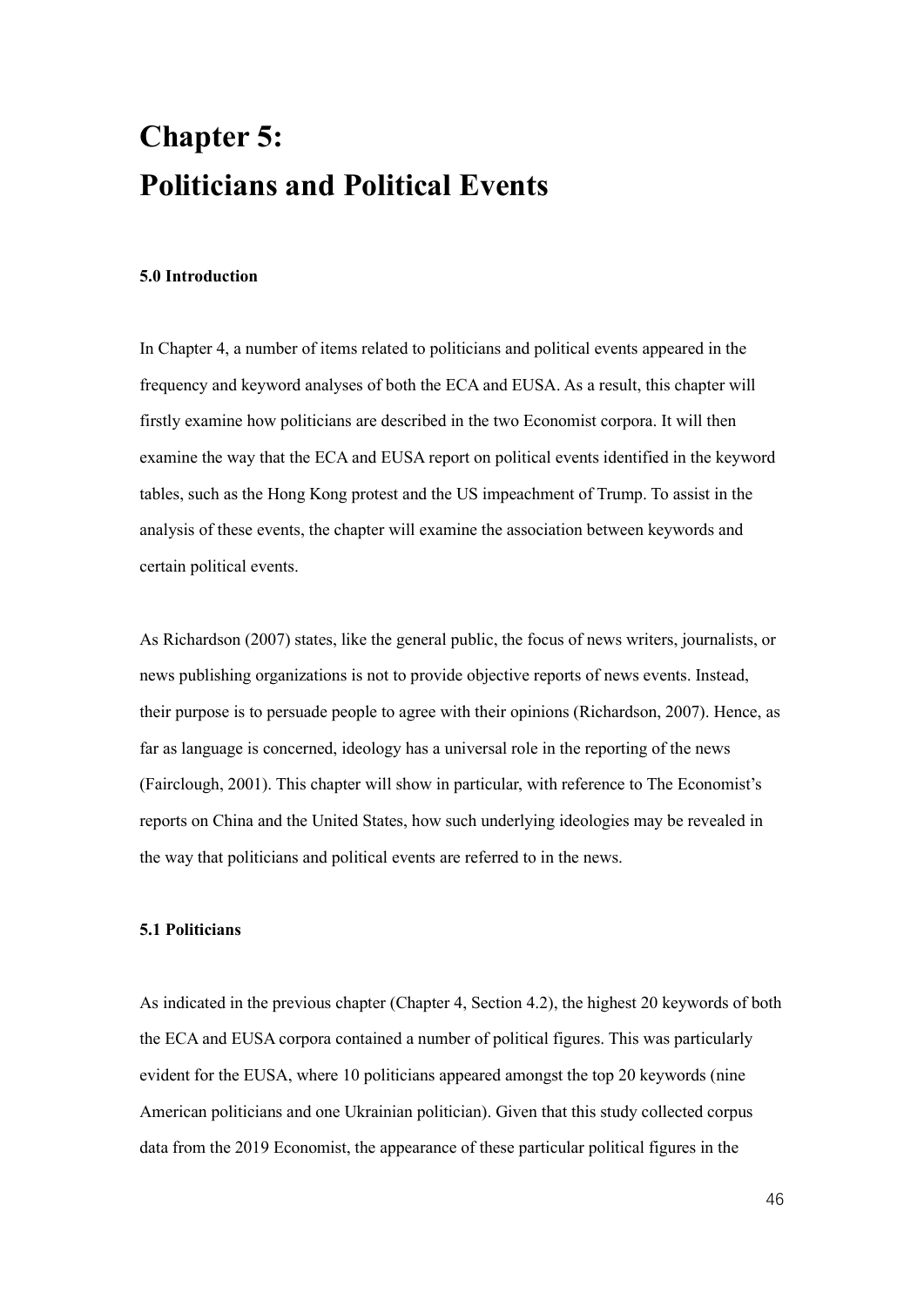corpus can be attributed to their 2019 activities. Hence, the American politicians in the EUSA corpus not only include the US president Donald Trump's main political opponent at the time, Joe Biden, but also Pete Buttigieg (Mayor of South Bend), Alexandria Ocasio-Cortez (Member of the U.S. House of Representatives), Amy Klobuchar (United States Senator from Minnesota), Robert Mueller (Special Counsel for the United States Department of Justice), Nancy Pelosi (Speaker of the United States House of Representatives), William Barr (United States Attorney General), Rudy Giuliani (Trump's attorney) and Mick Mulvaney (White House chief of staff). Interestingly, however, the then President of the United States, Donald Trump, himself does not occur in the top 20 keywords, instead appearing in the 23rd place of the keyword table, which suggests that Trump also frequently occurred in the reference corpus. Most interestingly, however, compared with the number of keywords representing US politicians in the EUSA corpus, the ECA corpus contains only two Chinese politicians, the current Chief Executive of Hong Kong Carrie Lam and the Chinese President Xi Jinping. In addition, *Xi* appears in Table 4.1 (Chapter 4, Section 4.1), the frequency list of the ECA corpus.

Given the disproportionate representation of US political figures in the EUSA keyword list, compared to the number of Chinese figures represented in the ECA keyword list, it was decided to return to a more general frequency analysis of political figures appearing in The Economist corpora to examine whether similar results were to be found. Table 5.1 therefore shows the frequency and relative frequency of the ten most frequent US political figures and only three explicitly Chinese political figures in the EUSA and ECA respectively.

#### **Table 5.1:**

*The frequency of top ten politicians and main politicians in the EUSA and ECA*

| Rank | <b>EUSA</b> |               |           | <b>ECA</b>     |           |           |
|------|-------------|---------------|-----------|----------------|-----------|-----------|
|      | Item        | Frequency     | Relative  | Item           | Frequency | Relative  |
|      |             |               | frequency |                |           | frequency |
|      | trump       | 1189          | 4090.676  | X <sub>1</sub> | 213       | 1447.3058 |
|      | warren      | <sup>52</sup> | 522.946   | lam            | 86        | 584.35823 |

47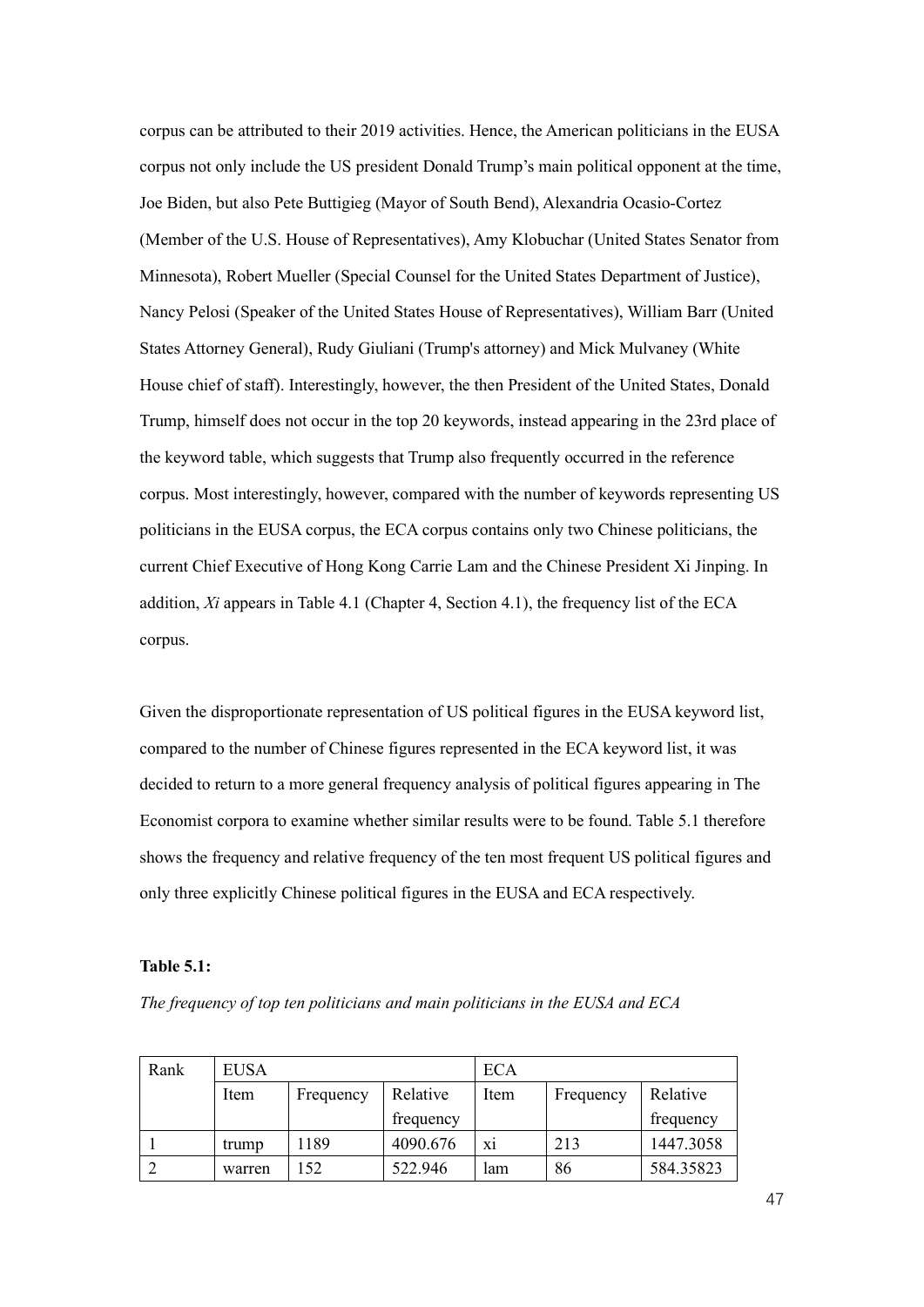| 3  | obama   | 125 | 430.0543 | mao | 40 | 271.79452 |
|----|---------|-----|----------|-----|----|-----------|
|    | clinton | 119 | 409.4117 |     |    |           |
|    | biden   | 113 | 388.7691 |     |    |           |
| 6  | sanders | 109 | 375.0073 |     |    |           |
|    | mueller | 104 | 357.8051 |     |    |           |
| 8  | barr    | 59  | 202.9856 |     |    |           |
| 9  | pelosi  | 55  | 189.2239 |     |    |           |
| 10 | harris  | 54  | 185.7834 |     |    |           |

It should be noted that some of the politicians, such as *Warren and Obama*, that appear in this table with a high frequency, do not appear in the keyword list (Table 4.4, Chapter 4, Section 4.2). This is because the keyword list is sorted by keyness score, obtained by calculating how much more frequently a word appears in the target corpus when compared to a reference corpus. Comparing this table with the keyword list of the EUSA (Table 4.4), a number of American political figures, such as, *Biden*, *Mueller* and *Barr*, who appear in both tables have a high frequency. The same phenomenon also appears in the ECA. *Xi* and *Lam* have high frequencies, but the relative frequency of *Xi* (1447.3) is much higher than that of *Lam* (584.4).

What is evident from this table is that The Economist's reporting on political figures in United States is broad and, apart from Trump, there is also a degree of consistency in the number of words used to report on each of these figures. Furthermore, those listed not only belong to the two main rival political parties in the United States, the Democratic Party, and the Republican Party, but are representative of all political areas of the United States, for example, the state government, the Supreme Court, the Congress and the president. In contrast, and supporting the results of the keyword analysis, it can be seen that when reporting on China, The Economist tends to only pay attention to a single political figure, the Chinese President Xi Jinping. The exception is perhaps Carrie Lam, who was spotlighted by the media around the world due to the Hong Kong protests in 2019.

The result is that Economist readers are less exposed to information about the political actions and remarks of other political figures in China. It could be argued then, that The Economist constructs Xi Jinping as singularly representing the Chinese government. In other words, it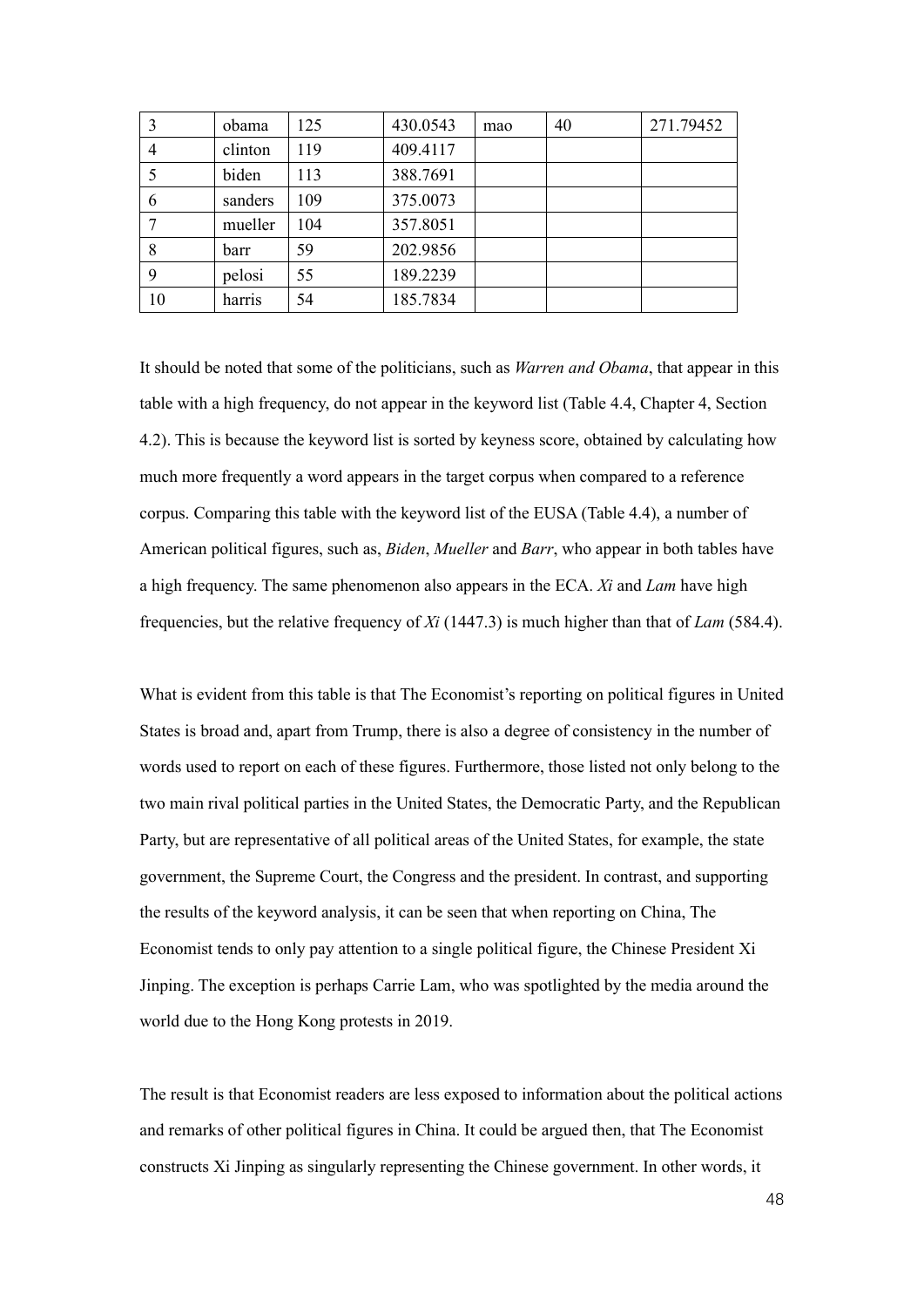conceives China as an overly centralised country, with the president representative of its will. However, this is not the case. China has a different form of democracy than electoral democracy, referred to as Xieshang Minzhu (Deliberative Democracy). Due to differences in language and culture, non-Chinese may not fully understand this form of democracy, which encourages non-Chinese news discourses about China to construct China as an undemocratic country (Li & Zhou, 2020). In fact, the Deliberative Democracy system has given the public the right to participate in political affairs, in addition to voting (electoral (representative) democracy) (Li & Zhou, 2020). Voting is not a vote of the western electoral (representative) democracy system, but a vote of support and opposition for decision-making. The opinions of representatives and the people are repeatedly considered before the local and central governments make major decisions, and voting is used in the final stage of the Deliberative Democracy (Li & Zhou, 2020). Through Deliberative Democracy, the ruling party and government can also be monitored.

The Economist reports selected in this study are all texts from 2019. At that time, Xi and Trump were the leaders of China and the United States. Therefore, it is not surprising that the items *Xi* and *Trump* also appeared in the frequency word table of the ECA and the EUSA respectively, and these items will now be examined in more detail. Table 5.2 provides a list of verb collocates with *Trump* from the EUSA and *Xi* from the ECA, according to the logDice statistic that identifies collocational typicality. All collocates occur 5 places to the right of the node words.

## **Table 5.2:**

|   | Trump  | Freq | logDice | Xi    | Freq | Log Dice |
|---|--------|------|---------|-------|------|----------|
|   | (EUSA) |      |         | (ECA) |      |          |
|   | have   | 134  | 10.0176 | take  | 8    | 9.42257  |
| 2 | be     | 146  | 8.97642 | call  |      | 9.39796  |
|   | want   | 14   | 8.70932 | wage  |      | 9.03037  |
| 4 | do     | 22   | 8.62892 | see   |      | 8.87072  |

*Verb collocates with Xi and Trump (0/+5)*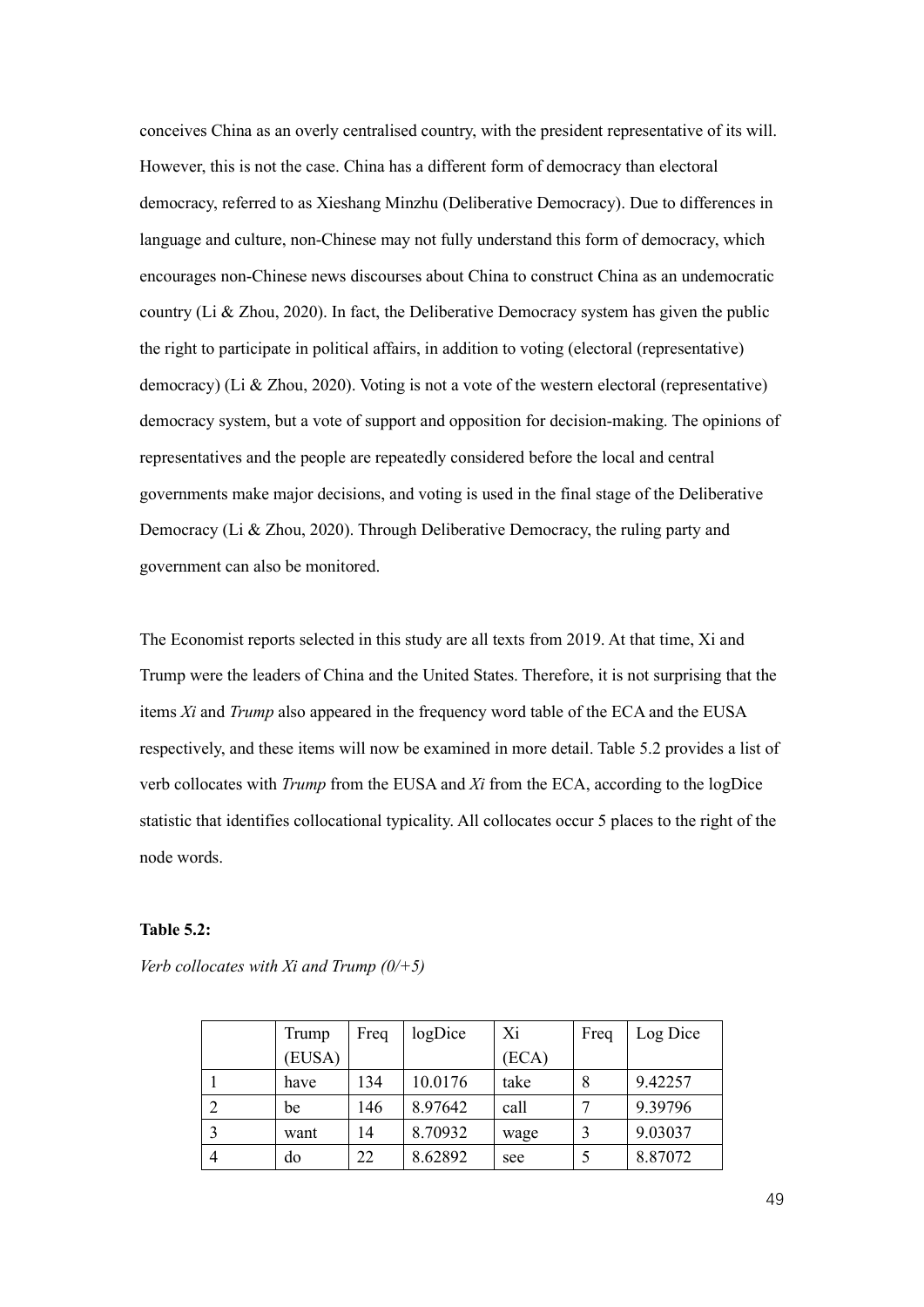|    | say   | 21 | 8.50662 | declare |    | 8.87072 |
|----|-------|----|---------|---------|----|---------|
| 6  | win   | 11 | 8.43845 | launch  |    | 8.85025 |
|    | take  | 12 | 8.35855 | become  |    | 8.70079 |
| 8  | make  | 13 | 8.29956 | appear  |    | 8.6841  |
| 9  | seem  | 10 | 8.2134  | have    | 22 | 8.54654 |
| 10 | claim |    | 8.1143  | preside |    | 8.49221 |

The table indicates that the top collocate with *Xi* is *take*. In The Economist's narrative, *take*  often appears in the form of the bi-grams *take over, take power* and *take office*, as seen in the concordance lines in Table 5.3 below. The use of *take over* and *take power* are both used to indicate that Xi has become the leader of China, however these particular expressions convey something different from the notion of being elected. Again, The Economist's narrative implies that the selection of Chinese leaders is undemocratic. In fact, the decisions of the Chinese government and the Chinese Communist Party are not made by a few people, but by the Xieshang Minzhu (Deliberative Democracy) mentioned above. Xieshang Minzhu (Deliberative Democracy) is a process by which the Communist Party of China communicates and listens to opinions with other parties (Chinese People's Political Consultative Conference, CPPCC), National People's Congress (NPC), non-governmental organizations, and governments at all levels based on the scope of the decision-making discussion (The CPC Central Committee, 2021). According to the nature of the decision, although perhaps more focused on local issues, the final decision needs to be passed by the grassroots, such as villagers committee, the political consultation conference, or the people's congress at all levels.

## **Table 5.3:**

|                                      | Left   $KWIC$   Right |                                      |
|--------------------------------------|-----------------------|--------------------------------------|
| on a network of bases and aircraft   | Xi                    | took aim at these by establishing a  |
| carriers. Mr                         |                       | new service                          |
| legally registered in 2012. That was | Xi                    | Jinping took over as China's leader. |
| the year                             |                       | Since then                           |
| state lotteries earned between them. | Xi                    | took office in 2013, sales have      |

*The concordance of xi and take in the ECA*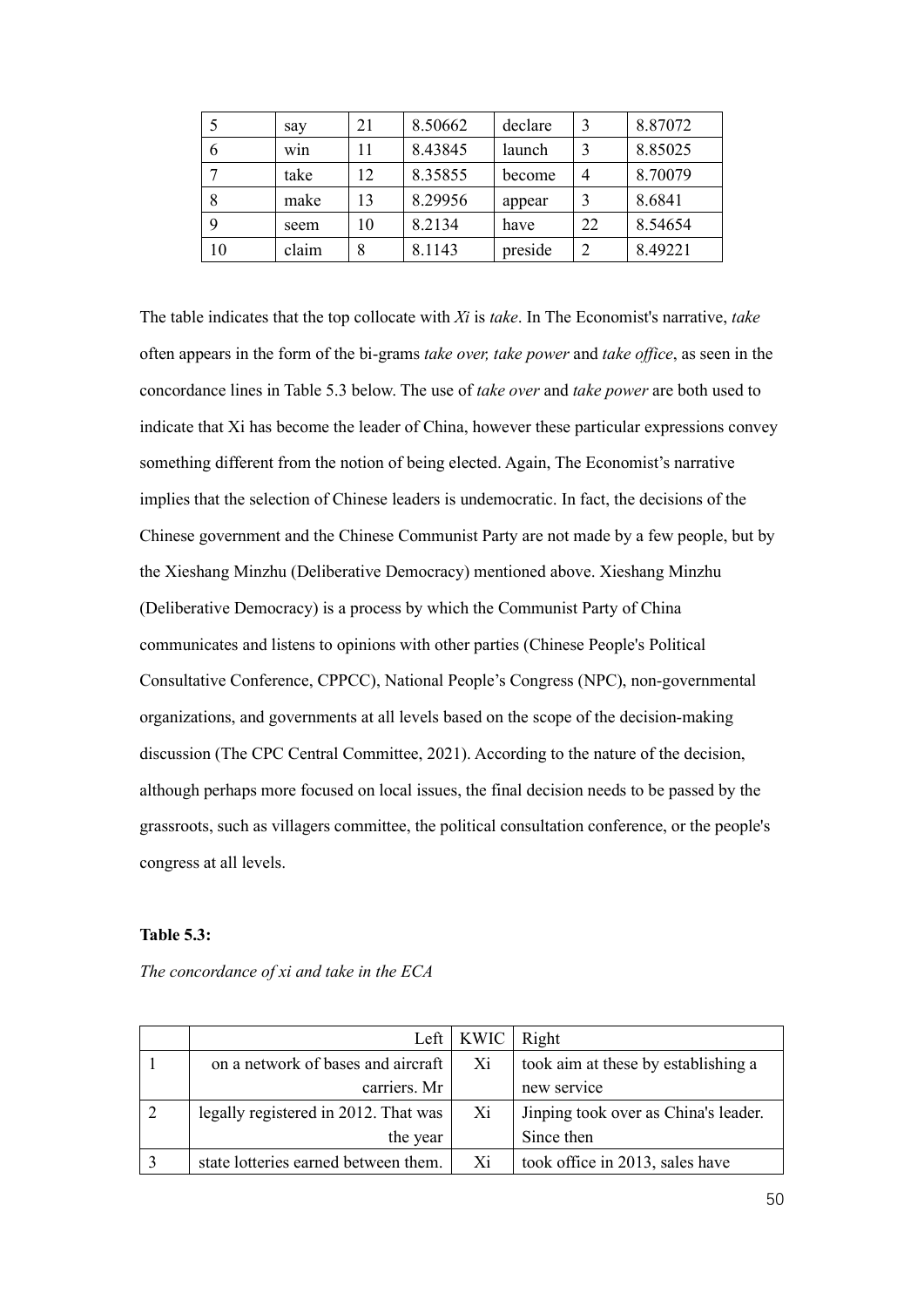|                          | Since Mr                            |    | almost doubled (                       |
|--------------------------|-------------------------------------|----|----------------------------------------|
| 4                        | elsewhere in China. In 2013, not    | Xi | took power, hundreds of people         |
|                          | long after Mr                       |    | gathered                               |
| $\overline{\mathcal{L}}$ | official. Guangdong's current party | Xi | , who took over in 2017, is an ally of |
|                          | chief, Li                           |    | Mr Xi and                              |
| 6                        | opening. But this is no political   | Xi | Jinping took over as China's leader    |
|                          | thaw. Since                         |    | in 2012, he                            |
|                          | competing voices. In 2012, the year | Xi | took over, the Hong Kong               |
|                          | Mr                                  |    | government tried to                    |
| 8                        | given it more room to manoeuvre     | Xi | took office in 2012 the country has    |
|                          | in them. Since Mr                   |    |                                        |

The verb *wage* is also a typical verb collocate with *Xi*. Using the enTenTen18 reference corpus, Table 5.4 provides a list of common collocates with *wage* as a verb. The most typical words are *jihad*, *warfare* and *war*, which indicates that semantically *wage* is used when discussing negative contexts. This is evident in Table 5.5 below, which provides concordance lines containing *Xi* and *wage*. In brief, it is of interest that two of the top three collocates with *Xi* in the ECA tend to convey a negative semantic association. The verb *call*, the second highest collocate with *Xi*, with be discussed separately in Chapter 6, Section 6.2.

## **Table 5.4:**

*Collocates of wage (as a verb) in the enTenTen18*

| Rank | Collocate | Freq  | Log Dice |
|------|-----------|-------|----------|
|      | jihad     | 889   | 8.01954  |
| 2    | all-out   | 163   | 6.5632   |
| ζ    | warfare   | 855   | 6.50568  |
|      | war       | 14932 | 6.25928  |
|      | guerrilla | 208   | 6.12286  |

#### **Table 5.5:**

*Concordance lines with Xi and wage in the ECA*

|                                            | Left   $KWIC$   Right |                            |
|--------------------------------------------|-----------------------|----------------------------|
| and separatism. Since he took over as   Xi |                       | has been waging a campaign |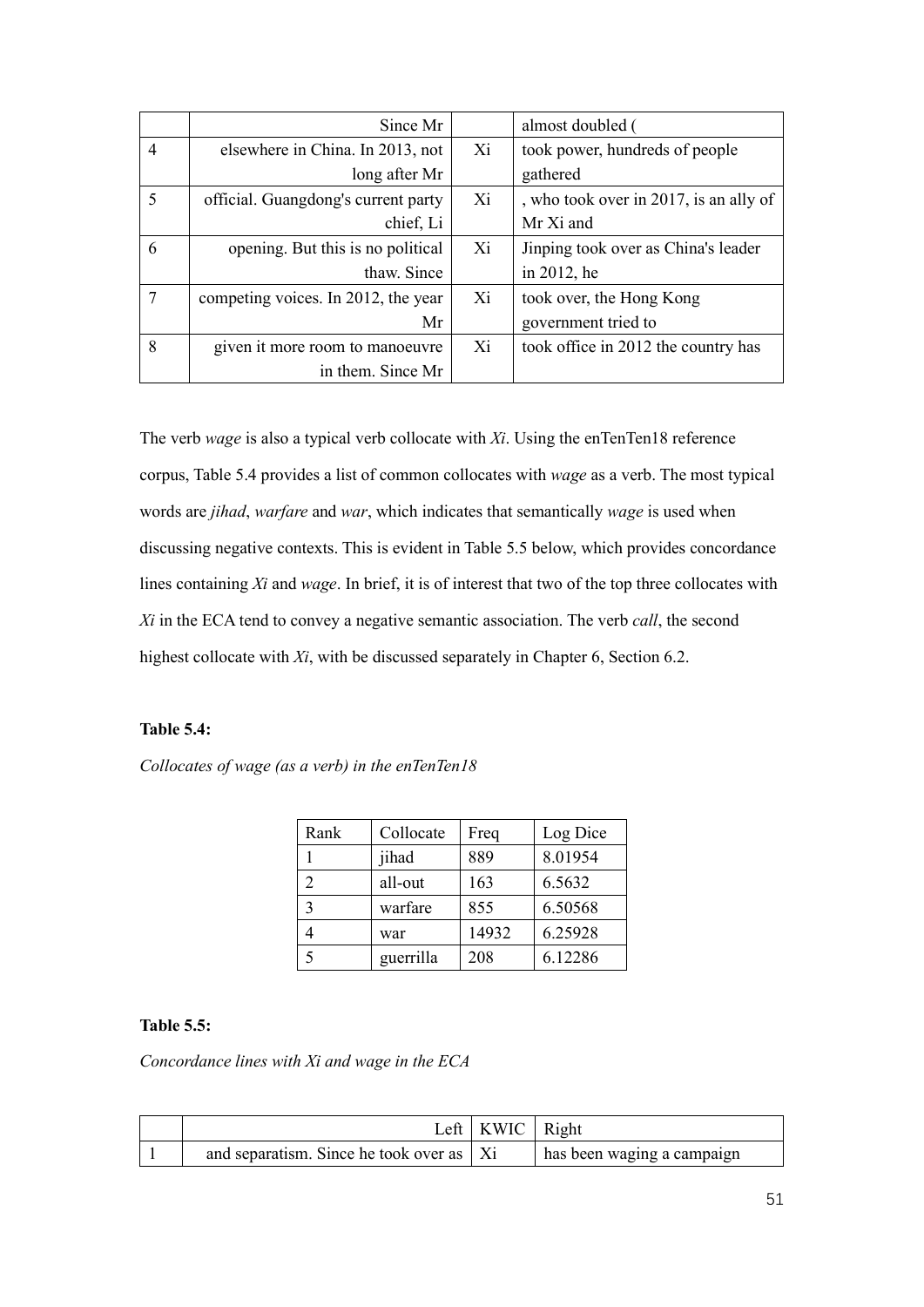| China's leader in 2012, Mr                                                                | against corruption as well as<br>perceived                                 |
|-------------------------------------------------------------------------------------------|----------------------------------------------------------------------------|
| . That was the year $Xi$ Jinping took $\vert$ Xi<br>over as China's leader. Since then Mr | has been waging a campaign<br>against Western influence and to<br>instil " |
| and stability and the advancement of   Xi<br>civilisation." Meanwhile Mr                  | has been waging a ruthless<br>campaign against human-rights<br>activists,  |

Table 5.2 shows that the top three collocates with Trump are *have*, *be* and *want*. While it is difficult to examine *have* and *be* from an ideological perspective, *want* warrants further attention. In The Economist's reports on the United States, *want* is used to convey negative narratives about Trump. This can be seen in Table 5.6 which provides a list of concordance lines containing *Trump* and *want*. The concordance lines show that according to The Economist, Trump's 'wants' are either rejected by Congress or violate American law. The Economist, therefore, constructs the US president as always 'wanting' things he cannot have, and stubbornly insisting on his personal ideas.

# **Table 5.6:**

*The concordance of trump and want in the EUSA*

|                | Left                                  | <b>KWIC</b> | Right                              |
|----------------|---------------------------------------|-------------|------------------------------------|
|                | , occasioned by Congress's refusal to | Trump       | the billions he wants for a border |
|                | grant Mr                              |             | wall, points                       |
| $\overline{2}$ | deliver half the \$5.7bn of wall-     | Trump       | wants. Yet that, by turn,          |
|                | funding Mr                            |             | overestimated the                  |
| 3              | , suggested the writing was on the    | Trump       | said he wanted to "go in a         |
|                | wall. Mr                              |             | tougher direction".                |
|                | know who that is? It's me."<br>The    | Trump       | seems to want to do things that    |
|                | problem is that Mr                    |             | American law does                  |
| 5              | wall. However, the new book also      | Trump       | wants to adorn the barrier with    |
|                | claims that Mr                        |             | electrified,                       |

Verb collocates with *Trump* as the object are also worth noting. Table 5.7 provides a list of the top verb collocates with *Trump* as the object in the EUSA, according to the logDice statistic.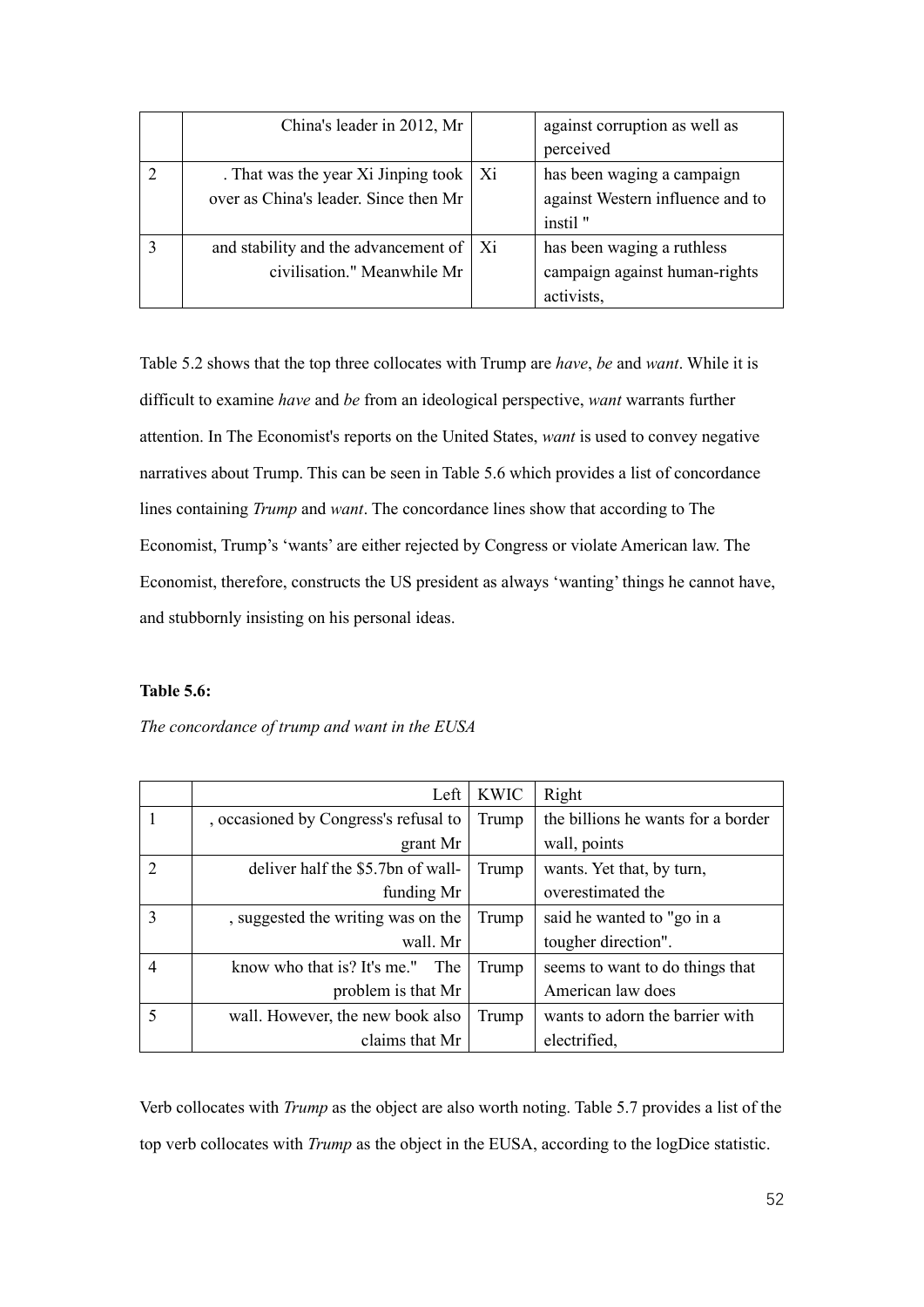The top four verbs are *beat*, *impeach*, *help* and *remove*. In the context of The Economist reports, these four verbs, when associated with *Trump*, all have negative connotations. The verb *beat* is a synonym of win, but has metaphoric connections with violence, *impeach* is related to the investigation and impeachment of Trump for political wrongs, (election and impeachment will be discussed in the next section of this chapter), *remove* is used to construct Trump as being in political danger, while *help* is used to construct an image of Trump who lacks political ability and needs assistance.

#### **Table 5.7**:

| Rank           | Collocate | Freq. | log Dice |
|----------------|-----------|-------|----------|
|                |           |       | score    |
| $\mathbf{1}$   | beat      | 11    | 10.73    |
| $\overline{2}$ | impeach   | 9     | 10.48    |
| $\overline{3}$ | help      | 7     | 9.82     |
| $\overline{4}$ | remove    | 4     | 9.3      |
| 5              | let       | 4     | 9.26     |
| 6              | give      | 5     | 9.04     |
| $\overline{7}$ | allow     | 3     | 8.63     |
| 8              | want      | 3     | 8.62     |
| 9              | say       | 7     | 8.54     |
| 10             | hold      | 3     | 8.49     |

*Verb collocates with "Trump" as object*

To conclude this section, The Economist discursively constitutes Xi as the only noteworthy representative of the Chinese government who guides China's development without consensus. In contrast, it discursively constitutes Trump as an incompetent leader who is stubbornly wedded to his own ideas. At the same time, it shows Trump is in deep political trouble and needs help.

## **5.2 Political Events**

As seen in Table 4.3 (Chapter 4, Section 4.2), the vast majority (95%) of the ECA corpus'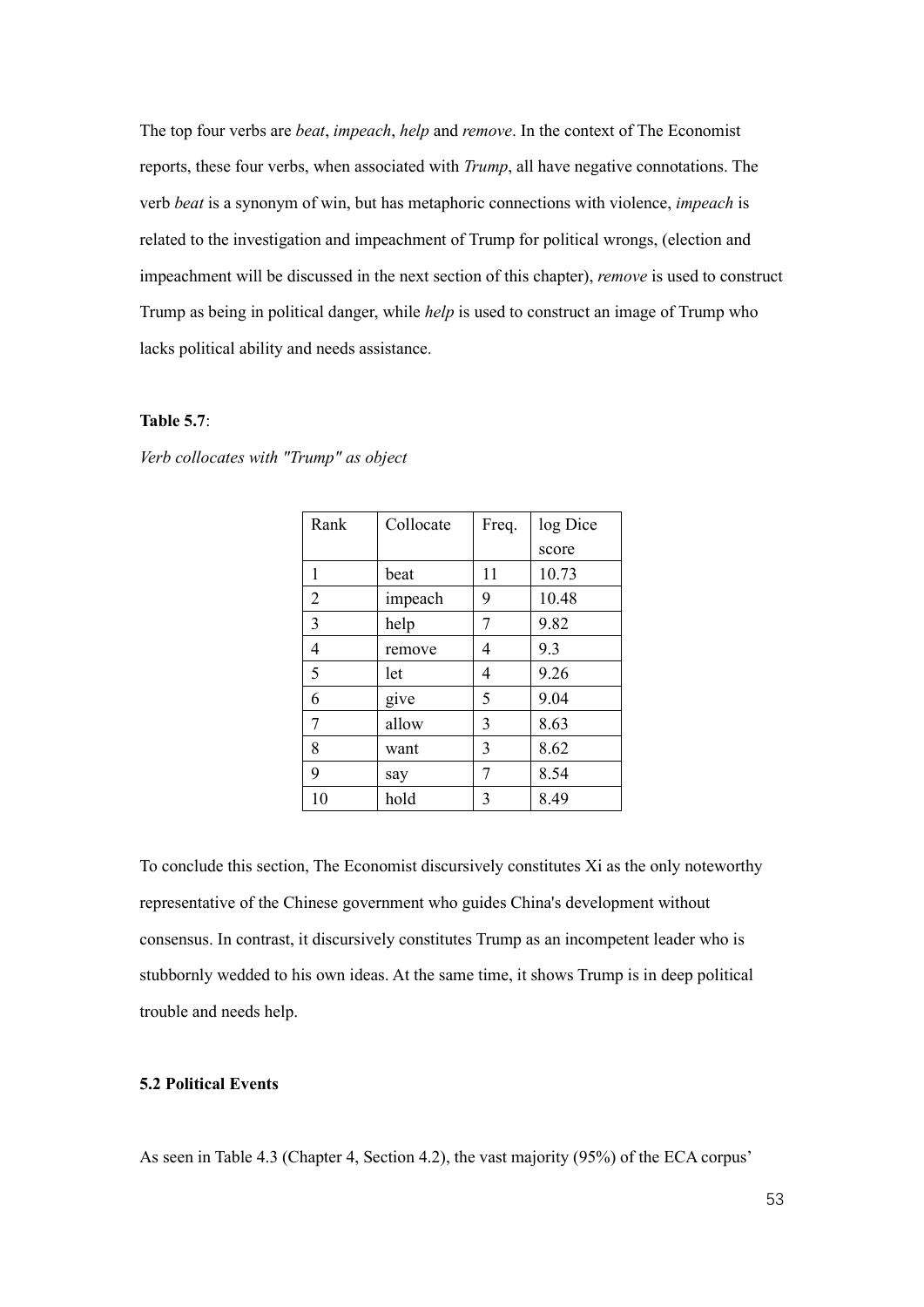keywords are nouns, and they are often used, either directly or indirectly, when referring to Chinese political events. It was therefore decided that a focus on the relationship between keyword and specific political event would be considered further. Table 5.8 shows the top 20 keywords in the ECA corpus and the particular event with which each keyword is most associated. The association between keyword and event was established by examining the keywords in the context of the reports in the corpus.

# **Table 5.8**

|                          | Item          | Frequency | Keyness | Event                  |
|--------------------------|---------------|-----------|---------|------------------------|
|                          |               |           | Score   |                        |
|                          |               |           |         |                        |
| $\mathbf{1}$             | kongers       | 42        | 278.806 | Hong Kong protest      |
|                          | lam           | 86        | 207.168 |                        |
|                          | pro-democracy | 35        | 170.112 |                        |
|                          | hong          | 432       | 146.146 |                        |
|                          | kong          | 380       | 128.849 |                        |
|                          | mainlander    | 16        | 101.13  |                        |
| $\overline{2}$           | xinjiang      | 79        | 253.939 | Muslim                 |
|                          | uighur        | 33        | 166.952 |                        |
|                          | linxia        | 16        | 108.259 |                        |
| $\overline{3}$           | bri           | 39        | 165.1   | China's foreign policy |
| $\overline{\mathcal{A}}$ | jinping       | 77        | 251.495 | Chinese government     |
|                          | tiananmen     | 37        | 161.154 |                        |
|                          | xi            | 213       | 152.902 |                        |
|                          | think-tank    | 36        | 150.681 |                        |
| 5                        | baijiu        | 21        | 138.001 | Chinese food           |
|                          | hotpot        | 18        | 109.94  |                        |
| 6                        | zhongguancun  | 21        | 138.806 | China's economy        |
|                          | quanjian      | 20        | 134.742 |                        |
|                          | guangdong     | 40        | 128.047 |                        |
| 7                        | taiwanese     | 41        | 98.472  | Mainland and Taiwan    |

*Top 20 keywords in the ECA referring to political events*

The largest number of keywords in the table, including *Lam* and *pro-democracy* are associated with the 2019 Hong Kong protest and the extradition of Hong Kongers. Other keywords words, such as *Xinjiang, Uighur, Linxia,* touch on ethnic issues in China, in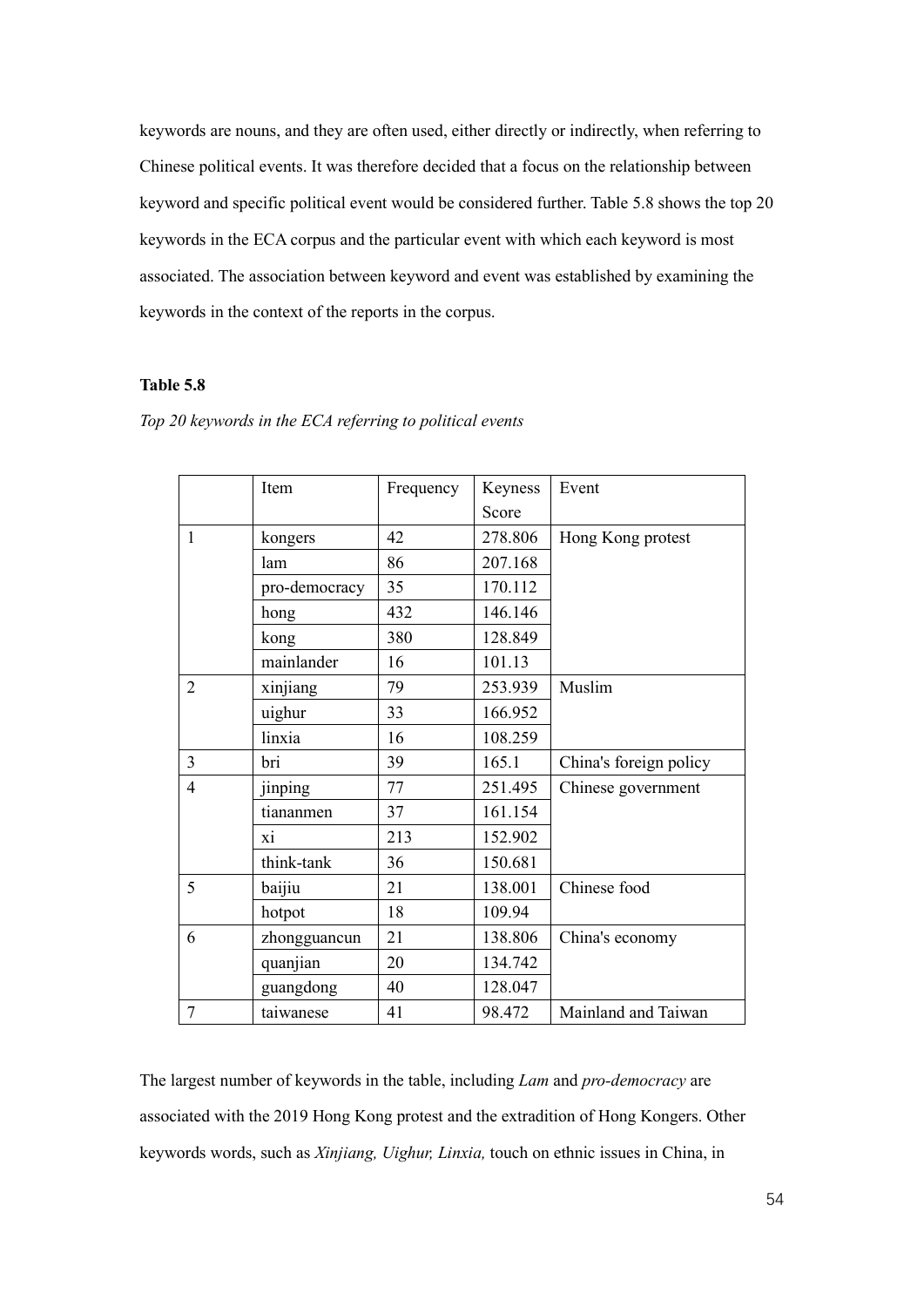particular those regarding China's Muslim population. The keywords *Jinping* and *Xi* refer to the name of president of China (*Jinping* is the first name and *Xi* is the family name) and are related to the Chinese government. Some keywords are also related to Chinese enterprises. For example, *BRI* (the Belt and Road Initiative), is one of the world's largest infrastructure projects and will economically link China and Southeast Asia, the South Asian subcontinent, Africa, the Middle East, and Europe (Thürer et al., 2020). The keyword *Taiwanese*, an inevitable topic in China's international affairs, is also a keyword. The election of Donald Trump as US President strained relations between the Chinese mainland and Taiwan, and in the last year or two, China has been accused of "squeezing" Taiwan's "international space" (Gries & Wang, 2020). Other keywords such as *Quanjian*, refer to a Chinese company that is involved in a corruption case. In short, these keywords all refer to a number of different major political and economic events in China throughout 2019.

Table 5.9 shows the top 20 key words in the EUSA and the political event they are mostly associated with.

#### **Table 5.9:**

|                | Item             | Frequency | Keyness | Event                   |
|----------------|------------------|-----------|---------|-------------------------|
|                |                  | (focus)   | Score   |                         |
|                | buttigieg        | 43        | 143.499 | The campaign            |
|                | biden            | 113       | 135.097 |                         |
|                | klobuchar        | 29        | 89.11   |                         |
| $\overline{2}$ | impeachment      | 91        | 101.331 | Investigate and impeach |
|                | attorney-general | 47        | 84.334  | Trump                   |
|                | mueller          | 104       | 76.975  |                         |
|                | pelosi           | 55        | 73.632  |                         |
|                | zelensky         | 21        | 72.879  |                         |
|                | barr             | 59        | 71.987  |                         |
|                | impeach          | 40        | 59.94   |                         |
| 3              | think-tank       | 45        | 95.593  | US government           |
|                | foreign-policy   | 22        | 64.788  |                         |
|                | social-media     | 20        | 53.722  |                         |

### *EUSA top 20 keywords referring to political events*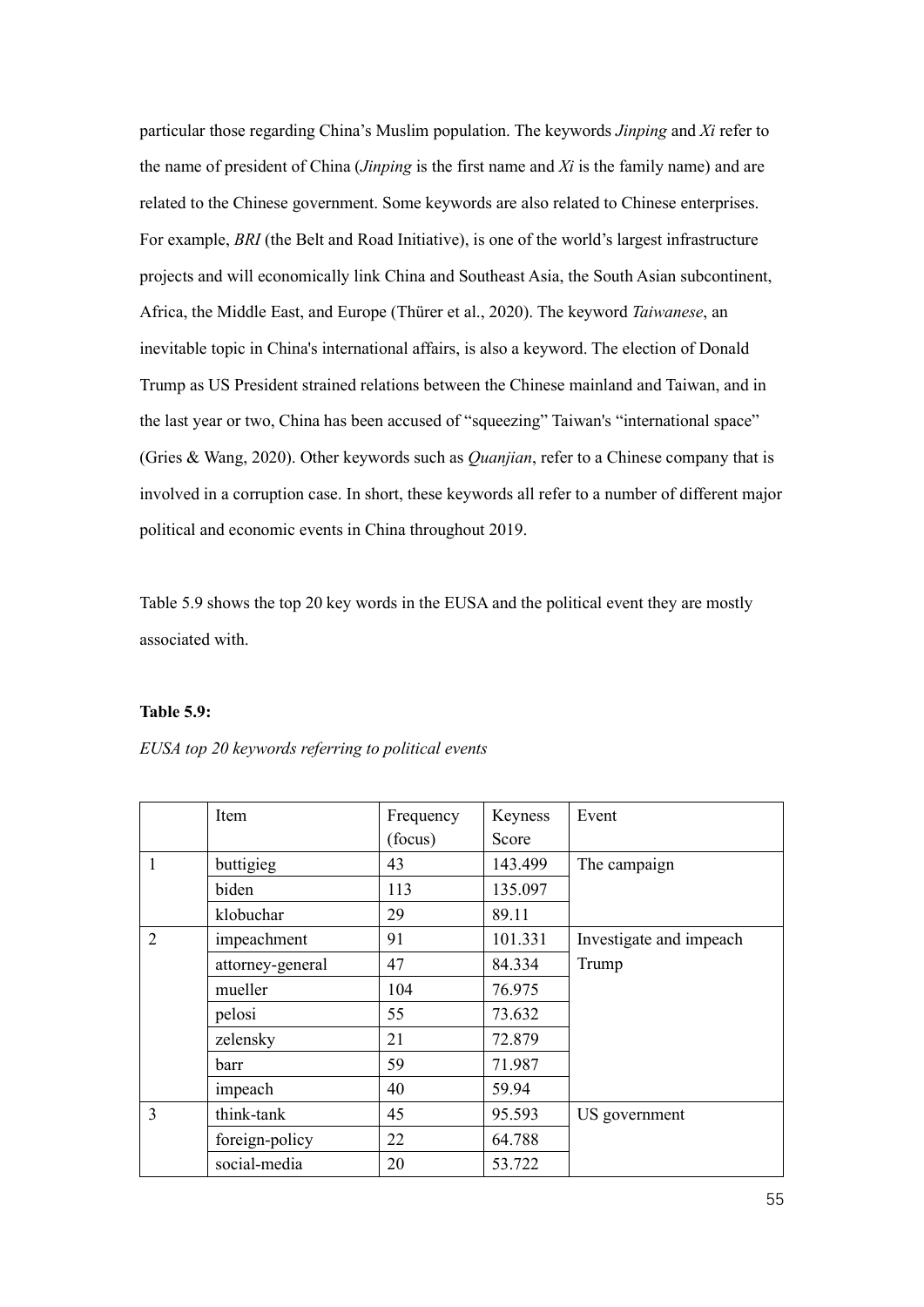| mr              | 2266 | 133.079 | No unique event |
|-----------------|------|---------|-----------------|
| ocasio-cortez   | 37   | 104.741 |                 |
| giuliani        | 39   | 66.877  |                 |
| democrats       | 263  | 63.772  |                 |
| mulvaney        | 25   | 62.687  |                 |
| indian-american | 19   | 58.966  |                 |
| civil-right     | 20   | 57.548  |                 |

It can be seen from Table 5.9 that fewer events in total are associated with the top 20 keywords of the EUSA than was seen in Table 5.8 with the ECA. Table 5.9 shows that the event represented by the largest number of keywords in the EUSA is related to the investigation and impeachment of the US president at the time, Donald Trump. Other keywords, such as *Buttigieg* and *Biden,* are politicians, and an examination of these keywords in context found that most of the reports they appear in are about the presidential campaign, and the three keywords, *think-tank*, *foreign-policy* and *social-media* were more generally associated with the US government. As seen in the table, there were also a number of other keywords, that when examined in context, did not clearly relate to a single specific event.

Given that a keyword analysis is able to uncover the 'presence of discourses' (Baker, 2006, p. 121) or the 'aboutness' (Scott and Tribble, 2006, p. 79) of a collection of texts, the relationship between the keywords and the different events that they are associated with in the two corpora may reveal information about the underlying beliefs and values of The Economist towards the two countries. In reporting on the United States, for example, The Economist chose not to emphasise as key, a range of different negative narratives about the United States. The one exception is the investigation and impeachment of Trump. In contrast, The Economist when reporting on China, emphasises as key, a range of different major issues and problems that China encountered during 2019, including the protests in Hong Kong, the Chinese government's policies towards Muslims, various aspects of China's economy, including the 'One Country, Two Systems' Policy (the political system practiced by the Chinese government in Hong Kong) and certain religious issues. Nevertheless, for the United States, the only key focus is the bipartisan election and the impeachment of the president.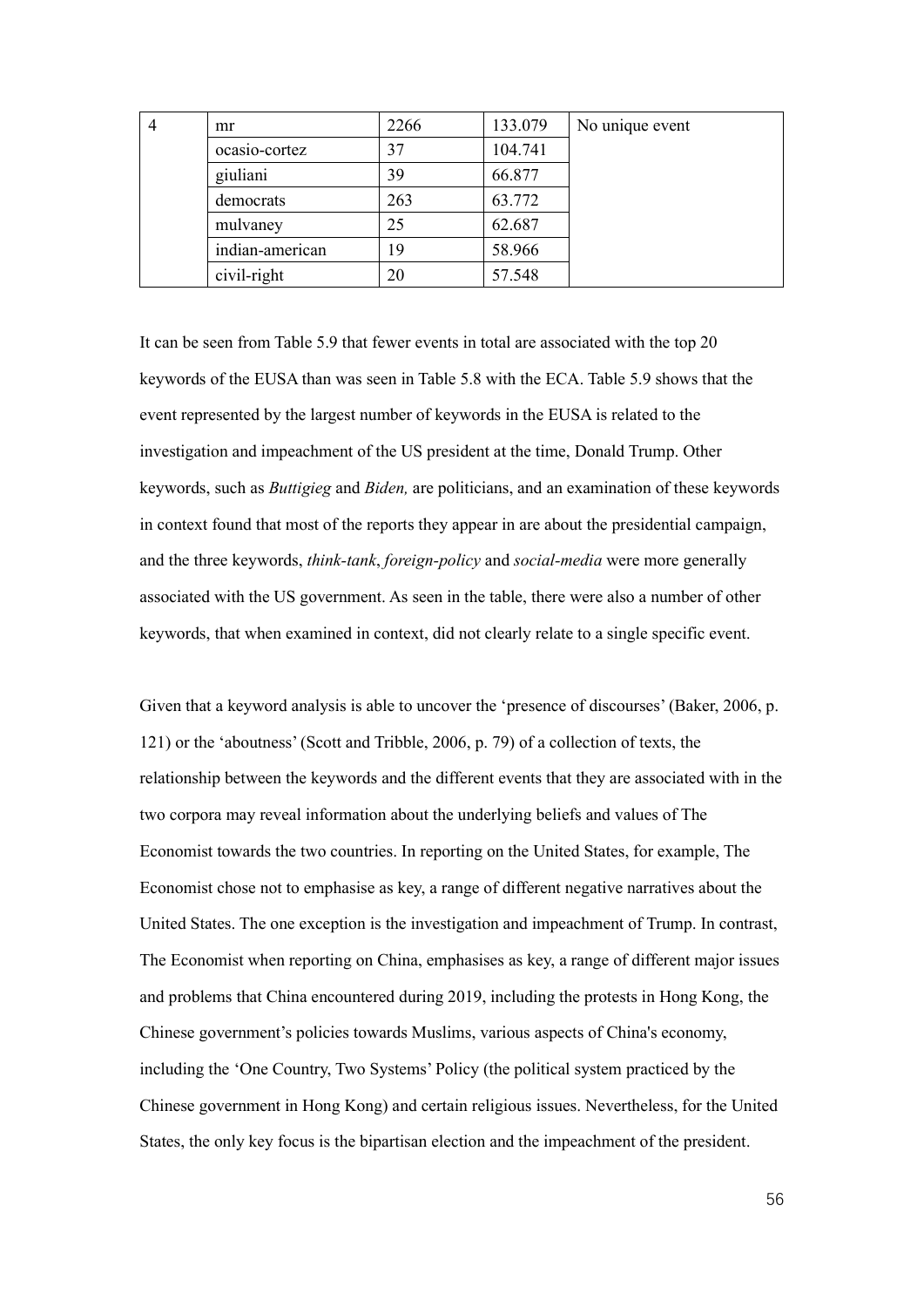In short, this section analyses The Economist's reports on political events in China and the United States. It is worth noting that for China, The Economist focuses on descriptions of various political events, while for the United States, they mainly focus on the specific characters and personalities in the events. In the ECA corpus, most reports of political events are sensitive topics for China, for example, the Hong Kong protests, the government's attitude to the Chinese Muslim community, as well as the relationship between the Chinese mainland and Taiwan. In these reports, the Chinese government often plays an oppressive and persecuting role. In reports on the United States, the impeachment of Trump has become the main focus of the reports, and is largely negatively focused on the personality of Trump.

#### **5.3 Conclusion**

This chapter focused on the analysis of The Economist's different attitudes towards Chinese and American politicians and political events. For Chinese politicians, The Economist focused on China Leader Xi, and through its narrative, conveyed to readers a seemingly authoritarian and undemocratic Chinese government and someone who leads the country according to his own will. In addition, through the use of certain verb choices, The Economist constructs an image of Trump who is arbitrary, lacks ability and appears threatened.

The Economist's reports focus on many aspects of Chinese political events, in particular the protests in Hong Kong. It is also concerned about China's foreign policies, such as the Belt and Road Initiative, and its ethnic policies. The chapter shows that The Economist's concern for the United States is less extensive and limits its key focus to the political events of Trump's impeachment and the U.S. presidential campaign. Although The Economist's coverage of the United States (250,503 words) is much longer than that of China (127,537 words), it does not cover the United States as widely in terms of politics, economy, religion, and international relations as it does for China.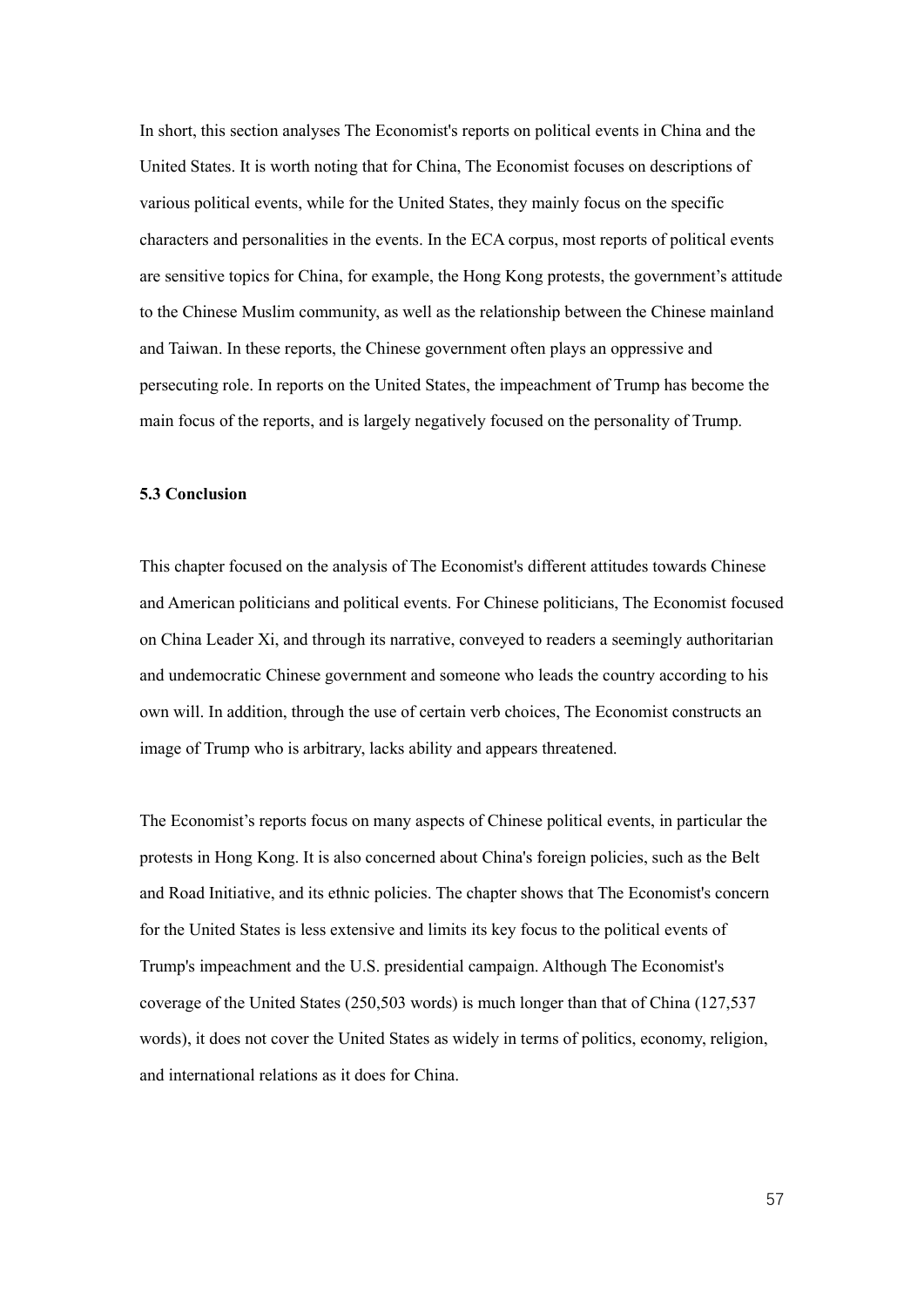# **Chapter 6: Verb Analysis**

#### **6.0 Introduction**

In Chapter 4, Section 4.4, a preliminary comparison of the most frequent verbs used in the ECA and EUSA was carried out to establish initial differences that might be further explored to provide insights into the salient discourses that impact on The Economist's reporting on China and the United States. This chapter now focuses on a more detailed examination of the prominent differences found in the use of verbs in the two corpora. Verb choice is an important discursive component of the news article, as it can convey the author's attitude about the news story and hint to the readers as to how the news might be inferred (Goatly & Hiradhar, 2016). As a result, the occurrence and distribution of verbs in news discourse can provide useful information for the analyst to evaluate the type, content and ideological salience of news articles (Klavans & Kan, 1998). The corpus analytical resources of frequency and concordance analysis can play particularly useful roles for the analysis of verb usage, and when a high-frequency verb is made the subject of concordance analysis, interesting results may begin to emerge (Baker, 2006).

## **6.1 High frequency verbs in the ECA and the EUSA**

As indicated in Table 4.5, the four highest frequency verbs occurring in both the ECA and USAC are *be, have, say* and *do.* Given that the verbs *be* and *have* are typically the most frequently occurring verbs in the majority of corpora, this is not surprising. Nevertheless, one notable use of these two items in the ECA and EUSA is related to the structure *have been,*  which frequently appears in both corpora. Grammatically, this structure belongs to the present perfect continuous, which is typically employed to refer to activities that began in the past and which are conceptualized as ongoing. As The Economist is a news magazine and repeatedly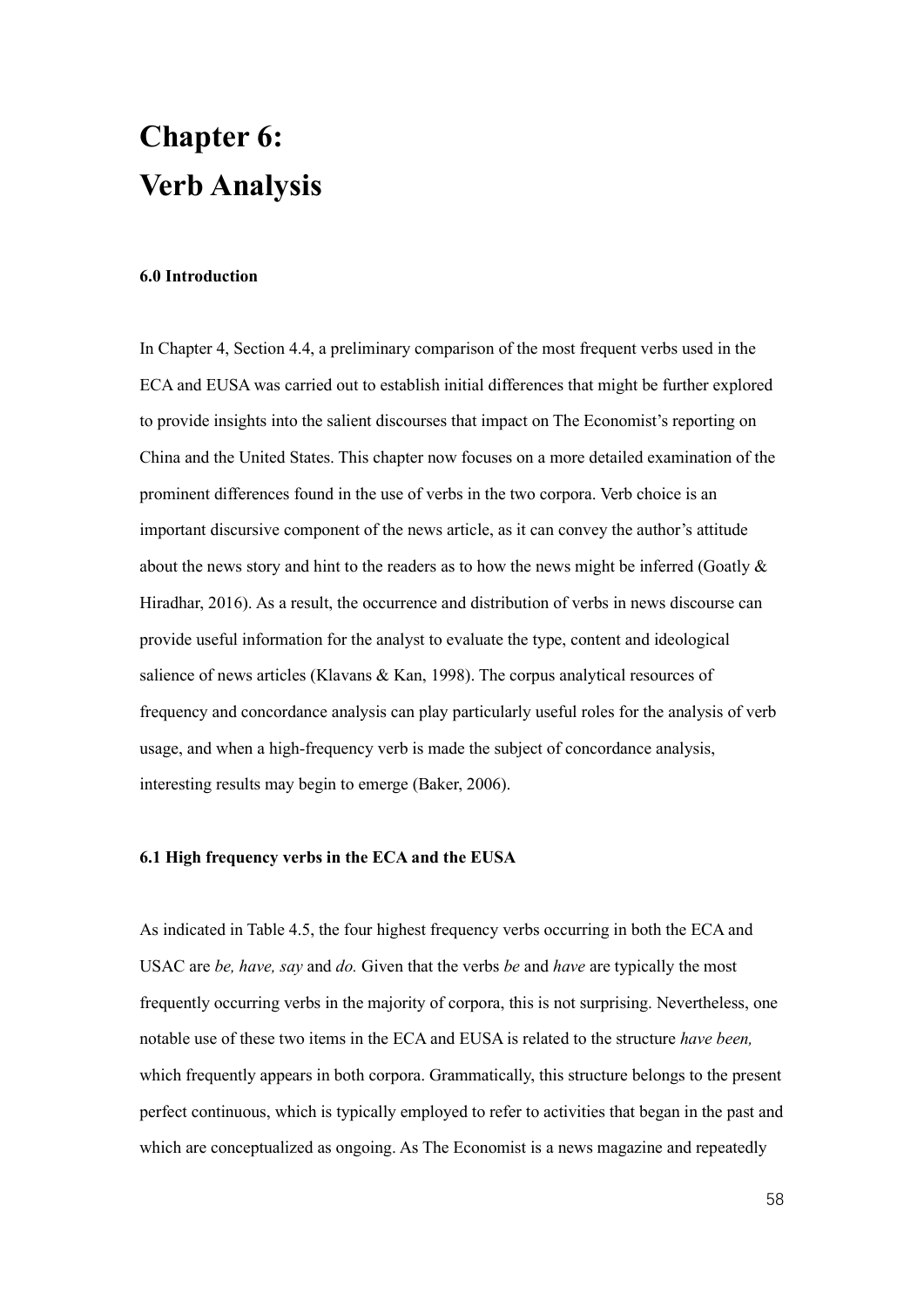reports on ongoing events, such grammatical usage is also to be expected.

The third most frequent verb in both corpora is *say*. Again, this is not necessarily surprising, as *say* which is conventionally used to report the words of those referred to in the news, is often the most common reporting verb found in news articles (Bell, 1991). *Say* also tends to be used as a neutral reporting verb and typically does not indicate the stance of the speakers (Uba, 2020). Nevertheless, the relative frequency of *say* in ECA Corpus (4634.10 words per million) is significantly higher (p-value =  $3.210419 \times 10^{-7}$ ) than in the EUSA (3571.17 words per million) and therefore its particular salience in the ECA warrants further examination.

Table 6.1 shows the top ten words that collocate immediately to the left of the verb *say* in the ECA and EUSA according to the logDice statistic which indicates collocational typicality. The collocate immediately to the left tends to represent the subject of the verb *say*, that is, those whose voices are being reported on (Goatly & Hiradhar, 2016) in the two corpora.

#### **Table 6.1:**

|    | <b>ECA</b> |                |          | <b>EUSA</b> |      |          |
|----|------------|----------------|----------|-------------|------|----------|
|    | Collocate  | Freq           | logDice  | Collocate   | Freq | logDice  |
| 1  | he         | 91             | 11.27898 | he          | 157  | 10.83929 |
| 2  | she        | 35             | 10.36939 | she         | 59   | 10.34737 |
| 3  | they       | 15             | 8.52968  | who         | 14   | 7.85899  |
| 4  | official   | 11             | 8.48502  | cohen       | 5    | 7.27753  |
| 5  | it         | 20             | 8.47018  | trump       | 10   | 7.19975  |
| 6  | university | 5              | 7.60768  | once        | 5    | 7.17345  |
| 7  | organiser  | $\overline{4}$ | 7.55706  | have        | 18   | 7.06009  |
| 8  | zhang      | 4              | 7.52832  | court       | 4    | 6.68939  |
| 9  | government | 6              | 7.47383  | carhart     | 3    | 6.55568  |
| 10 | wang       | 4              | 7.43776  | to          | 23   | 6.54879  |

*The top ten collocates of say in ECA and EUSA (one-word on the left)*

It can be seen from the table that The Economist uses certain voices or news sources to construct the news stories in the two corpora. In the ECA, the voices being reported are often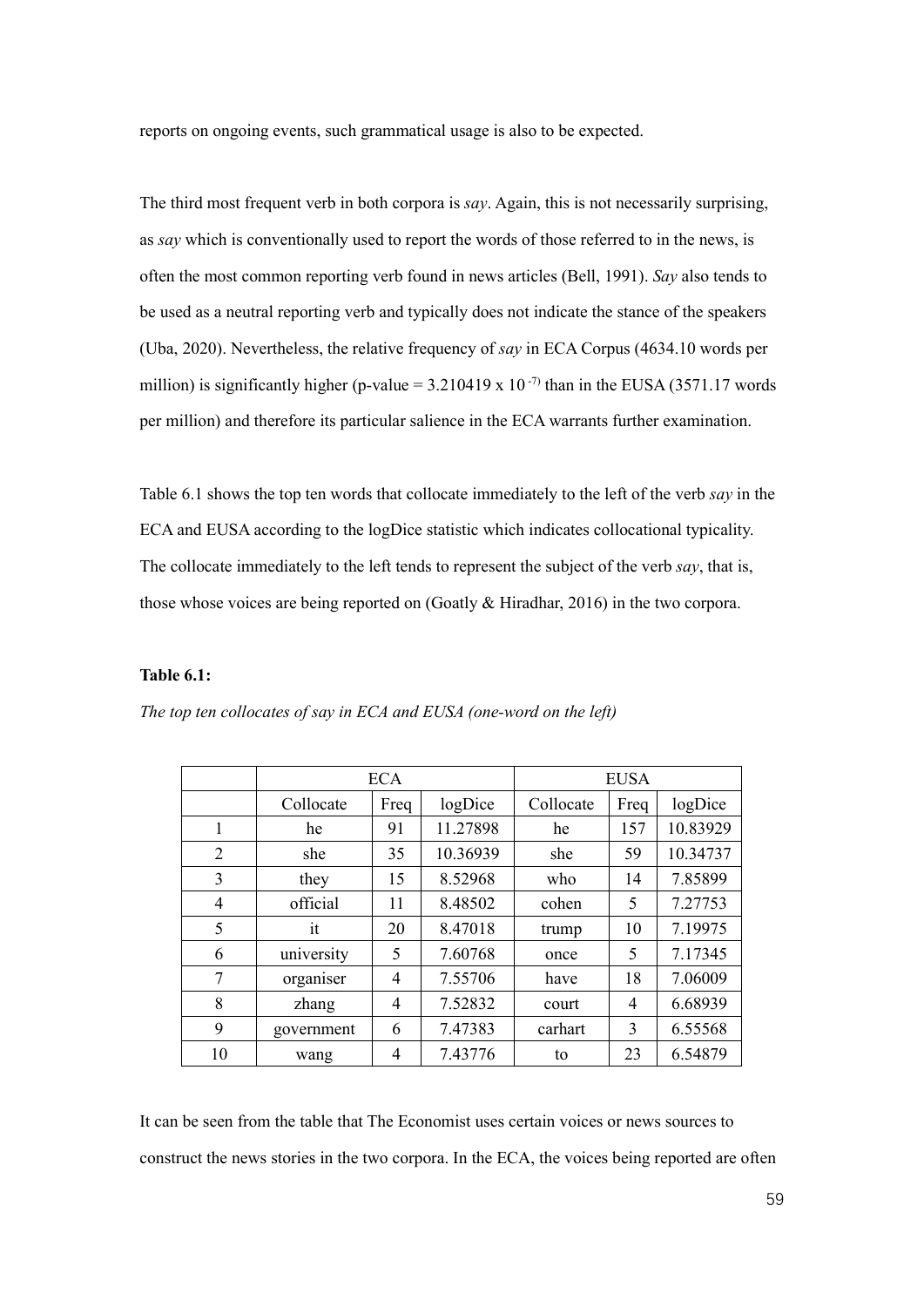official or government representatives. To examine this further, Table 6.2 contains 10 concordance lines with *say* as the node word and Chinese government or Chinese officials as the subject of the verb.

## **Table 6.2:**

*Concordance lines containing government or Chinese officials and the node word say.*

|                | Left                                | <b>KWIC</b> | Right                                  |
|----------------|-------------------------------------|-------------|----------------------------------------|
| 1              | an ecologically sensitive area.     | say         | the new road will also be of help for  |
|                | Officials                           |             | the Winter                             |
| $\overline{2}$ | to map out economic policy for      | said        | their priority would be to stabilise   |
|                | $2019$ , they                       |             |                                        |
| 3              | In November China's Centre for      | said        | that 850,000 people were known to      |
|                | Disease Control                     |             | be                                     |
| $\overline{4}$ | of recipients.<br>By 2016 they made | says        | it reserves 10,000 of its scholarships |
|                | up 61%. China                       |             | every                                  |
| 5              | language (see article). In Xinjiang | say         | the main purpose of the saohei effort  |
|                | officials                           |             | is to fight                            |
| 6              | and hamper private firms.           | say         | its fault was hosting training courses |
|                | Authorities                         |             | without                                |
| $\overline{7}$ | In April 2018 the southern city of  | said        | the technique had led to the arrests   |
|                | Zhongshan                           |             | of 341 drug                            |
| 8              | lists the shops in ranking order.   | say         | that well-behaved ones can enjoy       |
|                | The officers                        |             | free                                   |
| 9              | cosmopolitan cities.<br>In 2016 the | said        | there would be three tiers of          |
|                | authorities                         |             | classification                         |
| 10             | few years' working experience.      | said        | the aim was to "encourage the top,     |
|                | The government                      |             | control the                            |

In this table, it can be seen that when reporting on China, The Economist draws upon government organizations or collectives as opinion-makers, which guides readers to believe that this is a collective point of view; one that reflects the views of the wider Chinese population. This reporting of information about China as consistently reflecting the voices of official organizations also works to position the Western reader in a contrary position to such information, given their perception of the authoritarianism of the Chinese government.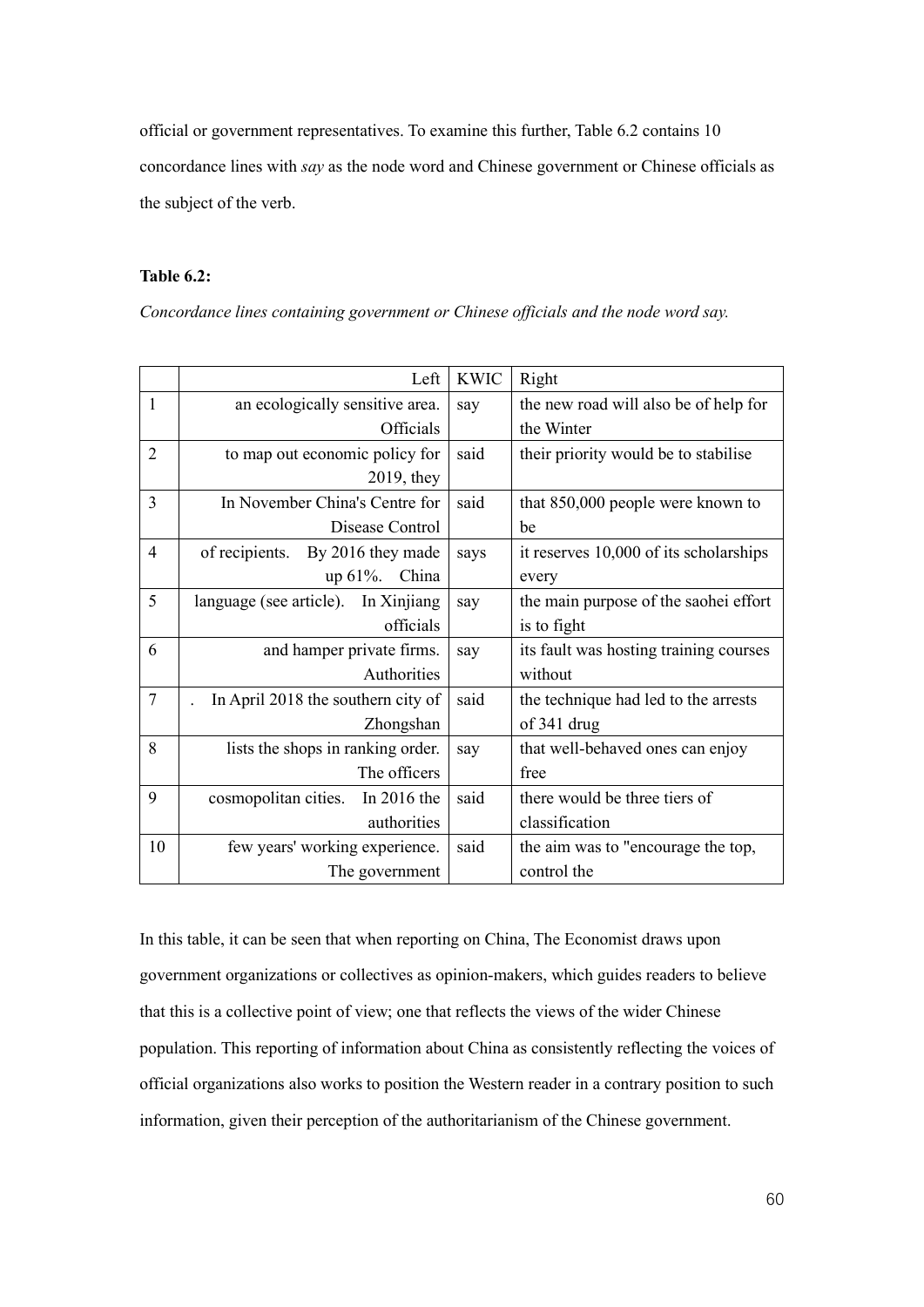Furthermore, the two surnames, *Zhang* and *Wang,* also appear in the list of ECA collocates, and generally report the voices of non-political figures as a way of highlighting issues or injustices in China. In the ECA, for example, *Zhang* represents two people; one is Zhang Qianfan, a professor of law at Beijing University, and the other is Zhang Xiao, the founder of Beijing Hefeng Charity. The Economist reports that Zhang Qianfan's legal textbooks were restricted because of his advocacy of constitutional reform ("China tries to stop academics from taking its constitution literally," 2019), and that Zhang Xiao, due to increasing homelessness throughout China, provides help to those who are homeless in Beijing ("Homelessness has become a problem in China's cities," 2019).

The surname *Wang* represents three people in the ECA, Wang Zhi, a cross-dresser, Larry Wang (the president of one of China's biggest immigration companies, Well Trend) and Wang Yisehakai (the ahong or imam of a mosque near Guilin). Their remarks touch on three more sensitive Chinese issues, homosexuality, wealthy immigrants, and the Muslim community. Their voices are reported in references to the problems facing China, however while much of the Economist readership is likely to be interested in these issues, from the perspective of many Chinese readers, these remarks are perhaps seen as being used to indirectly criticize the Chinese government.

In contrast, in the EUSA, most of the speakers reported are political individuals, for example, *Cohen*, *Trump* and *Carhart*, and the voices of other non-political individuals, (such as those represented by Wang or Zhang in the ECA), are not as typically reported using the verb *say*. Interestingly, and unlike the ECA, when these political individuals are reported, they tend to be used to support the description of current political events, often in non-evaluative ways. This can be seen in Table 6.3, containing 10 concordance lines with *say* as the node word, and *Trump* as the subject of the verb.

61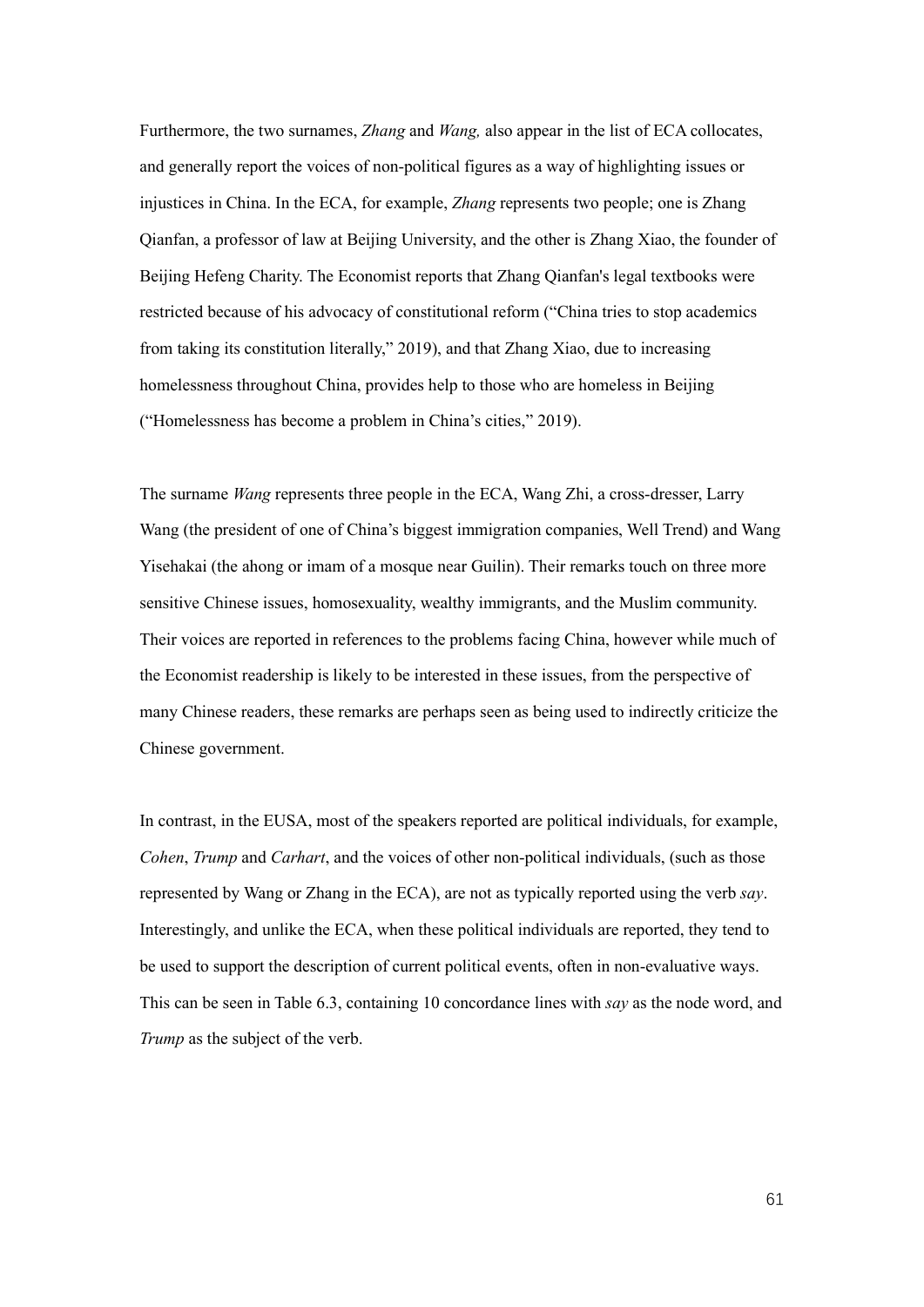# **Table 6.3:**

*Concordance lines containing Trump and the node word say*

|                | Left                                  | <b>KWIC</b> | Right                            |
|----------------|---------------------------------------|-------------|----------------------------------|
| 1              | abusers and corrupt actors."<br>Mr    | said        | , was "declaring a national      |
|                | Trump, he                             |             | emergency with                   |
| $\overline{2}$ | limited curb on late-term abortions   | says        | he wants, by contrast, could be  |
|                | Mr Trump                              |             | popular. Polls                   |
| 3              | an urgent response". Not only did Mr  | say         | he did not need to declare an    |
|                | Trump                                 |             | emergency, he                    |
| $\overline{4}$ | , suggested the writing was on the    | said        | he wanted to "go in a tougher    |
|                | wall. Mr Trump                        |             | direction". After                |
| 5              | . During a trip to Europe in 2018,    | said        | that immigration has "changed    |
|                | Donald Trump                          |             | the fabric of                    |
| 6              | in the 2020 presidential election? Mr | says        | he is eyeing the state. He came  |
|                | Trump                                 |             | within only                      |
| $\overline{7}$ | months of growing tensions.           | said        | that talks with the Taliban were |
|                | Although Mr Trump                     |             | "dead", they                     |
| 8              | gut instincts into policy. Mr Trump   | says        | he will name Mr Bolton's         |
|                |                                       |             | replacement-the                  |
| 9              | with Mr Zelensky, then newly          | said        | he was "convinced the new        |
|                | elected, Mr Trump                     |             | Ukrainian government             |
| 10             | , Volodymyr Zelensky, on July 25th    | said        | , "I will have Mr Giuliani give  |
|                | Mr Trump                              |             | you a call."                     |

As seen in Table 6.1 above, The Economist also typically uses *say* to report on the voices of the US courts. The concordance lines in Table 6.4, which lists concordances involving *court* with the node word *say,* also shows that The Economist's reports of the US courts are everyday news statements, containing no ideological or attitudinal preferences.

## **Table 6.4:**

*The concordances with court and the node word say*

|                                             | Left   $KWIC$   Right |                                      |
|---------------------------------------------|-----------------------|--------------------------------------|
| had written in 1802. This means, said       |                       | a century and a half later, that the |
| the court                                   |                       | government                           |
| being released. The law, the appeals   said |                       | , permitted ICE to swoop in only at  |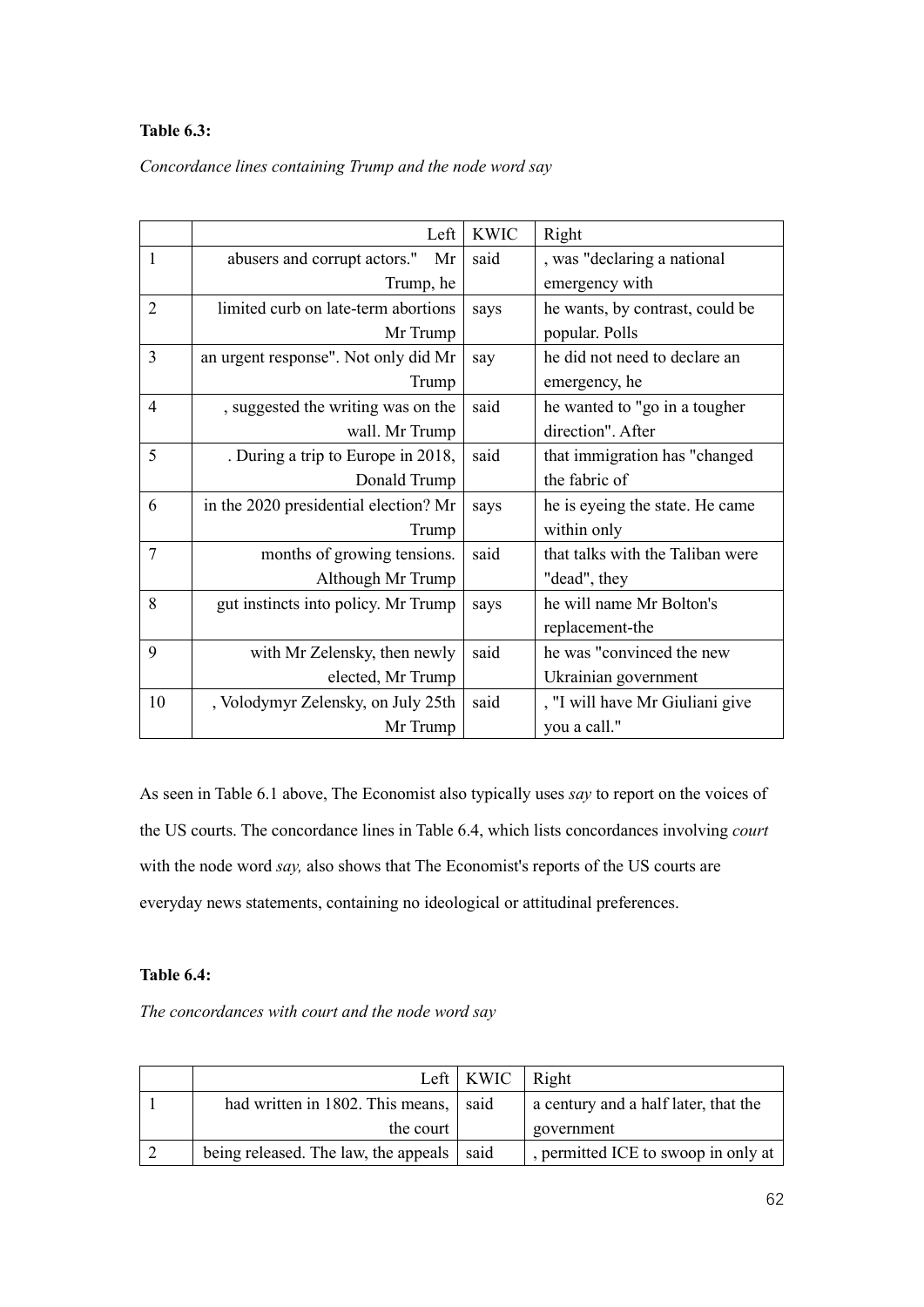| court                                   | the time of the                |
|-----------------------------------------|--------------------------------|
| , Justice Elena Kagan wrote that   says | "can't be done has been done". |
| what the court                          | Lower-court                    |
| on December 2nd. But after the said     | it would review the            |
| Supreme Court                           | constitutionality of the       |

Hence, it could be concluded that when The Economist reports on the United States, it tends to report the words of American political individuals or institutions, often as part as an uncritical discussion of current events or circumstances, for example, the relationship between the Democratic Party and the Republican Party. However, when reporting on China, while foregrounding an apparently collective governmental voice, The Economist also typically includes the voice of the general public. However, the public voices selected by The Economist often point to the shortcomings and problems faced by the Chinese government. The Economist uses this to construct for their readers an image of China where the government and the public are not aligned.

## **6.2 Four high frequency verbs occurring in the ECA corpus**

While Table 4.5 (Chapter 4, Section 4.4) indicates that many of the verbs that frequently occur in the ECA also occur with similar frequencies in the EUSA, there are a four verbs *call, try, grow* and *involve* that have a considerably higher frequency in the ECA, than they do in the EUSA. Furthermore, there are four verbs, *go, come, seem* and *pay* that have a considerable higher frequency in the EUSA than they do in the ECA. Table 6.5 provides a comparison of the raw and relative frequencies of *call, try, grow* and *involve.*

#### **Table 6.5:**

*Comparative differences in the frequencies of call, try, grow, and involve.*

| verb | Raw Freq. | Raw Freq.   | Relative Freq. | Relative Freq. | p-value |
|------|-----------|-------------|----------------|----------------|---------|
|      | ECA       | <b>EUSA</b> | ECA            | <b>EUSA</b>    |         |
| call | 160       | 176         | 1087.178       | 605.51639      | 0.0000  |
| try  | 116       | 153         | 788.2041       | 526.38641      | 0.0014  |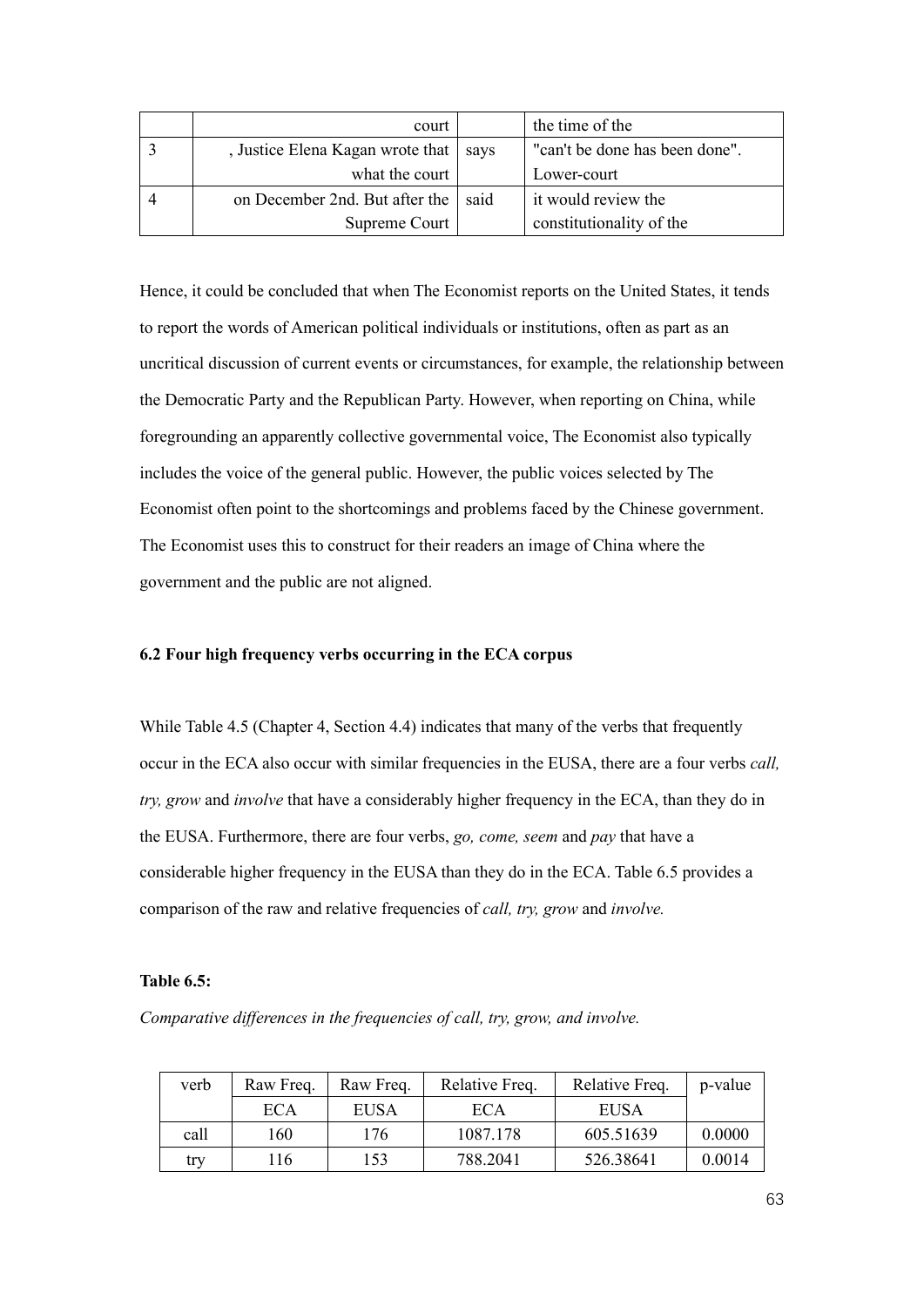| grow    | ' 06 | 00 | 720.2555 | 344.0434  | 0.0000 |
|---------|------|----|----------|-----------|--------|
| involve | l 05 | 59 | 713.4606 | 202.98561 | 0.0000 |

The table shows an observable difference in relative frequencies between the two corpora. The table also indicates the significance of the difference between the frequencies of these verbs measured by the *p-value* statistic. A p-value which is less than 0.05 indicates that the difference in the frequencies of the item between the two corpora is statistically significant and unlikely to have happened by chance (McEnery et al., 2006). Following this method, the differences in the p-value of *call*, *grow involve* and *try* are all indicated as significant, and identify a salience in the ECA that warrants further examination. As a result, this section will focus on these four verbs.

A concordance analysis (Table 6.6) shows that *call* is often used in the ECA to provide the name given to Chinese objects that need to be explained and elaborated on in English.

## **Table 6.6:**

*Concordance of call in the ECA corpus (top 10 & sorted by the first token to the right)*

|                | Left                               | <b>KWIC</b> | Right                                 |
|----------------|------------------------------------|-------------|---------------------------------------|
|                | reasons.) For months Mr Li has     | calls       | "flood-style stimulus", (ie, deluging |
|                | sworn off what he                  |             | the                                   |
| $\overline{2}$ | in China for its bawdiness. A      | called      | "The 18 Touches". One variant of      |
|                | common routine is                  |             | this involves a                       |
| $\overline{3}$ | , which was also used to host a    | called      | "955.wlb" (standing for "work-life"   |
|                | sister project                     |             | balance")                             |
| $\overline{4}$ | from other jurisdictions-an        | calls       | "Fox Hunt". Agents have been sent     |
|                | operation China                    |             | undercover to                         |
| 5              | show, of works by gay Chinese      | called      | "Love is Blue." The colour has gay    |
|                | artists, was                       |             | associations                          |
| 6              | In 2005 the government adopted a   | called      | "balancing leniency and severity".    |
|                | new policy                         |             | This meant                            |
| $\overline{7}$ | power". The China Pavilion, as the | called      | , is for an international flower      |
|                | structure is                       |             | festival in                           |
| 8              | or "black society", as organised   | called      | , are common in China. But officials  |
|                | crime is often                     |             | have been at                          |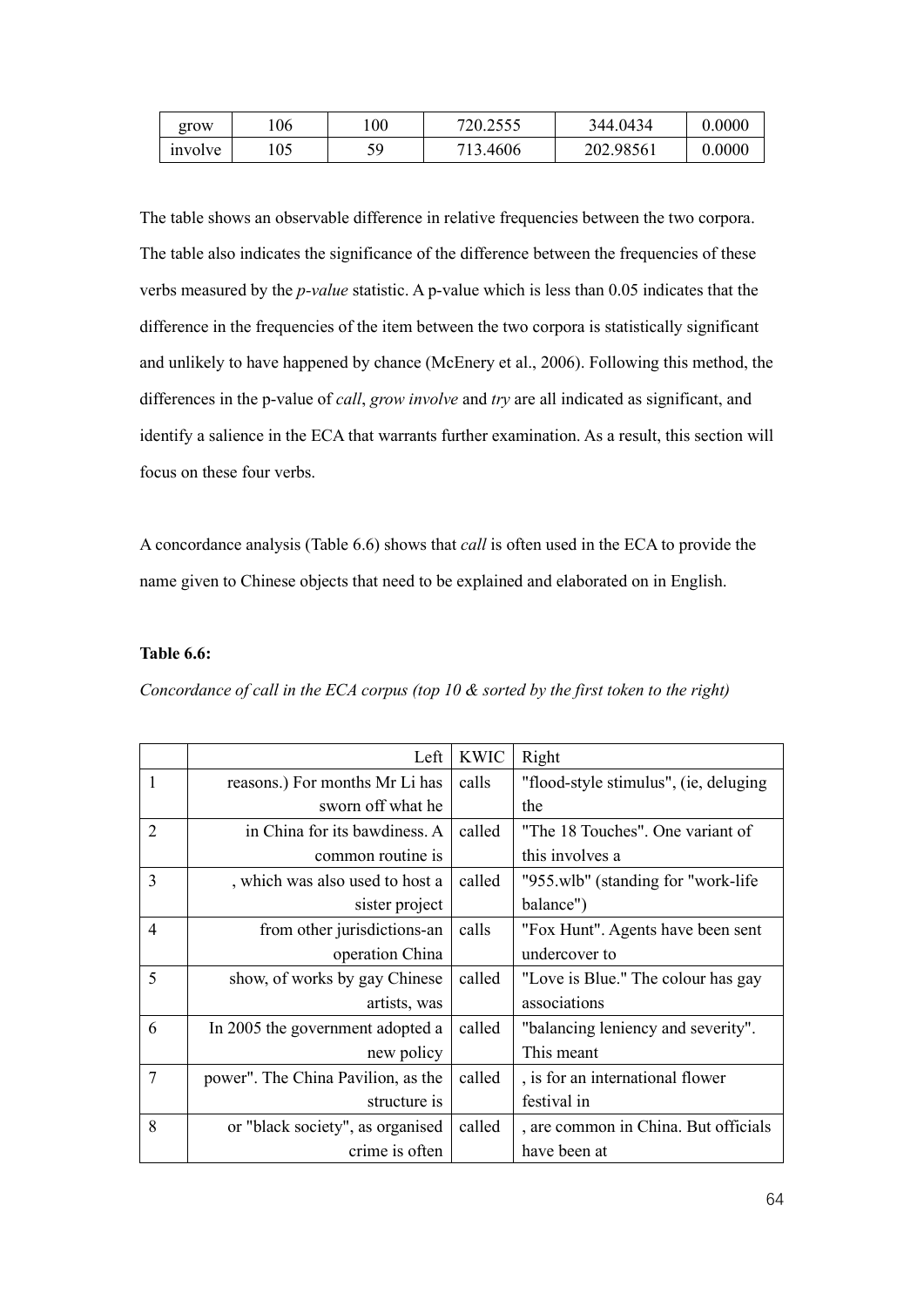| . 9 | March anonymous activists created   called   996.icu (the letters standing for          |               |
|-----|-----------------------------------------------------------------------------------------|---------------|
|     | a webpage                                                                               | "intensive"   |
| 10  | conference on June 18th Mrs Lam $\vert$ called $\vert$ a "most sincere apology" to Hong |               |
|     | offered what she                                                                        | Kongers, who, |

It can be seen from the concordance lines in Table 6.6 that, *call* as a verb, often functions to indicate an 'explanation' in the ECA corpus. This also might explain why *call* is less frequent in the EUSA corpus, as vocabulary and discourse is generally better understood when it refers to the same socio-political context in which the language used is located. However, the explicit and often unnecessary attention to the direct translation of words and phrases from the Chinese language, for example, *balancing leniency and severity, The 18 Touches, black society* and *flood-style stimulus* as seen in the concordances in Table 6.6, which may appear strange or alien to The Economist readers, could be argued as complicit in constructing a foreignness or Otherness about the Chinese community for The Economist readers, particularly those whose first language is English.

The verb *try* also frequently occurs in the ECA Corpus and is often followed by the preposition *to*. Indeed, of the 116 occurrences of the verb *try* in the ECA Corpus, 99 are part of the bigram *try to.* A random selection of concordances with *try to* (Table 6.7) shows that the subjects of *try to* are phenomena related to the Chinese government, such as local official, mainland authorities, and local government. The use of *try to* in this context implies an attempt to do something that is not necessarily easy. By repeatedly associating *try to* with the actions of the Chinese government, it could be argued that The Economist not only suggests to its readers that China regularly faces a number of difficulties and challenges, but conveys a lack of confidence in the ability of the Chinese Government to govern. Moreover, Table 6.7 also shows the actions that The Economist foregrounds the Chinese government as 'trying to' do are often viewed as negative in the Western worldview, such as covering something up, warning some people, putting a false spin on something, reducing Islam's influence, sanitizing, and suppressing culture.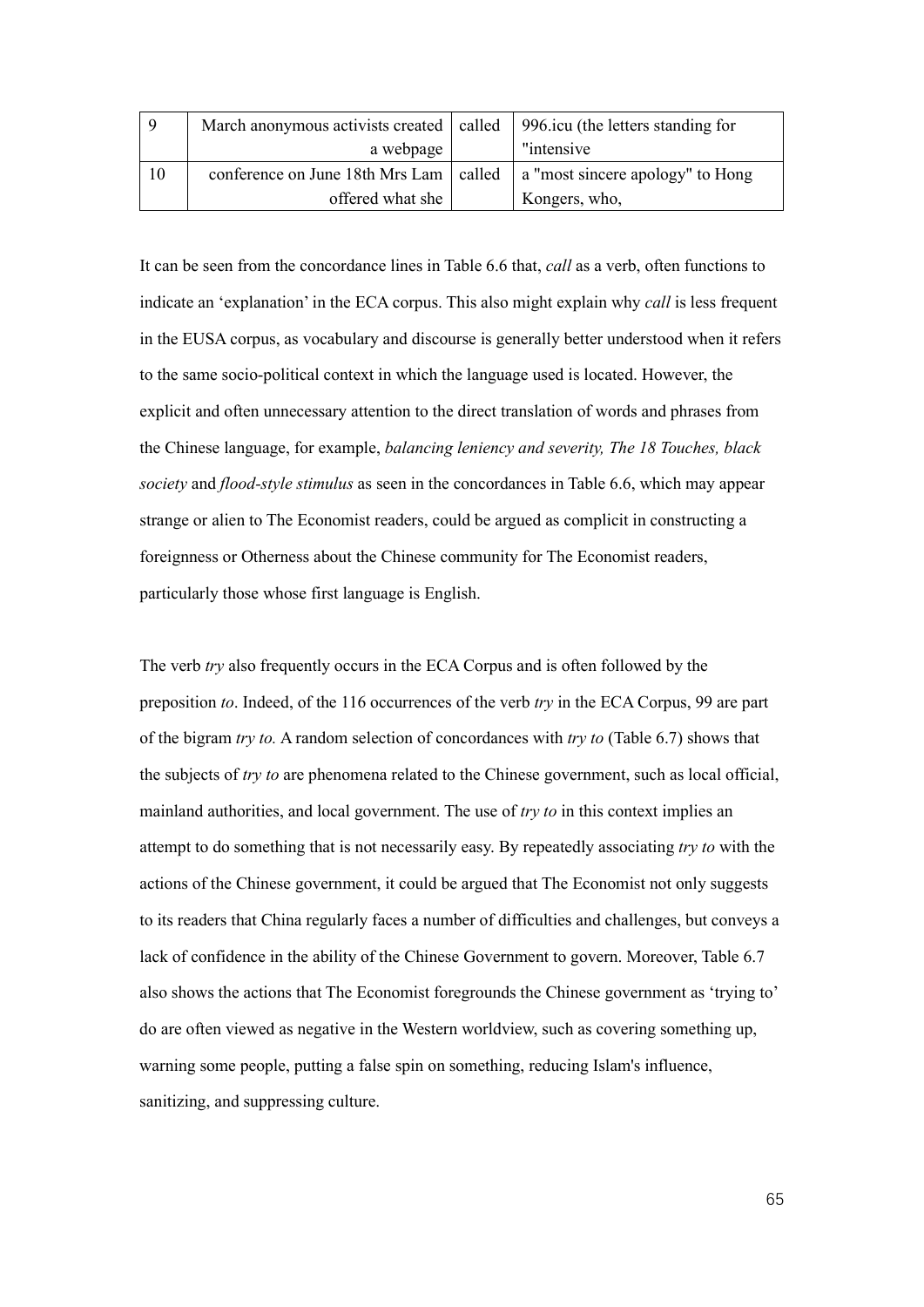# **Table 6.7:**

## *15 concordance lines with try to (top 15) in the ECA*

|                | Left                                   | <b>KWIC</b> | Right                              |
|----------------|----------------------------------------|-------------|------------------------------------|
| $\mathbf{1}$   | Kong was posed by "ill-intentioned     | trying      | to turn Hong Kong "into a          |
|                | forces"                                |             | bridgehead to attack               |
| $\overline{2}$ | to teach. Linxia's party chief, Guo    | tried       | to put a positive spin on the      |
|                | Heli,                                  |             | clampdown during a                 |
| 3              | Local<br>disease keeps spreading.      | try         | to cover up. They sometimes        |
|                | officials also                         |             | prefer not to alert                |
| $\overline{4}$ | assistance". Local governments are     | trying      | to help. One city in Guangxi       |
|                | also                                   |             | province announced                 |
| 5              | " on the faithful. The authorities are | trying      | to reduce Islam's influence in     |
|                | also                                   |             | society. In                        |
| 6              | that Chinese officials and state media | trying      | to downplay. Rural China is in     |
|                | are                                    |             | the grip of a                      |
| 7              | fully, we understand that," he says.   | trying      | to protect what we have until the  |
|                | "But we are                            |             | last day." When                    |
| 8              | ". By stemming the flow of tourists,   | trying      | to warn Taiwanese voters of what   |
|                | China may be                           |             | could happen if                    |
| 9              | the unrest (it would have allowed      | tried       | by courts in mainland China).      |
|                | suspects to be                         |             | But democrats                      |
| 10             | of lawyers and legal activists who     | trying      | to help citizens use the courts to |
|                | had been                               |             | reverse                            |
| 11             | . China's national government has      | trying      | to bind the region together more   |
|                | already been                           |             | closely. Last                      |
| 12             | to attend boarding school. Her family  | trying      | to secure this opportunity for her |
|                | had been                               |             | ever since                         |
| 13             | surprising. In recent years the party  | trying      | to sanitise or suppress any kind   |
|                | has been                               |             | of culture that                    |
| 14             | Chinese opera, an art form which Mr    | trying      | to promote. It used to be that     |
|                | Xi has been                            |             | female operatic                    |
| 15             | mainland authorities. The              | trying      | harder to stop people using        |
|                | government has been                    |             | illegally                          |

*Grow* and *involve* also are significantly high frequency verbs in the ECA. According to Table 6.8, the words that collocate more exclusively with *grow* in the ECA are related to economics, for example, *fast*, *economy* and *number*. This is perhaps not surprising given that The Economist has a business and economic focus and is understandably reporting on China's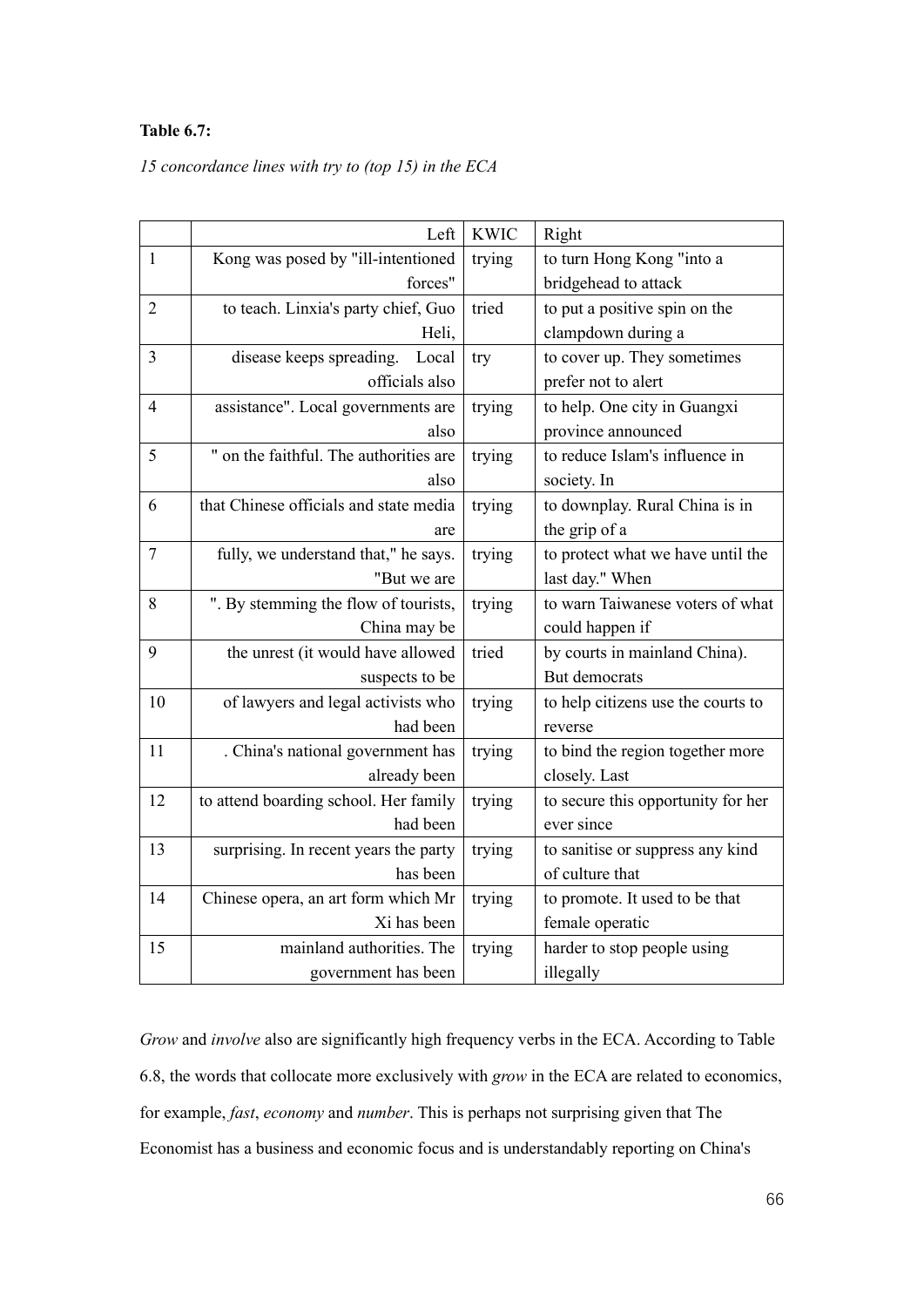recent rapid economic development. However, The Economist's use of the verb *involve*, is often used in conjunction with negative news when reporting on Chinese. This can be seen in the concordance lines in Table 6.9 where The Economist characteristically pairs the verb *involve* with negative news, such as demonstrations, political scandals, and medical malpractices.

## **Table 6.8:**

|                             | Collocate | Freq | Log Dice |
|-----------------------------|-----------|------|----------|
| 1                           | fast      |      | 10.85316 |
| $\mathcal{D}_{\mathcal{L}}$ | economy   | 6    | 10.29034 |
| 3                           | number    | 6    | 9.94834  |
| 4                           | rich      | 4    | 9.93391  |
| 5                           | pride     | 3    | 9.65423  |
| 6                           | recent    | 5    | 9.6495   |
| 7                           | slow      | 3    | 9.58496  |
| 8                           | tech      | 3    | 9.52968  |
| 9                           | its       | 14   | 9.52658  |
| 10                          | more      | 13   | 9.52302  |

*Top ten collections of grow (five words to the left and right)*

## **Table 6.9:**

*Ten concordances with involve in the ECA*

|                | Left                                 | <b>KWIC</b> | Right                         |
|----------------|--------------------------------------|-------------|-------------------------------|
|                | of building the airport says         | involved    | "unprecedented" difficulty.   |
|                | construction has                     |             | It was only just              |
| $\overline{2}$ | who inspired the "Umbrella           | involving   | 79 days of sit-ins and        |
|                | Movement" of 2014                    |             | demonstrations in busy        |
| 3              | State media have also linked him     | involving   | a string of luxury villa      |
|                | with a scandal                       |             | compounds in Shaanxi.         |
| $\overline{4}$ | media scrambling to catch up.<br>A   | involves    | a scandal involving childhood |
|                | good example                         |             | vaccines last                 |
| 5              | Keeping tabs China's "social credit" | involves    | cajolery and sanctions Some   |
|                | scheme                               |             | people shrug it off           |
| 6              | headache. Challenging horrors in     | involve     | confronting Chinese public    |
|                | Xinjiang may                         |             | opinion, as well as           |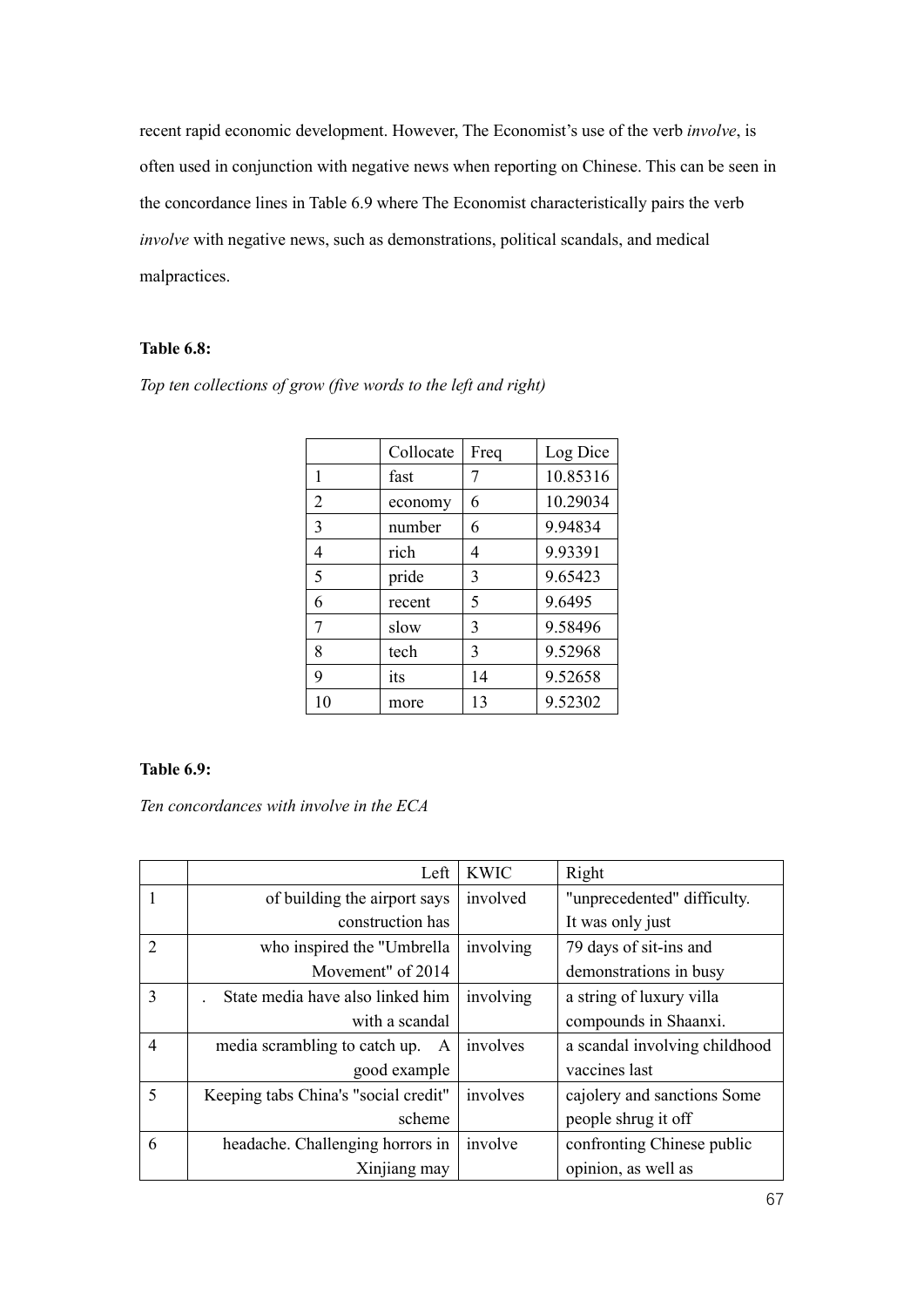|    | Islam's influence in society. In     | involves | curbing the "proliferation" of |
|----|--------------------------------------|----------|--------------------------------|
|    | Linxia this                          |          | the use of the                 |
| 8  | what proportion of his country's HIV | involved | homosexual transmission.       |
|    | cases                                |          | His questioner, a              |
|    | AFTER NEARLY six months of involving |          | increasingly violent protests, |
|    | unrest in Hong Kong,                 |          | vandalism and                  |
| 10 | Buddhist monks are meant to avoid    | involves | killing, though they may eat   |
|    | any food that                        |          | meat received as               |

To conclude this section, three of the four most frequent verbs identified as having a significant occurrence in the ECA (*call, try,* and *involve*) are arguably used to reproduce discourses that construct China in a negative way for The Economist readers. The next section examines four of the most frequent verbs identified as having a significant occurrence in the EUSA (*go, come, seem,* and *pay*).

## **6.3 Four high frequently verbs occurring in the EUSA Corpus**

Table 6.10 lists differences in the frequencies of four high frequency verbs in the EUSA (see Table 4.5, Chapter 4, Section 4.4), whose relative frequency in the ECA is considerably lower. In order to indicate the significance of the differences in frequency between these verbs, the table also provides a p-value statistic. As can be seen in the table the four verbs relatively higher frequency of the four verbs in the EUSA is statistically significant when compared to the ECA, and thus they exhibit a salience that warrants further examination.

## **Table 6.10:**

| Comparative differences in the frequencies of go, come, seem and pay. |  |  |  |
|-----------------------------------------------------------------------|--|--|--|
|-----------------------------------------------------------------------|--|--|--|

| <b>EUSA</b> |             |            |                |                |         |  |
|-------------|-------------|------------|----------------|----------------|---------|--|
| verb        | Raw Freq.   | Raw Freq.  | Relative Freq. | Relative Freq. | p-value |  |
|             | <b>EUSA</b> | <b>ECA</b> | <b>EUSA</b>    | <b>ECA</b>     |         |  |
| go          | 314         | 88         | 1080.296       | 597.94795      | 0.0000  |  |
| come        | 270         | 94         | 928.9172       | 638.71713      | 0.0010  |  |
| seem        | 250         | 59         | 860.1085       | 400.89692      | 0.0000  |  |
| pay         | 208         | 50         | 715.6103       | 339.74315      | 0.0000  |  |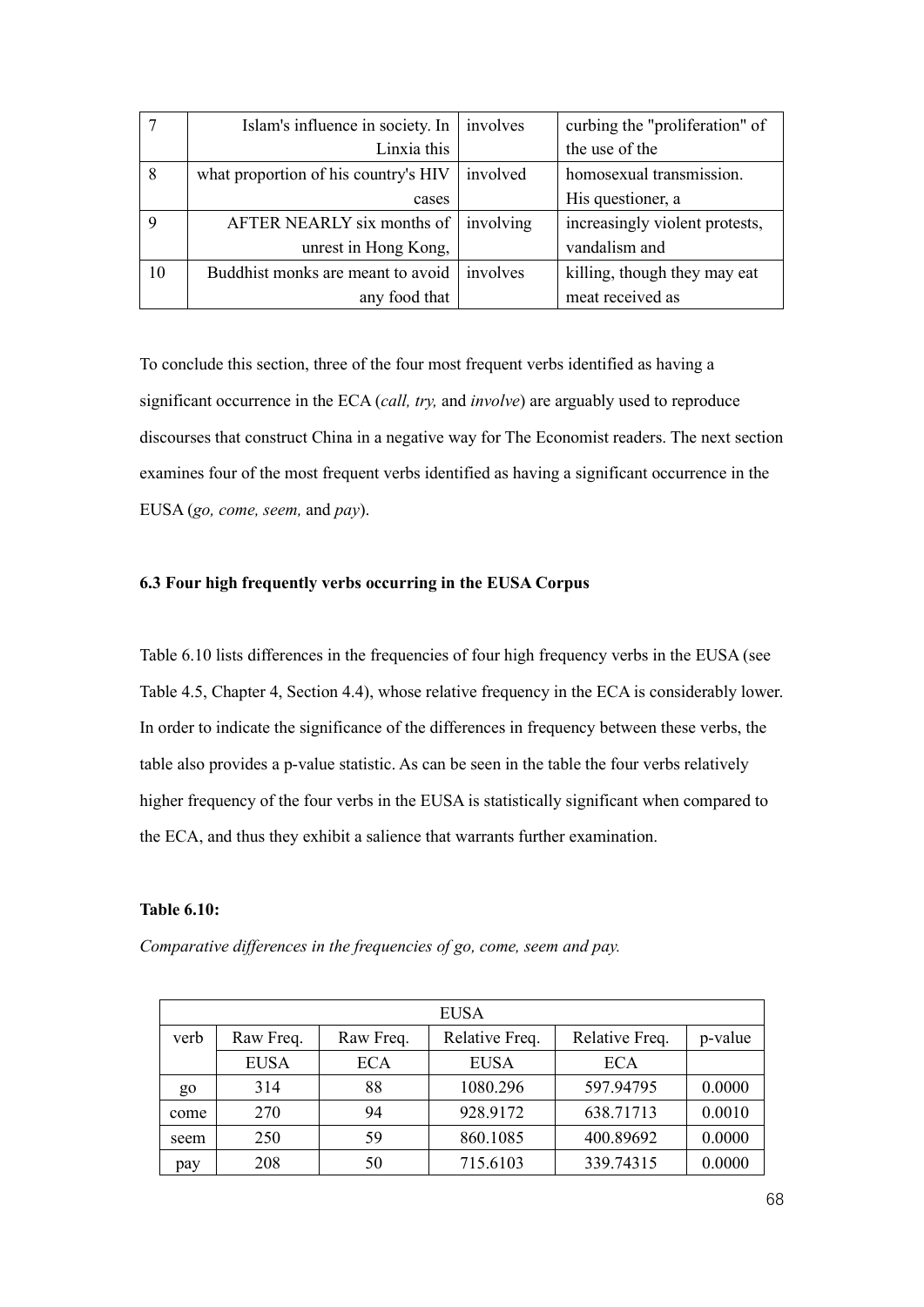As indicated, the verb *seem* is one of four verbs that occurs in a list of the most frequent verbs in the EUSA, which do not occur in the list of the those in the ECA. Of the 250 occurrences of *seem* in the EUSA, it occurs 89 times in the form of the phrase *seem to*. As a verb, *seem* is used to signal the subjectivity of an assertion that something is being done or has a particular quality. However, it could be argued that the producers of a news report should present their readers with credible and objective news, instead of simply speculating and inferring. In some instances, the less than objective nature of these assertions is compounded in The Economist reports on the USA though the co-occurrence of the items *unlikely* and *likely* with *seem* (29 occurrences). Table 6.11 lists ten concordance lines where the verb *seem* is followed by *likely* or *unlikely*. Bednarek & Caple (2012) show that in news reports, journalists often use words such as *will*, *probably* and *likely* to make assumptions, to predict the occurrence of an event, or speculate about future events. Using the verb *seem* in this way, The Economist often leads its readers to particular conclusions when reporting on the USA, before the information surrounding the related news item is necessarily confirmed or the truth revealed.

#### **Table 6.11:**

|                | Left                                  | <b>KWIC</b> | Right                                 |
|----------------|---------------------------------------|-------------|---------------------------------------|
|                | like water", as Mr Trump tweeted last | seems       | likely, especially now that regular   |
|                | year. That                            |             | caravans                              |
| $\overline{2}$ | Other states planning to legalise     | seem        | likely to learn from this experience. |
|                | cannabis                              |             | In June                               |
| $\overline{3}$ | of lgbt Americans who want to foster  | seems       | likely to make up for any shortfall   |
|                | and adopt                             |             | that arises                           |
| $\overline{4}$ | their competitors are charging? That, | seems       | unlikely.<br>Most states already      |
|                | too,                                  |             | require                               |
| 5              | risk of being wrong about Facebook    | seems       | unlikely. This is partly because its  |
|                | again, that                           |             | impact has                            |
| 6              | lawyer at Davis Polk. A new federal   | seems       | unlikely in the short term, but never |
|                | privacy bill                          |             | before has                            |
| 7              | investigation. The president's suit   | seems       | unlikely to succeed. Courts tend to   |
|                |                                       |             | stay away                             |
| 8              | lawmakers want to challenge Roe v     | seems       | unlikely to happen until 2021 at the  |
|                | Wade That                             |             | earliest                              |

*Ten concordance lines in the EUSA, where the verb seem is followed by likely and unlikely*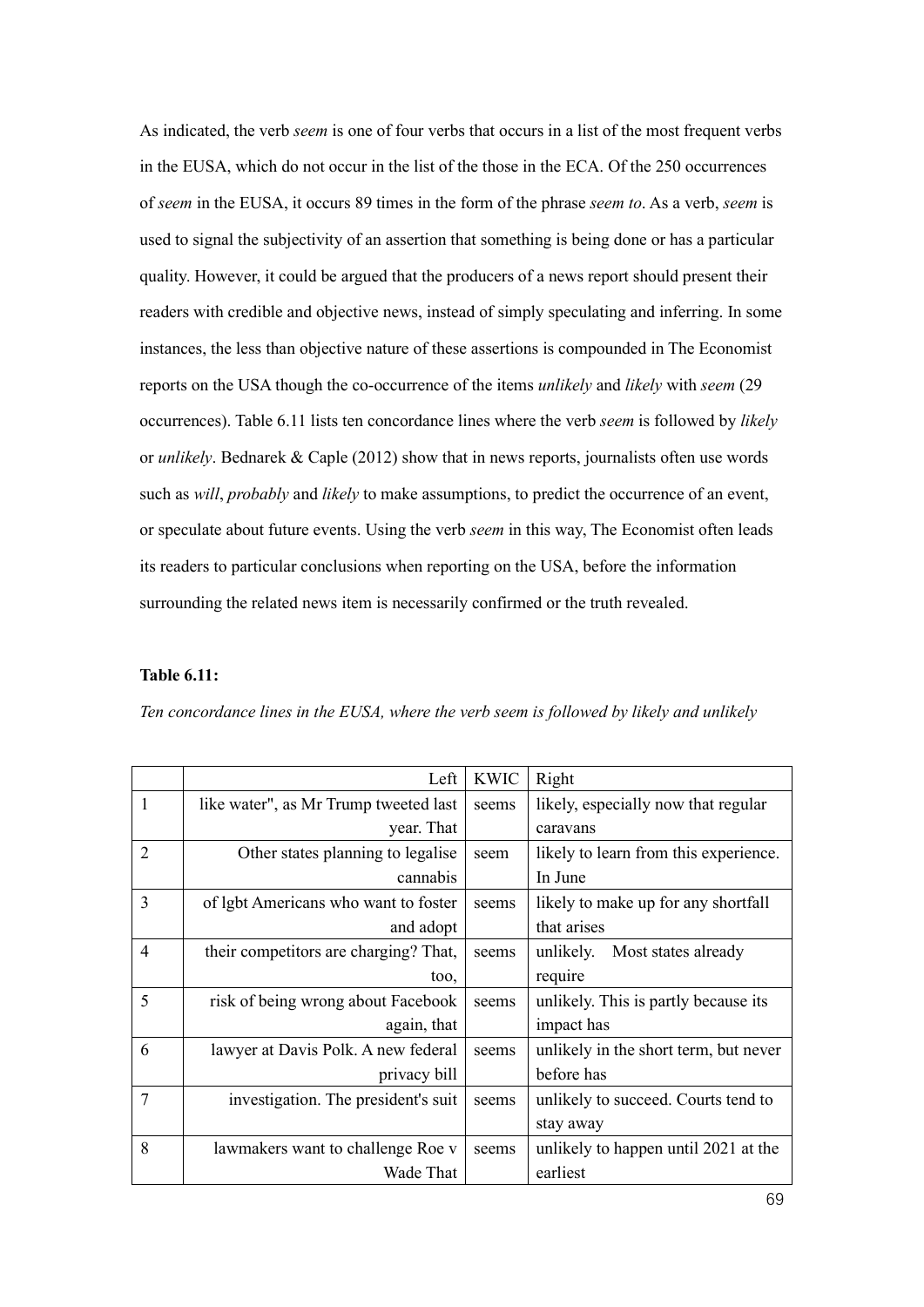|    | , for which Mr Trump is likely to be seems |  | unlikely to help. Politically, he is |  |
|----|--------------------------------------------|--|--------------------------------------|--|
|    | impeached,                                 |  | already                              |  |
| 10 | would have to find Mr Trump guilty. Seems  |  | unlikely. Only Mitt Romney of        |  |
|    | That                                       |  | Utah has even                        |  |

Although this language phenomenon occurs significantly less in the ECA corpus, it is of interest to examine how its usage differs when reporting on China (Table 6.12). Concordance line 1, for example, states that *Leaders in Macau seem anxious about contagion from Hong Kong*, which means that Macau politicians are worried about the negative influence of the Hong Kong protests on the citizens of Macau, and concordance line 6 states that *Her administration cannot negotiate with the protesters. It seems paralysed in the face of them*, which refers to the negative impact of the protests on the Hong Kong government. As indicated here and further viewed in the table, these are all negative descriptions of China, and The Economist uses *seem* to induce its readers to treat the magazine's hypotheses or opinions as facts. Therefore, The Economist uses *seem* to report news in China and the United States in different ways. One is to predict the occurrence or result of events, and the other is to guide its readers to regard conjectures as facts. However, when reporting on the United States, although a prediction was made, it does not tend to involve a negative report about the United States. In contrast, most reports on China involving the verb *seem* construct negative narratives.

#### **Table 6.12:**

*Concordance lines of seem in the ECA*

|               | Left                                  | <b>KWIC</b> | Right                                  |
|---------------|---------------------------------------|-------------|----------------------------------------|
|               | . It will be hidden behind blue       | seem        | anxious about contagion from           |
|               | hoardings for a month. Leaders in     |             | Hong Kong, which lies 65km to          |
|               | Macau                                 |             | the east                               |
| $\mathcal{D}$ | , though mostly with older customers. | seem        | at variance with state aims. John      |
|               | But the hopes of private firms        |             | Sun, the boss of AGTech, has           |
|               |                                       |             | grumbled                               |
| $\mathbf{3}$  | rulings is very rarely successful in  | seem        | fair, at least as it appears on paper: |
|               | China. The Xichu system does not      |             | among rewards for the                  |
|               | "We are racing to catch up with the   | seems       | lost. Magnetic attraction Rare         |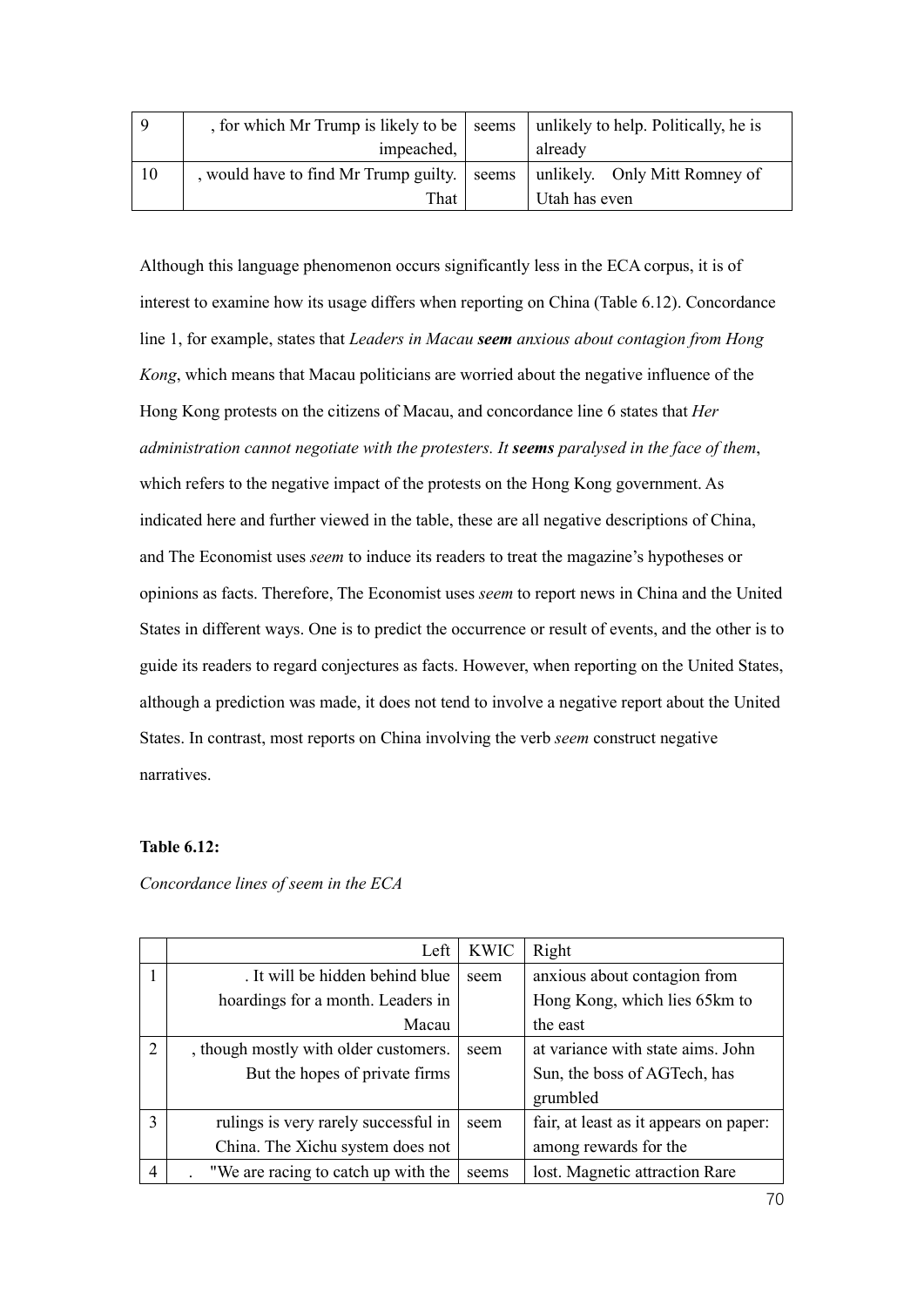|             | coast," he says. The race already        |       | earths give China leverage in the  |
|-------------|------------------------------------------|-------|------------------------------------|
|             |                                          |       | trade                              |
| $\varsigma$ | the Communist Party in Beijing has       | seems | paralysed. Relations with the      |
|             | risen sharply. The local government      |       | police have deteriorated. And      |
|             |                                          |       | worries                            |
| 6           | change. Her administration cannot        | seems | paralysed in the face of them.     |
|             | negotiate with the protesters. It        |       | Meanwhile, the demonstrators       |
| 7           | that can do just this (China is building | seem  | to lack the range to hit America). |
|             | these too, but its own gliders           |       | China fears that such weapons      |
|             |                                          |       | might                              |
| 8           | stimulus to revive it CHINA'S            | seem  | unchanging from one year to the    |
|             | RUBBER-STAMP parliament can              |       | next. Shortly past 9am on March    |
|             |                                          |       | 5th-the                            |

Table 6.13 shows the concordances of *go*, *come* and *pay* in the EUSA, ranked according to the logDice statistic. Although statistically, the frequency of these three verbs is significantly higher than in the ECA, a collocation and concordance analysis indicate that there is nothing notable about their use; in other words, they are ideologically neutral words. This is mainly because they are used for simple verb collocations, such as *go to* and *come from*, or because refer to the discussion of certain phenomena, for example, *paid leave* and *paid parental leave*, which frequently occurs in the corpus.

# **Table 6.13:**

*Collocates of go, come and pay (three words to the left and right)*

|      |   | Collocate | Freq | Log Dice |
|------|---|-----------|------|----------|
| go   | 1 | far       | 11   | 9.65208  |
|      | 2 | through   | 9    | 9.35935  |
|      | 3 | to        | 142  | 9.31094  |
|      | 4 | further   | 7    | 9.2956   |
|      | 5 | into      | 11   | 9.17172  |
| come | 1 | when      | 22   | 9.93587  |
|      | 2 | from      | 45   | 9.93343  |
|      | 3 | out       | 14   | 9.40434  |
|      | 4 | down      | 7    | 8.99357  |
|      | 5 | to        | 94   | 8.72447  |
| pay  |   | leave     | 32   | 11.33112 |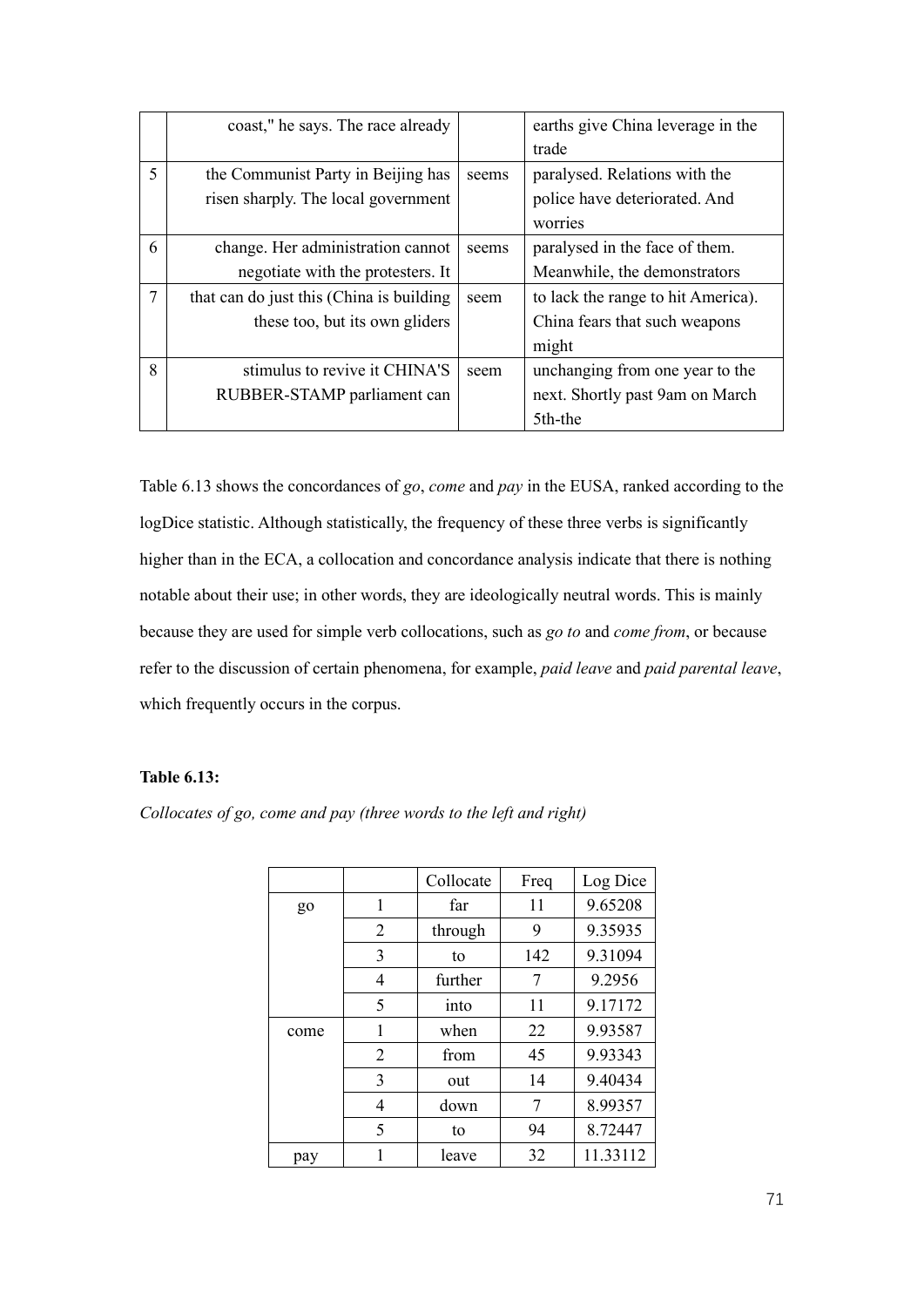|  | attention | 10 | 10.35614 |
|--|-----------|----|----------|
|  | teacher   |    | 9.78499  |
|  | rent      |    | 9.6661   |
|  | price     |    | 9.57374  |

## **6.4 Conclusion**

This chapter analyses and compares the use of certain verbs employed by The Economist in its news reports about China and the United States. In brief, the findings show that when reporting Chinese news, especially news related to the Chinese government, The Economist constructs an image of a Chinese government that faces many difficulties and lacks sufficient governance capabilities. Additionally, although perhaps appropriate given the nature of the two systems, The Economist tends to employ different sources of information from China and the United States. One comes from government organizations and the other comes from individuals. When reporting on China, The Economist constructs political and academic institutions as largely having a collective voice. In addition, The Economist uses the voices of the public, to construct an image of a China in which the government and the public are at odds.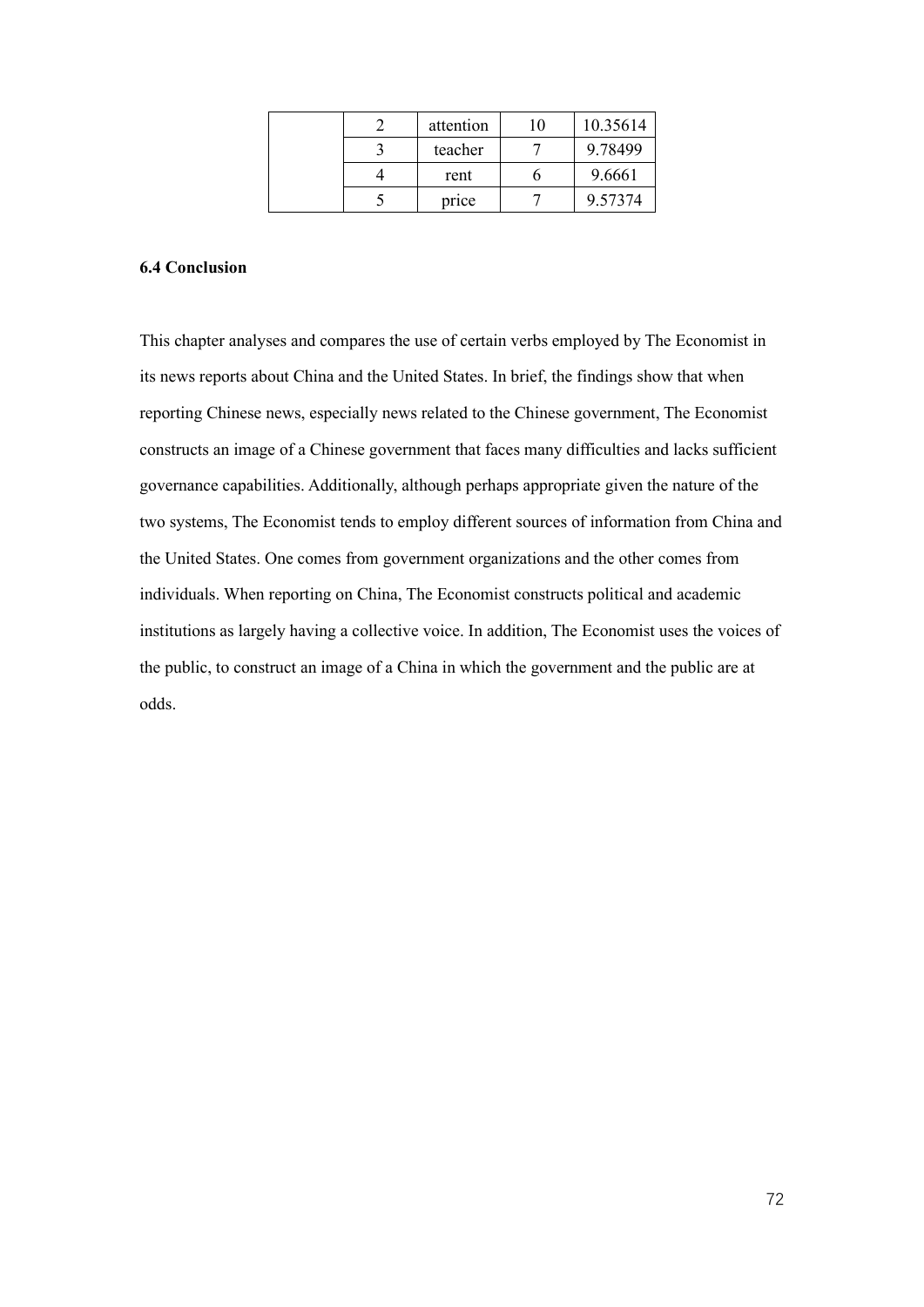# **Chapter 7: Adjective Analysis**

## **7.0 Introduction**

This chapter focuses on comparing the use of adjectives in the ECA and the EUSA corpora. From a critical discourse perspective, adjectives have an intrinsic rhetorical function because their use as subjectivity markers can be explained as reflecting their users' world views and bias (Ajmi, 2014). Van Dijk (2000) also points out that adjectives are involved in the "ideological work" (Fairclough et al., 2011. p. 381) that is produced through discourse. As an example, he explains how the use of the adjective 'pinko' in the conservative Sunday Telegraph editorial headline to describe a Financial Times report about income inequality in the UK, not only references the characteristic pink colour of the Financial Times but casts the report as being influenced by left wing opinions which are in ideological opposition to those of the Telegraph. Jani (2017) also points out the role of the adjective in the (re)production of ideology. She sates that ideological speech is always evaluative, and that that the adjective (either descriptive or taxonomic) plays a key role in processes of evaluation. According to Jani an analysis of adjectival use in a corpus of texts can provide evidence of ideology.

#### **7.1 Forms of representation of the adjectives** *Chinese* **and** *American*

Bednarek and Caple (2012) found that attributive adjectives which pre-modify nouns are common in news reports and that adjectives referring to countries (or cities) are the most frequent. Taking this into account, this chapter begins with the examination of the adjectives *Chinese* and *American.* As indicated in Table 4.6 (Chapter 4, Section 4.5)*, Chinese* is the most frequent adjective in the ECA (raw freq.  $= 754$ , relative freq.  $= 5123.33$  per million), while *American* is the 9<sup>th</sup> most frequent adjective in the ECA (raw freq.  $= 138$ , relative freq.  $=$ 937.69 per million), and the 7<sup>th</sup> most frequent in the EUSA (raw freq. = 318, relative freq. = 1094.06 per million). However, *Chinese* as an adjective rarely appears in the EUSA (raw freq.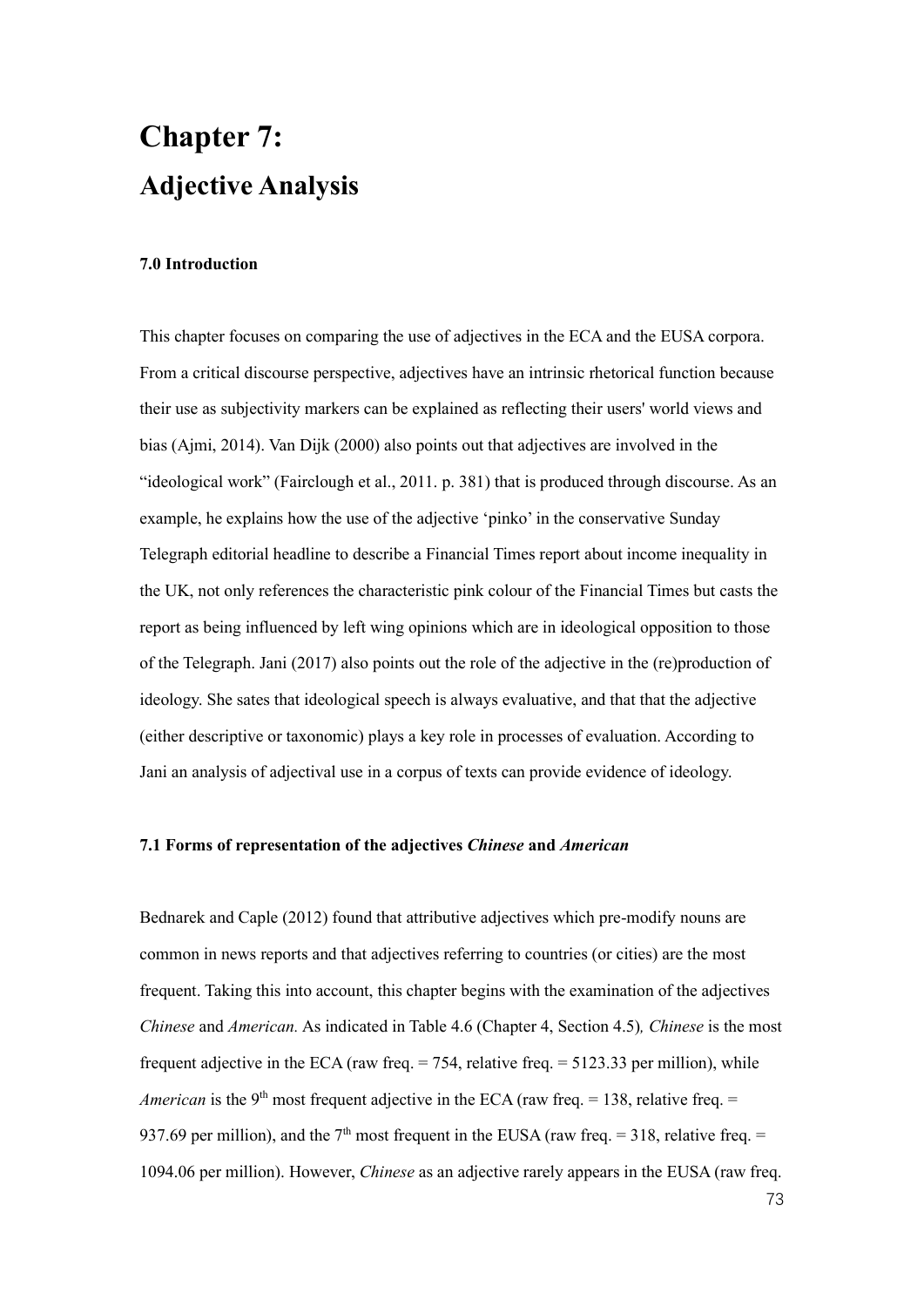$= 20$ , relative freq.  $= 68.81$ ).

As indicted, although *American* is a high-frequency adjective in The Economist's reports on China, the adjective *Chinese* appears relatively less frequently in The Economist's reports on the United States. As a result, it could be argued that The Economist tends to more frequently connect its discussions of China with the United States, than it connects its discussions of the United States with China. This suggests that, in The Economist's view, it is how China handles its relationship with the United States that matters.

In order to explore this further, Table 7.1 provides a list of the top ten collates of the adjective *Chinese* in the ECA corpus (one word to the right) ordered by the logDice statistic which expresses the typicality of the collocation.

# **Table 7.1:**

| Rank           | Collocate      | Freq | logDice  |
|----------------|----------------|------|----------|
| 1              | official       | 46   | 10.44942 |
| $\overline{2}$ | student        | 31   | 10.11342 |
| 3              | government     | 28   | 9.60523  |
| 4              | leader         | 19   | 9.39306  |
| 5              | firm           | 18   | 9.32443  |
| 6              | diplomat       | 10   | 8.68349  |
| 7              | characteristic | 7    | 8.23371  |
| 8              | counterpart    | 7    | 8.21677  |
| 9              | state          | 8    | 8.1991   |
| 10             | tech           | 7    | 8.19818  |

*The top ten collocates of Chinese in the ECA (one word to the right)*

It can be seen in the table that *official*, *government, leader* and *diplomat* are ranked in the 1st, 3rd, 4th and 6th position respectively, indicating that the adjective *Chinese* is typically used in The Economist reports on China to reference the county's government and its officials. The collocate *student* in 2nd position is linked to the student protests in Hong Kong and again reflects a focus on the Chinese government. The occurrence of *firm* and *tech* in the list may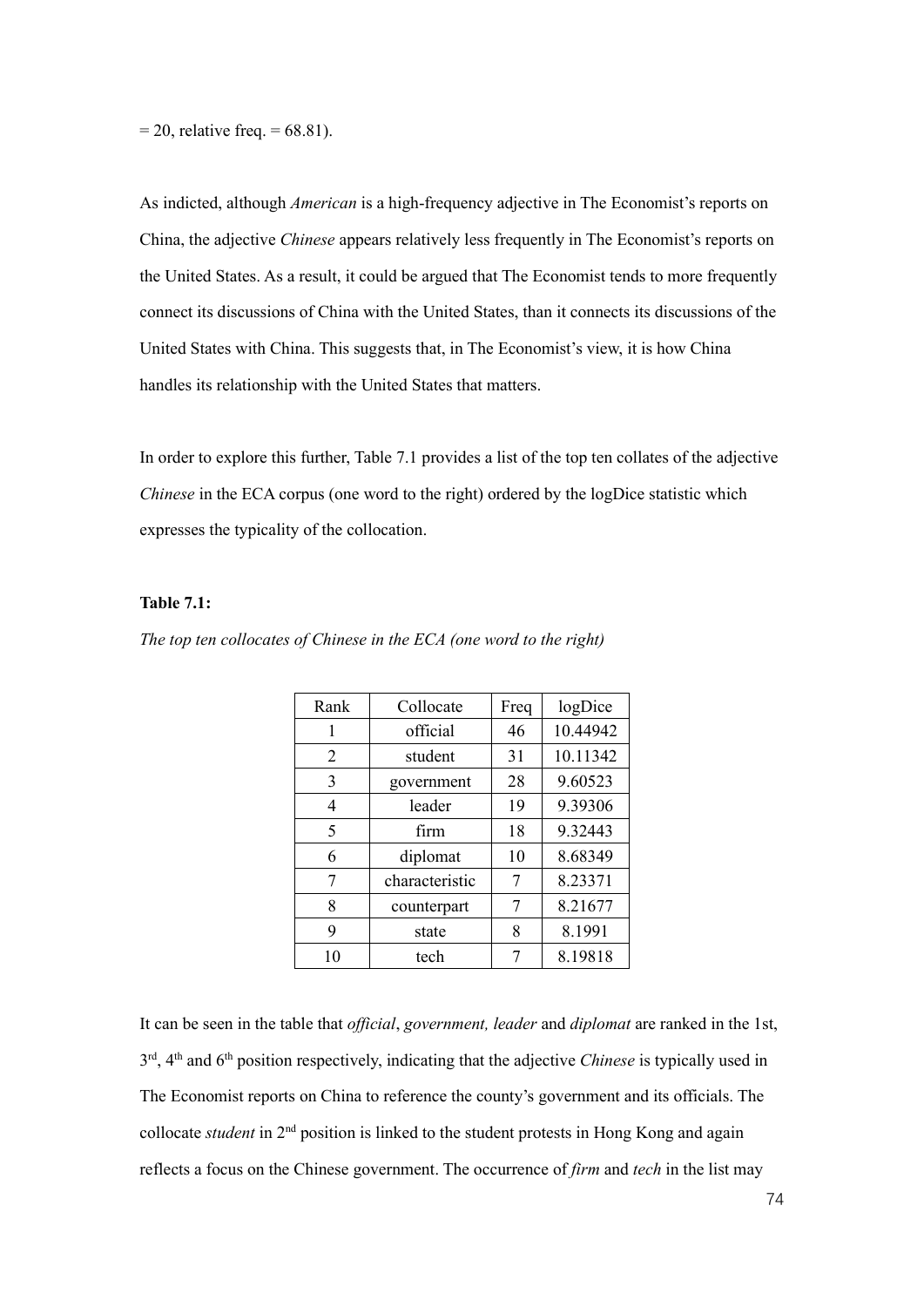suggest a secondary focus on Chinese industry and technology. However, as seen in the Table 7.2, which provides examples of concordance lines containing the nodes *Chinese firm* and *Chinese tech* as nodes, these two items are also related to discussions about the Chinese government. For example, in these concordance lines, Huawei, a key Chinese technology company that was sanctioned by the US in the Sino-US trade war is repeatedly mentioned. Huawei is always discussed within the wider context of Chinese governmental concerns and Chinese international relations. The Economist clearly views Chinese business as being strongly influenced by government, although where the truth is on this matter, is difficult to say and clearly the Chinese perspective might be different.

## **Table 7.2:**

## *Concordance lines containing Chinese firm or Chinese tech*

|                | Left                                  | <b>KWIC</b> | Right                                   |
|----------------|---------------------------------------|-------------|-----------------------------------------|
| 1              | caused jitters. New Zealand cited     | Chinese     | . An article published by Global        |
|                | "changes of schedule on the           | firm        | Times, a tabloid controlled by the      |
|                | Chinese side", but speculation        |             | People's Daily, fuelled concerns in     |
|                | blamed China's pique with New         |             | New Zealand that China's enthusiasm     |
|                | Zealand for airing anxieties about    |             | for the year of tourism was waning.     |
|                | the security of 5G technology made    |             | The newspaper said "tense               |
|                | by Huawei, a                          |             |                                         |
| $\overline{2}$ | than many realise. For their part,    | Chinese     | . Put another way, they mean that       |
|                | Huawei's critics in America, led by   | firm        | China is an adversary like Russia.      |
|                | Vice-President Mike Pence and the     |             | Team Trump has casually tossed about    |
|                | secretary of state, Mike Pompeo,      |             | some momentous threats. Trump           |
|                | stress the risks of entrusting any    |             | envoys told Poland's leaders that doing |
|                | sensitive infrastructure to any       |             | business with Huawei threatens          |
| 3              | , the legislature is set to approve a | Chinese     | . Even if there is scepticism about how |
|                | foreign-investment law that will      | firms       | China will implement the law, it is an  |
|                | respond to some of America's main     |             | attempt to reduce trade tensions.       |
|                | complaints-for example, by barring    |             | America's president, Donald Trump,      |
|                | officials from requiring foreign      |             | and his Chinese counterpart, Xi         |
|                | investors to transfer technology to   |             | Jinping, could meet this                |
| 4              | they are as likely to fret about BRI  | Chinese     | . Ahead of the Belt and Road Forum, a   |
|                | schemes leaving participating         | firms       | multinational gathering that will be    |
|                | countries dangerously in debt,        |             | hosted by President Xi Jinping in late  |
|                | damaging the environment or           |             | April, Chinese officials and scholars   |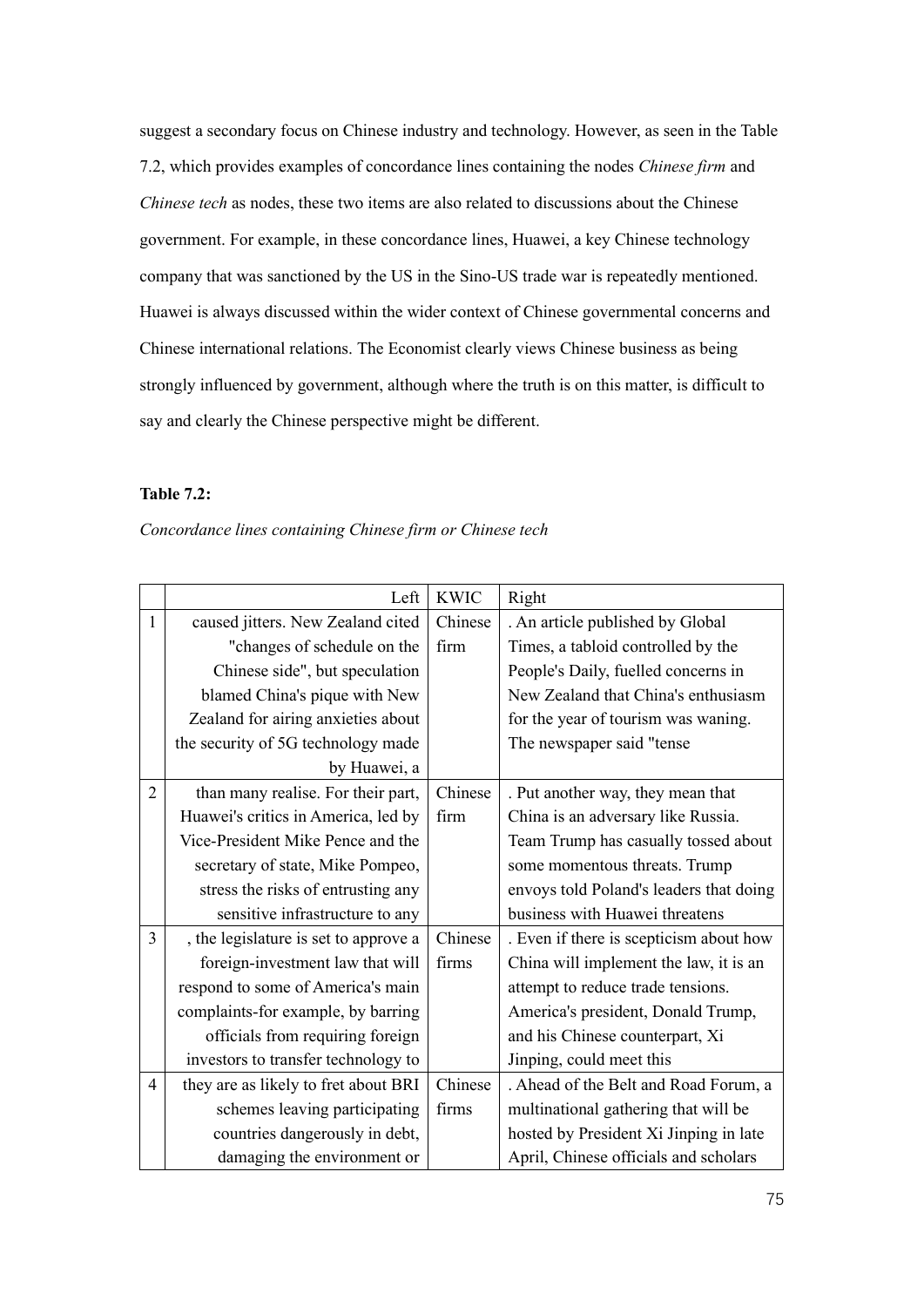|   | locking swathes of Africa, Asia or     |         | suggest that it is time for other         |
|---|----------------------------------------|---------|-------------------------------------------|
|   | the Asia-Pacific into technical        |         | countries and                             |
|   | standards set by                       |         |                                           |
| 5 | from the state, firms from China       | Chinese | install backdoors in digital devices, for |
|   | can, as it happens, be trusted not to  | firms   | spies to use. Asked about national-       |
|   | help Chinese spies steal secrets.      |         | security laws requiring firms to assist   |
|   | Thus Huawei bosses note                |         | Chinese intelligence services, they       |
|   | assurances from the Chinese            |         | retort that such laws do not apply        |
|   | foreign ministry that no law exists    |         | outside China's                           |
|   | that could make                        |         |                                           |
| 6 | , it is as if the Middle East not only | Chinese | giants by stopping American firms         |
|   | sat on most of the world's oil but     | tech    | from selling them components such as      |
|   | also, almost exclusively, refined it   |         | semiconductors. But China could, in       |
|   | and then made products out of it.      |         | return, cut off their supplies of rare-   |
|   | This is why rare earths now figure     |         | earth products. The most important of     |
|   | in the trade war. America can          |         | these are specialised                     |
|   | hobble                                 |         |                                           |
| 7 | chains and then compete in the         | Chinese | companies have managed to go global,      |
|   | West. But to become a world-           | tech    | Huawei and Bytedance being the most       |
|   | shaping force like Silicon Valley,     |         | prominent. And Huawei, in particular,     |
|   | Zhongguancun will have to              |         | is under threat due to security fears     |
|   | overcome Western concerns about        |         | raised by Western governments. In the     |
|   | the potential misuses of Chinese       |         | meantime, even Mr Wang                    |
|   | technology. So far, very few           |         |                                           |

However, as indicated in Table 7.3, which shows the top ten collates of the adjective *American* in the EUSA corpus (one word to the right), The Economist's use of the adjective *American* to refer specifically to the US government is less pronounced, and instead it is used to refer more broadly to US politics, the economy, the American dream and the American public. Indeed, while *official* is ranked at number 5, the items *history* and *life* are the 6th and 7th most typical collocations of *American*, again supporting the view that that The Economist reports on the US tend to have a much broader socio-historical focus than Economist reports on China, which as seen in the previous chapter, tend to focus mainly on a range of political events.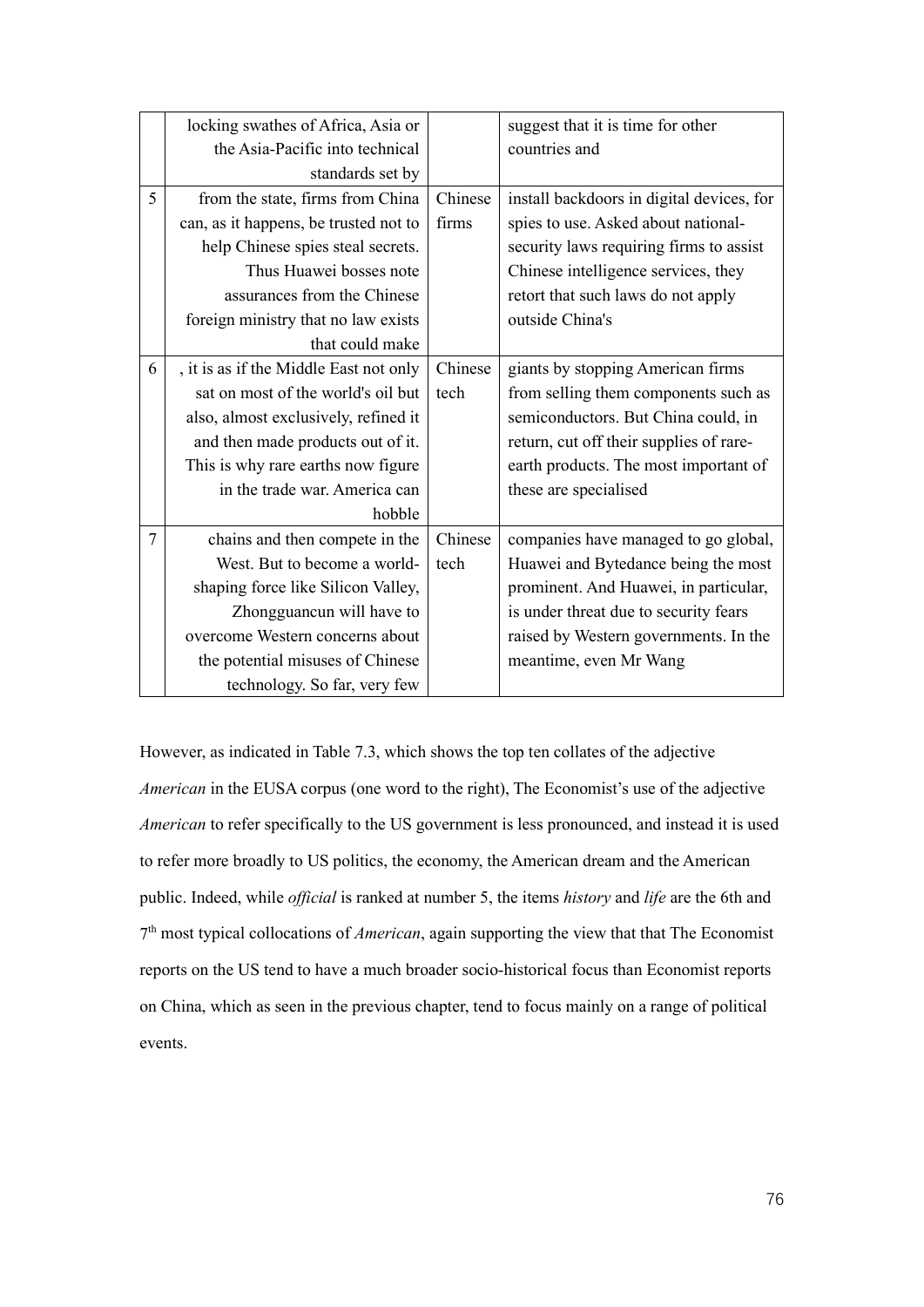### **Table 7.3:**

|    | Collocate  | Freq | logDice  |
|----|------------|------|----------|
| 1  | politics   | 22   | 10.64565 |
| 2  | economy    | 10   | 9.62844  |
| 3  | dream      | 5    | 8.95124  |
| 4  | public     | 7    | 8.71724  |
| 5  | official   | 5    | 8.52751  |
| 6  | history    | 4    | 8.42257  |
| 7  | life       | 4    | 8.28232  |
| 8  | politician | 4    | 8.25853  |
| 9  | commander  | 3    | 8.21428  |
| 10 | adult      | 3    | 8.17982  |

*The top ten collocates of American in the EUSA (one word to the right)*

In general, therefore, it could be argued that compared with the United States, when The Economist reports on China, The Economist pays more attention to the political actions and events associated with the Chinese government, than it necessarily does when reporting on America, where there is either a narrow focus on the president and politicking between the two main political parties (see Chapter 6), or a broader focus on the social and historical elements of American society.

The Economist's primary focus on the actions and events associated with the Chinese government in its reports on China, and its relative lack of reporting on Chinese culture and history means that Economist readers, who are primarily those from English-speaking cultures, may lack the opportunity to understand more about the reasons behind China's political and social behaviours. As Van Dijk (2000) points out, the readers of the news are not able to understand the actions reported about unfamiliar cultures and countries, without knowing a great deal of everyday knowledge about those countries and cultures (Van Dijk, 2000). The Economist's failure to include such information in any depth, may have the effect of misleading readers to draw upon their own cultural experiences when evaluating China, effectively resulting in bias.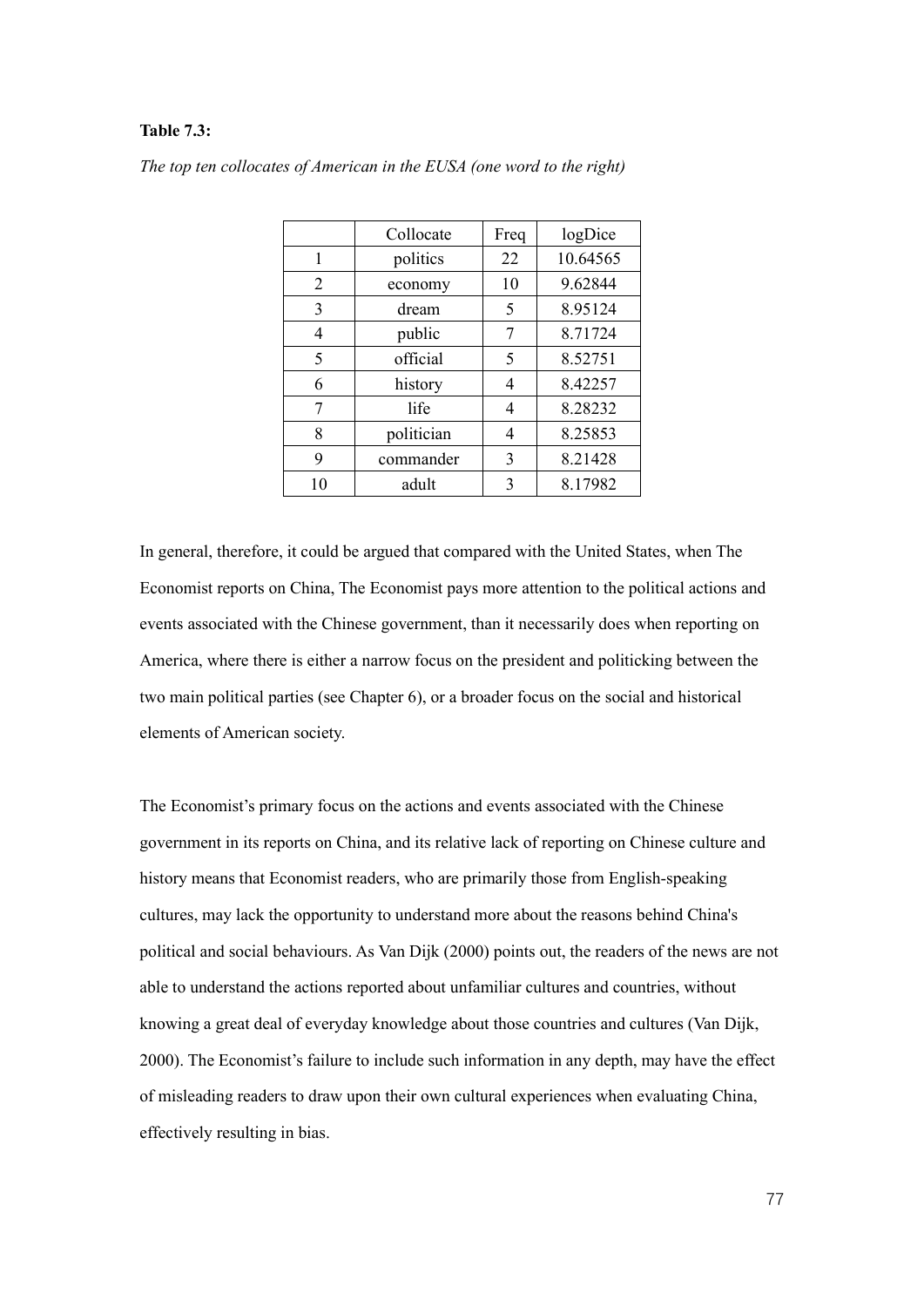## **7.2 Adjectives frequently occurring in the ECA Corpus**

This section now moves to a specific focus on two adjectives, *foreign* (raw freq. = 154, relative freq. = 1046.41 per million) and *western* (raw freq. = 112, relative freq. = 761.0247 per million), that Table 4.6 (Chapter 4, Section 4.5) identified as frequently occurring in the ECA. These adjectives are of interest because they exhibit a relatively high frequency in the ECA corpus, but also because they unexpectedly do not appear with such a high relative frequency in the EUSA corpus (*foreign*, raw freq. = 95, relative freq. = 326.84 per million; *western* raw freq.  $= 20$ , relative freq.  $= 68.81$  per million). In order to explore these two adjectives in more detail Table 7.4 and Table 7.5 show their top 10 collocates using the logDice statistic and compares their frequency and relative frequency to the same collocates in the EUSA.

# **Table 7.4:**

*The top ten collocates with foreign in the ECA compared to the same collocates in the EUSA (three words to the right)*

| foreign $(ECA)$ |            |         |                |            |          | foreign (EUSA) |
|-----------------|------------|---------|----------------|------------|----------|----------------|
| Rank            | Collocate  | logDice | Freq.          | Rel. Freq. | Freq.    | Rel. Freq      |
|                 | journalist | 9.84    | 5              | 33.97      | $\theta$ | 00             |
| 2               | policy     | 9.78    | 6              | 40.77      | 38       | 120.42         |
| 3               | ministry   | 9.72    | 5              | 33.97      | $\theta$ | $\Omega$       |
| 4               | power      | 9.62496 | 6              | 40.77      | 5        | 17.20          |
| 5               | student    | 9.49902 | 7              | 47.56      |          | 3.44           |
| 6               | firm       | 9.48543 | 7              | 40.56      |          | 3.44           |
| 7               | investment | 9.41504 | 4              | 27.18      | 3        | 10.32          |
| 8               | reporter   | 9.19265 | 3              | 20.38      | $\theta$ | $\Omega$       |
| 9               | market     | 9.17982 | $\overline{4}$ | 27.18      |          | 3.44           |
| 10              | black      | 9.07717 | 3              | 20.38      | 0        | $\theta$       |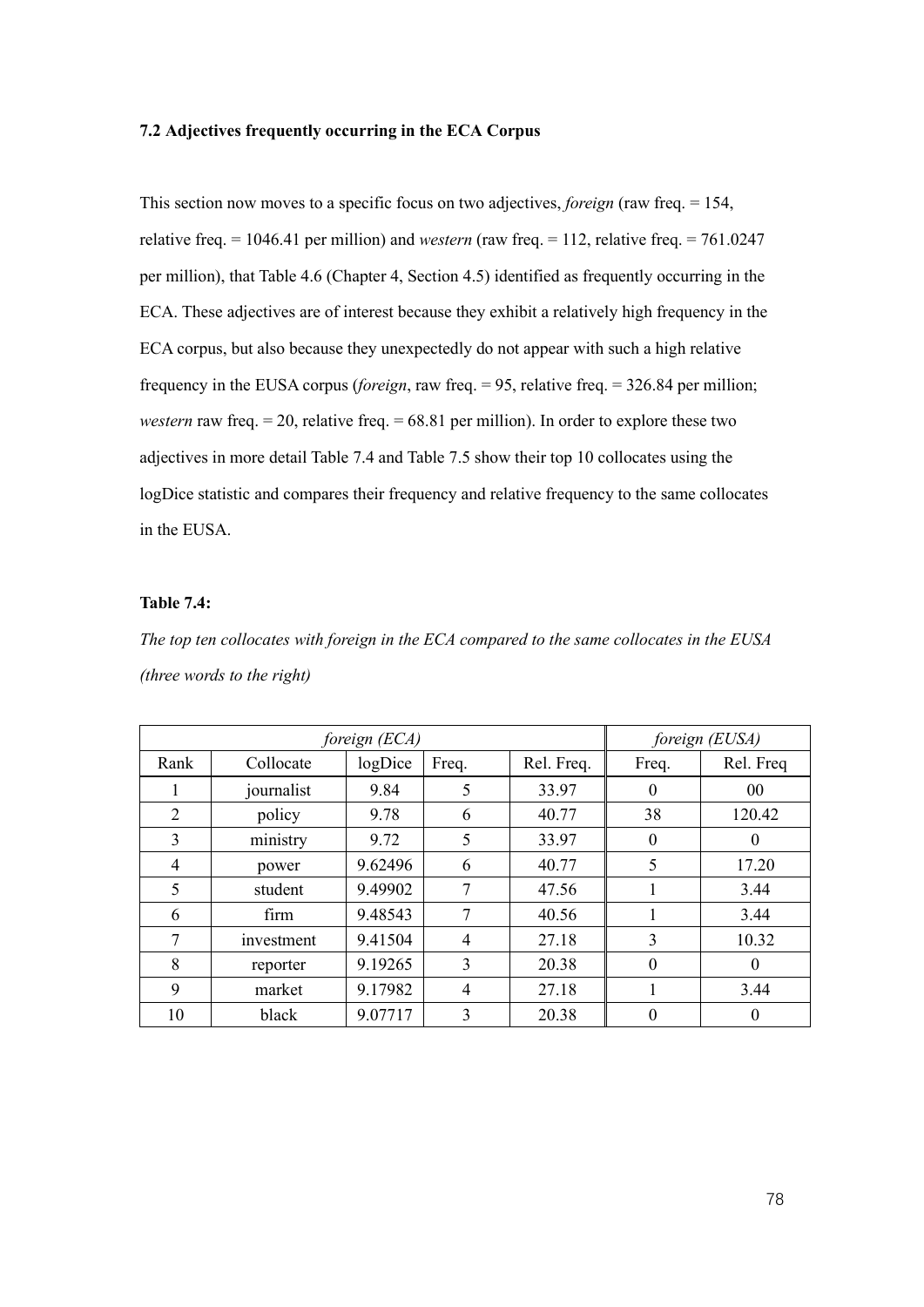## **Table 7.5:**

*The top ten collocates with western in the ECA compared to the same collocates in the EUSA (three words to the right)*

| western $(ECA)$ |            |          |       |            |          | western (EUSA) |
|-----------------|------------|----------|-------|------------|----------|----------------|
| Rank            | Collocate  | logDice  | Freq. | Rel. Freq. | Freq.    | Rel. Freq      |
|                 | region     | 10.94472 | 8     | 54.36      | $\theta$ |                |
| 2               | xinjiang   | 10.76296 | 7     | 47.56      | $\theta$ | $\theta$       |
| 3               | ally       | 10.26303 | 3     | 20.38      |          | 3.44           |
| 4               | country    | 9.42635  | 8     | 54.36      |          | 3.44           |
| 5               | province   | 9.26303  | 3     | 20.38      | $\theta$ | $\theta$       |
| 6               | government | 8.90951  |       | 47.56      |          | 3.44           |
| 7               | leader     | 8.77118  | 3     | 20.38      | $\Omega$ | $\theta$       |
| 8               | and        | 7.33725  | 11    | 74.75      | 2        | 6.88           |
| 9               | of         | 6.30342  | 9     | 61.16      |          | 3.44           |
| 10              | be         | 6.29264  | 11    | 74.75      | 0        | $\theta$       |

Table 7.4 shows that, with the exception of *policy*, the top 10 *foreign* collocates in the ECA, all of which are characteristic collocates of *foreign*, appear considerably less in the EUSA in terms of relative frequency. Hence it could be argued that The Economist pays more attention to certain outstanding issues in foreign and international contexts, such as *foreign policy*, *foreign government*, and *foreign power*, in its reports on China than when reporting on the United States. The Economist tries to show readers an image of China that is frequently involved in international events. If Table 7.4 does not fully reflect the attitude of The Economist towards Chinese news narratives, then Table 7.5 can provide further proof. The table shows that the top 10 *western* collocates in the ECA, all of which are characteristic collocates of *western*, rarely in the EUSA in terms of relative frequency. Again, arguably, the table shows that when reporting on China The Economist positions it strongly against the west (i.e, *western ally*, *western country*, *western government*, and *western leader*). In contrast, the word *Asian* has only appeared four times in the EUSA (relative freq. = 13.76 per million).

In order to examine further whether The Economist tends to focus on China's international relationships, more than it focuses on the United States' international relationships, the next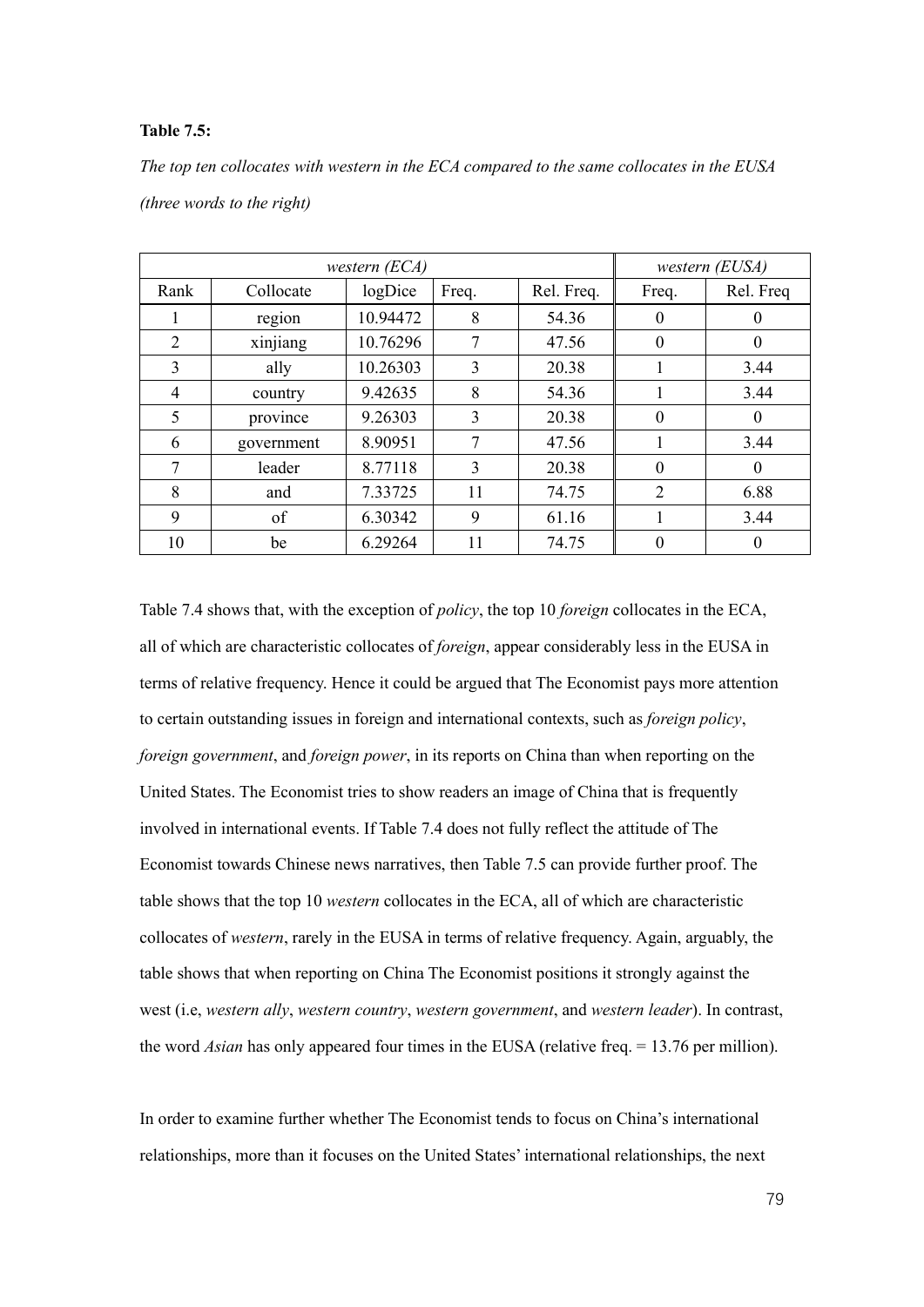analysis will examine the occurrence of country nouns and county adjectives across the two corpora. Table 7.6 and 7.7 shows the frequency of ten countries and country adjectives (include *Europe* and *European*) in the ECA and EUSA.

# **Table 7.6:**

*The frequency list of country nouns in the ECA and the EUSA*

|                | <b>ECA</b> |       |           | <b>EUSA</b> |       |           |
|----------------|------------|-------|-----------|-------------|-------|-----------|
|                | country    | Freq. | Relative  | country     | Freq. | Relative  |
|                |            |       | frequency |             |       | frequency |
| 1              | america    | 193   | 1311.409  | russia      | 88    | 302.758   |
| 2              | britain    | 33    | 224.23    | china       | 61    | 209.8665  |
| 3              | japan      | 28    | 190.256   | britain     | 20    | 68.8087   |
| $\overline{4}$ | europe     | 27    | 183.461   | korea       | 20    | 68.8087   |
| 5              | canada     | 26    | 176.666   | europe      | 15    | 51.6065   |
| 6              | korea      | 19    | 129.102   | canada      | 11    | 37.8448   |
| 7              | australia  | 14    | 95.1281   | japan       | 7     | 24.083    |
| 8              | russia     | 13    | 88.3332   | france      | 6     | 20.6426   |
| 9              | france     | 11    | 74.7435   | germany     | 5     | 17.2022   |
| 10             | germany    | 8     | 54.3589   | australia   | 5     | 17.2022   |

## **Table 7.7:**

*The frequency list of main country adjectives in the ECA and the EUSA*

|    | <b>ECA</b> |       |           | <b>EUSA</b> |                |           |
|----|------------|-------|-----------|-------------|----------------|-----------|
|    | country    | Freq. | Relative  | country     | Freq.          | Relative  |
|    | adjective  |       | frequency | adjective   |                | frequency |
|    | american   | 147   | 998.8449  | russian     | 59             | 202.986   |
| 2  | european   | 30    | 203.846   | chinese     | 21             | 72.24911  |
| 3  | british    | 20    | 135.897   | european    | 18             | 61.9278   |
| 4  | russian    | 15    | 101.923   | british     | 15             | 51.6065   |
| 5  | korean     | 11    | 74.7435   | german      | 10             | 34.4043   |
| 6  | german     | 8     | 54.3589   | french      | 9              | 30.9639   |
| 7  | japanese   | 8     | 54.3589   | japanese    | 5              | 17.2022   |
| 8  | canadian   | 8     | 54.3589   | korean      | 5              | 17.2022   |
| 9  | french     | 6     | 40.7692   | canadian    | $\overline{4}$ | 13.7617   |
| 10 | australian | 3     | 20.3846   | australian  |                | 3.44043   |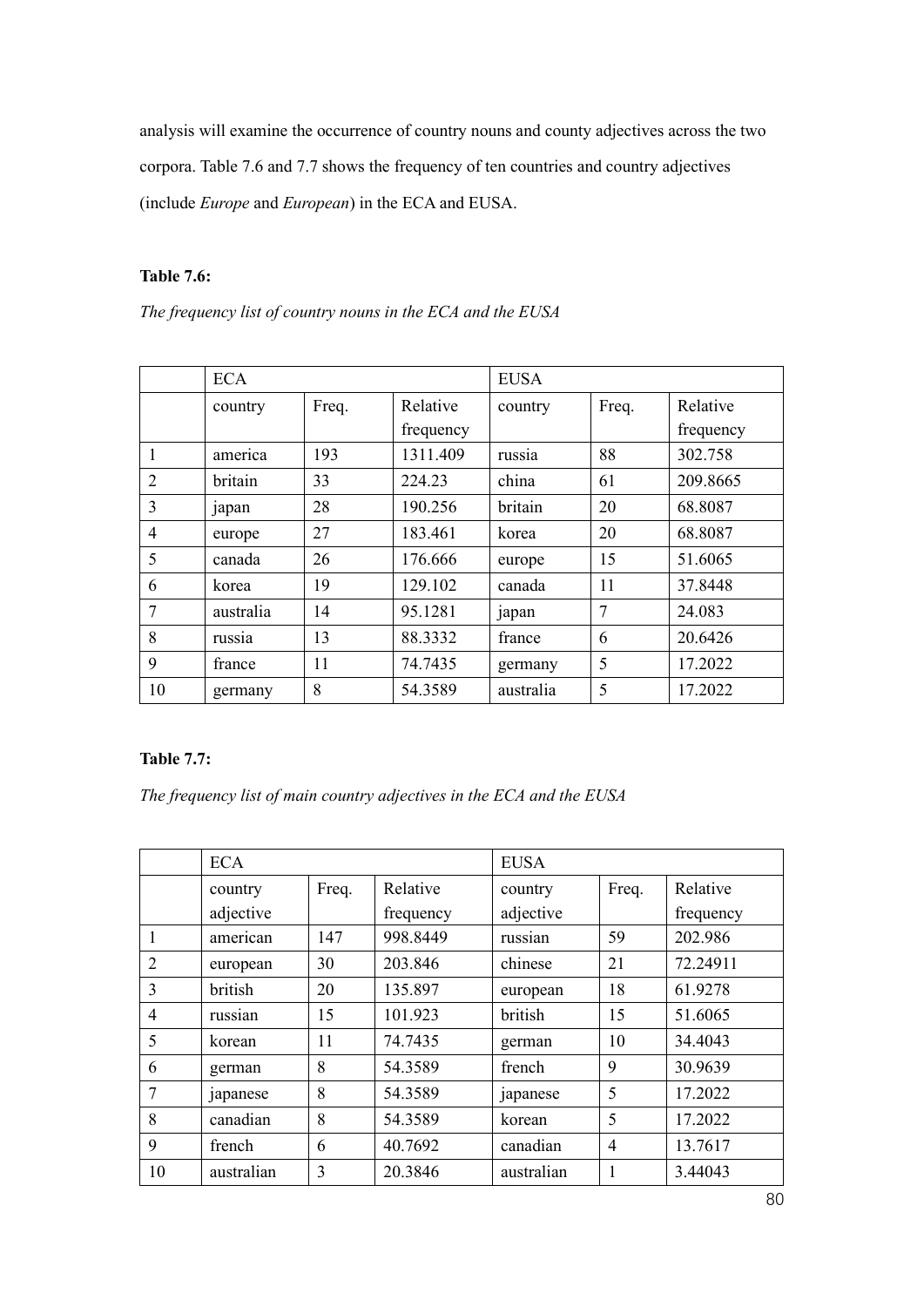It can be seen in the two tables that *America* and *American* have the highest frequency in the ECA, while *Russia* and *Russian* are the most frequent in the EUSA followed by *China* and *Chinese*. This suggests that Economist news reports which focus on China include reference to the United States considerably more than they do for any other country, while Economist news reports on the United States refer first to Russia and then China considerably more than they do for any other country. *Russia* and *Russian* are high-frequency words in the EUSA because The Economist frequently reported on the impeachment of Trump, with one of the reasons for Trump's impeachment being the suspicion that Russia interfered in his presidential campaign.

However, what is of most interest in these tables is the relative frequency, given as indicated earlier, that The Economist published more reports on the United States than it did on China. Firstly, in the ECA, the relative frequency of *America* (1311.409 per million) and *American* (998.8449 per million) is significantly higher than the relative frequencies of any other country noun or country adjective listed across the two tables. Indeed, the next highest is *Russia* (302.758 per million) in the EUSA. This supports the assertion made previously, that the United States is discussed more in Economist reports on China, than China is discussed in Economist reports on the United States.

Secondly, the relative frequency of all countries and country adjectives in the ECA is significantly higher than those in the EUSA. This shows that although The Economist is most concerned about the relationship between China and the United States, they also give considerable attention to the relationship between China and other major countries when reporting on China. However, in contrast, when reporting on the United States, significantly less attention is given to other countries. Again, we can see that in The Economist reports China is frequently positioned from a non-Chinese perspective.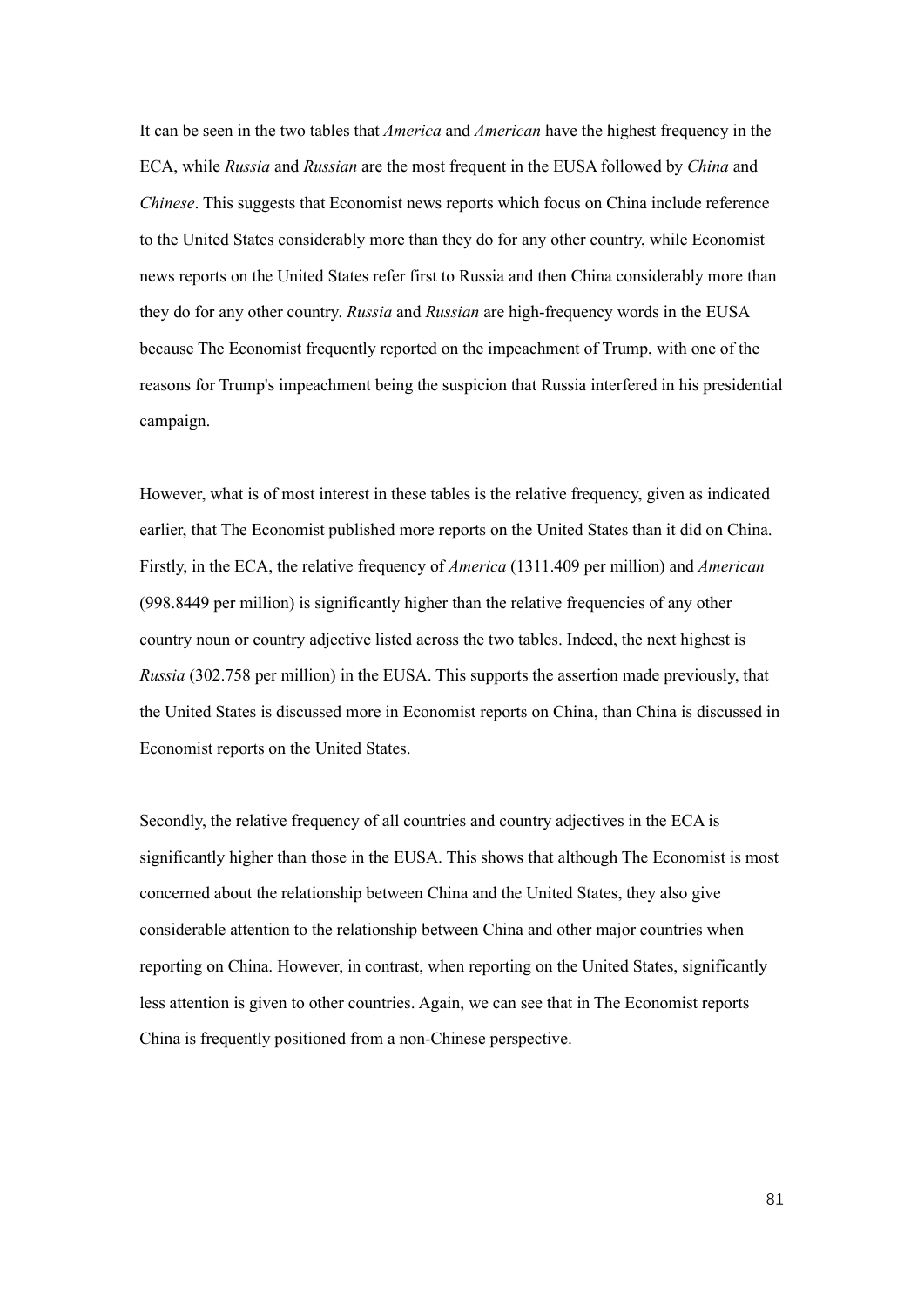### **7.3 Adjectives frequently occurring in the EUSA corpus**

Two adjectives of interest in the EUSA are *democratic* (raw freq. = 321, relative freq. = 1104.38 per million), and *republican* (raw freq. = 196, relative freq. = 674.33 per million). These appear as high frequency adjectives in Table 4.6 (Chapter 4, Section 4.5) and represent the two major political parties in the United States. In order to examine these adjectives in more detail, Table 7.8 provides a list of their top ten collocations, according to the logDice statistic.

#### **Table 7.8:**

*The top ten words that match democratic and republican in EUSA (one-word range on the right)*

|                | democratic   |      | republican |              |                |         |
|----------------|--------------|------|------------|--------------|----------------|---------|
|                | Collocate    | Freq | logDice    | Collocate    | Freq           | logDice |
| 1              | primary      | 33   | 11.19577   | senator      | 14             | 10.4675 |
| $\overline{2}$ | presidential | 26   | 10.85809   | congressman  | 6              | 9.73947 |
| 3              | candidate    | 22   | 10.39874   | candidate    | 10             | 9.64597 |
| $\overline{4}$ | leader       | 11   | 9.82281    | governor     | 8              | 9.6163  |
| 5              | party        | 15   | 9.75714    | voter        | 10             | 9.45156 |
| 6              | nomination   | 9    | 9.68208    | politician   | 5              | 9.06454 |
| 7              | voter        | 14   | 9.59547    | presidential | 5              | 8.93822 |
| 8              | governor     | 9    | 9.32757    | primary      | 5              | 8.92961 |
| 9              | senator      | 7    | 8.99678    | leader       | $\overline{4}$ | 8.90724 |
| 10             | rival        | 5    | 8.81018    | colleague    | 3              | 8.83007 |

The typical collocates of *democratic* tend to be associated with Democratic Party elections, for example, *democratic primary, democratic candidate*, *democratic nomination* and *democratic voter* and Democratic politicians, such as *democratic presidential, democratic governor*, and *democratic senator*. Similarly, the collocates of *republican* also focus on these two areas, for example, *republican senator, republican congressman*, *republican candidate*  and *republican governor*. Interestingly, the relative frequency of *democratic* (1104.38 per million) is nearly twice that of *republican* (674.33 per million). Although the Republican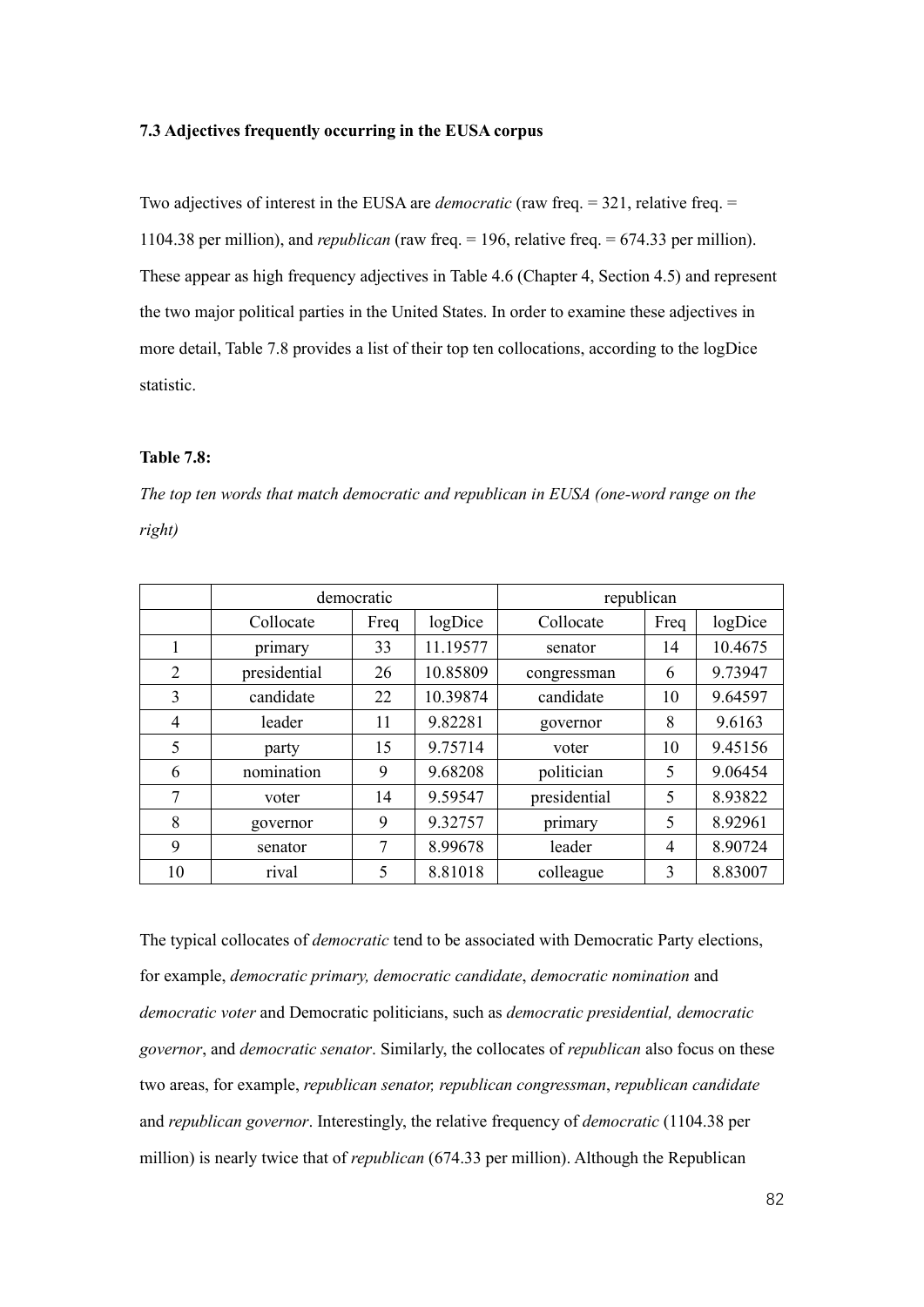Party was the elected party in the United States in 2019, and one might expect The Economist would refer to it considerably more often than the Democrat party in its reports on the United States, it appears that The Economist refers to the Democratic Party twice as often as it refers to the Republicans.

The unevenness of coverage is not accidental. To examine this further, Table 7.9 provides a random list of 10 concordance lines containing the node word *democratic*. The table shows that The Economist has given a certain degree of coverage to the Democratic Party on the issue of environmental protection (*green deal*, 9th line) and racial discrimination (4th line) showing a positive attitude in both reports. The Economist also used positive descriptions of the Democratic party in its business reports, such as *The Democrats' directness about race* (4th line) and *Only a unified Democratic government* (9th line), which demonstrated The Economist's affirmation of the Democratic Party's policies and its ability to take action. This stance hints to readers that The Economist's underlying support is for the Democratic Party. However, quality news media is supposed to be as neutral and impartial as possible when reporting.

## **Table 7.9:**

*A random list of 10 concordance lines containing the word democratic*

|                             | Left                            | <b>KWIC</b> | Right                           |
|-----------------------------|---------------------------------|-------------|---------------------------------|
|                             | diverse and younger than the    | Democratic  | and young Americans are the     |
|                             | country at large. Non-whites    |             | most Democratic generation of   |
|                             | lean heavily                    |             | all. Both                       |
| $\mathcal{D}_{\mathcal{L}}$ | and policymaking to local       | Democratic  | bastions and forged their own   |
|                             | authorities. But as cities have |             | liberal visions for the future, |
|                             | turned into                     |             |                                 |
| 3                           | senators, Cory Booker and       | Democratic  | candidates. Both they and their |
|                             | Kamala Harris, among the top    |             | rivals have discussed racism    |
|                             | tier of                         |             | and                             |
| $\overline{4}$              | discussed racism and racial     | Democratic  | candidates have shied away      |
|                             | inequities openly, in ways that |             | from. The Democrats'            |
|                             | previous                        |             | directness about race           |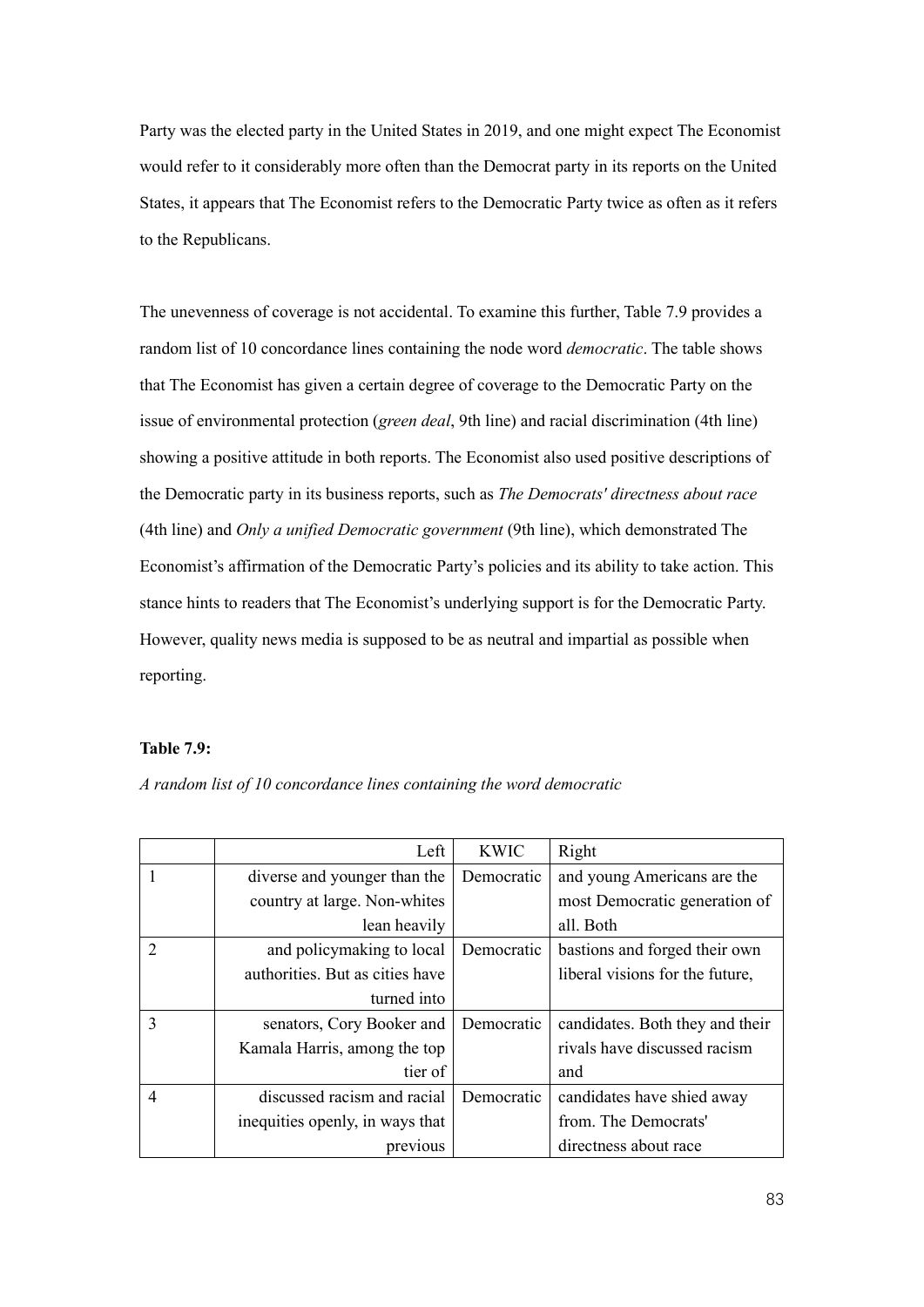| 5              | are only tangentially related to  | Democratic | candidates, who would no        |
|----------------|-----------------------------------|------------|---------------------------------|
|                | climate policy. Many top-tier     |            | doubt balk at such sweeping     |
|                |                                   |            | changes, signed on              |
| 6              | by activists into the mainstream. | Democratic | candidates have mostly made     |
|                | The colour of money In their      |            | far more measured               |
|                | defence,                          |            | commitments to all three        |
| $\overline{7}$ | today. As whites without a        | Democratic | coalition of well-educated      |
|                | college degree have left the      |            | whites with members of ethnic   |
|                | party, the                        |            | minorities                      |
| 8              | Medicare for All allows her to    | Democratic | electorate-especially the       |
|                | attract progressive voters within |            | college-educated whites who     |
|                | the                               |            | have fuelled                    |
| 9              | And the green deal appears        | Democratic | government-with a filibuster-   |
|                | to have no chance of success.     |            | proof majority or no filibuster |
|                | Only a unified                    |            | to                              |
| 10             | , and expanding high-             | Democratic | primary voting base. Outside    |
|                | performing charter networks-are   |            | Newark, the public perception   |
|                | anathema to the                   |            | of the                          |

In order to compare The Economist's attitude towards the Democratic Party, with its attitude to the Republican party, Table 7.10 provides a random list of 10 concordance lines containing the node word *republican*. It can be seen from the table that The Economist gives a negative description of the Republican Party's passive response to climate change and gun management. In addition, the table also mentions some negative comments made by Republicans on immigrants and non-white ethnicities, such as *both Republican congressmen, have compared immigrants to invaders* (5th line). These reports contrast with The Economist's positive description of the Democratic Party's racial issues in The Economist in Table 7.9 above. Although The Economist does not openly support a particular party, ideologically it would appear that The Economist is more supportive of the Democratic Party.

## **Table 7.10:**

|  |  |  |  |  | A random list of 10 concordance lines containing the word republican |  |  |  |  |  |  |
|--|--|--|--|--|----------------------------------------------------------------------|--|--|--|--|--|--|
|--|--|--|--|--|----------------------------------------------------------------------|--|--|--|--|--|--|

|                                                                                       | Left   KWIC | Right                                                                    |  |
|---------------------------------------------------------------------------------------|-------------|--------------------------------------------------------------------------|--|
|                                                                                       |             | if they had more serious   Republican   denial of climate change has led |  |
| alternatives to offer.                                                                |             | to Democratic                                                            |  |
| , has to his credit doubled down: he   Republican   fan of paid family leave. Yet the |             |                                                                          |  |
| is a rare                                                                             |             | senator's                                                                |  |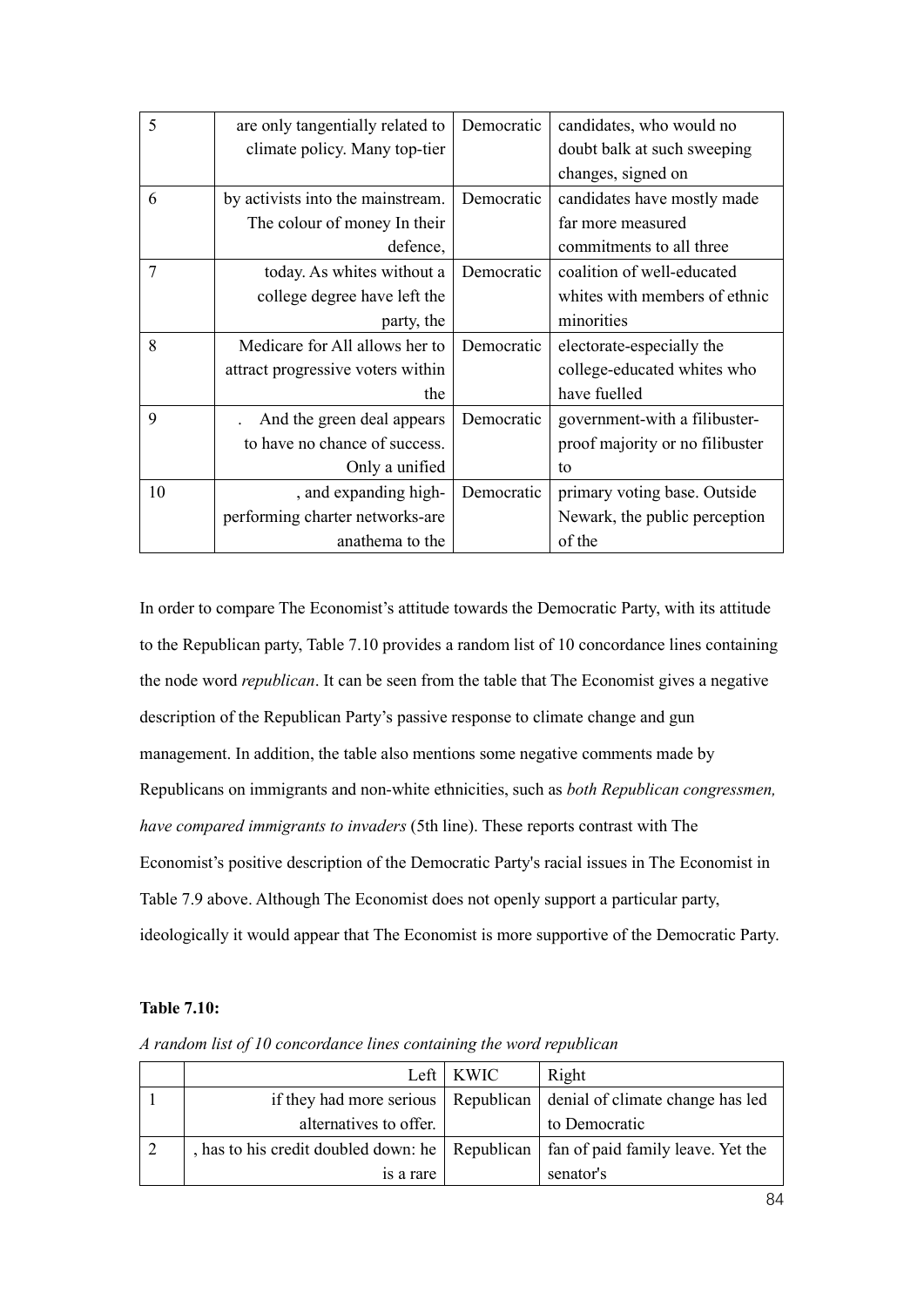| $\overline{3}$ | the proposal appears to confirm    | Republican | arguments for inaction on global   |
|----------------|------------------------------------|------------|------------------------------------|
|                | one of the main                    |            | warming: a                         |
| $\overline{4}$ | . Since June 20th Mr Boquist and   | Republican | colleagues in the state Senate     |
|                | the rest of his                    |            | have fled from                     |
| 5              | the House floor Ted Yoho and       | Republican | congressmen, have compared         |
|                | Louie Gohmert, both                |            | immigrants to invaders             |
| 6              | will stuff the ballot boxes. Daddy | Republican | states loosen their gun laws       |
|                | lessons                            |            | following mass                     |
| 7              | in year immediately following a    | Republican | legislatures passed twice as       |
|                | mass shooting,                     |            | many laws                          |
| 8              | against Mr Trump suggested to      | Republican | firewall may not be as solid as is |
|                | some that his                      |            | generally                          |
| 9              | voters. But it is not grounds to   | Republican | senators deserting him in the      |
|                | imagine many                       |            | impeachment                        |
| 10             | Democrats' record on               | Republican | attempts to suppress non-white     |
|                | gerrymandering is dire;            |            | voter turnout                      |

#### **7.4 Conclusion**

This chapter analyses high-frequency adjectives used by The Economist in Chinese and American news reports. The chapter found that The Economist constructs an image of a China that is in opposition to, but inherently linked with, western countries. It also suggests that when reporting on the United States, The Economist tends to provide a broader social and historical background, yet when reporting on China, it mainly focuses on a series of political events and lacks any focus on Chinese culture and history. Moreover, The Economist's reports on China discuss the United States more than The Economist's reports on the United States discuss China. Finally, in The Economist's reports on the United States, The Economist pays more attention to domestic political events. At the same time, the news magazine tends to report more on the party in opposition at the time, the Democratic Party, although when it does report on the Republican Party, The Economist tends to negatively describe the remarks and actions of its representatives and members. Arguably, in its news narrative, The Economist demonstrates an affirmation and underlying support for the political behaviour of the Democrats. Although it is possible that this might differ if the study was carried out over a different time period.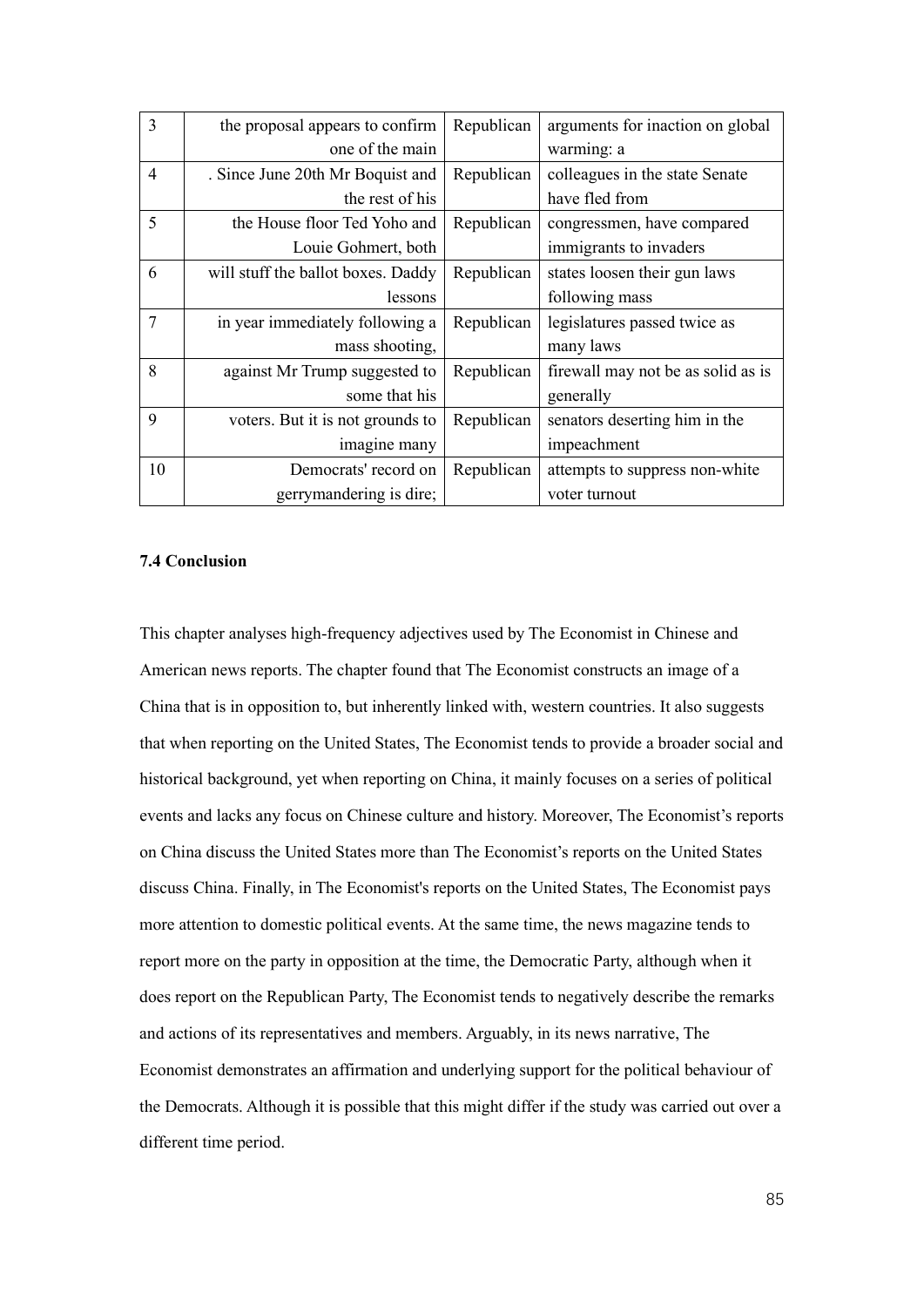# **Chapter 8: Discussion**

## **8.0 Introduction**

One of the main objectives of this study was to observe and study how The Economist uses language in different ways to report on the news about China and the United States. Following the critical approach to the investigation of language of Fairclough (1989, 1992,1995, 2000, 2003, 2013) in CDA, and Baker (2006, 2008, 2012, 2014) in Corpus Linguistics, an examination of the language choices found in The Economist can be seen as providing insights into the underlying ideologies and attitudes of The Economist towards China and the United States, and how these differ. As such, the two questions that the study set out to answer were:

- 1. How does The Economist use language differently to report on China and the United States?
- 2. What does this different language use reveal about the underlying ideologies and attitudes of The Economist towards these two nations?

This study attempted to answer these two research questions by collecting and analysing the 2019 news reports of The Economist on China and the United States in 2019, the results of which can be found in Chapters 4 through 7. While not all the results are necessarily of related interest, their general direction contributes to our understanding of how The Economist, according to certain underlying beliefs and values, discursively constructs China and America. This chapter will discuss and summarise the main observations from Chapters 4 through 7, and provide an overall discussion of the significance of the study. Following that, the limitations of the study and its impact on future research are also discussed.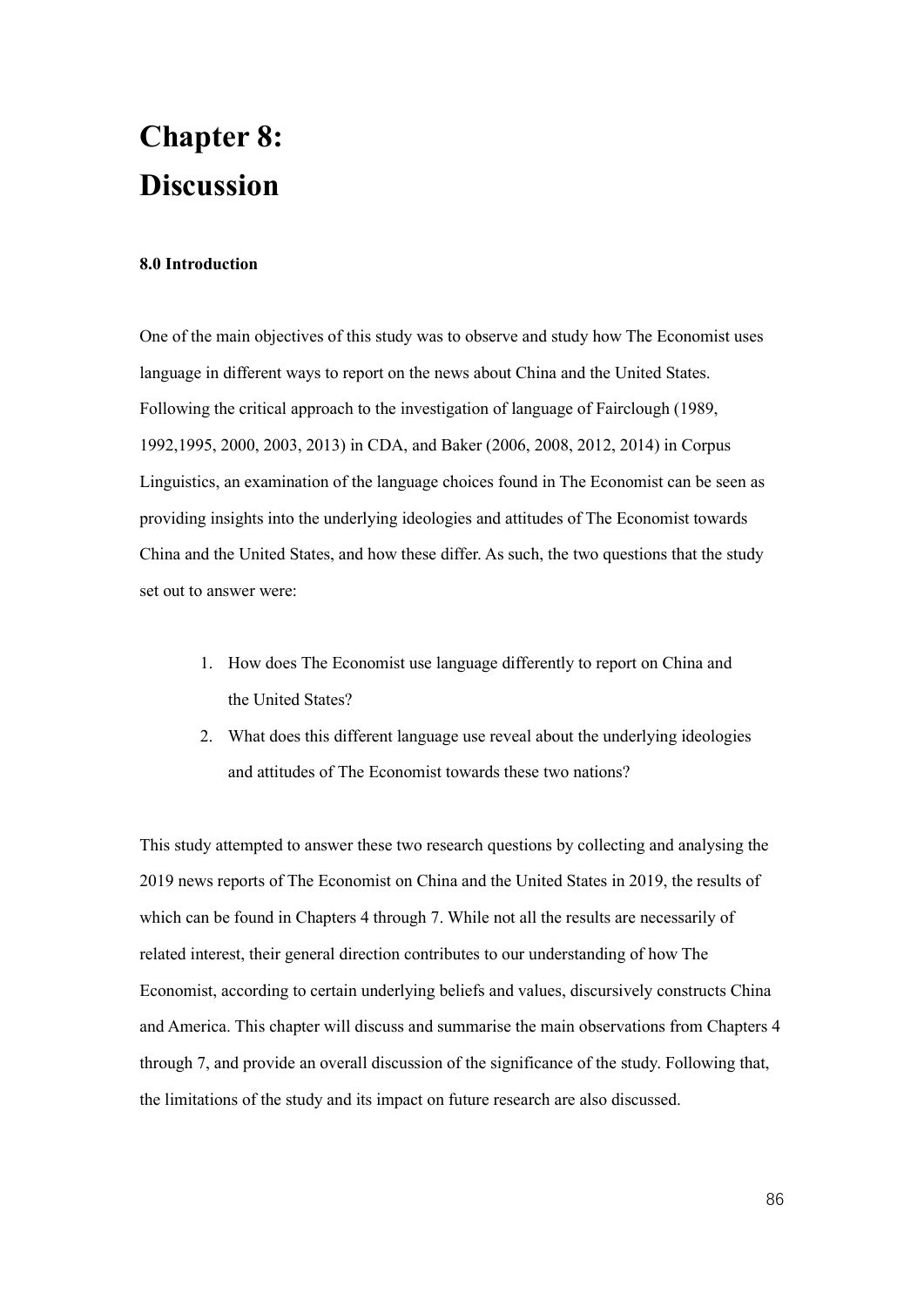#### **8.1 Key observations**

Focusing on the two research questions, the study finds that The Economist employs a different use of language, including the construction of different types of narratives, with different discursive foci, when reporting on news about China, than it does when reporting on news about the United States. It also finds that this divergent use of language is often informed by the underlying ideologies and attitudes of The Economist towards these two nations. The key observations of this study are discussed below.

#### *8.1.1 Political personalities and events*

As analysed in Chapter 5, The Economist reports on the politicians and political events in different ways. In terms of their reports on politicians, while both Chinese and American politicians appeared in the keyword lists of the two corpora, The Economist made reference to, and quoted, many American political figures, while limiting its focus to only two Chinese politicians. Among the two Chinese political figures discussed, the Chinese Chairman Xi is particularly prominent.

In general, because political leaders, as well as the wider representatives of states, cities or large organizations (official and unofficial) tend to be regarded as the important sources of credible and informed information, their statements are routinely reported in the news (Van Dijk, 1988). This, however, cannot be said of The Economist's journalistic practices when reporting on China, which lacks coverage of the wider Chinese political elite. Of the only two political leaders that are regularly reported, the Chinese leader Xi (1447 freq. per million), appeared more than three times the frequency of Lam (584 freq. per million), the chief executive of the Hong Kong. Lam was frequently reported for the 2019 Hong Kong protests. However, even though The Economist paid much attention to the Hong Kong protests, it largely only reported the voice of one person, Lam, and rarely mentioned other Hong Kong government officials, including the police commissioner. In most reports on social conflicts, authority figures such as officials and police are required to tell and comment on facts

87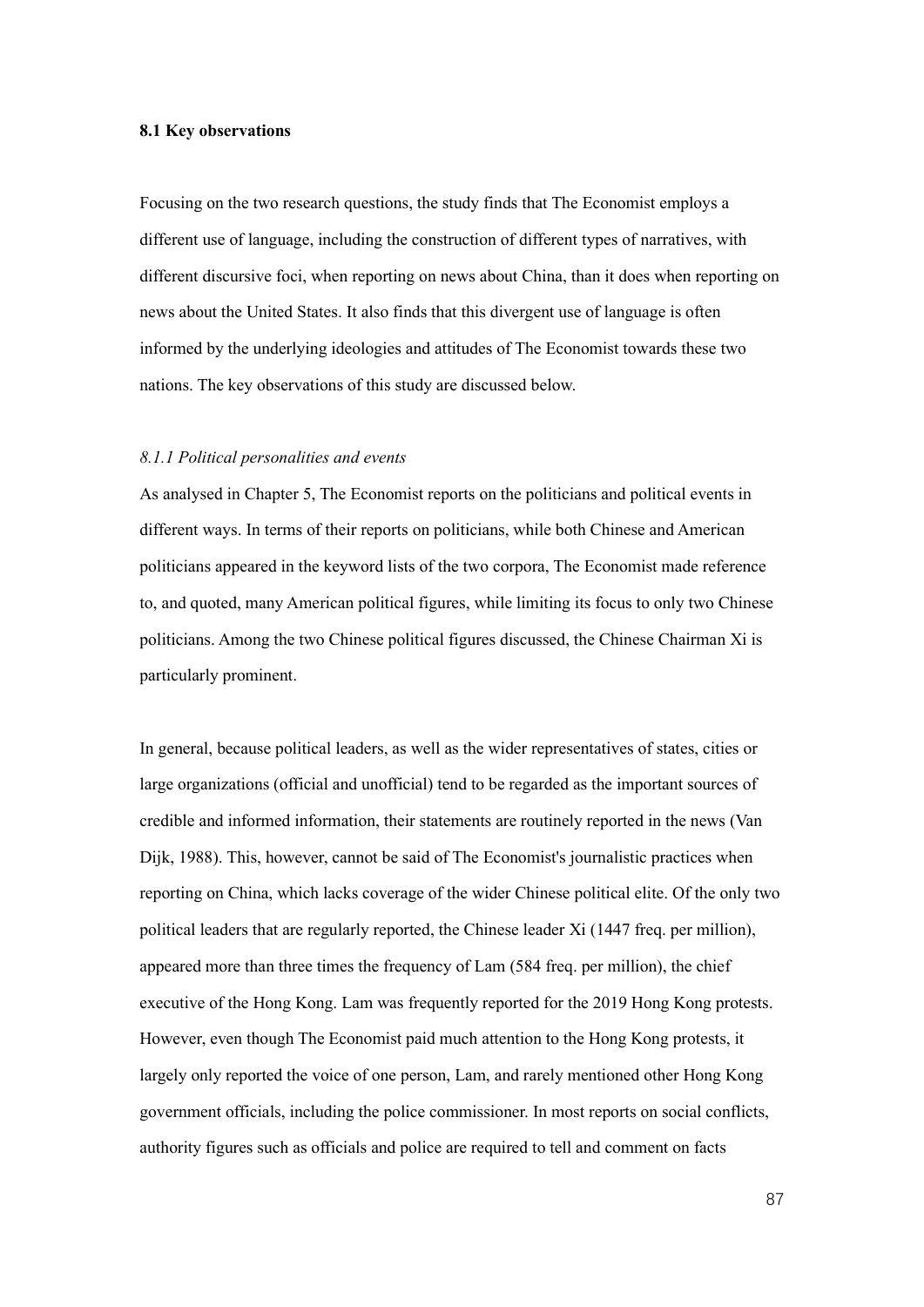(Maddux & Rogers, 1980). The Economist, however, generally did not appear to employ a range of official sources in their reports and evaluations, perhaps suggesting that the news magazine did not have, or seek, access to these figures, or alternatively that it has a hidden mistrust of Chinese political leaders.

Furthermore, although The Economist has produced many reports on the Chinese government leader Xi, an analysis of the choice of verbs used to refer to Xi and his actions show that these reports tend to produce negative news narratives. The Economist, for example, tends to construct a centralised China in which the president represents the sole will of the country. However, China practices 'Xieshang Minzhu' (Deliberative Democracy), a different approach from electoral democracy, but which is viewed in China as a system that provides the Chinese people with the right to participate in politics (Li & Zhou, 2020).

The Economist also routinely reported on the leader of the United States, Donald Trump. Interestingly, although the verbs used to report on Trump and his actions were different from Xi, these also tended to produce negative narratives. The difference is that The Economist's negative reports on Trump are fundamentally personal criticisms of the president, while the reports on Xi can be construed as negative reports about the country. Of course it should be considered here that Trump, as a president with no previous political experience at any level of office was somewhat unique, and facilitated a personal type of politics. In its news reports on Xi, The Economist emphasised China as an undemocratic, one-party dictatorship. In the report on Trump, The Economist showed readers a political individual lacking the ability and falling into a political crisis.

When reporting on events, The Economist's reports on China focused on a range of politically related domestic and international events. For example, as well as focusing on the 2019 Hong Kong protests, it actively paid attention to China's Muslim policy, the Belt and Road initiative, and a number of other economic policies. However, for the United States, The Economist tended to focus mainly on two domestic events, the impeachment of Trump and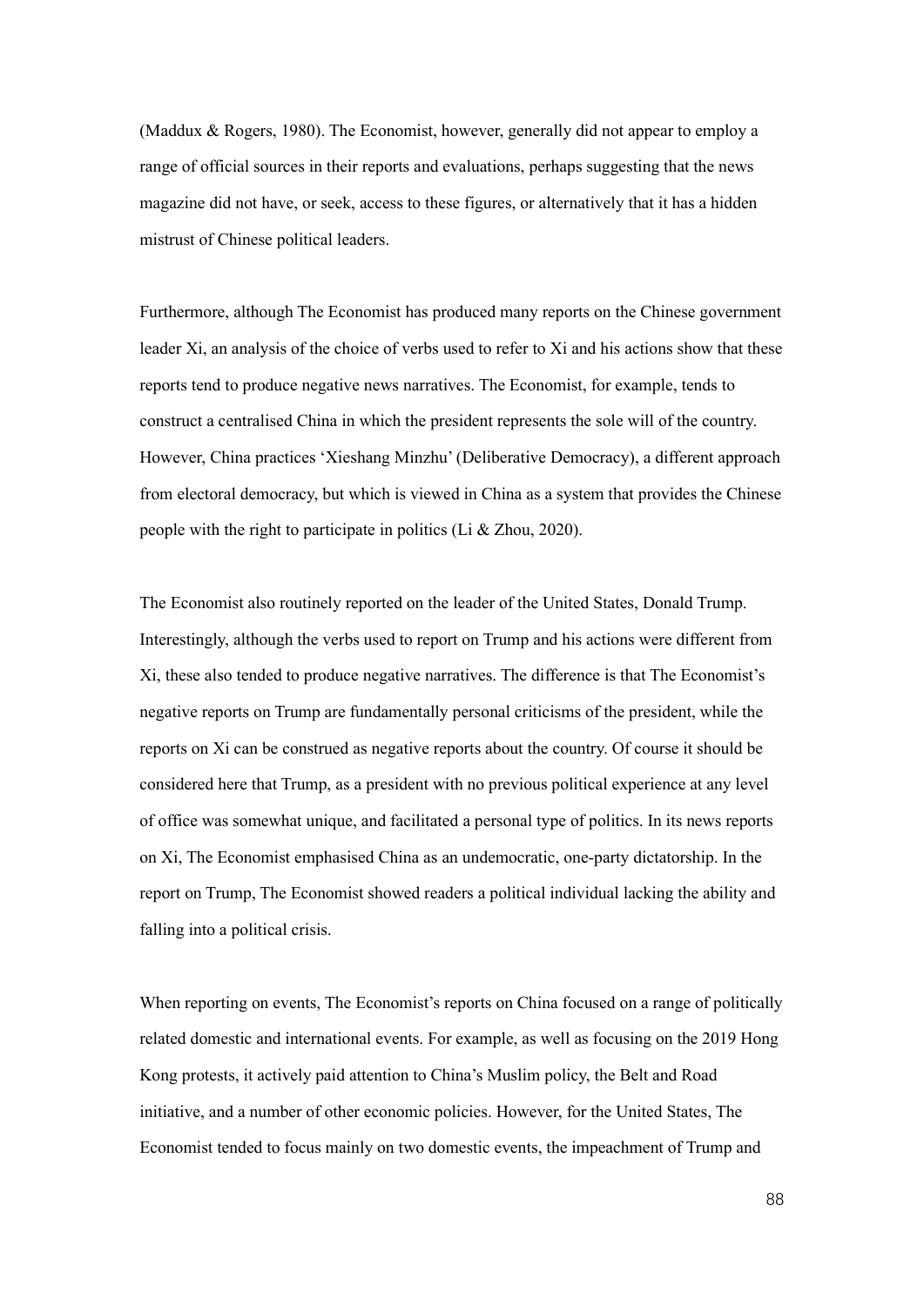the presidential campaign. The focus on these two latter events is perhaps why so many US political figures appear in the EUSA corpus. The US political figures referred to are also presented as individuals, with The Economist reporting on their independent views and positions. This is in stark contrast to The Economist's focus on Chinese political events, where the voices of the political leaders involved are largely absent. It might be argued that in the reports of Chinese political events, the voices of Chinese political figures are deliberately omitted from The Economist. As Goatly and Hiradhar (2016) have pointed out the news press is able to slant the readers interpretation of a news story by choosing who to report. A possible impact of this reduction in the reporting of Chinese official voices is that the readers are not offered the ability to develop an understanding of the behaviours and motivations of these individuals within the wider context of the news being reported.

#### *8.1.2 Use of verbs*

According to Biber and Conrad (2009), a newspaper's stance to current affairs and news is often revealed through their choice and use of verbs. In this sense, Chapter 4 and 6 demonstrated that The Economist uses verbs in different ways when it reports on China, compared to when it reports on the United States. An example is the verb *say*, a highfrequency verb which appears in both corpora, and is typically regarded as a neutral reporting word. However, on closer inspection, when The Economist reports on the United States, *say* is largely used to quote individual American politicians or institutions without evaluation or discussion, yet when *say* is used in reports on China, The Economist either refers to the collective voice of the Chinese government, or seemingly ordinary public voices specifically selected by The Economist, to discuss the difficulties faced by the Chinese government. The Economist seems to use this method to present its readers with an image of China that exhibits contradictions between the government and the public, although it might be added that the press will often highlight contradictions between the government and the public in any country.

Furthermore, The Economist also uses different high frequency verbs for reports in China and

89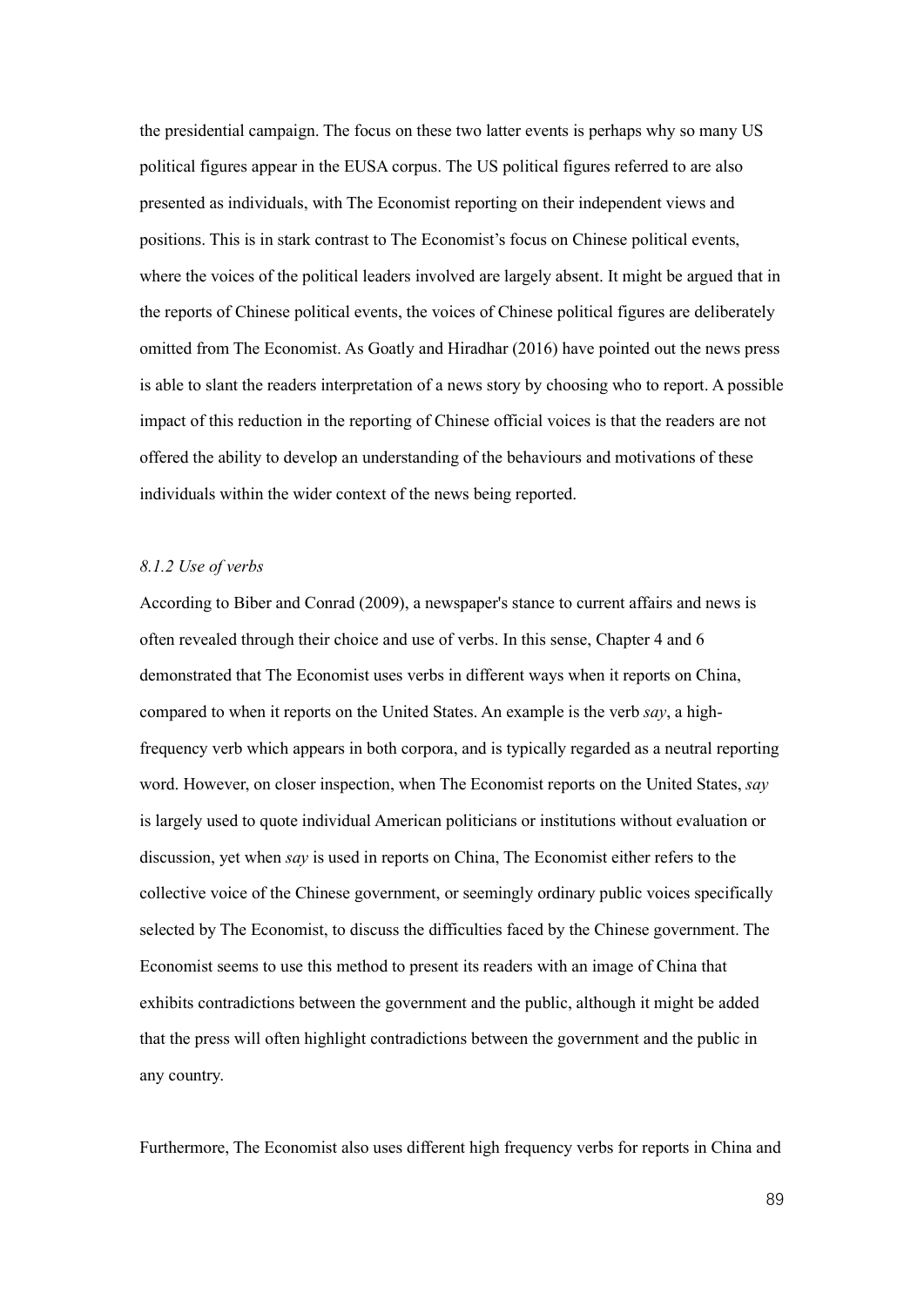the United States. For China, The Economist has constructed a foreign and differentiated China for English-speaking readers. As an example, the use of *try* constitutes a Chinese government that is laden with crises and challenges and lacks the ability to govern (Chapter 6, Section 6.2).

Conversely, reports on the United States are much more moderate. For instance, The Economist uses *seem* in the EUSA when predicting the results and development of US news to readers, but when reporting on China it uses *seem* to regard certain conjectures (largely negative) as facts (Chapter 6, Section 6.3). According to Van Dijk (1988), the severity of the consequences of social and political events determines their news value. When reporting on China, The Economist may appear to increase the severity of the incident reported to increase the newsworthiness of their reports and attract readers with gimmicks.

## *8.1.3 The use of adjectives*

Finally, when The Economist covers news about the two countries, there is a difference in the adjectives used. While the relative frequency of many of the adjectives across the two corpora were similar, in particular high-frequency adjectives, such as *many*, *more*, and *big*, words representing non-Chinese phenomena, such as *foreign* and *western* appeared as highfrequency words in the ECA and adjectives with American political characteristics such as *Democratic* and *Republican* appeared as high-frequency words in the EUSA.

Furthermore, the analysis of adjectives in the two corpora, showed that when reporting on the United States, The Economist extensively reported on the social and historical elements of the country, often providing a broad socio-historical background context for news events. However, when reporting on China, attention was largely paid to the announcements and actions of the Chinese government, with little focus on introducing readers to Chinese history and culture. This lack of knowledge of the country's history and society provides an obstacle to understanding this country's news. According to Van Dijk (1988) in news discourse, reporters presuppose a large amount of social and political knowledge (Van Dijk, 1988). As a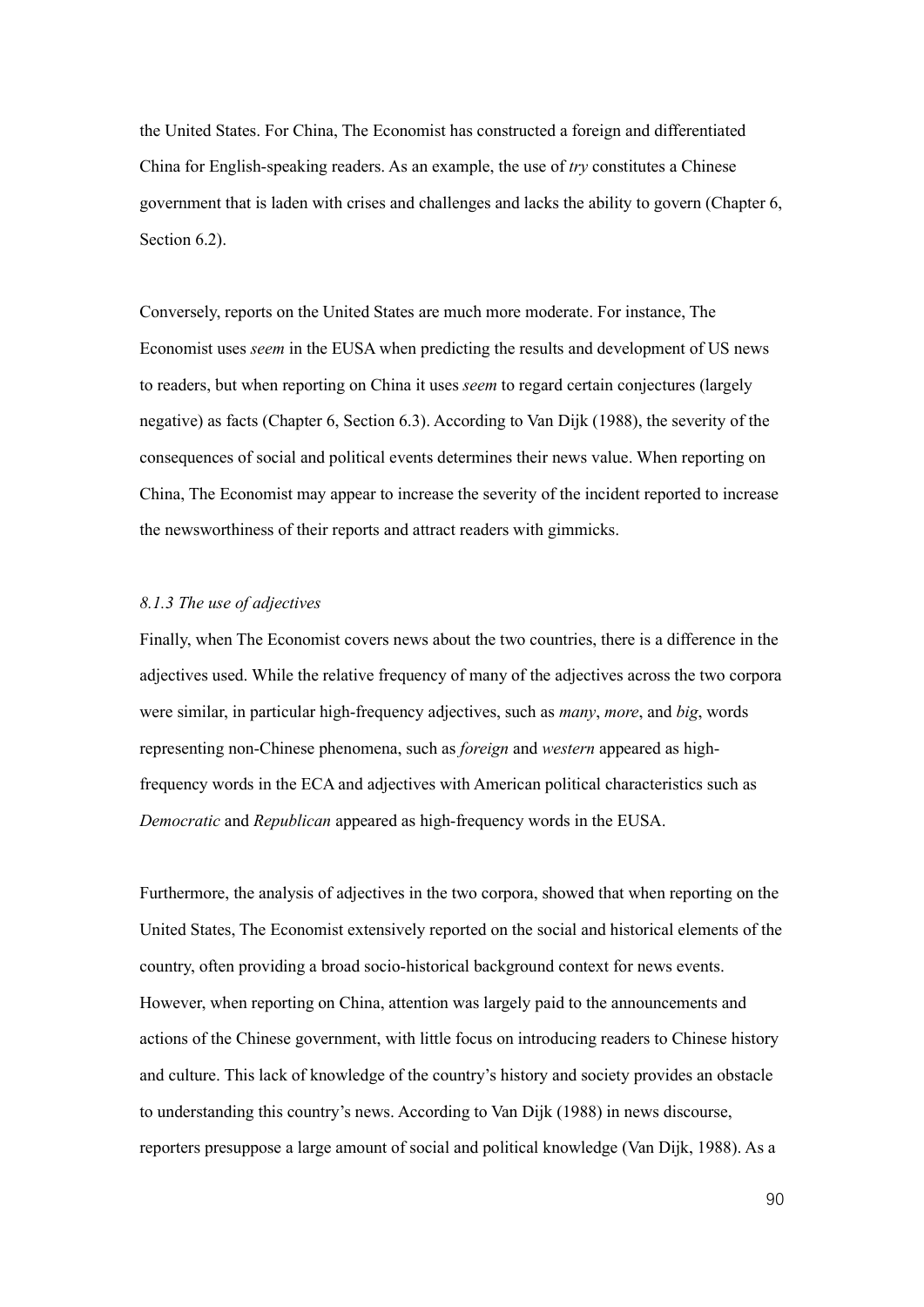result, he states that background knowledge often goes unreported, causing readers to misunderstand the news. The approach of The Economist has failed to fill a gap between China and readers, which has meant readers are less likely able to objectively view the political behaviour of the Chinese government, potentially causing misunderstanding and misappraisal.

Moreover, by analysing the use of adjectives in The Economist's news reports, this study finds that The Economist tends to focus attention on China's international relations, while, in contrast, focuses attention on the United States' domestic politics. In terms of China's foreign relations, The Economist is most concerned about the relationship between China and the United States, but they also provide a certain degree of coverage to China's relations with other major countries. In its reports on domestic news in the United States, The Economist's focus is more or less limited to the impeachment of Trump and the US presidential campaign. Interestingly, however, on this matter the magazine seems more concerned about reporting the views of the opposition Democratic Party. This reveals an affirmation of the Democratic Party's policies and ability to act, and implies likely ideological support for the Democratic Party.

#### **8.2 Significance of the study**

With the development of Internet technology, the reporting methods of the news media continue to change. New and social media have not only become the main source of information for news reports, but also make news reports no longer dependent on traditional professional journalists (Lin, 2013). Non-western countries, for example, have more channels to present their news to the western world without necessarily relying on major news organisations and publications. Compared with traditional media, new and social media in Malaysia, for example, such as websites and blogs provide a wider range of news coverage at home and abroad (Weiss, 2013). Furthermore, those in western countries no longer only use the mainstream news media to obtain news about the non-western world. Both provide

91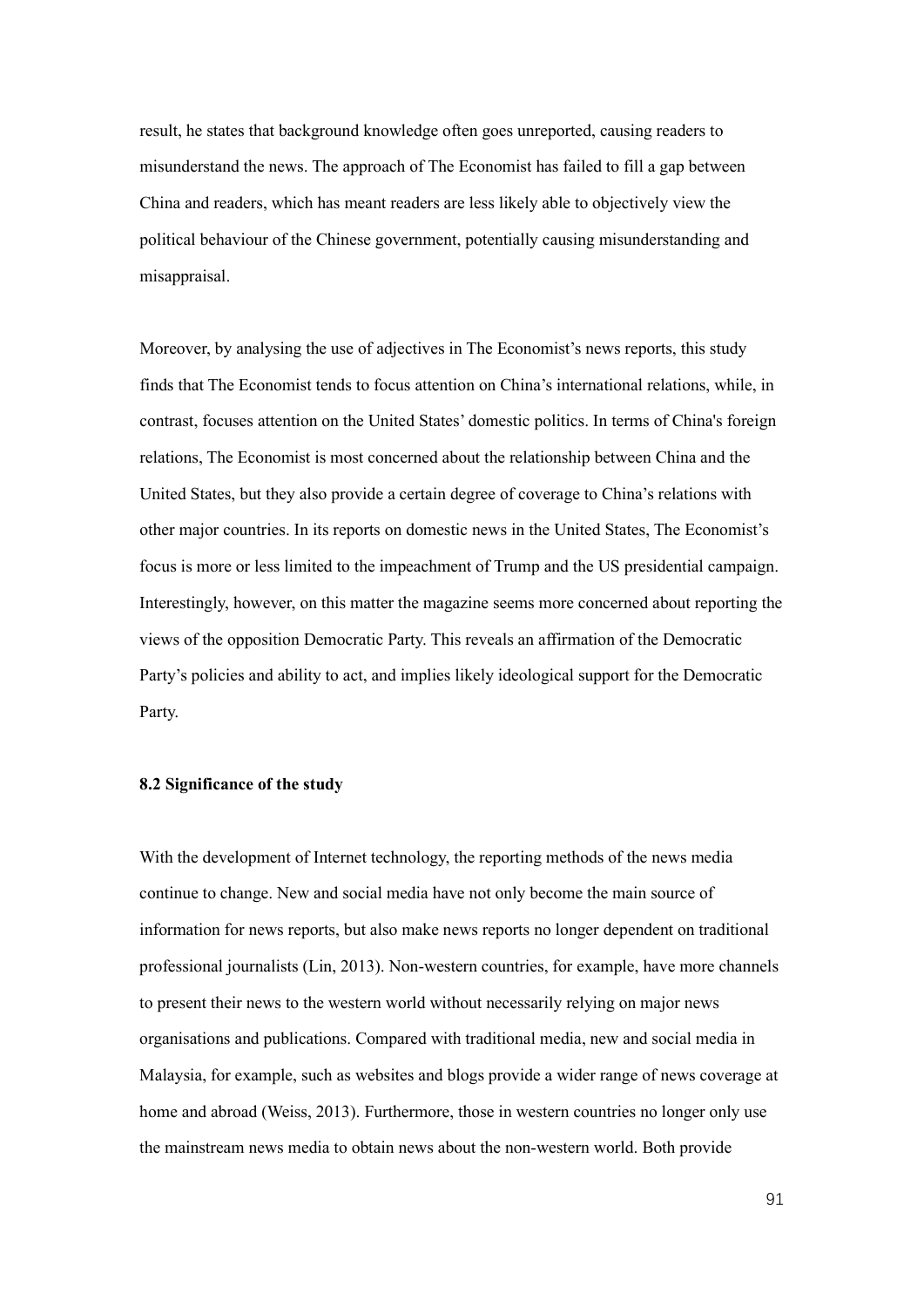opportunities for the existing values and beliefs, often produced through the mainstream news, about non-Western countries to be contested or reconsidered. Issues regarding the trustworthiness of the mainstream news media, especially when reporting on countries with different underlying social and political ideologies will become an important discussion.

#### **8.3 Limitations of the research**

There are some limitations to this study, and these will be addressed in this section. Firstly, due to the word and time constraints, the collection of data focused on a single year; 2019. The Economist, however, is an English language newspaper with a long history, and if the data was able to be collected over a much longer duration, for example, the past five or ten years, considerably clearer and more powerful findings might be drawn. Despite having made some important observations and conclusions, these still lack long-term and time-sensitive outcomes.

Again, due to constraints of time, this research also lacks a focus on the analysis of images (e.g., Kress & van Leeuven, 2006.; Xu, 2018). The Economist routinely accompanies its written texts with visual images and a critical analysis of these images in relation to the accompanying written news would have enriched the results of this study. Importantly, The Economist uses visual images for political satire, often on its cover, and many of these covers focus on themes involving China and the United States. The inclusion of The Economist's covers in a critical analysis, could also lead to more interesting conclusions on the subject of The Economist and the underlying beliefs and values that shape its news production.

Thirdly, qualitative research is a kind of interpretive inquiry (Creswell, 2009), and as indicated in Section 3.6 researchers are not necessarily able to escape the constraints of their own background, history, and prior knowledge when presenting what is involved in their research. Some of the views of this study could be argued as being driven by the researcher's personal background and knowledge. Likewise, readers, participants, and researchers may all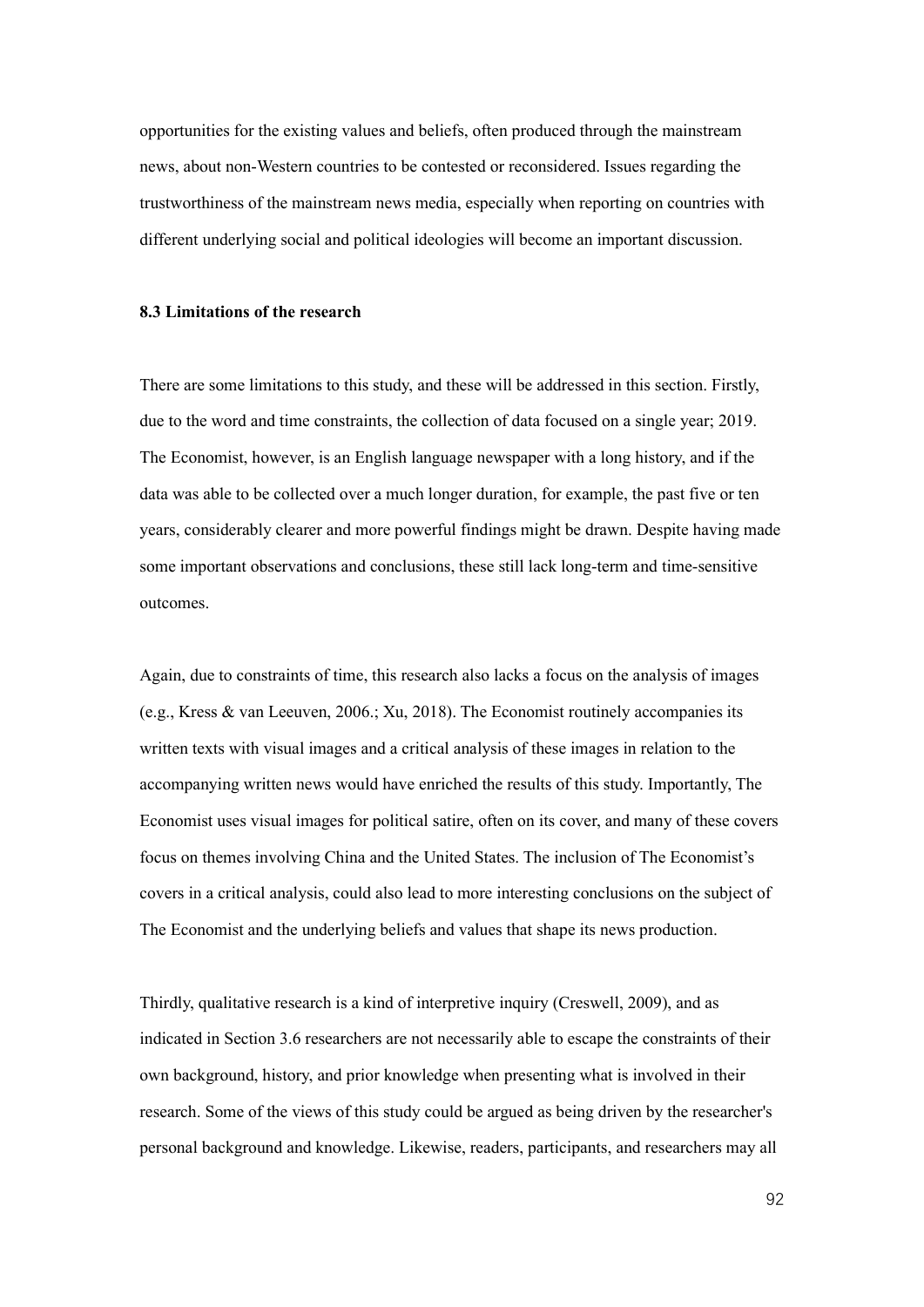interpret research reports and results differently dependent on their particular beliefs and values. Hence in the eyes of certain individuals, including a certain number of Chinese citizens, The Economist could be found as having a critical attitude towards China.

#### **8.4 Implications for future research**

This study suggests a number of implications for future research. Firstly, while it examines the difference in language use between The Economist's reports on China and the United States, future research could use a similar method to compare the way The Economist reports on other countries. Secondly, as indicated above, this study focuses only on the written text of The Economist. Future research could carry out a critical social semiotic analysis that focuses on the visual images of The Economist's reports in order to establish whether it is possible to draw conclusions similar to this research. Thirdly, this research only collected reports from The Economist throughout 2019. Future research could expand the scope of the data, for example, the collection of reports from The Economist throughout the past decade. Alternatively, future research might use a corpus-based critical discourse study to investigate other influential western media, such as the New York Times and the Times.

#### **8.5 Conclusion**

This study uses a corpus-based critical discourse analysis to examine The Economist's news reports on China and the United States in 2019. By observing how The Economist uses language in different ways to report on China and the United States, the underlying ideologies and attitudes of the news magazine towards the two countries were revealed.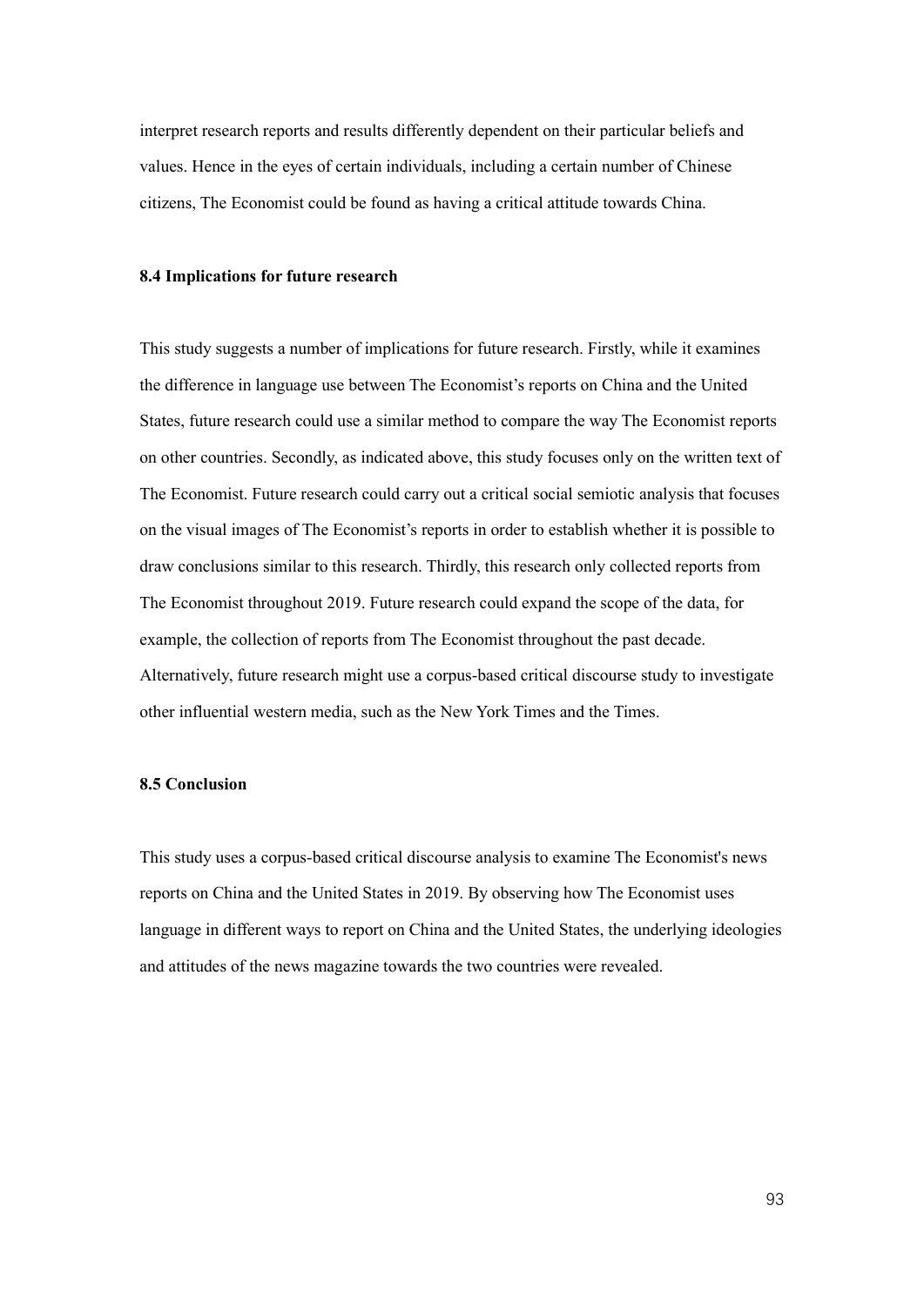#### **References**

- Audit Bureau of Circulations (UK). (2021, February 11). The Economist worldwide brand report (July to December 2020). https://www.abc.org.uk/Certificates/50087422.pdf
- Audit Bureau of Circulations (UK). (2022, February 17). The Economist worldwide brand report (July to December 2021). https://www.abc.org.uk/Certificates/50541261.pdf
- Ajmi, H. (2014). Subjectivity in Discourse: A CDA Approach to the Study of Adjectives in Two Political Speeches. *Arab World English Journal*, *5*(1), 151.
- Allern, S. (2002). Journalistic and Commercial News Values. Nordcom Review 23 (1–2): 137–152.
- Aluthman, E. S. (2018). A Corpus-assisted Critical Discourse Analysis of the Discursive Representation of Immigration in the EU Referendum Debate. *Arab World English Journal, 9*(4), 19.
- Arrese, Á. (2022). The evolution of anonymity in The Economist. *Media History*, *28*(1), 111- 124.
- Baker, P., & McEnery, T. (2005). A corpus-based approach to discourses of refugees and asylum seekers in UN and newspaper texts. *Journal of Language & Politics, 4*(2), 197- 226.
- Baker, P. (2006). *Using Corpora in Discourse Analysis*. Continuum.
- Baker, P. (2008). *Sexed Texts: Language, Gender and Sexuality*. Exquinox.
- Baker, P. (2012). Acceptable bias? Using corpus linguistics methods with critical discourse analysis. *Critical Discourse Studies, 9*(3), 247-256.
- Baker, P. (2014). *Using Corpora to Analyse Gender*. Bloomsbury.
- Bednarek, M., & Caple, H. (2012). *News discourse*. Continuum.
- Bell, A. (1991). *The Language of News Media*. Blackwell.
- Biber, D., & Conrad, S. (2009). *Register, Genre and Style*. Cambridge University Press.
- Blommaert, J. (2005). *Discourse: a critical introduction*. Cambridge University Press
- Boeva, A. (2016). Discursive Construction of Refugees, Migrants and Asylum Seekers in British and American News Sources. *Procedia Social and Behavioral Sciences, 236*(1),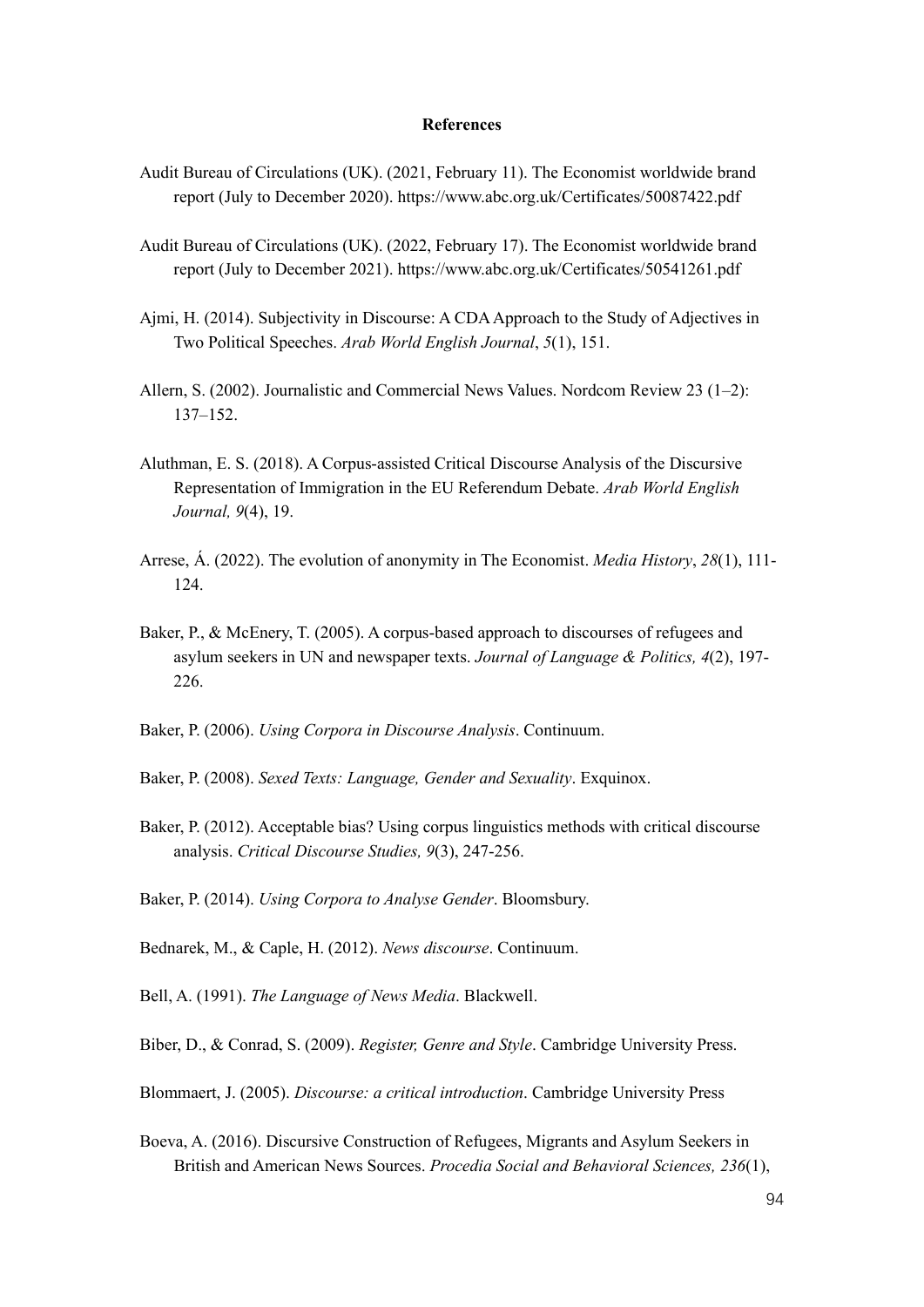- Boudana, S. (2011). A definition of journalistic objectivity as a performance. *Media, Culture & Society*, *33*(3), 385-398.
- Burr, V. (1995). *An introduction to Social Constructionism.* Routledge.
- China tries to stop academics from taking its constitution literally. (2019, February 16th). *The Economist*, Retrieved from https://www.economist.com/china/2019/02/16/china-tries-tostop-academics-from-taking-its-constitution-literally
- Cheng, W. (2013). Corpus-based linguistic approaches to critical discourse analysis. In C. Chapelle (Eds.), *The Encyclopedia of Applied Linguistics* (pp. 1353-1360). Wiley-Blackwell.
- Creswell, J. W. (2009). *Research design: qualitative, quantitative, and mixed methods approaches* (3rd ed.). Sage Publications.
- Crystal, D, (1987). *The Cambridge Encyclopedia of Language.* Cambridge University Press.
- De Beer, A. S. (2008). *Global Journalism: Topical Issues and Media Systems*. Pearson.
- De Goede, M. (1996). Ideology in the US Welfare Debate: Neo-liberal Representations of Poverty. *Discourse & Society*, *7*(3), 317-357.
- Deligiaouri, A. (2019). Economic crisis and Greek crisis discourse: A discourse analysis of articles from The Economist referring to Greece (2009–2011). *Journal of Language and Politics Volume, 18*. 231-251.
- Du Gay, P. (1996). *Consumption and identity at work.* Sage.
- Edwards, R. D. (1993). *The pursuit of reason: The Economist 1843–1993*. Hamish Hamilton.
- Eggins, S. (2004). *Introduction to Systemic Functional Linguistics* (2nd Ed.). Bloomsbury Academic.
- Fairclough, N. (1989). *Language and power*. Longman.
- Fairclough, N. (1992a). *Discourse and social change*. Polity Press.
- Fairclough, N. (1992b). Discourse and text: linguistic and intertextual analysis within discourse analysis. *Discourse & Society, 3*(2), 193–217.

Fairclough, N. (1995). *Media discourse*. Edward Arnold.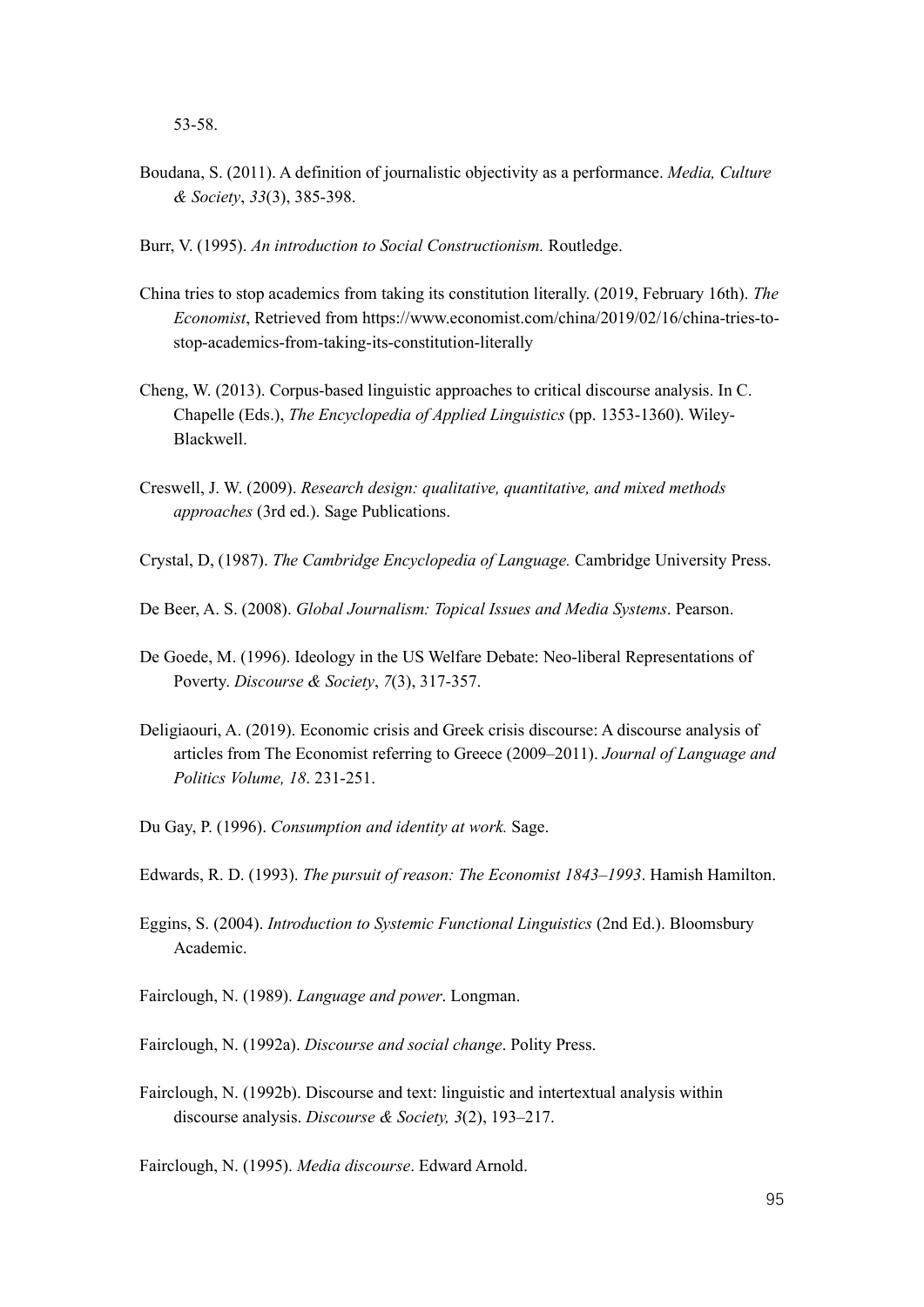- Fairclough, N. (2000). Discourse, social theory, and social research: The discourse of welfare reform. *Journal of Sociolinguistics, 4*(2), 163-195.
- Fairclough, N. (2001). *Language and Power: Second edition*. Longman.
- Fairclough, N. (2003). *Analysing discourse: Textual analysis for social research*. Routledge.
- Fairclough, N. (2013). *Critical discourse analysis: The critical study of language* (2nd ed.). Pearson.
- Fairclough, N., Mulderrig, J., & Wodak, R. (2011). Critical discourse analysis. In T. A. Van Dijk (Ed.), *Discourse studies: A multidisciplinary introduction*. Sage.
- Fauzan, U. (2014). A CDA of the Ideology of Indonesian Metrotv News Report. *International Journal of Linguistics, 6*(4), 71-86.
- Gablasova, D., Brezina, V., & McEnery, T. (2017). Collocations in Corpus-Based Language Learning Research: Identifying, Comparing, and Interpreting the Evidence. *Language Learning, 67*, 155-179.
- Gee, J., & Handford, M. (2012). *The Routledge Handbook of Discourse Analysis* (1st ed.). Routledge.
- Goatly, A., & Hiradhar, P. (2016). *Critical Reading and Writing in the Digital Age: An Introductory Coursebook*. Routledge.
- Gries, P., & Wang, T. (2020). Taiwan's perilous futures: Chinese Nationalism, the 2020 Presidential Elections, and U.S.-China Tensions Spell Trouble for Cross-strait Relations. *World Affairs, 183*(1), 40–61.
- Guo, K. (2012). Perceptions of western Media Coverage on China: Chinese Scholars vs. Foreign Correspondents based in China. *China Media Research. 8*(1), 76-85.
- Harcup, T., & O'neill, D. (2017). What is news? News values revisited (again). *Journalism studies, 18*(12), 1470-1488.
- Hewitt, D. (2011). International media coverage of China: Chinese perceptions and the challenges for foreign journalists. Retrieved from https://reutersinstitute.politics.ox.ac.uk/sites/default/files/2018- 11/International\_media\_coverage\_of\_China.pdf
- Homelessness has become a problem in China's cities, (2019, November 14th). *The Economist*, Retrieved from https://www.economist.com/china/2019/11/14/homelessnesshas-become-a-problem-in-chinas-cities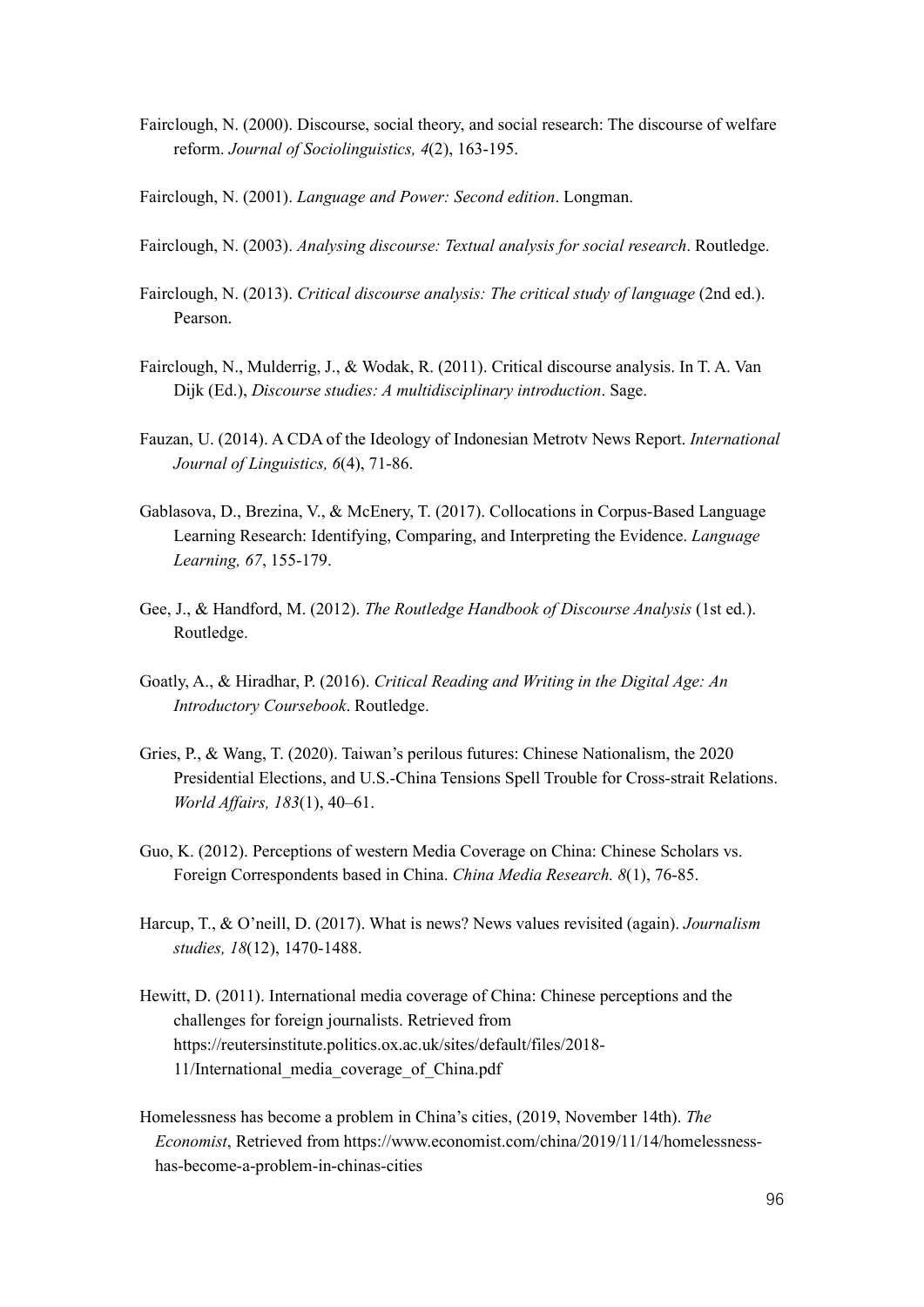- Huang, J., & Wang, L. (2014). A Contrastive Analysis of News Reports on Current Affairs from the CDA Perspective. With Coverage on Diaoyu Islands Issue as an Example. *Sfera Politicii, 22*(2), 54–65.
- Islentyeva, A. (2021). *Corpus-based analysis of ideological bias: migration in the British press*. Routledge.
- Jani, J. (2017). The Adjective as Ideology Indicator in Postwar School Grammars of the Greek Ethnic Minority Schools in Albania. *Academic Journal of Interdisciplinary Studies*, *6*(2), 67.
- Jin, J. (2019). Political News Discourse Analysis Based on an Attitudinal Perspective of the Appraisal Theory--Taking the New York Times' Report China-DPRK Relations as an Example. *Theory & Practice in Language Studies*, *9*(10), 1357.
- Kilgarriff, A., Baisa, V., Bušta, J., Jakubíček, M., Kovář, V., Michelfeit, J., Rychlý, P., & Suchomel, V. (2014). The Sketch Engine: ten years on. *Lexicography*, *1*(1), 7–36.
- Kilgarriff, A. (2009, July). *Simple maths for keywords.* In Proceedings of Corpus Linguistics Conference CL2009, Mahlberg, M., González-Díaz, V. & Smith, C. (eds.), University of Liverpool, UK.
- Klavans, J., & Kan, M. (1998). The Role of Verbs in Document Analysis. *Proceedings of the 17th International Conference on Computational Linguistics (COLING-ACL '98)*, Montreal, Canada: Aug. 1998. pp. 680-686.
- Kress, G. (1994). 'Text and Grammar as Explanation', in U. Meinhof and K. Richardson (eds) *Text, Discourse and Context: Representations of Poverty in Britain.* London: Longman
- Kress, G., & Van Leeuwen, T. (2006). *Reading images: the grammar of visual design*. Routledge,
- Lazaridou, K., & Krestel, R. (2016). Identifying political bias in news articles. *Bulletin of the IEEE TCDL, 12*.
- Lazaridou, K., Krestel, R., & Naumann, F. (2017, November). *Identifying media bias by analyzing reported speech.* In 2017 IEEE International Conference on Data Mining (ICDM) (pp. 943-948).
- Li, R., & Zhou, X. (2020). A Semantic Analysis of the Notion of Consultative Democracy: Xieshang Minzhu (协商民主) in the Chinese Official Political Discourses. *Journal of Nationalism, Memory & Language Politics*, *14*(1), 46–70.
- Li, Q. (2016). Theoretical framework of critical discourse analysis. *Studies in Literature and*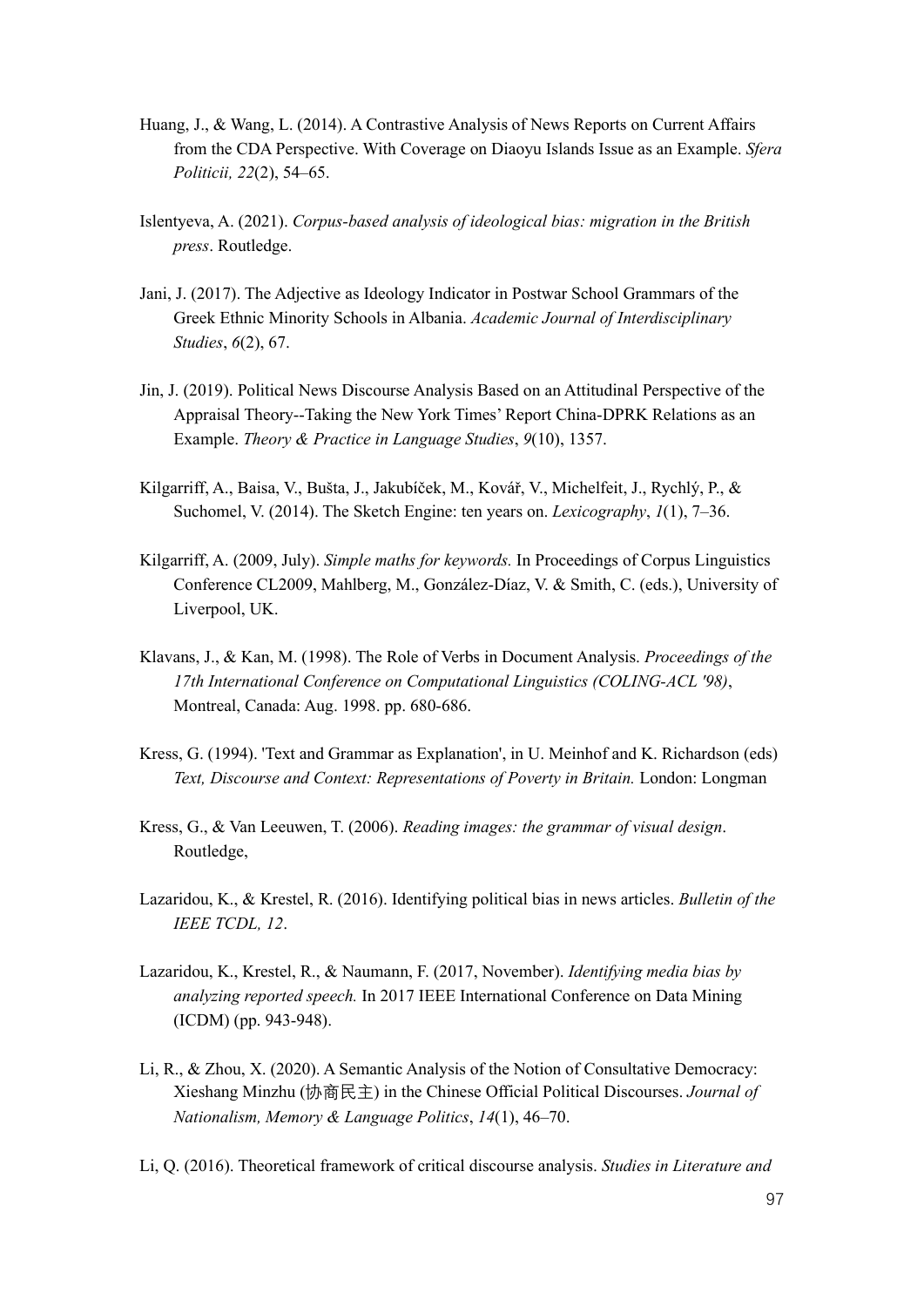*Language*, *13*(5), 36-40.

- Lin, C. (2013). Convergence of new and old media: new media representation in traditional news. *Chinese Journal of Communication, 6*(2), 183-201.
- Liu, M., & Li, C. (2017). Competing discursive constructions of China's smog in Chinese and Anglo-American English-language newspapers: A corpus-assisted discourse study. *Discourse & Communication*, *11*(4), 386–403.
- Machin, D., & Mayr, A. (2012). *How to do critical discourse analysis: a multimodal introduction.* Sage.
- Maddux, J. E., & Rogers, R. W. (1980). Effects of source expertness, physical attractiveness, and supporting arguments on persuasion: A case of brains over beauty. *Journal of Personality and Social Psychology, 39*(2), 235-244.
- Marianne, J., & Louise, P. (2002). *Discourse analysis as theory and method*. Sage.
- McEnery, T., & Hardie, A. (2012). *Corpus linguistics: method, theory and practice*. Cambridge University Press.
- McEnery, T., Tono, Y., & Xiao, R. (2006). *Corpus-based Language Studies: An Advanced Resource Book.* Routledge.
- Moore, S. (2002). Disinterring ideology from a corpus of obituaries: a critical postmortem. *Discourse & Society, 13*(4),495-536.
- Moore, S. (2008). Realising a discourse of the 'basket case'. *Critical Discourse Studies, 5*(2), 181-199.
- Niblock, S., & David, M. (2007). News Values for Consumer Groups: The Case of Independent Radio News, London, UK. Journalism 8 (2): 184–204.
- Ozdora-Aksak, E., Connolly-Ahern, C., & Dimitrova, D. (2021). Victims or intruders? Refugee portrayals in the news in Turkey, Bulgaria and the UK. *Media, War & Conflict, 14*(3), 282-302.
- Pennycook, A. (1994). *The cultural politics of English as an international language*. Longman
- Rogers, R. (2011). *An introduction to critical discourse analysis in education* (2nd ed.). Routledge.

Power, K., Rak, L., & Kim, M. (2019). Women in business media: A Critical Discourse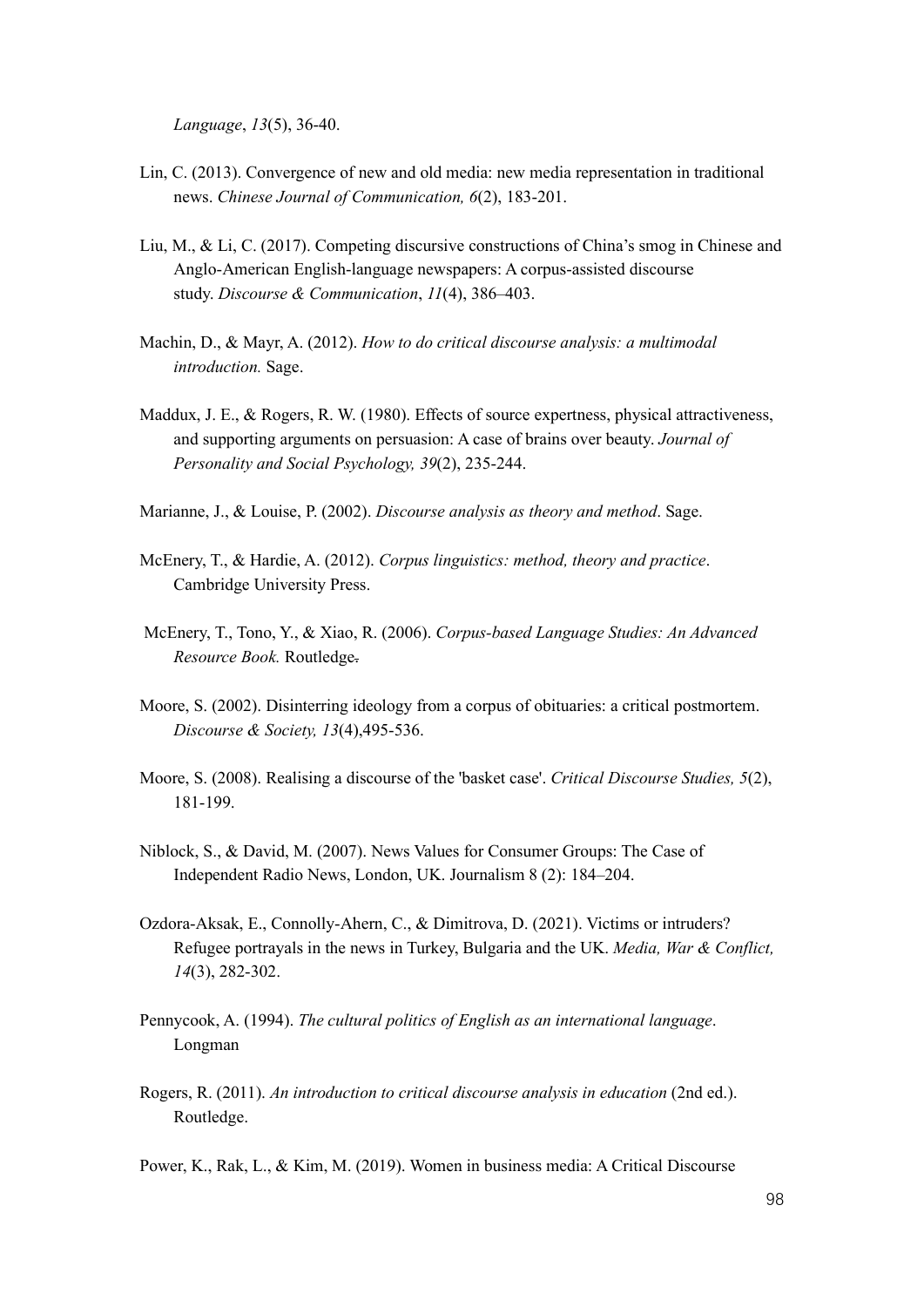Analysis of Representations of Women in Forbes, Fortune and Bloomberg BusinessWeek, 2015-2017. *Critical Approaches to Discourse Analysis Across Disciplines*, *11*(2), 1–26.

- Priyadarshana, Y. H. P. P., & Ranathunga, L. (2017). Verb Sentiment Scoring: A Novel Approach for Sentiment Analysis Based on Adjective-Verb-Adverb Combinations. *2017 IEEE/ACM International Conference on Advances in Social Networks Analysis and Mining (ASONAM), Advances in Social Networks Analysis and Mining (ASONAM), 2017 IEEE/ACM International Conference On*, 533–540.
- Richardson, J. E. (2007). *Analysing newspapers: an approach from critical discourse analysis*. Palgrave Macmillan.
- Schegloff, E. A. (1997). Whose text? Whose context?. *Discourse & society*, *8*(2), 165-187.
- Schultz, I. (2010). THE JOURNALISTIC GUT FEELING. *Cultural Meanings of News: A Text-Reader*, 83.
- Scott, M. (1999). *Wordsmith tools help manual*. Oxford University Press.
- Scott, M., & Tribble, C. (2006). *Textual patterns: key words and corpus analysis in language education*. John Benjamins Pub.
- Shojaei, A., Youssefi, K., & Hosseini, H. S. (2013.). A CDA Approach to the Biased Interpretation and Representation of Ideologically Conflicting Ideas in Western Printed Media. *Journal of Language Teaching and Research, 4*(4), 858-868.

Simpson, P. (1993). *Language, ideology and point of view*. Routledge.

- Sylvia, J., & Ramesh, K. (2012). On the F word: A corpus-based analysis of the media representation of feminism in British and German press discourse, 1990-2009. *Discourse & Society, 23*(4), 401-431.
- The CPC Central Committee. (2021). The Central Committee of the Communist Party of China issued the "Opinions on Strengthening the Construction of Socialist Deliberative Democracy " (中共中央印发《关于加强社会主义协商民主建设的意见》). Retrieve December 12, 2021, from http://www.gov.cn/xinwen/2015-02/09/content\_2816784.htm

The Economist. (2022). Form https://thoughtthatcounts.economist.com/brand/the-economist.

Thürer, M., Tomašević, I., Stevenson, M., Blome, C., Melnyk, S., Chan, H. K., & Huang, G.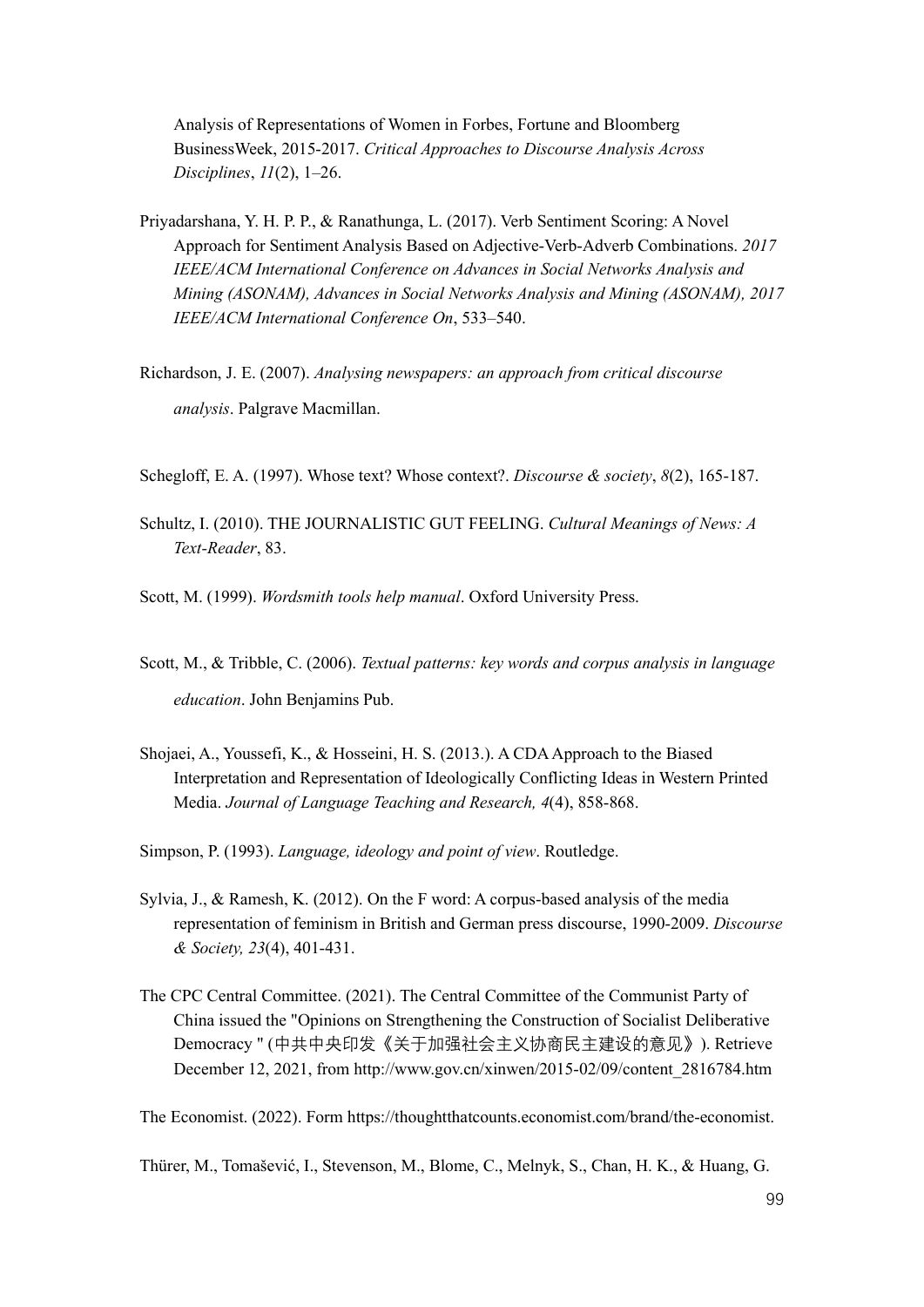Q. (2020). A systematic review of China's belt and road initiative: implications for global supply chain management. *International Journal of Production Research*, *58*(8), 2436– 2453.

- Tian, D., & Chao, C. C. (2012). Testing news trustworthiness in an online public sphere: a case study of The Economist 's news report covering the riots in Xinjiang, China. *Chinese Journal of Communication, 5*(4), 455–474.
- Uba, S. Y. (2020). Semantic Categories of Reporting Verbs across Four Disciplines in Research Articles. *English Language Teaching*, *13*(1), 89-98.
- Van Dijk, Teun A., (1988). *News as discourse*. Lawrence Erlbaum
- Van Dijk, T. A. (2000). *Ideology and discourse. A Multidisciplinary Introduction.* Retrieved from http://www.discourses.org/OldBooks/Teun%20A%20van%20Dijk%20-%20Ideology%2 0and%20Discourse.pdf
- Wang, G. (2018). A Corpus-Assisted Critical Discourse Analysis of News Reporting on China's Air Pollution in the Official Chinese English-Language Press. *Discourse and Communication, 12*(6), 645–62.
- Wang, Y. (2020). The Metaphoric and Metonymic Use of Country Names in Economic News: A Corpus-Based Analysis. *Chinese Journal of Applied Linguistics (De Gruyter), 43*(4), 439–454.
- Weaver, D. H., & Wilhoit, C. C. (1984). Foreign News in the western Agencies, In R. L. Stevenson & D. L. Shaw (Eds.), *Foreign News and the New World Information Order* (pp. 153–185). Iowa, United States: The Iowa State University Press.
- Weiss, M.L. (2013). Parsing the Power of "New Media" in Malaysia. *Journal of Contemporary Asia, 43*(4), 591-612.
- Wodak, R. (2001). Aspects of Critical Discourse Analysis. In Wodak, R., & Meyer, M., (Eds.), *Methods of critical discourse analysis* (pp. 5-24). Sage.
- Wodak, R., & Meyer, M. (2001). *Methods of critical discourse analysis*. Sage.
- Xu, K. (2018). Painting Chinese mythology: Varying touches on the magazine covers of Time, The Economist, Der Spiegel, and China Today. *International Communication Gazette, 80*(2), 135–157.
- Yu, G., & Wang, M. (2017). The change of Beijing image in the foreign media: An analysis of coverage by mainstream English media. *Global Media and China*, *2*(3–4), 333–351.